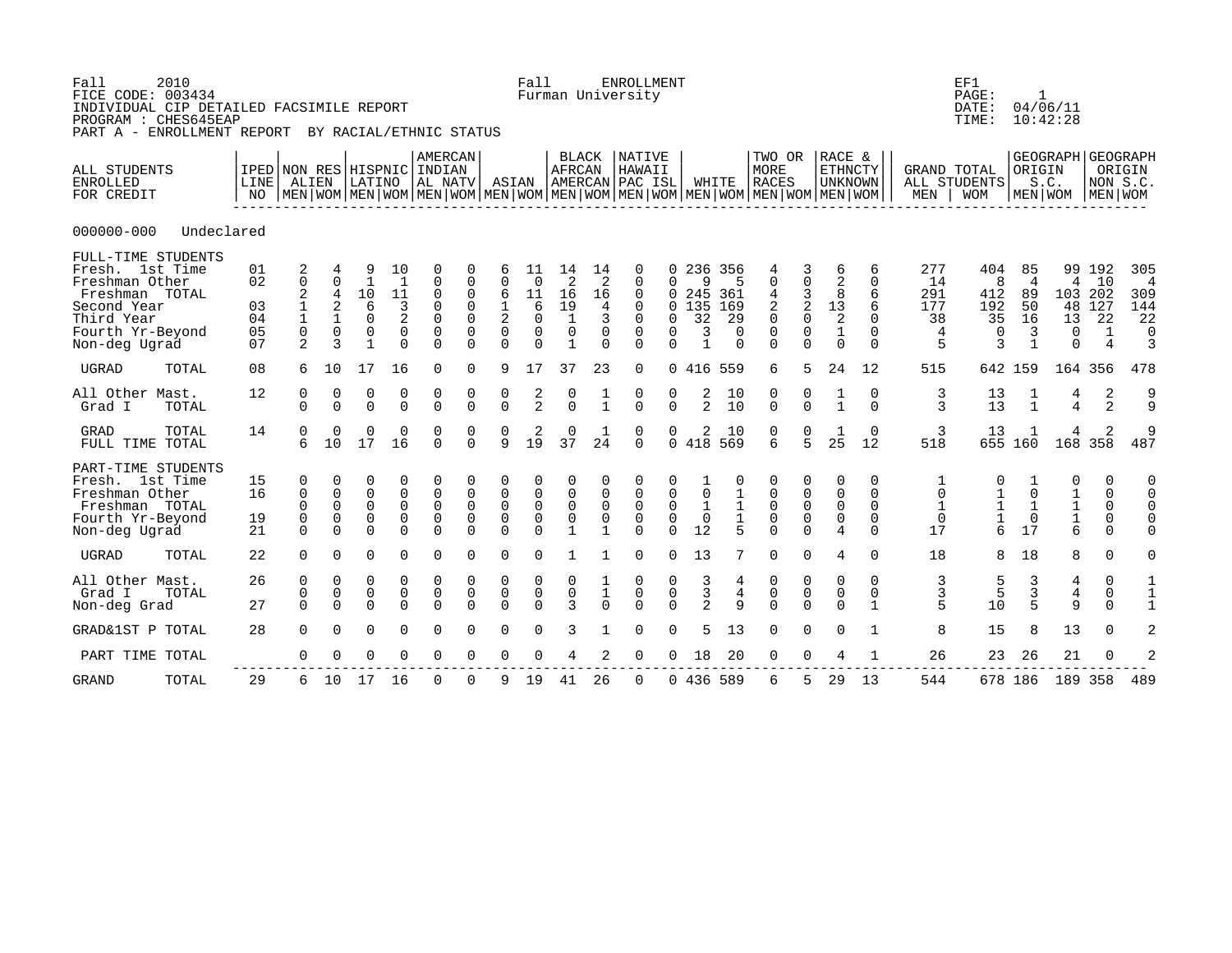| Fall<br>FICE CODE:                                                           | 2010<br>003434             |                |             |             |                                |                                           |                                       |                             |                     | Fall                                      |                 |                     | ENROLLMENT<br>Furman University      |                                      |               |   |                                                                                                                                               |                                      |                                     |                    | EF1<br>PAGE:               | 2                             |               |                                                        |   |
|------------------------------------------------------------------------------|----------------------------|----------------|-------------|-------------|--------------------------------|-------------------------------------------|---------------------------------------|-----------------------------|---------------------|-------------------------------------------|-----------------|---------------------|--------------------------------------|--------------------------------------|---------------|---|-----------------------------------------------------------------------------------------------------------------------------------------------|--------------------------------------|-------------------------------------|--------------------|----------------------------|-------------------------------|---------------|--------------------------------------------------------|---|
| INDIVIDUAL CIP DETAILED FACSIMILE REPORT<br>PROGRAM : CHES645EAP<br>PART A - | ENROLLMENT REPORT          |                |             |             | BY RACIAL/ETHNIC STATUS        |                                           |                                       |                             |                     |                                           |                 |                     |                                      |                                      |               |   |                                                                                                                                               |                                      |                                     |                    | DATE:<br>TIME:             | 04/06/11<br>10:42:28          |               |                                                        |   |
| ALL STUDENTS<br>ENROLLED<br>FOR CREDIT                                       |                            | LINE  <br>NO   | ALIEN       |             | IPED NON RES HISPNIC<br>LATINO |                                           | <b>AMERCAN</b><br>INDIAN<br>  AL NATV |                             | ASIAN               |                                           | BLACK<br>AFRCAN |                     | NATIVE<br>HAWAII<br> AMERCAN PAC ISL |                                      | WHITE         |   | TWO OR<br>MORE<br><b>RACES</b><br>  MEN   WOM   MEN   WOM   MEN   WOM   MEN   WOM   MEN   WOM   MEN   WOM   MEN   WOM   MEN   WOM   MEN   WOM |                                      | RACE &<br><b>ETHNCTY</b><br>UNKNOWN | GRAND TOTAL<br>MEN | ALL STUDENTS<br><b>WOM</b> | ORIGIN<br>S.C.<br>  MEN   WOM |               | GEOGRAPH GEOGRAPH<br>ORIGIN<br>NON S.C.<br>  MEN   WOM |   |
| 050103-000                                                                   | Asian Studies/Civilization |                |             |             |                                |                                           |                                       |                             |                     |                                           |                 |                     |                                      |                                      |               |   |                                                                                                                                               |                                      |                                     |                    |                            |                               |               |                                                        |   |
| FULL-TIME STUDENTS<br>Fresh. 1st Time<br>Freshman TOTAL                      |                            | 01             |             |             | $\overline{0}$                 |                                           |                                       |                             | $\mathsf{O}\xspace$ |                                           |                 |                     |                                      |                                      |               |   |                                                                                                                                               |                                      |                                     |                    |                            |                               |               | 0                                                      |   |
| Second Year<br>Third Year<br>Fourth Yr-Beyond                                |                            | 03<br>04<br>05 | $\mathsf 0$ | $\mathsf 0$ | $\mathbf 0$<br>$\mathbf 0$     | $\begin{matrix} 0 \\ 0 \\ 0 \end{matrix}$ | $\overline{0}$<br>0<br>$\overline{0}$ | $\mathbf{0}$<br>$\mathsf 0$ | $\overline{0}$<br>0 | $\begin{matrix} 0 \\ 0 \\ 1 \end{matrix}$ |                 | $\mathsf{O}\xspace$ | $\mathsf 0$                          | $\begin{matrix} 0 \\ 0 \end{matrix}$ | $\frac{0}{2}$ |   | $\overline{0}$<br>0                                                                                                                           | $\begin{matrix} 0 \\ 0 \end{matrix}$ |                                     | $\overline{c}$     |                            | $\frac{1}{2}$                 | $\frac{1}{2}$ | $\begin{smallmatrix}0\\0\end{smallmatrix}$<br>6        |   |
| UGRAD                                                                        | TOTAL                      | 08             | $\Omega$    | $\Omega$    | $\Omega$                       | $\Omega$                                  | $\Omega$                              | $\Omega$                    | $\Omega$            | $\overline{2}$                            |                 | 2                   | $\Omega$                             | $\Omega$                             | 9             | 4 | $\Omega$                                                                                                                                      | $\Omega$                             |                                     | 10                 | 9                          | 4                             | 5             | 6                                                      | 4 |
| FULL TIME TOTAL                                                              |                            |                | $\Omega$    | $\Omega$    | $\Omega$                       | $\Omega$                                  | $\Omega$                              |                             | $\Omega$            | 2                                         |                 | $\mathcal{L}$       | $\Omega$                             | $\Omega$                             | 9             | 4 | $\Omega$                                                                                                                                      | $\Omega$                             |                                     | 10                 | 9                          | $\overline{4}$                | 5             | 6                                                      | 4 |
| PART-TIME STUDENTS                                                           |                            |                |             |             |                                |                                           |                                       |                             |                     |                                           |                 |                     |                                      |                                      |               |   |                                                                                                                                               |                                      |                                     |                    |                            |                               |               |                                                        |   |
| GRAND                                                                        | TOTAL                      | 29             | 0           |             | 0                              | 0                                         |                                       |                             | $\Omega$            | 2                                         |                 | 2                   | 0                                    |                                      | 9             |   | 0                                                                                                                                             | 0                                    |                                     | 10                 | 9                          |                               | 5             | 6                                                      |   |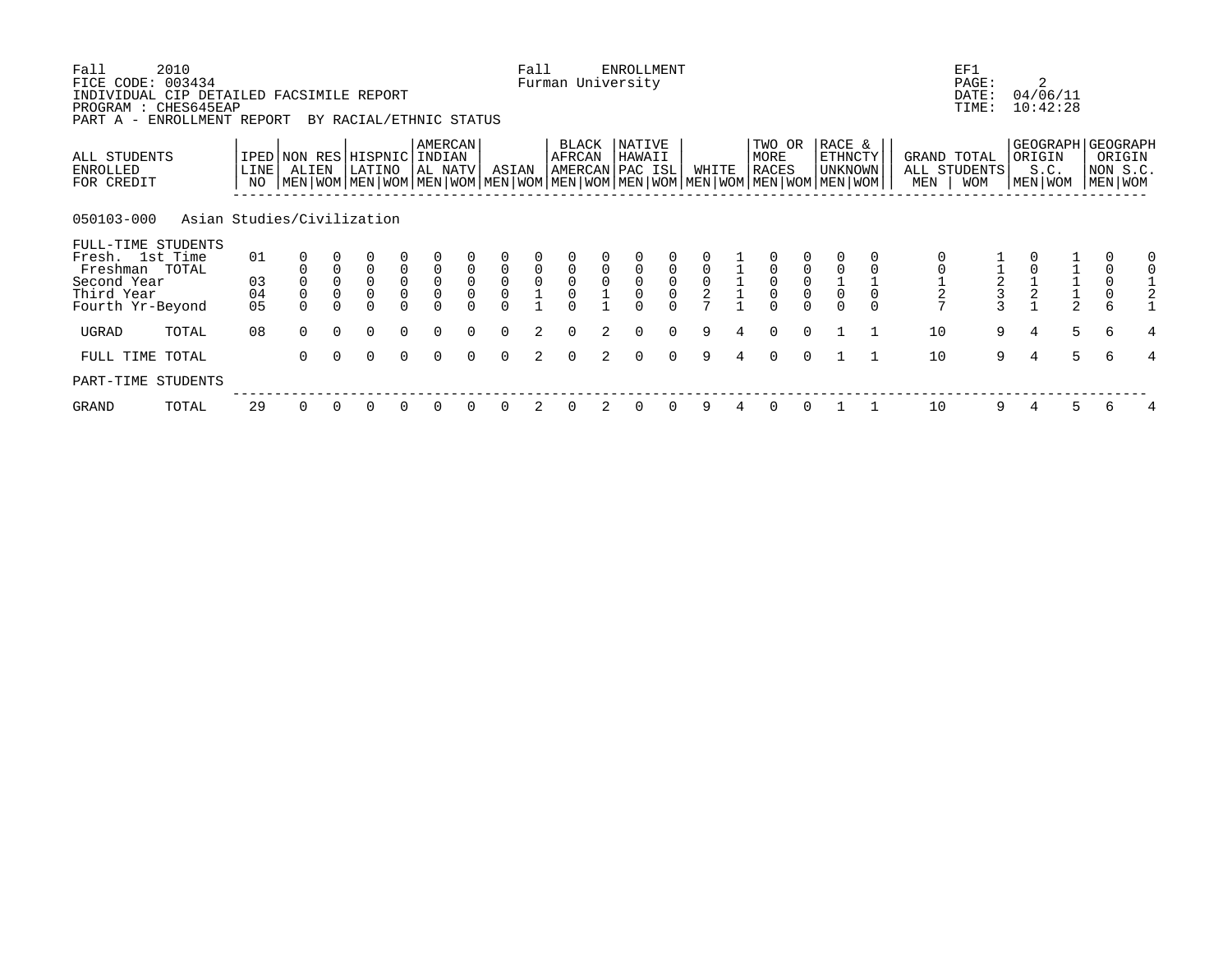| Fall<br>FICE CODE: 003434<br>INDIVIDUAL CIP DETAILED FACSIMILE REPORT<br>PROGRAM : CHES645EAP<br>PART A - ENROLLMENT REPORT | 2010                              |                |                                      |               | BY RACIAL/ETHNIC STATUS                   |                                           |                                           |                     |                                           | Fall                                      |                 |                                            | <b>ENROLLMENT</b><br>Furman University |                                 |                                  |                       |                                                                                                                                               |                                           |                                            |                |             | EF1<br>PAGE:<br>DATE:<br>TIME:                |               | 3<br>04/06/11<br>10:42:28 |          |                                                    |
|-----------------------------------------------------------------------------------------------------------------------------|-----------------------------------|----------------|--------------------------------------|---------------|-------------------------------------------|-------------------------------------------|-------------------------------------------|---------------------|-------------------------------------------|-------------------------------------------|-----------------|--------------------------------------------|----------------------------------------|---------------------------------|----------------------------------|-----------------------|-----------------------------------------------------------------------------------------------------------------------------------------------|-------------------------------------------|--------------------------------------------|----------------|-------------|-----------------------------------------------|---------------|---------------------------|----------|----------------------------------------------------|
| ALL STUDENTS<br>ENROLLED<br>FOR CREDIT                                                                                      |                                   | LINE  <br>NO   | ALIEN                                |               | IPED NON RES HISPNIC INDIAN<br>LATINO     |                                           | <b>AMERCAN</b><br>AL NATV                 |                     | ASIAN                                     |                                           | BLACK<br>AFRCAN |                                            | NATIVE<br>HAWAII<br>AMERCAN PAC ISL    |                                 | WHITE                            |                       | TWO OR<br>MORE<br><b>RACES</b><br>  MEN   WOM   MEN   WOM   MEN   WOM   MEN   WOM   MEN   WOM   MEN   WOM   MEN   WOM   MEN   WOM   MEN   WOM |                                           | RACE &<br><b>ETHNCTY</b><br><b>UNKNOWN</b> |                | MEN         | GRAND TOTAL<br>ALL STUDENTS<br><b>WOM</b>     | ORIGIN        | S.C.<br>MEN   WOM         |          | GEOGRAPH GEOGRAPH<br>ORIGIN<br>NON S.C.<br>MEN WOM |
| 090101-000                                                                                                                  | Speech Communication and Rhetoric |                |                                      |               |                                           |                                           |                                           |                     |                                           |                                           |                 |                                            |                                        |                                 |                                  |                       |                                                                                                                                               |                                           |                                            |                |             |                                               |               |                           |          |                                                    |
| FULL-TIME STUDENTS<br>Second Year<br>Third Year<br>Fourth Yr-Beyond                                                         |                                   | 03<br>04<br>05 | $\begin{matrix} 0 \\ 0 \end{matrix}$ | $\frac{1}{2}$ | $\begin{matrix} 0 \\ 0 \\ 0 \end{matrix}$ | $\begin{matrix} 0 \\ 0 \\ 0 \end{matrix}$ | $\begin{matrix} 0 \\ 0 \\ 0 \end{matrix}$ | $\mathsf{O}\xspace$ | $\begin{matrix} 0 \\ 0 \\ 1 \end{matrix}$ | $\begin{matrix} 0 \\ 0 \\ 0 \end{matrix}$ | $\frac{0}{1}$   | $\begin{array}{c} 0 \\ 2 \\ 6 \end{array}$ | $\overline{0}$<br>$\cap$               | $\ddot{\mathbf{0}}$<br>$\Omega$ | $\ensuremath{4}$<br>$\mathsf{R}$ | $\frac{10}{13}$<br>20 | $\begin{matrix} 0 \\ 0 \\ 0 \end{matrix}$                                                                                                     | $\begin{matrix} 0 \\ 0 \\ 0 \end{matrix}$ | $\overline{0}$                             |                | 4<br>11     | $\begin{array}{c} 11 \\ 18 \\ 28 \end{array}$ | $\frac{2}{3}$ | $\frac{3}{7}$             | 2<br>8   | 8<br>15<br>21                                      |
| UGRAD                                                                                                                       | TOTAL                             | 08             | $\Omega$                             | 3             | $\Omega$                                  | $\Omega$                                  | $\Omega$                                  |                     |                                           | $\cap$                                    |                 | 8                                          | $\Omega$                               | $\Omega$                        | 14                               | 43                    | $\Omega$                                                                                                                                      | $\Omega$                                  |                                            |                | 17          | 57                                            | 7             | 13                        | 10       | 44                                                 |
| FULL TIME TOTAL                                                                                                             |                                   |                | $\Omega$                             | 3             | $\Omega$                                  | $\Omega$                                  | $\Omega$                                  |                     |                                           | $\Omega$                                  |                 | 8                                          | $\Omega$                               | $\Omega$                        | 14                               | 43                    | $\Omega$                                                                                                                                      | $\Omega$                                  |                                            | $\overline{2}$ | 17          | 57                                            |               | 13                        | 10       | 44                                                 |
| PART-TIME STUDENTS<br>Fourth Yr-Beyond                                                                                      |                                   | 19             | $\Omega$                             |               | 0                                         | 0                                         |                                           |                     |                                           |                                           |                 |                                            |                                        |                                 |                                  |                       |                                                                                                                                               |                                           |                                            | $\Omega$       | $\mathbf 0$ |                                               | $\Omega$      | $\Omega$                  | $\Omega$ |                                                    |
| UGRAD                                                                                                                       | TOTAL                             | 22             | $\Omega$                             | $\Omega$      | $\Omega$                                  | $\Omega$                                  | $\Omega$                                  | $\Omega$            | $\Omega$                                  | $\Omega$                                  |                 |                                            | $\Omega$                               | $\Omega$                        | $\cap$                           |                       | $\Omega$                                                                                                                                      | $\Omega$                                  | $\Omega$                                   | $\Omega$       | $\mathbf 0$ |                                               | $\Omega$      | $\mathbf 0$               | $\Omega$ |                                                    |
| PART TIME                                                                                                                   | TOTAL                             |                | $\Omega$                             |               | O                                         |                                           |                                           |                     |                                           |                                           |                 |                                            |                                        |                                 |                                  |                       |                                                                                                                                               |                                           |                                            | $\Omega$       | $\mathbf 0$ |                                               |               | $\Omega$                  |          |                                                    |
|                                                                                                                             |                                   |                |                                      |               |                                           |                                           |                                           |                     |                                           |                                           |                 |                                            |                                        |                                 |                                  |                       |                                                                                                                                               |                                           |                                            |                |             |                                               |               |                           |          |                                                    |

GRAND TOTAL 29 0 3 0 0 0 1 1 0 1 8 0 0 14 44 0 0 1 2 17 58 7 13 10 45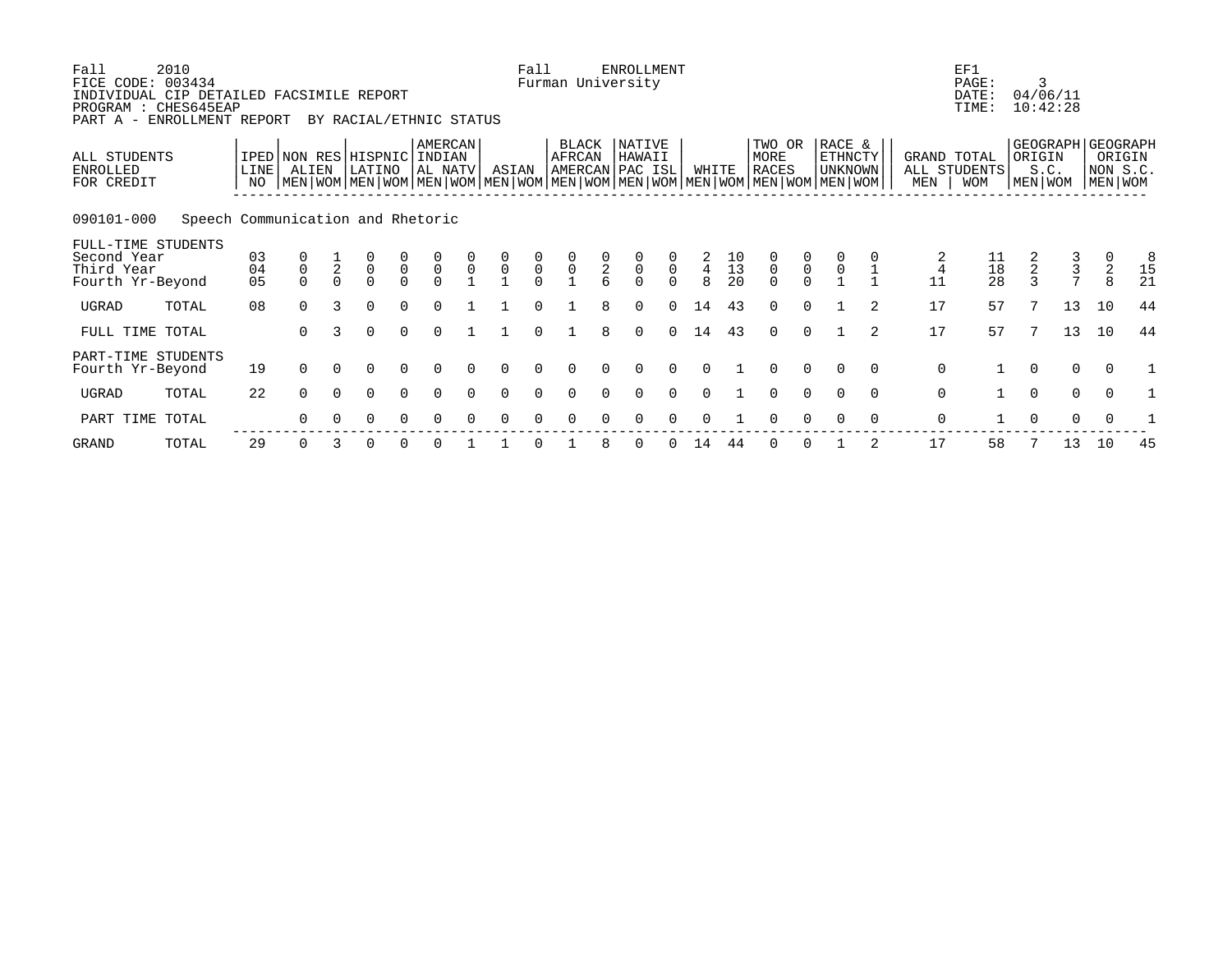| Fall<br>FICE CODE:<br>INDIVIDUAL CIP DETAILED FACSIMILE REPORT<br>PROGRAM : CHES645EAP | 2010<br>003434              |                |             |              |                                                           |                |                                      |                            |                           | Fall                                      |                                           |               | <b>ENROLLMENT</b><br>Furman University |                                           |               |                |                         |                                           |                                                                                                                                             |             |                                    | EF1<br>PAGE:<br>DATE:<br>TIME:   |                                           | 4<br>04/06/11<br>10:42:28       |                                                      |
|----------------------------------------------------------------------------------------|-----------------------------|----------------|-------------|--------------|-----------------------------------------------------------|----------------|--------------------------------------|----------------------------|---------------------------|-------------------------------------------|-------------------------------------------|---------------|----------------------------------------|-------------------------------------------|---------------|----------------|-------------------------|-------------------------------------------|---------------------------------------------------------------------------------------------------------------------------------------------|-------------|------------------------------------|----------------------------------|-------------------------------------------|---------------------------------|------------------------------------------------------|
| PART A - ENROLLMENT REPORT<br>ALL STUDENTS<br><b>ENROLLED</b><br>FOR CREDIT            |                             | LINE<br>NO     | ALIEN       |              | BY RACIAL/ETHNIC STATUS<br>IPED NON RES HISPNIC<br>LATINO |                | AMERCAN<br>INDIAN<br>AL NATV         |                            | ASIAN                     |                                           | BLACK<br>AFRCAN                           |               | NATIVE<br>HAWAII<br>AMERCAN PAC ISL    |                                           | WHITE         |                | TWO OR<br>MORE<br>RACES |                                           | RACE &<br>ETHNCTY<br>UNKNOWN<br>  MEN   WOM   MEN   WOM   MEN   WOM   MEN   WOM   MEN   WOM   MEN   WOM   MEN   WOM   MEN   WOM   MEN   WOM |             | GRAND TOTAL<br>ALL STUDENTS<br>MEN | <b>WOM</b>                       | ORIGIN                                    | S.C.<br>MEN WOM                 | GEOGRAPH   GEOGRAPH<br>ORIGIN<br>NON S.C.<br>MEN WOM |
| 110401-000<br>FULL-TIME STUDENTS<br>Second Year<br>Third Year<br>Fourth Yr-Beyond      | Information Science/Studies | 03<br>04<br>05 | $\mathsf 0$ | $\mathsf{O}$ | $\overline{0}$<br>$\Omega$                                | $\overline{0}$ | $\begin{matrix} 0 \\ 0 \end{matrix}$ | $\overline{0}$<br>$\Omega$ | $\frac{0}{0}$<br>$\Omega$ | $\begin{matrix} 0 \\ 0 \\ 0 \end{matrix}$ | $\begin{matrix} 0 \\ 1 \\ 0 \end{matrix}$ | $\frac{0}{0}$ | $\frac{0}{0}$<br>$\cap$                | $\begin{matrix} 0 \\ 0 \\ 0 \end{matrix}$ | $\frac{0}{3}$ | $\overline{0}$ | $\overline{0}$          | $\begin{matrix} 0 \\ 0 \\ 0 \end{matrix}$ |                                                                                                                                             | $\mathbf 0$ |                                    | $\begin{matrix}0\\0\end{matrix}$ | $\begin{matrix} 0 \\ 2 \\ 2 \end{matrix}$ | $\mathsf{O}\xspace$<br>$\Omega$ | 0<br>$\mathbf 0$<br>$\Omega$                         |
| UGRAD                                                                                  | TOTAL                       | 08             | $\Omega$    | $\Omega$     | $\Omega$                                                  | $\Omega$       | $\Omega$                             | $\cap$                     | $\Omega$                  | $\Omega$                                  |                                           |               | $\Omega$                               | $\Omega$                                  | 6             |                |                         | $\Omega$                                  | $\cap$                                                                                                                                      |             | 9                                  |                                  | 4                                         |                                 | 5<br>$\Omega$                                        |
| FULL TIME TOTAL                                                                        |                             |                | $\Omega$    | $\Omega$     | $\Omega$                                                  | $\Omega$       | $\Omega$                             | $\Omega$                   | $\Omega$                  | $\Omega$                                  |                                           | $\Omega$      | $\Omega$                               | $\Omega$                                  | 6             |                |                         | $\Omega$                                  | $\Omega$                                                                                                                                    |             | 9                                  |                                  | 4                                         |                                 | 5<br>$\Omega$                                        |
| PART-TIME STUDENTS                                                                     |                             |                |             |              |                                                           |                |                                      |                            |                           |                                           |                                           |               |                                        |                                           |               |                |                         |                                           |                                                                                                                                             |             |                                    |                                  |                                           |                                 |                                                      |
| GRAND                                                                                  | TOTAL                       | 29             |             |              |                                                           |                | $\Omega$                             |                            | $\Omega$                  |                                           |                                           |               |                                        |                                           | 6             |                |                         |                                           | $\Omega$                                                                                                                                    |             | 9                                  |                                  |                                           |                                 | 0                                                    |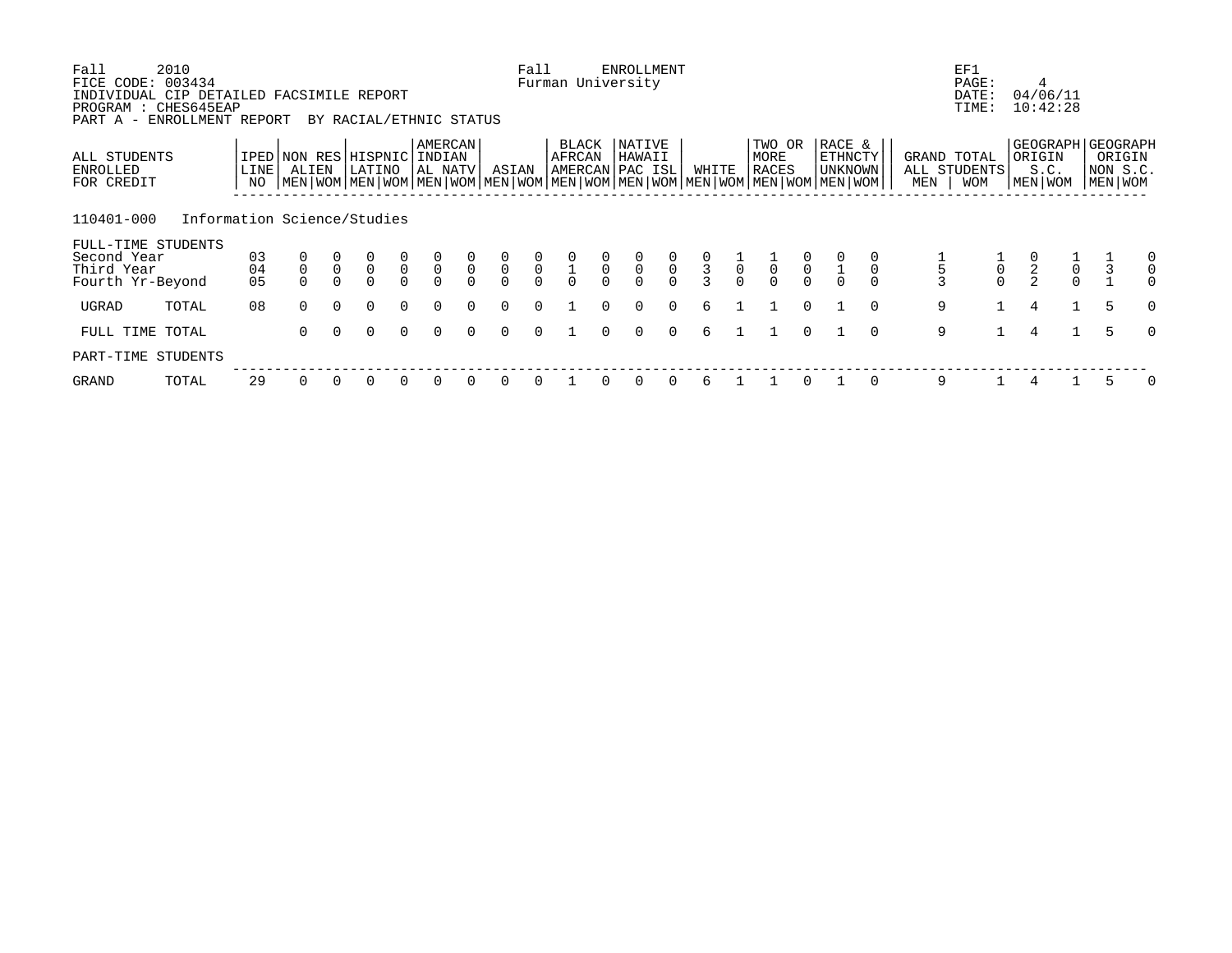| Fall<br>FICE CODE: 003434<br>INDIVIDUAL CIP DETAILED FACSIMILE REPORT<br>PROGRAM : CHES645EAP | 2010             |                |             |              |                                                           |                            |                                      |                          |                           | Fall                                      |                                           |               | <b>ENROLLMENT</b><br>Furman University |                                           |             |                |                                           |                |                                                                                                                                             |             |                                    | EF1<br>PAGE:<br>DATE:<br>TIME: | 5                                         | 04/06/11<br>10:42:28            |               |                                                      |
|-----------------------------------------------------------------------------------------------|------------------|----------------|-------------|--------------|-----------------------------------------------------------|----------------------------|--------------------------------------|--------------------------|---------------------------|-------------------------------------------|-------------------------------------------|---------------|----------------------------------------|-------------------------------------------|-------------|----------------|-------------------------------------------|----------------|---------------------------------------------------------------------------------------------------------------------------------------------|-------------|------------------------------------|--------------------------------|-------------------------------------------|---------------------------------|---------------|------------------------------------------------------|
| PART A - ENROLLMENT REPORT<br>ALL STUDENTS<br>ENROLLED<br>FOR CREDIT                          |                  | LINE<br>NO     | ALIEN       |              | BY RACIAL/ETHNIC STATUS<br>IPED NON RES HISPNIC<br>LATINO |                            | AMERCAN<br>INDIAN<br>AL NATV         |                          | ASIAN                     |                                           | BLACK<br>AFRCAN                           |               | NATIVE<br>HAWAII<br>AMERCAN PAC ISL    |                                           | WHITE       |                | TWO OR<br>MORE<br>RACES                   |                | RACE &<br>ETHNCTY<br>UNKNOWN<br>  MEN   WOM   MEN   WOM   MEN   WOM   MEN   WOM   MEN   WOM   MEN   WOM   MEN   WOM   MEN   WOM   MEN   WOM |             | GRAND TOTAL<br>ALL STUDENTS<br>MEN | <b>WOM</b>                     | ORIGIN<br>MEN WOM                         | S.C.                            |               | GEOGRAPH   GEOGRAPH<br>ORIGIN<br>NON S.C.<br>MEN WOM |
| 110701-000<br>FULL-TIME STUDENTS<br>Second Year<br>Third Year<br>Fourth Yr-Beyond             | Computer Science | 03<br>04<br>05 | $\mathsf 0$ | $\mathsf{O}$ | $\overline{0}$<br>$\Omega$                                | $\overline{0}$<br>$\Omega$ | $\begin{matrix} 0 \\ 0 \end{matrix}$ | $\mathsf{O}$<br>$\Omega$ | $\frac{0}{0}$<br>$\Omega$ | $\begin{matrix} 0 \\ 0 \\ 0 \end{matrix}$ | $\begin{matrix} 0 \\ 0 \\ 0 \end{matrix}$ | $\frac{0}{0}$ | $\frac{0}{0}$                          | $\begin{matrix} 0 \\ 0 \\ 0 \end{matrix}$ | $rac{2}{5}$ | $\int_{0}^{0}$ | $\begin{matrix} 0 \\ 0 \\ 0 \end{matrix}$ | $\overline{0}$ | $\overline{0}$                                                                                                                              | $\mathbf 0$ |                                    | $\mathsf{O}\xspace$            | $\begin{matrix} 0 \\ 1 \\ 3 \end{matrix}$ | $\mathsf{O}\xspace$<br>$\Omega$ | $\frac{4}{2}$ | 0<br>$\mathbf 0$<br>$\Omega$                         |
| UGRAD                                                                                         | TOTAL            | 08             | $\Omega$    | $\Omega$     | $\Omega$                                                  | $\Omega$                   | $\Omega$                             | $\Omega$                 | $\Omega$                  | $\Omega$                                  | $\Omega$                                  | $\cap$        | $\Omega$                               | $\Omega$                                  | 12          | $\cap$         | $\Omega$                                  |                | $\Omega$                                                                                                                                    | $\Omega$    | 12                                 |                                | 4                                         |                                 | 8             | $\Omega$                                             |
| FULL TIME TOTAL                                                                               |                  |                | $\Omega$    | $\Omega$     | $\Omega$                                                  | $\Omega$                   | $\Omega$                             | $\Omega$                 | 0                         | $\Omega$                                  | $\Omega$                                  | $\Omega$      | 0                                      | $\Omega$                                  | 12          | $\Omega$       | $\Omega$                                  |                | $\Omega$                                                                                                                                    | $\Omega$    | 12                                 |                                | 4                                         |                                 | 8             | $\Omega$                                             |
| PART-TIME STUDENTS                                                                            |                  |                |             |              |                                                           |                            |                                      |                          |                           |                                           |                                           |               |                                        |                                           |             |                |                                           |                |                                                                                                                                             |             |                                    |                                |                                           |                                 |               |                                                      |
| GRAND                                                                                         | TOTAL            | 29             |             |              |                                                           |                            | $\Omega$                             |                          | 0                         |                                           |                                           |               |                                        | 0                                         | 12          |                |                                           |                |                                                                                                                                             |             | 12                                 |                                |                                           |                                 |               | 0                                                    |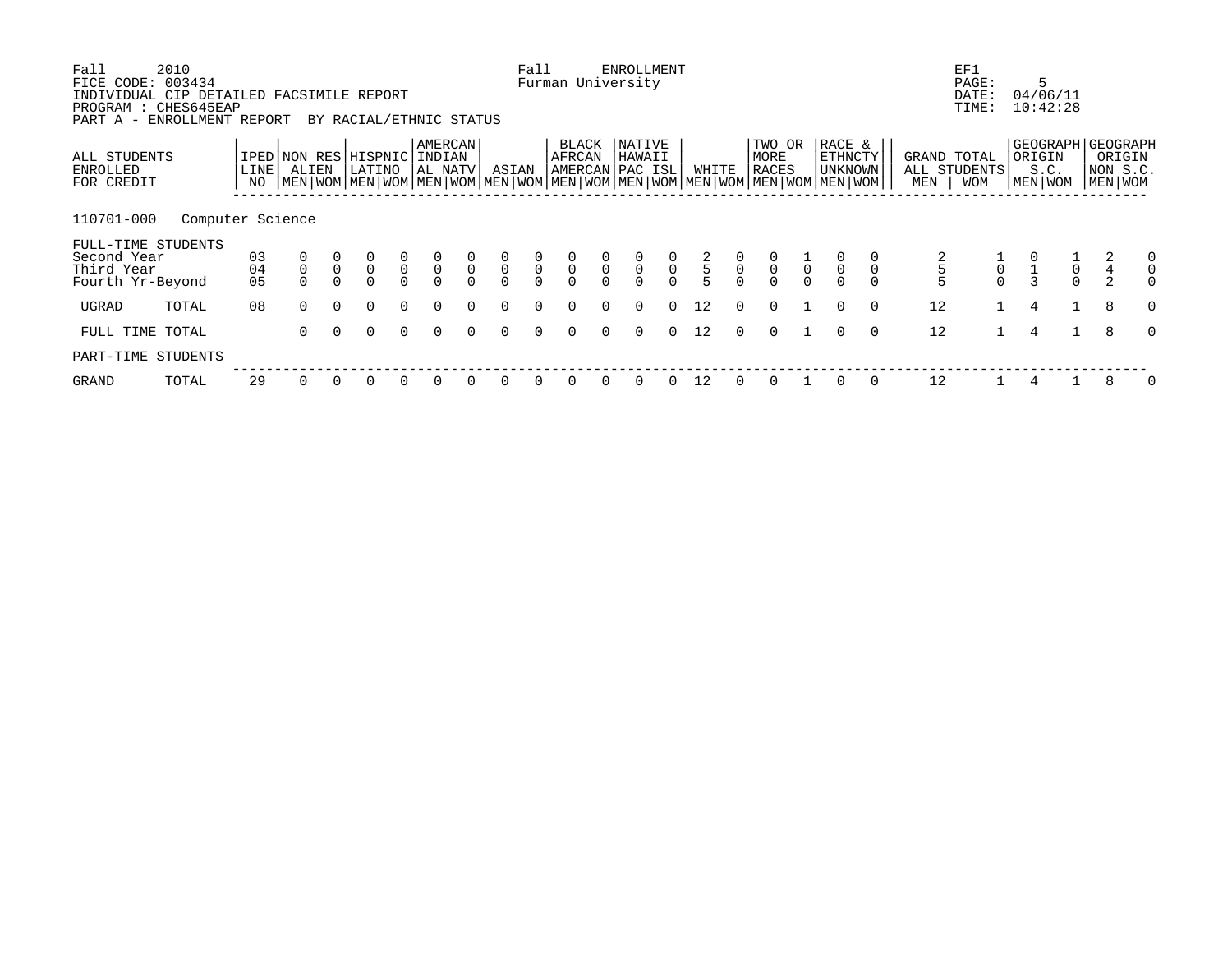| Fall<br>FICE CODE: 003434<br>INDIVIDUAL CIP DETAILED FACSIMILE REPORT<br>PROGRAM : CHES645EAP<br>PART A - ENROLLMENT REPORT | 2010               |                   |          |          | BY RACIAL/ETHNIC STATUS               |          |                    |        |               | Fall          | Furman University                  |          | <b>ENROLLMENT</b> |               |               |                                                                                                                                               |              |                              |          |               | EF1<br>PAGE:<br>DATE:<br>TIME:            |                                  | 6<br>04/06/11<br>10:42:28 |                                                        |               |
|-----------------------------------------------------------------------------------------------------------------------------|--------------------|-------------------|----------|----------|---------------------------------------|----------|--------------------|--------|---------------|---------------|------------------------------------|----------|-------------------|---------------|---------------|-----------------------------------------------------------------------------------------------------------------------------------------------|--------------|------------------------------|----------|---------------|-------------------------------------------|----------------------------------|---------------------------|--------------------------------------------------------|---------------|
| ALL STUDENTS<br><b>ENROLLED</b><br>FOR CREDIT                                                                               |                    | <b>LINE</b><br>NO | ALIEN    |          | IPED NON RES HISPNIC INDIAN<br>LATINO |          | AMERCAN<br>AL NATV |        | ASIAN         |               | BLACK<br>AFRCAN<br>AMERCAN PAC ISL |          | NATIVE<br>HAWAII  |               | WHITE         | TWO OR<br>MORE<br><b>RACES</b><br>  MEN   WOM   MEN   WOM   MEN   WOM   MEN   WOM   MEN   WOM   MEN   WOM   MEN   WOM   MEN   WOM   MEN   WOM |              | RACE &<br>ETHNCTY<br>UNKNOWN |          | MEN           | GRAND TOTAL<br>ALL STUDENTS<br><b>WOM</b> | ORIGIN                           | S.C.<br>MEN WOM           | GEOGRAPH GEOGRAPH<br>ORIGIN<br>NON S.C.<br>  MEN   WOM |               |
| 130101-000                                                                                                                  | Education, General |                   |          |          |                                       |          |                    |        |               |               |                                    |          |                   |               |               |                                                                                                                                               |              |                              |          |               |                                           |                                  |                           |                                                        |               |
| FULL-TIME STUDENTS<br>Fourth Yr-Beyond                                                                                      |                    | 05                | $\Omega$ |          |                                       |          |                    |        |               |               |                                    |          |                   |               |               |                                                                                                                                               |              | 0                            | $\Omega$ | 0             | 2                                         | 0                                | $\Omega$                  | $\Omega$                                               |               |
| UGRAD                                                                                                                       | TOTAL              | 08                | $\Omega$ |          | U                                     |          | $\Omega$           |        | $\Omega$      | $\Omega$      | 0                                  |          | 0                 |               | 0             | $\Omega$                                                                                                                                      | $\Omega$     | $\Omega$                     | $\Omega$ | 0             | $\overline{2}$                            | 0                                | $\mathbf 0$               | 0                                                      |               |
| FULL TIME TOTAL                                                                                                             |                    |                   | $\Omega$ |          |                                       |          | $\Omega$           |        | U             |               | U                                  |          |                   | $\Omega$      | 0             |                                                                                                                                               | <sup>n</sup> | 0                            | $\Omega$ | 0             | $\overline{2}$                            | $\Omega$                         | $\Omega$                  | $\Omega$                                               |               |
| PART-TIME STUDENTS<br>All Other Mast.<br>Grad I                                                                             | TOTAL              | 26                | 0        |          | $\Omega$                              | $\Omega$ | $\Omega$           | $\cap$ | 0<br>$\Omega$ | 0<br>$\Omega$ | $\Omega$                           | $\Omega$ | $\Omega$          | $\frac{0}{0}$ | $\frac{0}{0}$ | $\frac{0}{0}$                                                                                                                                 | $\Omega$     | U<br>$\Omega$                |          | 0<br>$\Omega$ | $\frac{1}{1}$                             | $\begin{matrix}0\\0\end{matrix}$ | $\frac{1}{1}$             | 0<br>$\Omega$                                          | 0<br>$\Omega$ |
| GRAD&1ST P TOTAL                                                                                                            |                    | 28                | 0        |          | 0                                     | $\Omega$ | 0                  |        | $\Omega$      | $\Omega$      | 0                                  |          | 0                 | $\Omega$      | 0             | $\Omega$                                                                                                                                      | $\Omega$     | 0                            | $\Omega$ | 0             |                                           | 0                                |                           | $\Omega$                                               | $\Omega$      |
| PART TIME TOTAL                                                                                                             |                    |                   | 0        |          |                                       |          |                    |        |               |               |                                    |          |                   |               |               |                                                                                                                                               |              |                              | $\Omega$ | 0             |                                           | 0                                |                           | 0                                                      |               |
| <b>GRAND</b>                                                                                                                | TOTAL              | 29                | $\Omega$ | $\Omega$ |                                       |          | O                  |        |               |               |                                    |          |                   |               | 0             | 0                                                                                                                                             |              | 0                            | $\Omega$ | 0             | 3                                         | 0                                |                           | $\Omega$                                               |               |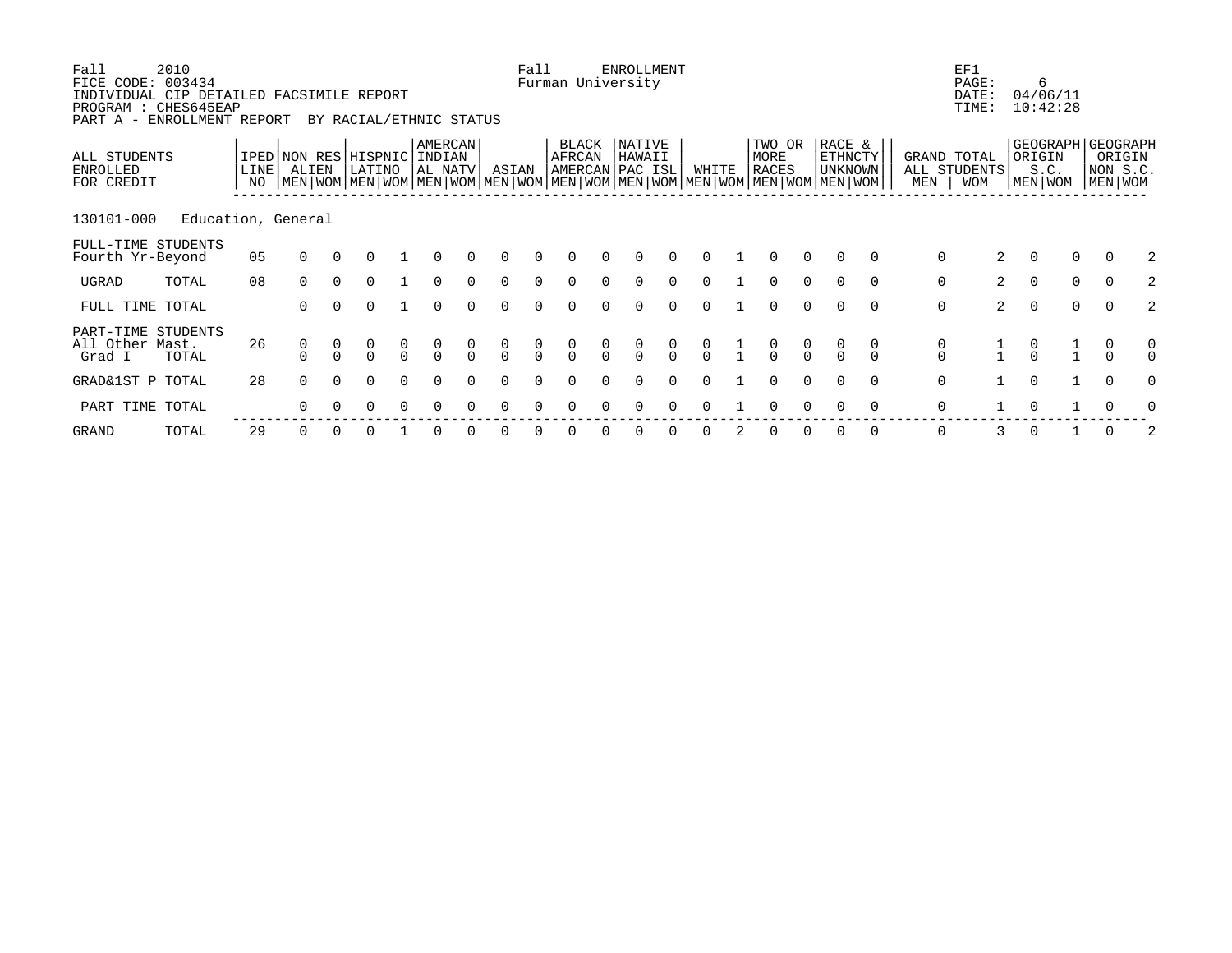| Fall<br>FICE CODE: 003434<br>INDIVIDUAL CIP DETAILED FACSIMILE REPORT<br>PROGRAM : CHES645EAP<br>PART A - | 2010<br>ENROLLMENT REPORT                         |                         |                                                                                                                                                     | BY RACIAL/ETHNIC STATUS              |                                      |                                      |                                      |                                  | Fall                                 |               | Furman University                    | <b>ENROLLMENT</b>                    |                                      |                                       |                 |                                      |                                      |                                            |               |               | EF1<br>PAGE:<br>DATE:<br>TIME: |               | 7<br>04/06/11<br>10:42:28 |                                       |                                                        |               |
|-----------------------------------------------------------------------------------------------------------|---------------------------------------------------|-------------------------|-----------------------------------------------------------------------------------------------------------------------------------------------------|--------------------------------------|--------------------------------------|--------------------------------------|--------------------------------------|----------------------------------|--------------------------------------|---------------|--------------------------------------|--------------------------------------|--------------------------------------|---------------------------------------|-----------------|--------------------------------------|--------------------------------------|--------------------------------------------|---------------|---------------|--------------------------------|---------------|---------------------------|---------------------------------------|--------------------------------------------------------|---------------|
| ALL STUDENTS<br><b>ENROLLED</b><br>FOR CREDIT                                                             |                                                   | LINE <sup> </sup><br>NO | IPED NON RES HISPNIC INDIAN<br>ALIEN<br>  MEN   WOM   MEN   WOM   MEN   WOM   MEN   WOM   MEN   WOM   MEN   WOM   MEN   WOM   MEN   WOM   MEN   WOM | LATINO                               |                                      | <b>AMERCAN</b><br>  AL NATV          |                                      | ASIAN                            |                                      | AFRCAN        | BLACK<br>AMERCAN PAC ISL             | NATIVE<br>HAWAII                     |                                      | WHITE                                 |                 | TWO OR<br>MORE<br><b>RACES</b>       |                                      | RACE &<br><b>ETHNCTY</b><br><b>UNKNOWN</b> |               | MEN   WOM     | GRAND TOTAL<br>ALL STUDENTS    |               | ORIGIN<br>S.C.<br>MEN WOM |                                       | GEOGRAPH GEOGRAPH<br>ORIGIN<br>NON S.C.<br>  MEN   WOM |               |
| 130408-000                                                                                                | Elementary and Middle School Administration/Prin. |                         |                                                                                                                                                     |                                      |                                      |                                      |                                      |                                  |                                      |               |                                      |                                      |                                      |                                       |                 |                                      |                                      |                                            |               |               |                                |               |                           |                                       |                                                        |               |
| FULL-TIME STUDENTS<br>All Other Mast.<br>Grad I                                                           | TOTAL                                             | 12                      | 0                                                                                                                                                   |                                      | $\frac{0}{0}$                        | $\frac{0}{0}$                        | $\frac{0}{0}$                        | $\frac{0}{0}$                    | $\begin{matrix} 0 \\ 0 \end{matrix}$ | $\frac{2}{2}$ | $\frac{0}{0}$                        | $\frac{0}{0}$                        | $\frac{0}{0}$                        |                                       | $\frac{8}{8}$   | $\frac{0}{0}$                        | $\frac{0}{0}$                        |                                            |               | $\frac{3}{3}$ | $\frac{8}{8}$                  | $\frac{3}{3}$ |                           | $\begin{array}{c} 8 \\ 8 \end{array}$ | $\Omega$                                               | 0<br>$\Omega$ |
| GRAD<br>FULL TIME                                                                                         | TOTAL<br>TOTAL                                    | 14                      | $\begin{matrix} 0 \\ 0 \end{matrix}$                                                                                                                | $\begin{matrix} 0 \\ 0 \end{matrix}$ | $\begin{matrix} 0 \\ 0 \end{matrix}$ | $\begin{matrix} 0 \\ 0 \end{matrix}$ | $\begin{matrix} 0 \\ 0 \end{matrix}$ | $\begin{matrix}0\\0\end{matrix}$ | $\begin{matrix} 0 \\ 0 \end{matrix}$ | $\frac{2}{2}$ | $\begin{matrix} 0 \\ 0 \end{matrix}$ | $\begin{matrix} 0 \\ 0 \end{matrix}$ | $\begin{matrix} 0 \\ 0 \end{matrix}$ |                                       | $\frac{8}{8}$   | $\begin{matrix} 0 \\ 0 \end{matrix}$ | $\begin{matrix} 0 \\ 0 \end{matrix}$ | $\begin{matrix} 0 \\ 0 \end{matrix}$       | $\frac{0}{0}$ | $\frac{3}{3}$ | $\frac{8}{8}$                  | $\frac{3}{3}$ |                           | $\frac{8}{8}$                         | $\begin{matrix} 0 \\ 0 \end{matrix}$                   | $\mathbf 0$   |
| PART-TIME STUDENTS<br>All Other Mast.<br>Grad I                                                           | TOTAL                                             | 26                      | 0                                                                                                                                                   |                                      | $\begin{matrix} 0 \\ 0 \end{matrix}$ | $\begin{matrix} 0 \\ 0 \end{matrix}$ | $\frac{0}{0}$                        | 0                                | $\frac{0}{0}$                        | $\frac{2}{2}$ |                                      | $\frac{0}{0}$                        | $\begin{matrix}0\\0\end{matrix}$     | $\begin{array}{c} 8 \\ 8 \end{array}$ | $\frac{11}{11}$ | $\frac{0}{0}$                        | $\frac{0}{0}$                        | $\Omega$                                   |               | 10<br>10      | 12<br>12                       | 10<br>10      |                           | 12<br>12                              | 0<br>$\Omega$                                          | 0<br>$\Omega$ |
| GRAD&1ST P TOTAL                                                                                          |                                                   | 28                      | $\Omega$                                                                                                                                            | 0                                    | $\Omega$                             | $\Omega$                             | $\Omega$                             | $\Omega$                         | $\Omega$                             | 2             |                                      | $\Omega$                             | $\mathbf 0$                          | 8                                     | 11              | $\Omega$                             | 0                                    | $\Omega$                                   | $\Omega$      | 10            | 12 <sup>°</sup>                | 10            |                           | 12                                    | $\mathbf 0$                                            | $\Omega$      |
| PART TIME TOTAL                                                                                           |                                                   |                         | 0                                                                                                                                                   |                                      |                                      |                                      |                                      |                                  |                                      |               |                                      |                                      |                                      |                                       | 11              |                                      |                                      |                                            |               | 10            | 12                             | 10            |                           | 12                                    | $\Omega$                                               |               |

GRAND TOTAL 29 0 0 0 0 0 0 0 0 4 1 0 0 9 19 0 0 0 0 13 20 13 20 0 0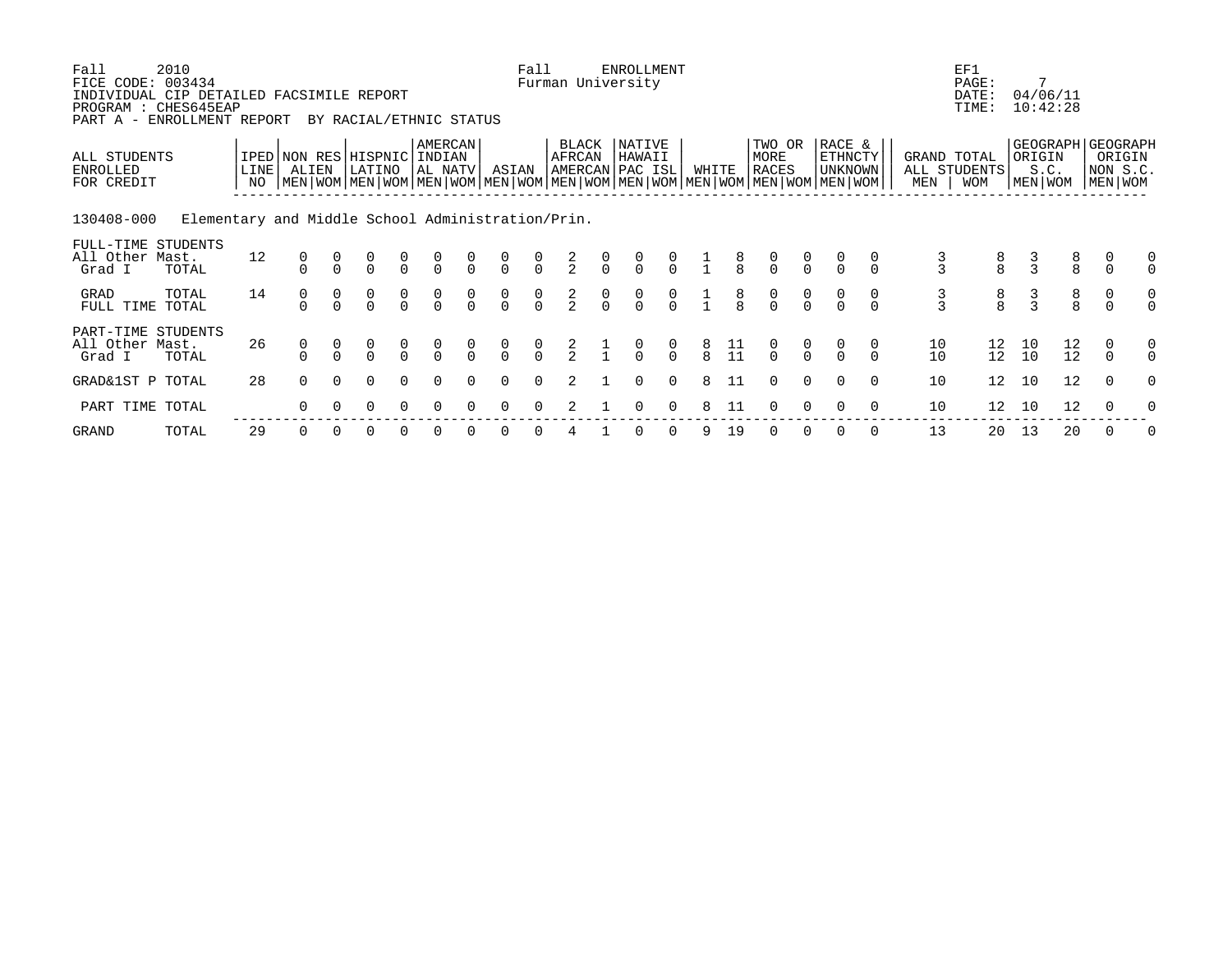| Fall<br>FICE CODE: 003434<br>INDIVIDUAL CIP DETAILED FACSIMILE REPORT<br>PROGRAM<br>PART A - | 2010<br>: CHES645EAP<br>ENROLLMENT REPORT     |                         |            |          | BY RACIAL/ETHNIC STATUS                                                                                                                              |                                      |                                      |                                      |                                      | Fall                                 |                                      |               | <b>ENROLLMENT</b><br>Furman University      |                                      |                                         |               |                                      |                                      |                                      |                                      |                                         | EF1<br>PAGE:<br>DATE:<br>TIME: |               | 8<br>04/06/11<br>10:42:28 |                                                        |               |
|----------------------------------------------------------------------------------------------|-----------------------------------------------|-------------------------|------------|----------|------------------------------------------------------------------------------------------------------------------------------------------------------|--------------------------------------|--------------------------------------|--------------------------------------|--------------------------------------|--------------------------------------|--------------------------------------|---------------|---------------------------------------------|--------------------------------------|-----------------------------------------|---------------|--------------------------------------|--------------------------------------|--------------------------------------|--------------------------------------|-----------------------------------------|--------------------------------|---------------|---------------------------|--------------------------------------------------------|---------------|
| ALL STUDENTS<br><b>ENROLLED</b><br>FOR CREDIT                                                |                                               | LINE <sup>[</sup><br>NO | ALIEN      |          | IPED NON RES HISPNIC INDIAN<br>LATINO<br>  MEN   WOM   MEN   WOM   MEN   WOM   MEN   WOM   MEN   WOM   MEN   WOM   MEN   WOM   MEN   WOM   MEN   WOM |                                      | AMERCAN<br>AL NATV                   |                                      | ASIAN                                |                                      | <b>BLACK</b><br>AFRCAN               |               | <b>NATIVE</b><br>HAWAII<br> AMERCAN PAC ISL |                                      | WHITE                                   |               | TWO OR<br>MORE<br><b>RACES</b>       |                                      | RACE &<br><b>ETHNCTY</b><br>UNKNOWN  |                                      | GRAND TOTAL<br>MEN                      | ALL STUDENTS<br><b>WOM</b>     | ORIGIN        | S.C.<br>MEN WOM           | GEOGRAPH GEOGRAPH<br>ORIGIN<br>NON S.C.<br>  MEN   WOM |               |
| 130409-000                                                                                   | Secondary School Administration/Principalship |                         |            |          |                                                                                                                                                      |                                      |                                      |                                      |                                      |                                      |                                      |               |                                             |                                      |                                         |               |                                      |                                      |                                      |                                      |                                         |                                |               |                           |                                                        |               |
| FULL-TIME STUDENTS<br>All Other Mast.<br>Grad I                                              | TOTAL                                         | 12                      |            |          | 0<br>0                                                                                                                                               | $\begin{matrix} 0 \\ 0 \end{matrix}$ | $\frac{0}{0}$                        | $\frac{0}{0}$                        | $\frac{0}{0}$                        | $\frac{0}{0}$                        |                                      | $\frac{2}{2}$ | $\frac{0}{0}$                               | $\frac{0}{0}$                        | $\frac{5}{5}$                           |               | $\frac{0}{0}$                        | $\begin{matrix} 0 \\ 0 \end{matrix}$ | $\frac{0}{0}$                        |                                      | б<br>6                                  | б<br>6                         | $\frac{6}{6}$ | $\frac{6}{6}$             | 0<br>$\Omega$                                          | 0<br>$\Omega$ |
| GRAD<br>FULL TIME                                                                            | TOTAL<br>TOTAL                                | 14                      | $_{0}^{0}$ |          | $_{0}^{0}$                                                                                                                                           | $_{0}^{0}$                           | $\begin{matrix} 0 \\ 0 \end{matrix}$ | $\begin{matrix} 0 \\ 0 \end{matrix}$ | $\begin{matrix} 0 \\ 0 \end{matrix}$ | $\begin{matrix} 0 \\ 0 \end{matrix}$ |                                      | $\frac{2}{2}$ | $\begin{matrix} 0 \\ 0 \end{matrix}$        | $\begin{matrix} 0 \\ 0 \end{matrix}$ | $\frac{5}{5}$                           |               | $\begin{matrix} 0 \\ 0 \end{matrix}$ | $\begin{matrix} 0 \\ 0 \end{matrix}$ | $\begin{matrix} 0 \\ 0 \end{matrix}$ | $\begin{matrix} 0 \\ 0 \end{matrix}$ | 6<br>6                                  | б<br>б                         | б<br>б        | 6<br>6                    | 0<br>$\Omega$                                          | 0<br>$\Omega$ |
| PART-TIME STUDENTS<br>All Other Mast.<br>Grad I                                              | TOTAL                                         | 26                      |            |          | $\Omega$                                                                                                                                             | $\frac{0}{0}$                        | $\begin{matrix} 0 \\ 0 \end{matrix}$ | $\frac{0}{0}$                        | $\frac{0}{0}$                        | $\frac{0}{0}$                        | $\begin{matrix} 0 \\ 0 \end{matrix}$ | $\frac{3}{3}$ | $\frac{0}{0}$                               | $\frac{0}{0}$                        | $\begin{array}{c} 10 \\ 10 \end{array}$ | $\frac{6}{6}$ | $\frac{0}{0}$                        | $\frac{0}{0}$                        |                                      |                                      | $\begin{array}{c} 11 \\ 11 \end{array}$ | 10<br>10                       | 10<br>10      | $\frac{9}{9}$             |                                                        |               |
| GRAD&1ST P TOTAL                                                                             |                                               | 28                      | 0          | $\Omega$ | $\Omega$                                                                                                                                             | $\Omega$                             | $\Omega$                             | $\Omega$                             | $\Omega$                             | $\Omega$                             | $\Omega$                             | 3             | 0                                           | $\Omega$                             | 10                                      | 6             | $\Omega$                             | 0                                    |                                      |                                      | 11                                      | 10 <sup>°</sup>                | 10            | 9                         |                                                        |               |
| PART TIME TOTAL                                                                              |                                               |                         | 0          |          |                                                                                                                                                      |                                      |                                      |                                      |                                      |                                      |                                      |               |                                             |                                      | 10                                      | б.            |                                      |                                      |                                      |                                      | 11                                      | 10 <sup>°</sup>                | 10            | 9                         |                                                        |               |
|                                                                                              |                                               |                         |            |          |                                                                                                                                                      |                                      |                                      |                                      |                                      |                                      |                                      |               |                                             |                                      |                                         |               |                                      |                                      |                                      |                                      |                                         |                                |               |                           |                                                        |               |

GRAND TOTAL 29 0 0 0 0 0 0 0 0 1 5 0 0 15 10 0 0 1 1 17 16 16 15 1 1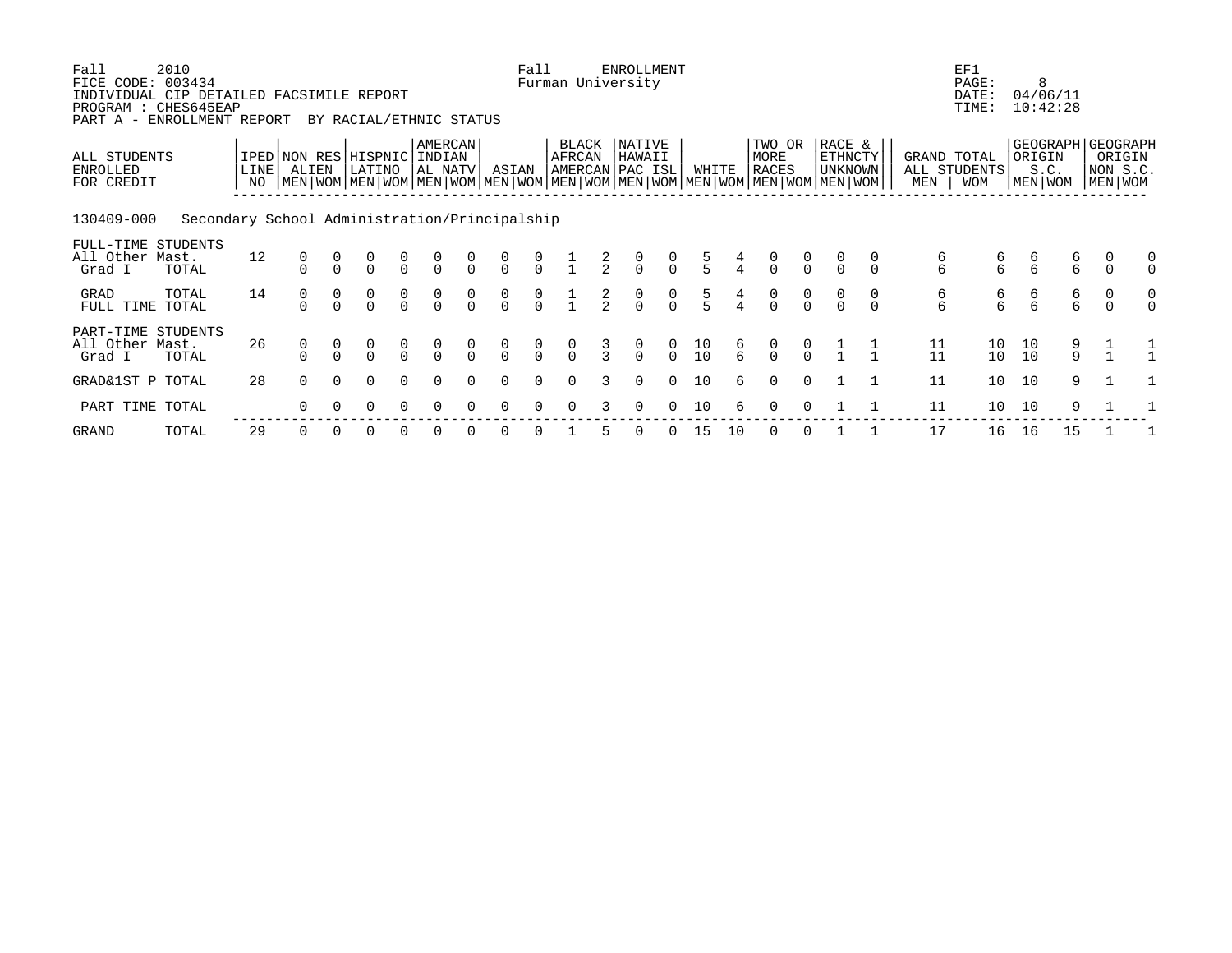| Fall<br>FICE CODE:<br>INDIVIDUAL CIP DETAILED FACSIMILE REPORT<br>PROGRAM<br>PART A - ENROLLMENT REPORT | 2010<br>003434<br>: CHES645EAP                     |            |       |          | BY RACIAL/ETHNIC STATUS                                                                                                                     |               |                              |                                      |               | Fall          |                 |                                  | <b>ENROLLMENT</b><br>Furman University |                |               |               |                                  |                |                              |          |                                      | EF1<br>PAGE:<br>DATE:<br>TIME:            |               | 9<br>04/06/11<br>10:42:28 |   |                                                     |               |
|---------------------------------------------------------------------------------------------------------|----------------------------------------------------|------------|-------|----------|---------------------------------------------------------------------------------------------------------------------------------------------|---------------|------------------------------|--------------------------------------|---------------|---------------|-----------------|----------------------------------|----------------------------------------|----------------|---------------|---------------|----------------------------------|----------------|------------------------------|----------|--------------------------------------|-------------------------------------------|---------------|---------------------------|---|-----------------------------------------------------|---------------|
| ALL STUDENTS<br>ENROLLED<br>FOR CREDIT                                                                  |                                                    | LINE<br>NO | ALIEN |          | IPED NON RES HISPNIC<br>LATINO<br>NEN   WOM   MEN   WOM   MEN   WOM   MEN   WOM   MEN   WOM   MEN   WOM   MEN   WOM   MEN   WOM   MEN   WOM |               | AMERCAN<br>INDIAN<br>AL NATV |                                      | ASIAN         |               | BLACK<br>AFRCAN |                                  | NATIVE<br>HAWAII<br> AMERCAN PAC ISL   |                | WHITE         |               | TWO OR<br>MORE<br>RACES          |                | RACE &<br>ETHNCTY<br>UNKNOWN |          | MEN                                  | GRAND TOTAL<br>ALL STUDENTS<br><b>WOM</b> |               | ORIGIN<br>S.C.<br>MEN WOM |   | GEOGRAPH GEOGRAPH<br>ORIGIN<br> NON S.C.<br>MEN WOM |               |
| 131005-000<br>FULL-TIME STUDENTS                                                                        | Education/Teaching of Individ. w/Emotional Disturb |            |       |          |                                                                                                                                             |               |                              |                                      |               |               |                 |                                  |                                        |                |               |               |                                  |                |                              |          |                                      |                                           |               |                           |   |                                                     |               |
| PART-TIME STUDENTS<br>All Other Mast.<br>Grad I                                                         | TOTAL                                              | 26         |       |          |                                                                                                                                             | $\frac{0}{0}$ | $\frac{0}{0}$                | $\begin{matrix} 0 \\ 0 \end{matrix}$ | $\frac{0}{0}$ | $\frac{0}{0}$ | $\frac{0}{0}$   | $\begin{matrix}0\\0\end{matrix}$ | $\int_{0}^{0}$                         | $\int_{0}^{0}$ | $\frac{0}{0}$ | $\frac{3}{3}$ | $\begin{matrix}0\\0\end{matrix}$ | $\int_{0}^{0}$ |                              |          | $\begin{matrix} 0 \\ 0 \end{matrix}$ | $\frac{3}{3}$                             | $\frac{0}{0}$ | $\frac{3}{3}$             |   | $\begin{matrix} 0 \\ 0 \end{matrix}$                | 0<br>$\Omega$ |
| GRAD&1ST P TOTAL                                                                                        |                                                    | 28         | 0     | $\Omega$ | $\Omega$                                                                                                                                    | $\Omega$      | $\Omega$                     | $\Omega$                             | $\Omega$      | $\Omega$      | $\Omega$        | $\Omega$                         | $\Omega$                               | $\Omega$       | $\Omega$      |               | $\Omega$                         | $\Omega$       | $\Omega$                     | $\Omega$ | 0                                    | 3                                         | $\Omega$      |                           | 3 | $\Omega$                                            | $\Omega$      |
| PART TIME TOTAL                                                                                         |                                                    |            | 0     |          | 0                                                                                                                                           | $\Omega$      | $\Omega$                     | $\Omega$                             | $\Omega$      | $\Omega$      | 0               |                                  | 0                                      | $\Omega$       | 0             | 3             | $\Omega$                         | $\Omega$       | $\Omega$                     | $\Omega$ | 0                                    | 3                                         | $\Omega$      |                           | 3 | $\Omega$                                            | $\Omega$      |
| GRAND                                                                                                   | TOTAL                                              | 29         | 0     |          | O                                                                                                                                           |               |                              |                                      | 0             |               | O               |                                  | 0                                      | $\Omega$       | 0             |               | 0                                | $\Omega$       | $\Omega$                     | 0        | 0                                    | 3                                         |               |                           | 3 | 0                                                   | $\mathbf 0$   |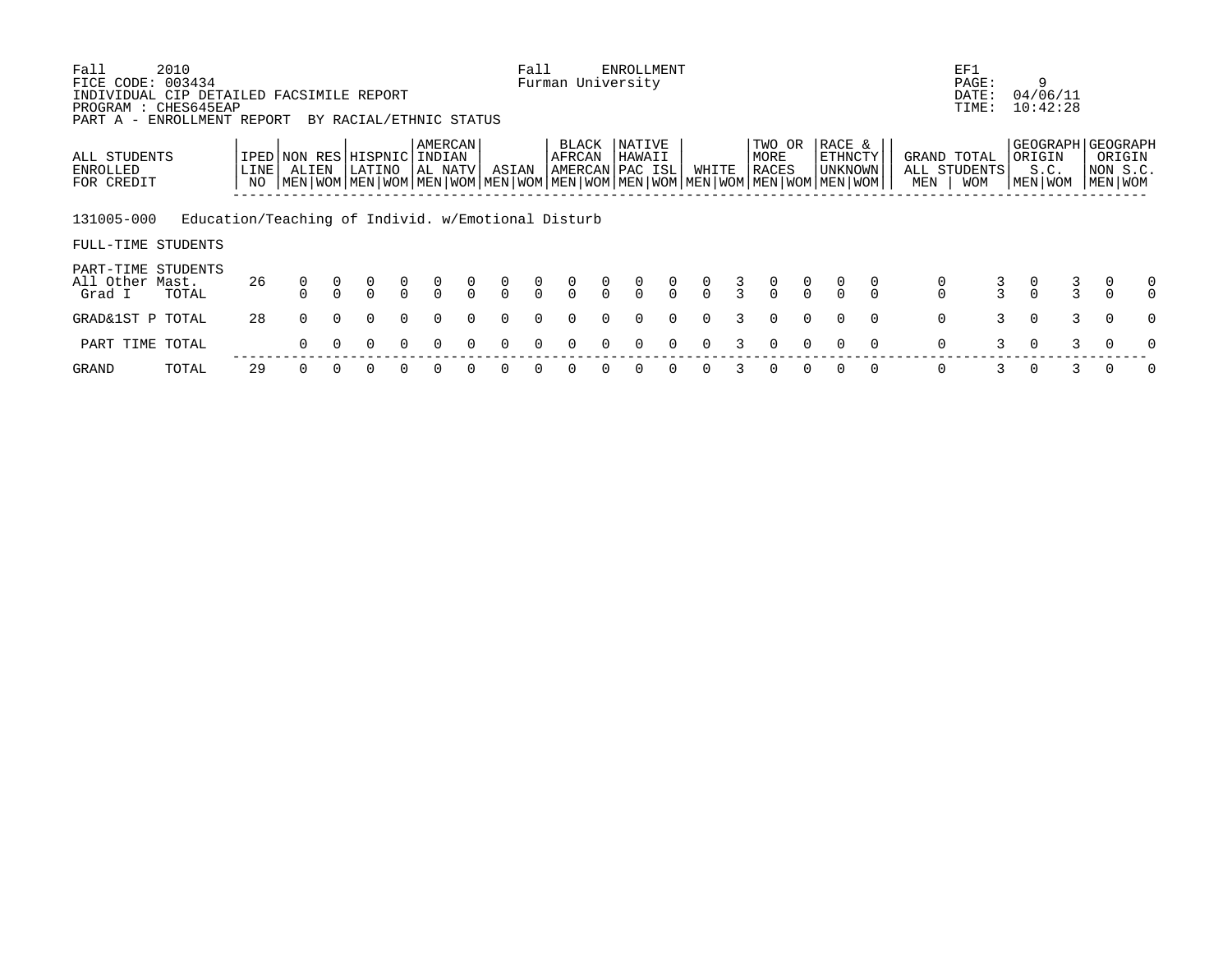| Fall<br>FICE CODE:<br>INDIVIDUAL CIP DETAILED FACSIMILE REPORT<br>PROGRAM<br>PART A - ENROLLMENT REPORT | 2010<br>003434<br>: CHES645EAP                     |      |       |          |               |               | BY RACIAL/ETHNIC STATUS                                                                                                                                        |               |               | Fall          | Furman University |                | <b>ENROLLMENT</b>                   |               |               |               |                                  |                |                              |          |                                      | EF1<br>PAGE:<br>DATE:<br>TIME: |                                      | 10<br>04/06/11<br>10:42:28                         |   |                                |               |
|---------------------------------------------------------------------------------------------------------|----------------------------------------------------|------|-------|----------|---------------|---------------|----------------------------------------------------------------------------------------------------------------------------------------------------------------|---------------|---------------|---------------|-------------------|----------------|-------------------------------------|---------------|---------------|---------------|----------------------------------|----------------|------------------------------|----------|--------------------------------------|--------------------------------|--------------------------------------|----------------------------------------------------|---|--------------------------------|---------------|
| ALL STUDENTS<br>ENROLLED<br>FOR CREDIT                                                                  |                                                    | LINE | ALIEN |          | LATINO        |               | AMERCAN<br>IPED NON RES HISPNIC INDIAN<br>AL NATV<br>NEN   WOM   MEN   WOM   MEN   WOM   MEN   WOM   MEN   WOM   MEN   WOM   MEN   WOM   MEN   WOM   MEN   WOM |               | ASIAN         |               | BLACK<br>AFRCAN   |                | NATIVE<br>HAWAII<br>AMERCAN PAC ISL |               | WHITE         |               | TWO OR<br>MORE<br>RACES          |                | RACE &<br>ETHNCTY<br>UNKNOWN |          | GRAND TOTAL<br>MEN                   | ALL STUDENTS<br><b>WOM</b>     |                                      | GEOGRAPH GEOGRAPH<br>ORIGIN<br>S.C.<br>  MEN   WOM |   | ORIGIN<br> NON S.C.<br>MEN WOM |               |
| 131011-000<br>FULL-TIME STUDENTS                                                                        | Education/Teaching of Individ. w/Specific LearnDis |      |       |          |               |               |                                                                                                                                                                |               |               |               |                   |                |                                     |               |               |               |                                  |                |                              |          |                                      |                                |                                      |                                                    |   |                                |               |
| PART-TIME STUDENTS<br>All Other Mast.<br>Grad I                                                         | TOTAL                                              | 26   |       |          | $\frac{0}{0}$ | $\frac{0}{0}$ | $\frac{0}{0}$                                                                                                                                                  | $\frac{0}{0}$ | $\frac{0}{0}$ | $\frac{0}{0}$ | $\frac{0}{0}$     | $\overline{0}$ | $\frac{0}{0}$                       | $\frac{0}{0}$ | $\frac{0}{0}$ | $\frac{3}{3}$ | $\begin{matrix}0\\0\end{matrix}$ | $\int_{0}^{0}$ |                              |          | $\begin{matrix} 0 \\ 0 \end{matrix}$ | $\frac{3}{3}$                  | $\begin{matrix} 0 \\ 0 \end{matrix}$ | $\frac{3}{3}$                                      |   | 0<br>$\Omega$                  | 0<br>$\Omega$ |
| GRAD&1ST P TOTAL                                                                                        |                                                    | 28   | 0     | $\Omega$ | $\Omega$      | $\Omega$      | $\Omega$                                                                                                                                                       | $\Omega$      | $\Omega$      | $\Omega$      | $\Omega$          | $\Omega$       | $\Omega$                            | $\Omega$      | $\Omega$      |               | $\Omega$                         | $\Omega$       | $\Omega$                     | $\Omega$ | 0                                    | 3                              | $\Omega$                             |                                                    | 3 | $\mathbf 0$                    | $\Omega$      |
| PART TIME TOTAL                                                                                         |                                                    |      | 0     |          | 0             | $\Omega$      | $\Omega$                                                                                                                                                       |               | 0             | $\Omega$      | <sup>n</sup>      |                | 0                                   | $\Omega$      | 0             |               | $\Omega$                         | $\Omega$       | $\Omega$                     | $\Omega$ | 0                                    | 3                              | $\Omega$                             |                                                    | 3 | $\Omega$                       | $\Omega$      |
| GRAND                                                                                                   | TOTAL                                              | 29   |       |          |               |               |                                                                                                                                                                |               | 0             |               |                   |                | 0                                   | $\Omega$      | 0             |               | 0                                | $\Omega$       | 0                            | 0        | 0                                    | 3                              |                                      |                                                    | 3 |                                | 0             |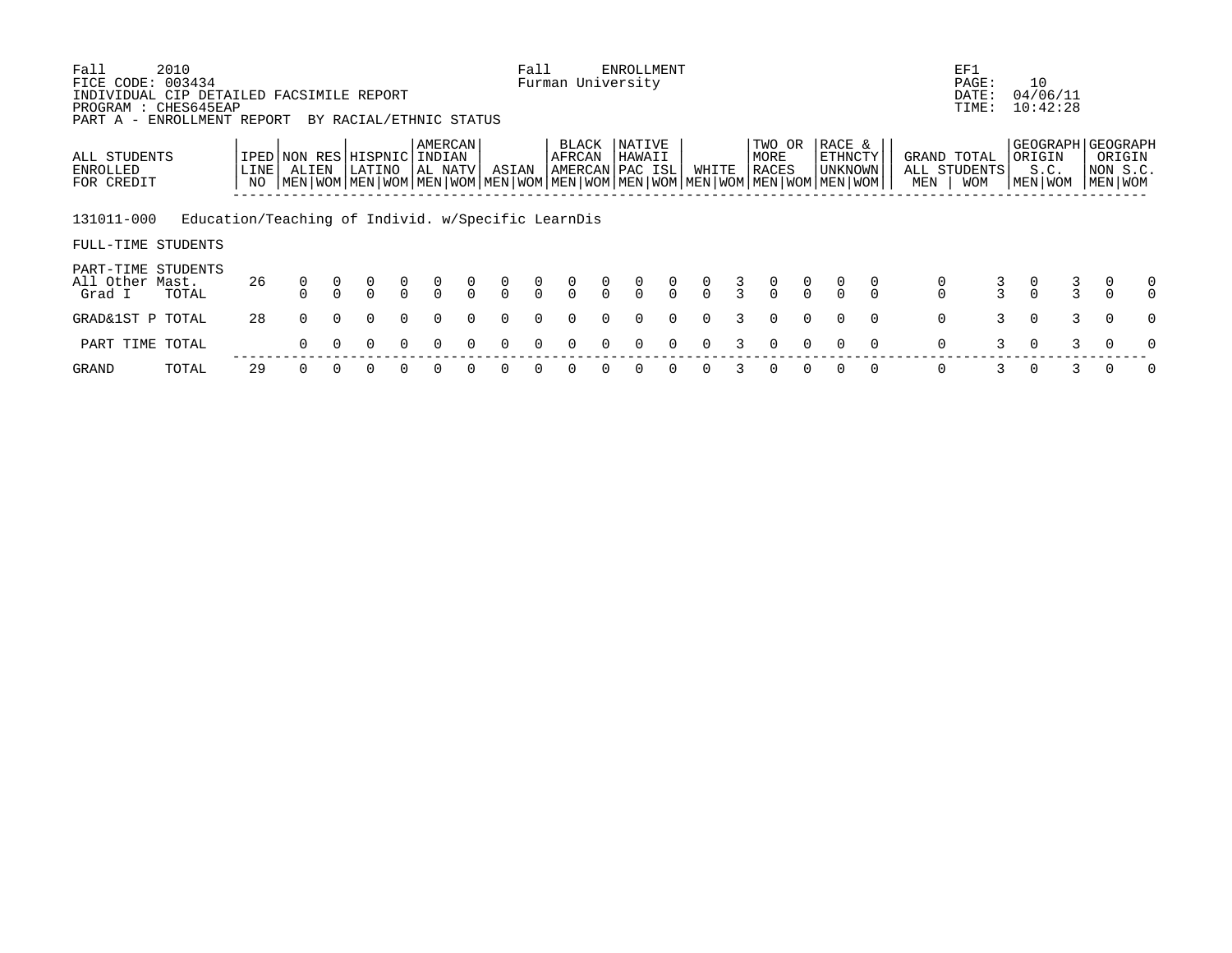| Fall<br>FICE CODE:<br>INDIVIDUAL CIP DETAILED FACSIMILE REPORT      | 2010<br>003434                    |                |                                      |                                      |                                      |               |                                           |               |                                           | Fall                                      |                 |               | <b>ENROLLMENT</b><br>Furman University |                                           |                |                                         |                                           |               |                                                                                                                                                        |             | EF1<br>PAGE:<br>DATE:                        | 11                                                       | 04/06/11                    |                       |               |
|---------------------------------------------------------------------|-----------------------------------|----------------|--------------------------------------|--------------------------------------|--------------------------------------|---------------|-------------------------------------------|---------------|-------------------------------------------|-------------------------------------------|-----------------|---------------|----------------------------------------|-------------------------------------------|----------------|-----------------------------------------|-------------------------------------------|---------------|--------------------------------------------------------------------------------------------------------------------------------------------------------|-------------|----------------------------------------------|----------------------------------------------------------|-----------------------------|-----------------------|---------------|
| PROGRAM : CHES645EAP<br>PART A - ENROLLMENT REPORT                  |                                   |                |                                      |                                      | BY RACIAL/ETHNIC STATUS              |               |                                           |               |                                           |                                           |                 |               |                                        |                                           |                |                                         |                                           |               |                                                                                                                                                        |             | TIME:                                        |                                                          | 10:42:28                    |                       |               |
| ALL STUDENTS<br>ENROLLED<br>FOR CREDIT                              |                                   | LINE  <br>NO   | IPED NON RES HISPNIC INDIAN<br>ALIEN |                                      | LATINO                               |               | AMERCAN<br>AL NATV                        |               | ASIAN                                     |                                           | BLACK<br>AFRCAN |               | NATIVE<br>HAWAII<br>AMERCAN PAC ISL    |                                           | WHITE          |                                         | TWO OR<br>MORE<br>RACES                   |               | RACE &<br><b>ETHNCTY</b><br>  UNKNOWN  <br>  MEN   WOM   MEN   WOM   MEN   WOM   MEN   WOM   MEN   WOM   MEN   WOM   MEN   WOM   MEN   WOM   MEN   WOM | MEN         | GRAND TOTAL<br>ALL STUDENTS<br><b>WOM</b>    | ORIGIN<br>MEN WOM                                        | GEOGRAPH   GEOGRAPH<br>S.C. | NON S.C.<br>MEN   WOM | ORIGIN        |
| 131202-000                                                          | Elementary Education and Teaching |                |                                      |                                      |                                      |               |                                           |               |                                           |                                           |                 |               |                                        |                                           |                |                                         |                                           |               |                                                                                                                                                        |             |                                              |                                                          |                             |                       |               |
| FULL-TIME STUDENTS<br>Second Year<br>Third Year<br>Fourth Yr-Beyond |                                   | 03<br>04<br>05 | $_{0}^{0}$                           | $\begin{matrix} 0 \\ 0 \end{matrix}$ | $\begin{matrix} 0 \\ 0 \end{matrix}$ | $\frac{0}{2}$ | $\begin{matrix} 0 \\ 0 \\ 0 \end{matrix}$ | $\frac{0}{0}$ | $\begin{matrix} 0 \\ 0 \\ 0 \end{matrix}$ | $\begin{matrix} 0 \\ 0 \\ 0 \end{matrix}$ | $\frac{0}{0}$   | $\frac{0}{0}$ | $\overline{0}$                         | $\begin{matrix} 0 \\ 0 \\ 0 \end{matrix}$ | $\overline{0}$ | $\begin{array}{c} 23 \\ 22 \end{array}$ | $\begin{matrix} 0 \\ 0 \\ 0 \end{matrix}$ | $\frac{0}{0}$ |                                                                                                                                                        |             | $\begin{array}{c} 5 \\ 25 \\ 23 \end{array}$ | $\begin{smallmatrix} 0 \\ 0 \\ 0 \\ 0 \end{smallmatrix}$ | $rac{1}{5}$                 | 0                     | 4<br>20<br>16 |
| UGRAD                                                               | TOTAL                             | 08             | $\Omega$                             | $\Omega$                             | $\Omega$                             | 3             | $\Omega$                                  | $\Omega$      | $\Omega$                                  | $\Omega$                                  | $\Omega$        | $\Omega$      | $\Omega$                               | $\Omega$                                  |                | 50                                      | $\Omega$                                  | $\Omega$      | $\Omega$<br>$\Omega$                                                                                                                                   | $\mathbf 0$ | 53                                           | $\Omega$                                                 | 13                          | $\Omega$              | 40            |
| FULL TIME TOTAL                                                     |                                   |                | 0                                    | $\Omega$                             | $\Omega$                             | 3             | $\Omega$                                  | $\Omega$      | $\Omega$                                  | $\Omega$                                  | $\Omega$        | $\Omega$      | $\Omega$                               | $\Omega$                                  |                | 50                                      | $\Omega$                                  | $\Omega$      | $\Omega$<br>$\Omega$                                                                                                                                   | 0           | 53                                           | $\Omega$                                                 | 13                          | $\Omega$              | 40            |
| PART-TIME STUDENTS                                                  |                                   |                |                                      |                                      |                                      |               |                                           |               |                                           |                                           |                 |               |                                        |                                           |                |                                         |                                           |               |                                                                                                                                                        |             |                                              |                                                          |                             |                       |               |
| GRAND                                                               | TOTAL                             | 29             |                                      |                                      | 0                                    |               | 0                                         |               |                                           |                                           |                 |               |                                        |                                           |                | 50                                      |                                           |               |                                                                                                                                                        | 0           | 53                                           |                                                          | 13                          |                       | 40            |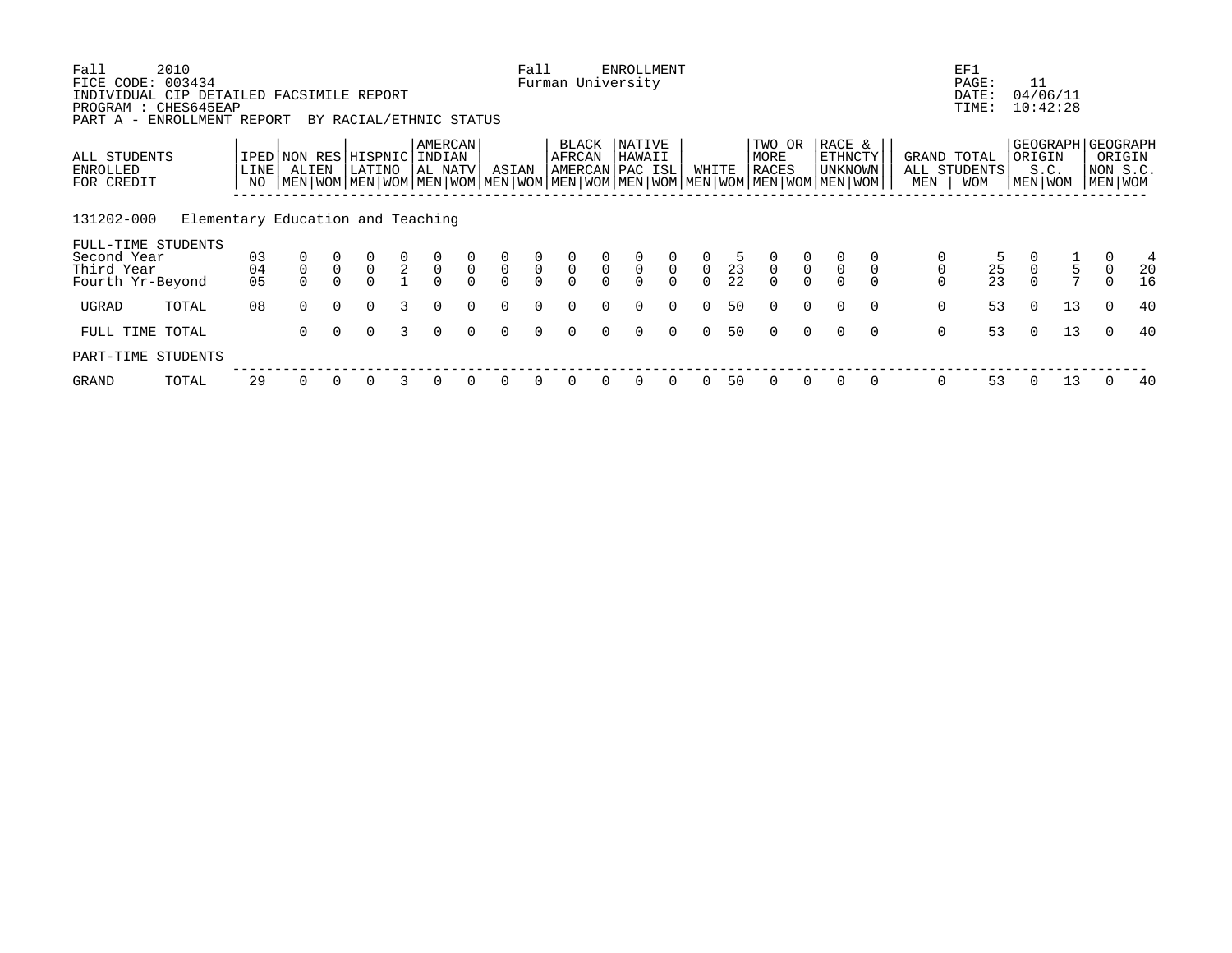| Fall<br>FICE CODE: 003434<br>INDIVIDUAL CIP DETAILED FACSIMILE REPORT<br>PROGRAM : CHES645EAP<br>PART A - ENROLLMENT REPORT | 2010                                          |            |                                      |          | BY RACIAL/ETHNIC STATUS                                                                                                                       |                                      |                                      |                                  |                                      | Fall                                 |                                      |                                      | <b>ENROLLMENT</b><br>Furman University |                                  |                                      |               |                                      |                                      |                                            |               |                                      | EF1<br>PAGE:<br>DATE:<br>TIME:     | 12<br>04/06/11<br>10:42:28                     |                |                                      |               |
|-----------------------------------------------------------------------------------------------------------------------------|-----------------------------------------------|------------|--------------------------------------|----------|-----------------------------------------------------------------------------------------------------------------------------------------------|--------------------------------------|--------------------------------------|----------------------------------|--------------------------------------|--------------------------------------|--------------------------------------|--------------------------------------|----------------------------------------|----------------------------------|--------------------------------------|---------------|--------------------------------------|--------------------------------------|--------------------------------------------|---------------|--------------------------------------|------------------------------------|------------------------------------------------|----------------|--------------------------------------|---------------|
| ALL STUDENTS<br>ENROLLED<br>FOR CREDIT                                                                                      |                                               | LINE<br>NO | ALIEN                                |          | IPED NON RES HISPNIC<br>LATINO<br>  MEN   WOM   MEN   WOM   MEN   WOM   MEN   WOM   MEN   WOM   MEN   WOM   MEN   WOM   MEN   WOM   MEN   WOM |                                      | AMERCAN<br>INDIAN<br> AL NATV        |                                  | ASIAN                                |                                      | BLACK<br>AFRCAN                      |                                      | NATIVE<br>HAWAII<br>AMERCAN PAC ISL    |                                  | WHITE                                |               | TWO OR<br>MORE<br><b>RACES</b>       |                                      | RACE &<br><b>ETHNCTY</b><br><b>UNKNOWN</b> |               | MEN                                  | GRAND TOTAL<br>ALL STUDENTS<br>MOM | GEOGRAPH GEOGRAPH<br>ORIGIN<br>S.C.<br>MEN WOM |                | ORIGIN<br>NON S.C.<br>MEN WOM        |               |
| 131209-000                                                                                                                  | Kindergarten/Preschool Education and Teaching |            |                                      |          |                                                                                                                                               |                                      |                                      |                                  |                                      |                                      |                                      |                                      |                                        |                                  |                                      |               |                                      |                                      |                                            |               |                                      |                                    |                                                |                |                                      |               |
| FULL-TIME STUDENTS<br>All Other Mast.<br>Grad I                                                                             | TOTAL                                         | 12         | $\begin{matrix} 0 \\ 0 \end{matrix}$ |          | $\begin{matrix} 0 \\ 0 \end{matrix}$                                                                                                          | $\begin{matrix} 0 \\ 0 \end{matrix}$ | $\begin{matrix} 0 \\ 0 \end{matrix}$ | $\frac{0}{0}$                    | $\begin{matrix} 0 \\ 0 \end{matrix}$ | $\begin{matrix}0\\0\end{matrix}$     | $\begin{matrix} 0 \\ 0 \end{matrix}$ | $\frac{0}{0}$                        | $\begin{matrix} 0 \\ 0 \end{matrix}$   | $\int_{0}^{0}$                   | $\begin{matrix} 0 \\ 0 \end{matrix}$ | $\frac{2}{2}$ | $\begin{matrix} 0 \\ 0 \end{matrix}$ | $\frac{0}{0}$                        | $\frac{0}{0}$                              |               | $\begin{matrix} 0 \\ 0 \end{matrix}$ | $\frac{2}{2}$                      | $\begin{matrix}0\\0\end{matrix}$               | $\frac{1}{1}$  |                                      |               |
| GRAD<br>FULL TIME                                                                                                           | TOTAL<br>TOTAL                                | 14         | 0<br>$\Omega$                        |          | $\begin{matrix} 0 \\ 0 \end{matrix}$                                                                                                          | $\begin{matrix} 0 \\ 0 \end{matrix}$ | $\begin{matrix}0\\0\end{matrix}$     | $\begin{matrix}0\\0\end{matrix}$ | $\begin{matrix} 0 \\ 0 \end{matrix}$ | $\begin{matrix} 0 \\ 0 \end{matrix}$ | $\begin{matrix} 0 \\ 0 \end{matrix}$ | $\begin{matrix} 0 \\ 0 \end{matrix}$ | $\begin{matrix} 0 \\ 0 \end{matrix}$   | $\begin{matrix}0\\0\end{matrix}$ | $\begin{matrix} 0 \\ 0 \end{matrix}$ | $\frac{2}{2}$ | $\begin{matrix}0\\0\end{matrix}$     | $\begin{matrix} 0 \\ 0 \end{matrix}$ | $\frac{0}{0}$                              | $\frac{0}{0}$ | $\begin{matrix} 0 \\ 0 \end{matrix}$ | $\frac{2}{2}$                      | $\begin{matrix} 0 \\ 0 \end{matrix}$           | $\frac{1}{1}$  | $\begin{matrix} 0 \\ 0 \end{matrix}$ |               |
| PART-TIME STUDENTS<br>All Other Mast.<br>Grad I                                                                             | TOTAL                                         | 26         | 0                                    |          | $\begin{matrix} 0 \\ 0 \end{matrix}$                                                                                                          | $\frac{0}{0}$                        | $\frac{0}{0}$                        | $\frac{0}{0}$                    | $\begin{matrix}0\\0\end{matrix}$     | $\frac{0}{0}$                        | $\begin{matrix} 0 \\ 0 \end{matrix}$ | $\frac{1}{1}$                        | $\frac{0}{0}$                          | $\begin{matrix}0\\0\end{matrix}$ | $\begin{matrix} 0 \\ 0 \end{matrix}$ | $\frac{1}{1}$ | $\frac{0}{0}$                        | $\frac{0}{0}$                        | $\frac{0}{0}$                              |               | $\begin{matrix} 0 \\ 0 \end{matrix}$ | $\frac{2}{2}$                      | $\begin{matrix}0\\0\end{matrix}$               | $\frac{2}{2}$  | $\begin{matrix}0\\0\end{matrix}$     | 0<br>$\Omega$ |
| GRAD&1ST P TOTAL                                                                                                            |                                               | 28         | $\Omega$                             | $\Omega$ | $\Omega$                                                                                                                                      | $\Omega$                             | $\Omega$                             | $\Omega$                         | $\Omega$                             | $\Omega$                             | $\Omega$                             |                                      | 0                                      | 0                                | $\Omega$                             |               | $\Omega$                             | $\mathbf 0$                          | $\Omega$                                   | $\Omega$      | 0                                    | $\overline{2}$                     | $\mathbf 0$                                    | $\overline{2}$ | $\overline{0}$                       | 0             |
| PART TIME TOTAL                                                                                                             |                                               |            | $\Omega$                             |          | 0                                                                                                                                             |                                      |                                      |                                  |                                      |                                      |                                      |                                      | 0                                      | $\Omega$                         | $\Omega$                             |               | $\Omega$                             |                                      | $\Omega$                                   | $\Omega$      | 0                                    | 2                                  | $\Omega$                                       | 2              |                                      |               |

GRAND TOTAL 29 0 0 0 0 0 0 0 0 0 1 0 0 0 3 0 0 0 0 0 4 0 3 0 1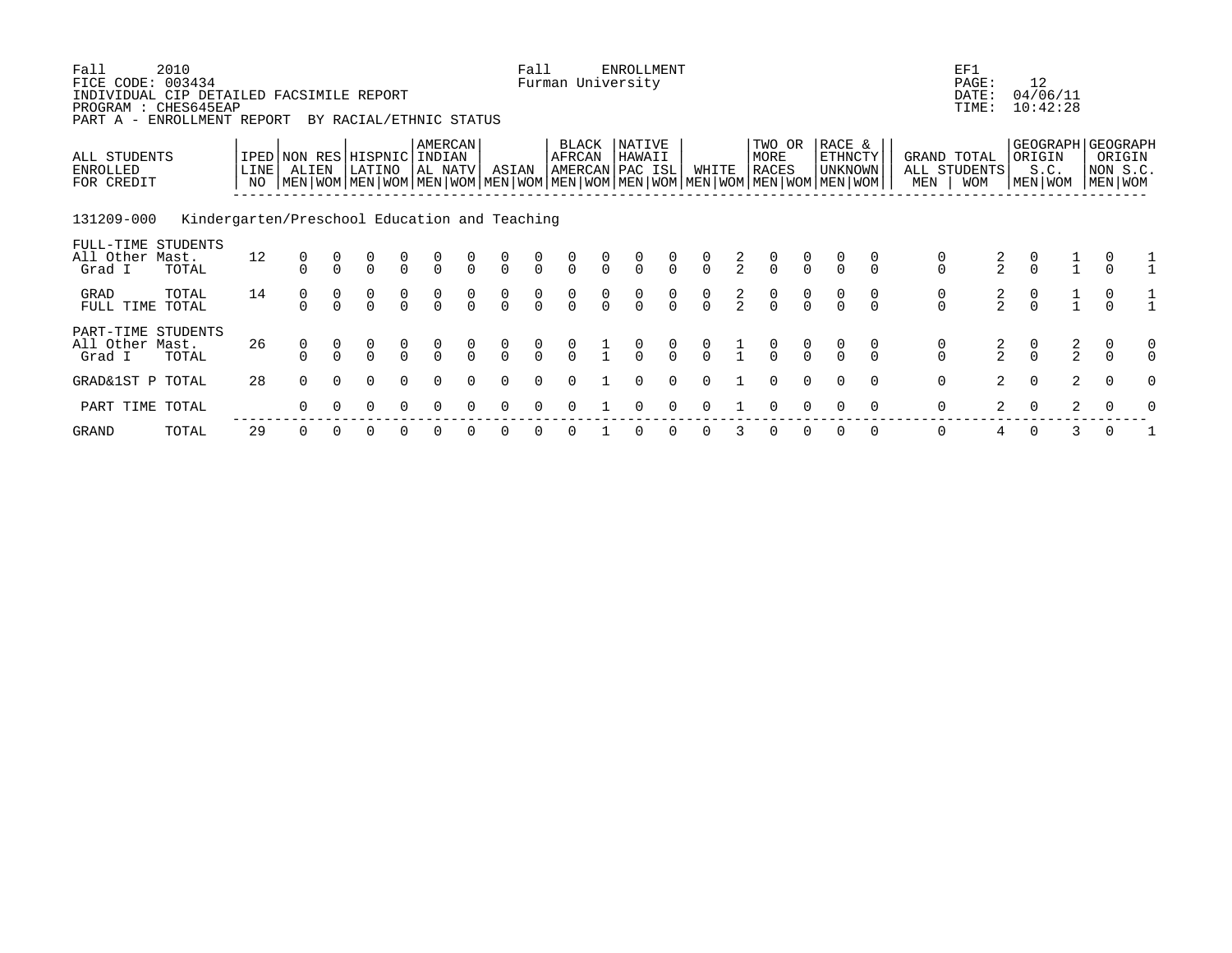| 2010<br>Fall<br>FICE CODE: 003434<br>INDIVIDUAL CIP DETAILED FACSIMILE REPORT<br>PROGRAM : CHES645EAP<br>ENROLLMENT REPORT<br>PART A - |                   |                                                                                                                                                        | BY RACIAL/ETHNIC STATUS |                                  |                                  |                                  |                                  | Fall                             |                | Furman University        | <b>ENROLLMENT</b> |                                  |               |               |                      |                                  |               |                           |               | EF1<br>PAGE:<br>DATE:<br>TIME:          | 13            | 04/06/11<br>10:42:28 |   |                                                        |   |
|----------------------------------------------------------------------------------------------------------------------------------------|-------------------|--------------------------------------------------------------------------------------------------------------------------------------------------------|-------------------------|----------------------------------|----------------------------------|----------------------------------|----------------------------------|----------------------------------|----------------|--------------------------|-------------------|----------------------------------|---------------|---------------|----------------------|----------------------------------|---------------|---------------------------|---------------|-----------------------------------------|---------------|----------------------|---|--------------------------------------------------------|---|
| ALL STUDENTS<br><b>ENROLLED</b><br>FOR CREDIT                                                                                          | LINE <sup>[</sup> | IPED NON RES HISPNIC INDIAN<br>ALIEN<br>NO   MEN   WOM   MEN   WOM   MEN   WOM   MEN   WOM   MEN   WOM   MEN   WOM   MEN   WOM   MEN   WOM   MEN   WOM | LATINO                  |                                  | AMERCAN<br>AL NATV               |                                  | ASIAN                            |                                  | AFRCAN         | BLACK<br>AMERCAN PAC ISL | NATIVE<br>HAWAII  |                                  |               | WHITE         | MORE<br><b>RACES</b> | TWO OR                           | RACE &        | <b>ETHNCTY</b><br>UNKNOWN | MEN           | GRAND TOTAL<br>ALL STUDENTS<br>WOM      | ORIGIN        | S.C.<br>MEN WOM      |   | GEOGRAPH GEOGRAPH<br>ORIGIN<br>NON S.C.<br>  MEN   WOM |   |
| 131299-000<br>Teacher Ed. and Professional Develop., Spec Levels                                                                       |                   |                                                                                                                                                        |                         |                                  |                                  |                                  |                                  |                                  |                |                          |                   |                                  |               |               |                      |                                  |               |                           |               |                                         |               |                      |   |                                                        |   |
| FULL-TIME STUDENTS<br>All Other Mast.<br>Grad I<br>TOTAL<br>Non-deg Grad                                                               | 12<br>13          |                                                                                                                                                        |                         | $\begin{matrix}0\\0\end{matrix}$ | $\begin{matrix}0\\0\end{matrix}$ | $\begin{matrix}0\\0\end{matrix}$ | $\begin{matrix}0\\0\end{matrix}$ | $\overline{0}$                   | $\overline{0}$ | $\frac{2}{0}$            | $\overline{0}$    | $\overline{0}$                   | $\frac{1}{0}$ | $\frac{7}{1}$ |                      | $\overline{0}$<br>$\overline{0}$ | $\frac{0}{1}$ | $\mathbf 0$               |               | $\frac{9}{1}$                           | $\frac{0}{1}$ | $\frac{3}{1}$        |   |                                                        | 6 |
| GRAD<br>TOTAL<br>FULL TIME TOTAL                                                                                                       | 14                | 0<br>$\Omega$                                                                                                                                          |                         | 0<br>$\Omega$                    | $\frac{0}{0}$                    |                                  | $\begin{matrix}0\\0\end{matrix}$ | $\begin{matrix}0\\0\end{matrix}$ | $\frac{0}{0}$  | $\frac{2}{2}$            |                   | $\begin{matrix}0\\0\end{matrix}$ |               |               |                      | $\frac{0}{0}$                    |               |                           | $\frac{2}{2}$ | $\begin{array}{c} 10 \\ 10 \end{array}$ |               | $\overline{4}$       | 4 |                                                        | 6 |
| PART-TIME STUDENTS<br>Non-deg Grad                                                                                                     | 27                | 0                                                                                                                                                      |                         |                                  |                                  |                                  |                                  |                                  |                |                          |                   |                                  | 17            | 50            |                      | $\Omega$                         | $\Omega$      |                           | 17            | 55                                      | 17            | 54                   |   | $\Omega$                                               |   |
| GRAD&1ST P TOTAL                                                                                                                       | 28                | 0                                                                                                                                                      | 0                       |                                  | $\Omega$                         |                                  | $\Omega$                         | $\Omega$                         | 0              |                          | $\Omega$          | $\Omega$                         | 17            | 50            |                      | $\Omega$<br>$\Omega$             | $\Omega$      |                           | 17            | 55                                      | 17            | 54                   |   | 0                                                      |   |
| PART TIME TOTAL                                                                                                                        |                   |                                                                                                                                                        |                         |                                  |                                  |                                  |                                  |                                  |                |                          |                   |                                  |               | 50            |                      |                                  |               |                           | 17            | 55                                      |               | 54                   |   |                                                        |   |

GRAND TOTAL 29 0 0 0 1 0 0 0 0 0 5 0 0 18 58 0 0 1 1 19 65 18 58 1 7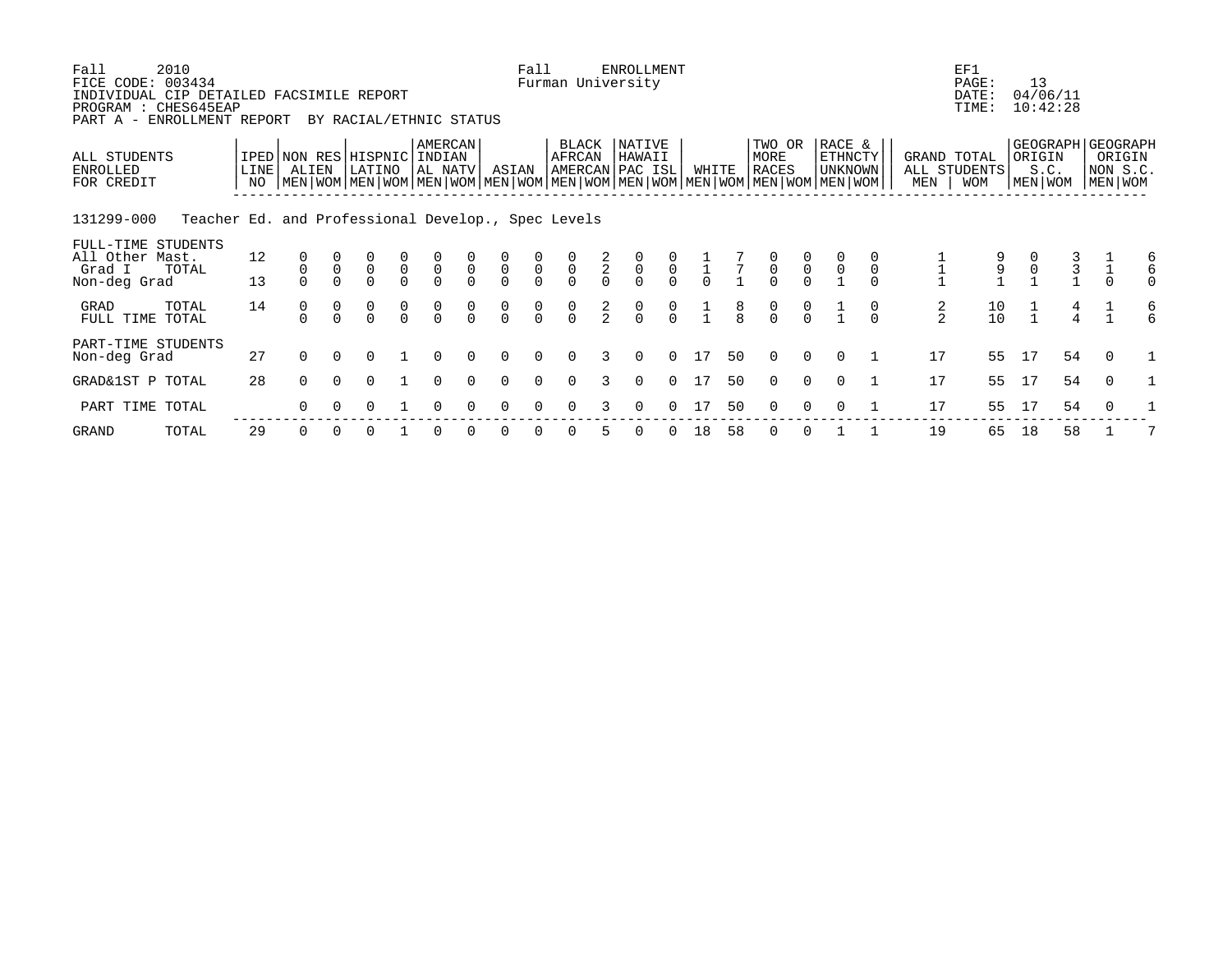| Fall<br>FICE CODE:<br>INDIVIDUAL CIP DETAILED FACSIMILE REPORT<br>PROGRAM : CHES645EAP | 2010<br>003434          |                          |                                                                                                                                      |        |                                              |                              |                                      |                                      | Fall                                 |                               |                                                | <b>ENROLLMENT</b><br>Furman University     |               |               |               |                         |               |                                            |                |               | EF1<br>PAGE:<br>DATE:<br>TIME:            |               | 14<br>04/06/11<br>10:42:28                       |    |                               |   |
|----------------------------------------------------------------------------------------|-------------------------|--------------------------|--------------------------------------------------------------------------------------------------------------------------------------|--------|----------------------------------------------|------------------------------|--------------------------------------|--------------------------------------|--------------------------------------|-------------------------------|------------------------------------------------|--------------------------------------------|---------------|---------------|---------------|-------------------------|---------------|--------------------------------------------|----------------|---------------|-------------------------------------------|---------------|--------------------------------------------------|----|-------------------------------|---|
| PART A - ENROLLMENT REPORT<br>ALL STUDENTS<br>ENROLLED<br>FOR CREDIT                   |                         | LINE <sup>1</sup><br>NO. | IPED NON RES<br>ALIEN<br>  MEN   WOM   MEN   WOM   MEN   WOM   MEN   WOM   MEN   WOM   MEN   WOM   MEN   WOM   MEN   WOM   MEN   WOM |        | BY RACIAL/ETHNIC STATUS<br>HISPNIC<br>LATINO | AMERCAN<br>INDIAN<br>AL NATV |                                      | ASIAN                                |                                      | <b>BLACK</b><br><b>AFRCAN</b> |                                                | <b>NATIVE</b><br>HAWAII<br>AMERCAN PAC ISL |               | WHITE         |               | TWO OR<br>MORE<br>RACES |               | RACE &<br><b>ETHNCTY</b><br><b>UNKNOWN</b> |                | MEN           | GRAND TOTAL<br>ALL STUDENTS<br><b>WOM</b> |               | GEOGRAPH   GEOGRAPH<br>ORIGIN<br>S.C.<br>MEN WOM |    | ORIGIN<br>NON S.C.<br>MEN WOM |   |
| 131312-000<br>FULL-TIME STUDENTS<br>Third Year<br>Fourth Yr-Beyond                     | Music Teacher Education | 04<br>05                 |                                                                                                                                      |        |                                              | $\frac{0}{0}$                | $\begin{matrix} 0 \\ 0 \end{matrix}$ | $\begin{matrix} 0 \\ 0 \end{matrix}$ | $\begin{matrix} 0 \\ 0 \end{matrix}$ |                               | $\begin{smallmatrix} 0 \\ 1 \end{smallmatrix}$ | $\begin{matrix} 0 \\ 0 \end{matrix}$       | $\frac{0}{0}$ | $\frac{3}{5}$ | $\frac{4}{5}$ | $\frac{0}{1}$           | $\frac{0}{0}$ | $\frac{0}{0}$                              | $\int_{0}^{0}$ | $\frac{4}{6}$ | $\frac{5}{6}$                             | $\frac{3}{5}$ | $\frac{2}{4}$                                    |    |                               |   |
| UGRAD                                                                                  | TOTAL                   | 08                       | $\Omega$                                                                                                                             | $\cap$ | $\cap$                                       | $\cap$                       | $\Omega$                             | $\Omega$                             | $\Omega$                             |                               |                                                | $\Omega$                                   | $\Omega$      | 8             | 9             |                         | $\Omega$      | $\Omega$                                   | $\Omega$       | 10            | 11                                        | 8             |                                                  | 6  | $\mathfrak{D}$                | 5 |
| FULL TIME TOTAL                                                                        |                         |                          | $\Omega$                                                                                                                             |        | O.                                           | $\Omega$                     | $\cap$                               | U                                    | $\Omega$                             |                               |                                                | <sup>n</sup>                               | $\Omega$      | 8             | 9             |                         | $\cap$        | $\Omega$                                   | $\Omega$       | 10            | 11                                        | 8             |                                                  | б. | $\mathcal{L}$                 | 5 |
| PART-TIME STUDENTS                                                                     |                         |                          |                                                                                                                                      |        |                                              |                              |                                      |                                      |                                      |                               |                                                |                                            |               |               |               |                         |               |                                            |                |               |                                           |               |                                                  |    |                               |   |
| <b>GRAND</b>                                                                           | TOTAL                   | 29                       | $\Omega$                                                                                                                             |        |                                              | <sup>n</sup>                 |                                      |                                      |                                      |                               |                                                |                                            | $\Omega$      | 8             | 9             |                         |               | $\Omega$                                   | $\Omega$       | 10            |                                           | 8             |                                                  | 6  |                               |   |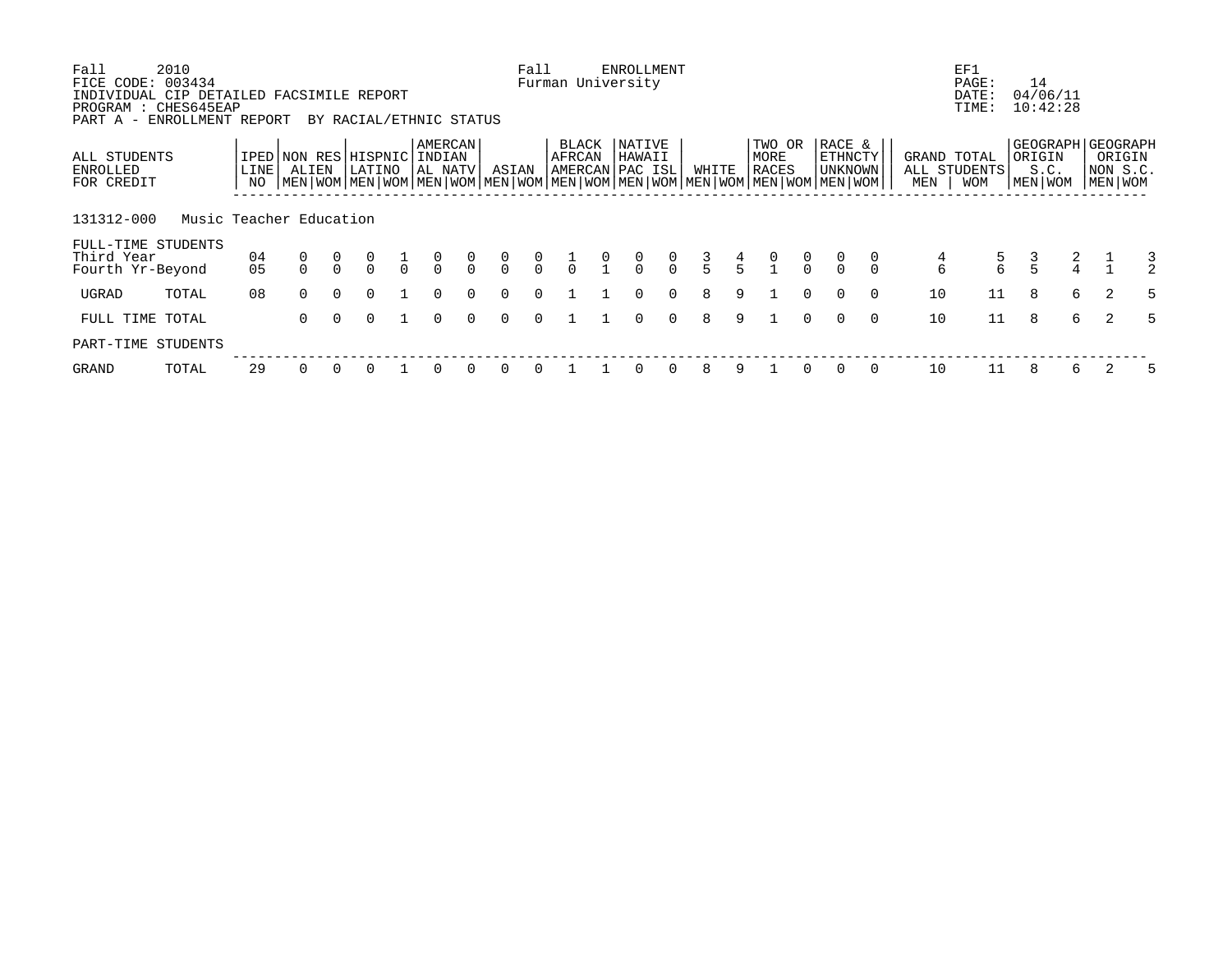| Fall<br>FICE CODE: 003434<br>INDIVIDUAL CIP DETAILED FACSIMILE REPORT<br>PROGRAM : CHES645EAP<br>PART A - | 2010<br>ENROLLMENT REPORT |                    |                                      |               | BY RACIAL/ETHNIC STATUS                                                                                                                              |                                      |                                      |                                      |                                      | Fall                                 |                                      |                                      | ENROLLMENT<br>Furman University             |                                      |                                      |                                         |                                      |                |                                            |                                      |                                      | EF1<br>PAGE:<br>DATE:<br>TIME:            |                                      | 15<br>04/06/11<br>10:42:28 |                                         |                                                        |               |
|-----------------------------------------------------------------------------------------------------------|---------------------------|--------------------|--------------------------------------|---------------|------------------------------------------------------------------------------------------------------------------------------------------------------|--------------------------------------|--------------------------------------|--------------------------------------|--------------------------------------|--------------------------------------|--------------------------------------|--------------------------------------|---------------------------------------------|--------------------------------------|--------------------------------------|-----------------------------------------|--------------------------------------|----------------|--------------------------------------------|--------------------------------------|--------------------------------------|-------------------------------------------|--------------------------------------|----------------------------|-----------------------------------------|--------------------------------------------------------|---------------|
| ALL STUDENTS<br>ENROLLED<br>FOR CREDIT                                                                    |                           | <b>LINE</b><br>NO. | ALIEN                                |               | IPED NON RES HISPNIC INDIAN<br>LATINO<br>  MEN   WOM   MEN   WOM   MEN   WOM   MEN   WOM   MEN   WOM   MEN   WOM   MEN   WOM   MEN   WOM   MEN   WOM |                                      | AMERCAN<br>AL NATV                   |                                      | ASIAN                                |                                      | BLACK<br>AFRCAN                      |                                      | <b>NATIVE</b><br>HAWAII<br> AMERCAN PAC ISL |                                      |                                      | WHITE                                   | TWO OR<br>MORE<br>RACES              |                | RACE &<br><b>ETHNCTY</b><br><b>UNKNOWN</b> |                                      | MEN                                  | GRAND TOTAL<br>ALL STUDENTS<br><b>WOM</b> |                                      | ORIGIN<br>S.C.<br>MEN WOM  |                                         | GEOGRAPH   GEOGRAPH<br>ORIGIN<br>NON S.C.<br>MEN   WOM |               |
| 131315-000                                                                                                | Reading Teacher Education |                    |                                      |               |                                                                                                                                                      |                                      |                                      |                                      |                                      |                                      |                                      |                                      |                                             |                                      |                                      |                                         |                                      |                |                                            |                                      |                                      |                                           |                                      |                            |                                         |                                                        |               |
| FULL-TIME STUDENTS<br>All Other Mast.<br>Grad I                                                           | TOTAL                     | 12                 | $\begin{matrix} 0 \\ 0 \end{matrix}$ |               | $\begin{matrix} 0 \\ 0 \end{matrix}$                                                                                                                 | $\begin{matrix} 0 \\ 0 \end{matrix}$ | $\begin{matrix} 0 \\ 0 \end{matrix}$ | $\begin{matrix} 0 \\ 0 \end{matrix}$ | $\begin{matrix} 0 \\ 0 \end{matrix}$ | $\begin{matrix} 0 \\ 0 \end{matrix}$ | $\begin{matrix} 0 \\ 0 \end{matrix}$ | $\frac{0}{0}$                        | $\begin{matrix} 0 \\ 0 \end{matrix}$        | $\begin{matrix} 0 \\ 0 \end{matrix}$ | $\begin{matrix}0\\0\end{matrix}$     | $\frac{4}{4}$                           | $\begin{matrix} 0 \\ 0 \end{matrix}$ | $\int_{0}^{0}$ |                                            |                                      | $\begin{matrix} 0 \\ 0 \end{matrix}$ | $\frac{4}{4}$                             | $\begin{matrix} 0 \\ 0 \end{matrix}$ |                            | $\frac{4}{4}$                           | $\begin{matrix} 0 \\ 0 \end{matrix}$                   | 0<br>$\Omega$ |
| GRAD<br>FULL TIME                                                                                         | TOTAL<br>TOTAL            | 14                 | $\frac{0}{0}$                        | $\frac{0}{0}$ | $\begin{matrix} 0 \\ 0 \end{matrix}$                                                                                                                 | $\begin{matrix}0\\0\end{matrix}$     | $\begin{matrix}0\\0\end{matrix}$     | $\begin{matrix} 0 \\ 0 \end{matrix}$ | $\begin{matrix}0\\0\end{matrix}$     | $\begin{matrix} 0 \\ 0 \end{matrix}$ | $\begin{matrix}0\\0\end{matrix}$     | $\begin{matrix} 0 \\ 0 \end{matrix}$ | $\begin{matrix} 0 \\ 0 \end{matrix}$        | $\begin{matrix}0\\0\end{matrix}$     | $\begin{matrix} 0 \\ 0 \end{matrix}$ | $\frac{4}{4}$                           | $\begin{matrix}0\\0\end{matrix}$     | $\frac{0}{0}$  | $\frac{0}{0}$                              | $\begin{matrix} 0 \\ 0 \end{matrix}$ | $\begin{matrix} 0 \\ 0 \end{matrix}$ | $\frac{4}{4}$                             | $\begin{matrix} 0 \\ 0 \end{matrix}$ |                            | $\frac{4}{4}$                           | $\begin{matrix} 0 \\ 0 \end{matrix}$                   | 0<br>$\cap$   |
| PART-TIME STUDENTS<br>All Other Mast.<br>Grad I                                                           | TOTAL                     | 26                 | 0                                    |               | $\Omega$                                                                                                                                             | $\frac{0}{0}$                        | $\frac{0}{0}$                        | $\begin{matrix}0\\0\end{matrix}$     | $\frac{0}{0}$                        | $\frac{1}{1}$                        | $\frac{0}{0}$                        | $\frac{2}{2}$                        | $\frac{0}{0}$                               | $\begin{matrix}0\\0\end{matrix}$     | $\frac{2}{2}$                        | $\begin{array}{c} 15 \\ 15 \end{array}$ | $\frac{0}{0}$                        | $\frac{0}{0}$  | $\frac{0}{0}$                              | $\frac{2}{2}$                        | $\frac{2}{2}$                        | $\begin{array}{c} 20 \\ 20 \end{array}$   | $\frac{2}{2}$                        |                            | $\begin{array}{c} 19 \\ 19 \end{array}$ | $\begin{matrix} 0 \\ 0 \end{matrix}$                   |               |
| GRAD&1ST P TOTAL                                                                                          |                           | 28                 | $\Omega$                             |               | $\Omega$                                                                                                                                             | $\Omega$                             | $\Omega$                             | $\Omega$                             | $\Omega$                             |                                      | $\Omega$                             | 2                                    | $\Omega$                                    | $\mathbf 0$                          | 2                                    | 15                                      | $\Omega$                             | $\Omega$       | $\Omega$                                   | 2                                    | 2                                    | 20                                        | 2                                    |                            | 19                                      | $\mathbf 0$                                            |               |
| PART TIME TOTAL                                                                                           |                           |                    | 0                                    |               |                                                                                                                                                      |                                      |                                      |                                      |                                      |                                      |                                      |                                      | $\Omega$                                    | $\Omega$                             |                                      | 15                                      |                                      |                |                                            |                                      | 2                                    | 20                                        |                                      |                            | 19                                      | $\Omega$                                               |               |

GRAND TOTAL 29 0 0 0 0 0 0 0 1 0 2 0 0 2 19 0 0 0 2 2 24 2 23 0 1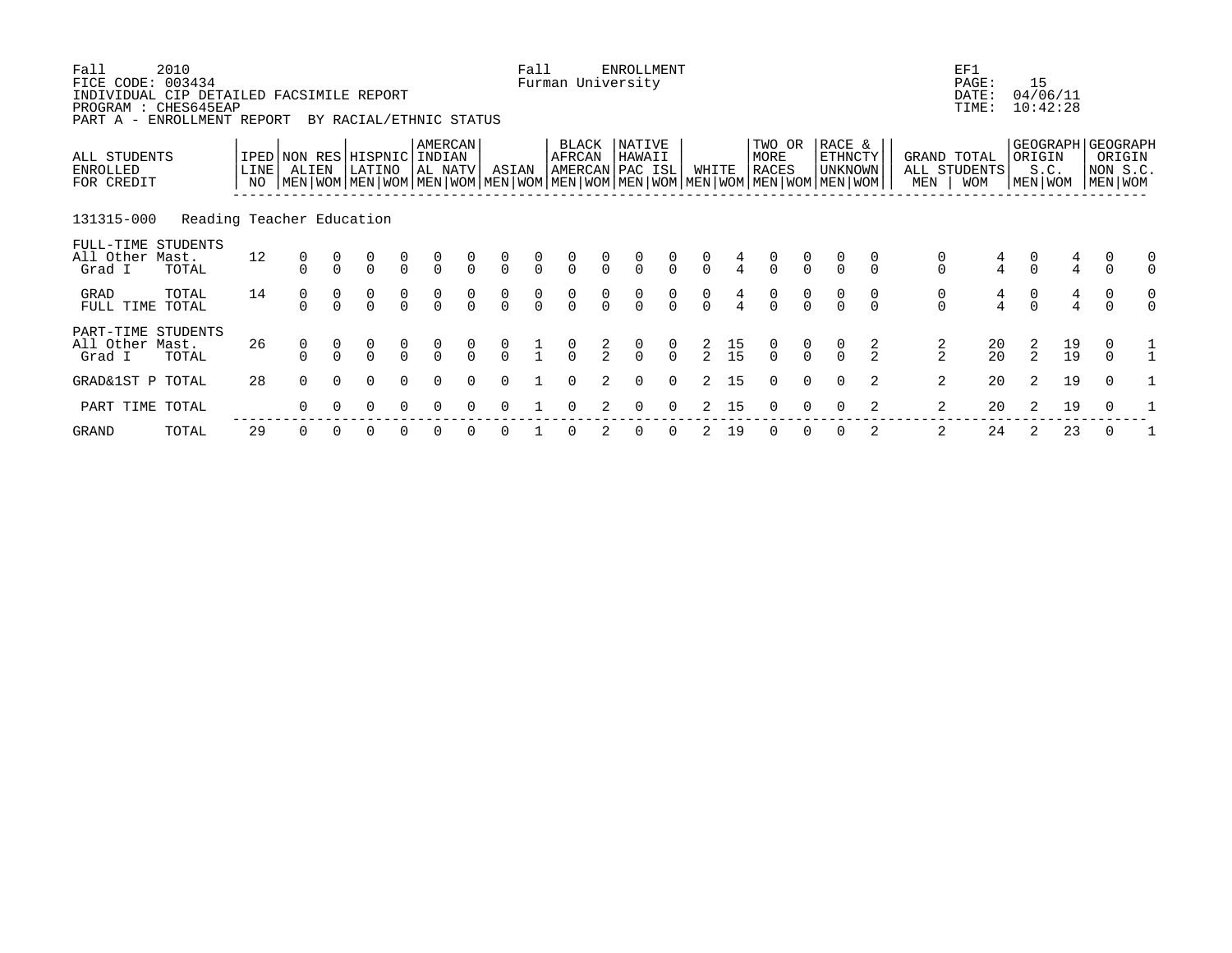| Fall<br>FICE CODE: 003434<br>PART A -           | 2010<br>INDIVIDUAL CIP DETAILED FACSIMILE REPORT<br>PROGRAM : CHES645EAP<br>ENROLLMENT REPORT |            |                                                                                                                                              | BY RACIAL/ETHNIC STATUS |               |                              |                                      |                                      | Fall                                 |                                      |                                  | ENROLLMENT<br>Furman University      |                                      |               |               |                                |                                      |                                            |               |                                      | EF1<br>PAGE:<br>DATE:<br>TIME:            | 16<br>04/06/11<br>10:42:28                         |               |                                      |               |
|-------------------------------------------------|-----------------------------------------------------------------------------------------------|------------|----------------------------------------------------------------------------------------------------------------------------------------------|-------------------------|---------------|------------------------------|--------------------------------------|--------------------------------------|--------------------------------------|--------------------------------------|----------------------------------|--------------------------------------|--------------------------------------|---------------|---------------|--------------------------------|--------------------------------------|--------------------------------------------|---------------|--------------------------------------|-------------------------------------------|----------------------------------------------------|---------------|--------------------------------------|---------------|
| ALL STUDENTS<br><b>ENROLLED</b><br>FOR CREDIT   |                                                                                               | LINE<br>NO | IPED NON RES HISPNIC<br>ALIEN<br>  MEN   WOM   MEN   WOM   MEN   WOM   MEN   WOM   MEN   WOM   MEN   WOM   MEN   WOM   MEN   WOM   MEN   WOM | LATINO                  |               | AMERCAN<br>INDIAN<br>AL NATV |                                      | ASIAN                                |                                      | AFRCAN                               | BLACK                            | NATIVE<br>HAWAII<br>AMERCAN PAC ISL  |                                      | WHITE         |               | TWO OR<br>MORE<br><b>RACES</b> |                                      | RACE &<br><b>ETHNCTY</b><br><b>UNKNOWN</b> |               | MEN                                  | GRAND TOTAL<br>ALL STUDENTS<br><b>WOM</b> | GEOGRAPH GEOGRAPH<br>ORIGIN<br>S.C.<br>  MEN   WOM |               | ORIGIN<br>NON S.C.<br>MEN WOM        |               |
| 131401-000                                      | Teaching English as a Second or Foreign Language                                              |            |                                                                                                                                              |                         |               |                              |                                      |                                      |                                      |                                      |                                  |                                      |                                      |               |               |                                |                                      |                                            |               |                                      |                                           |                                                    |               |                                      |               |
| FULL-TIME STUDENTS<br>All Other Mast.<br>Grad I | TOTAL                                                                                         | 12         |                                                                                                                                              |                         |               | $\frac{0}{0}$                | $\overline{0}$                       | $\begin{matrix} 0 \\ 0 \end{matrix}$ | $\begin{matrix} 0 \\ 0 \end{matrix}$ | $\begin{matrix} 0 \\ 0 \end{matrix}$ | $\frac{0}{0}$                    | $\begin{matrix} 0 \\ 0 \end{matrix}$ | $\begin{matrix} 0 \\ 0 \end{matrix}$ | $\frac{0}{0}$ | $\frac{1}{1}$ | $\frac{0}{0}$                  | $\frac{0}{0}$                        | $\frac{0}{0}$                              |               | $\frac{0}{0}$                        | $\frac{2}{2}$                             | $\begin{matrix} 0 \\ 0 \end{matrix}$               | $\frac{2}{2}$ | 0<br>$\Omega$                        | 0<br>$\Omega$ |
| GRAD<br>FULL TIME                               | TOTAL<br>TOTAL                                                                                | 14         | $\frac{0}{0}$                                                                                                                                |                         |               | $\frac{0}{0}$                | $\begin{matrix} 0 \\ 0 \end{matrix}$ | $\begin{matrix}0\\0\end{matrix}$     | $\begin{matrix} 0 \\ 0 \end{matrix}$ | $\begin{matrix} 0 \\ 0 \end{matrix}$ | $\begin{matrix}0\\0\end{matrix}$ | $\begin{matrix} 0 \\ 0 \end{matrix}$ | $\begin{matrix} 0 \\ 0 \end{matrix}$ | $\frac{0}{0}$ | $\frac{1}{1}$ | $\frac{0}{0}$                  | $\begin{matrix} 0 \\ 0 \end{matrix}$ | $\begin{matrix} 0 \\ 0 \end{matrix}$       | $\frac{0}{0}$ | $\begin{matrix} 0 \\ 0 \end{matrix}$ | $\frac{2}{2}$                             | $\begin{matrix} 0 \\ 0 \end{matrix}$               | $\frac{2}{2}$ | $\begin{matrix} 0 \\ 0 \end{matrix}$ | 0<br>$\Omega$ |
| PART-TIME STUDENTS<br>All Other Mast.<br>Grad I | TOTAL                                                                                         | 26         | 0                                                                                                                                            |                         | $\frac{0}{0}$ | $\frac{0}{0}$                | $\frac{0}{0}$                        | $\begin{matrix} 0 \\ 0 \end{matrix}$ | $\begin{matrix} 0 \\ 0 \end{matrix}$ | $\frac{0}{0}$                        | $\frac{0}{0}$                    | $\frac{0}{0}$                        | $\frac{0}{0}$                        | $\frac{0}{0}$ | $\frac{7}{7}$ | $\frac{0}{0}$                  | $\frac{0}{0}$                        | $\frac{0}{0}$                              |               | $\begin{matrix} 0 \\ 0 \end{matrix}$ | $\overline{7}$                            | $\frac{0}{0}$                                      | $\frac{7}{7}$ | 0<br>$\Omega$                        | 0<br>$\Omega$ |
| GRAD&1ST P TOTAL                                |                                                                                               | 28         | 0                                                                                                                                            | 0                       | $\Omega$      | $\Omega$                     |                                      | $\Omega$                             | $\Omega$                             | 0                                    |                                  | 0                                    | 0                                    | 0             |               | $\Omega$                       | $\Omega$                             | $\Omega$                                   | $\Omega$      | 0                                    | $7\phantom{.0}$                           | $\overline{0}$                                     | 7             | $\mathbf 0$                          | 0             |
| PART TIME TOTAL                                 |                                                                                               |            | 0                                                                                                                                            |                         |               |                              |                                      |                                      |                                      |                                      |                                  |                                      | $\Omega$                             |               |               |                                |                                      |                                            |               | 0                                    | 7                                         |                                                    |               |                                      |               |

GRAND TOTAL 29 0 0 0 1 0 0 0 0 0 0 0 0 0 8 0 0 0 0 0 9 0 9 0 0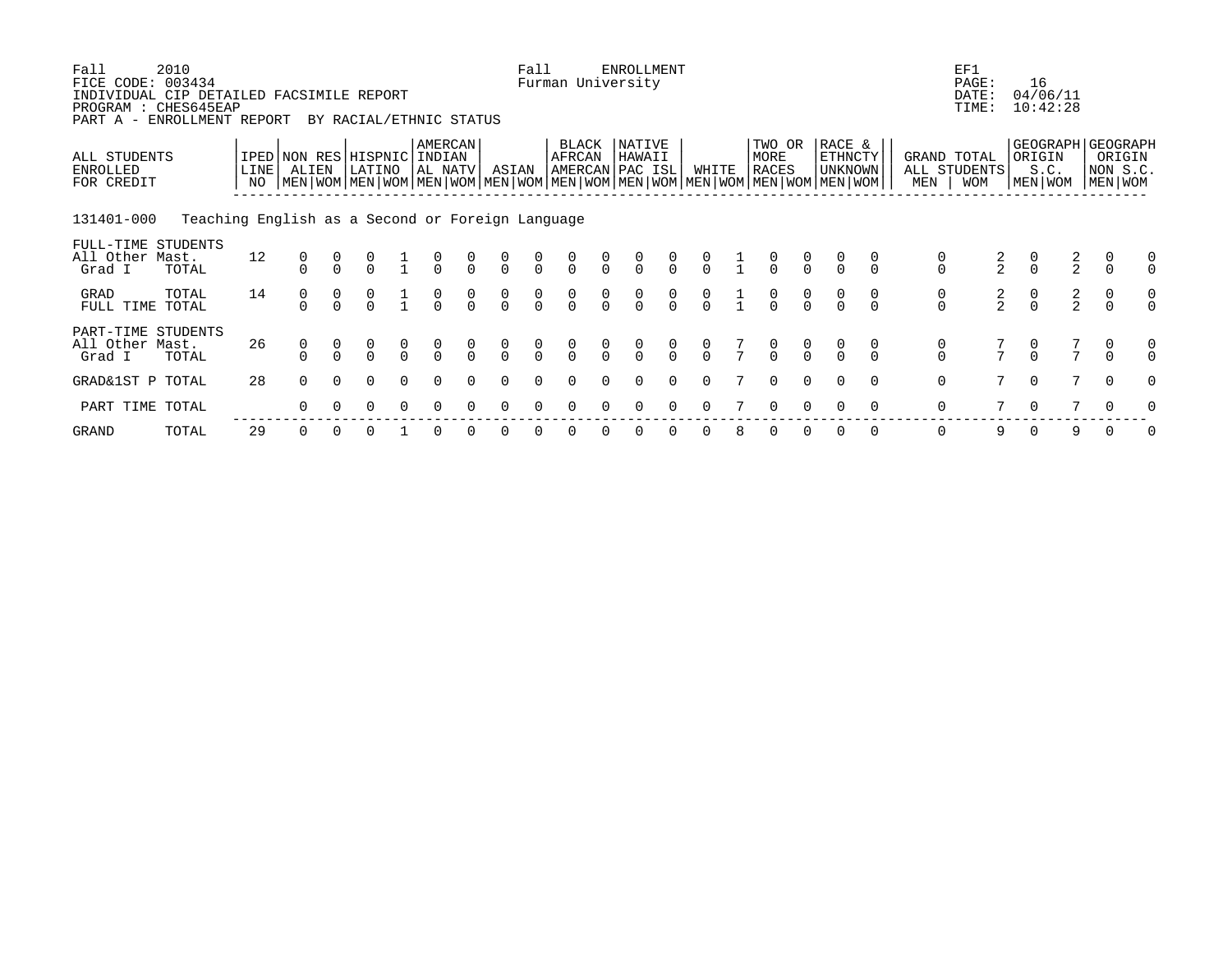| Fall<br>FICE CODE: 003434<br>INDIVIDUAL CIP DETAILED FACSIMILE REPORT<br>PROGRAM : CHES645EAP | 2010               |            |                      |                         |                                                                                                                                               |                     |                   |             |               | Fall                |                 |                     | <b>ENROLLMENT</b><br>Furman University |                         |             |               |                                |                                      |                                  |             |                    | EF1<br>PAGE:<br>DATE:<br>TIME: | 17<br>04/06/11<br>10:42:28 |                           |                               |                          |
|-----------------------------------------------------------------------------------------------|--------------------|------------|----------------------|-------------------------|-----------------------------------------------------------------------------------------------------------------------------------------------|---------------------|-------------------|-------------|---------------|---------------------|-----------------|---------------------|----------------------------------------|-------------------------|-------------|---------------|--------------------------------|--------------------------------------|----------------------------------|-------------|--------------------|--------------------------------|----------------------------|---------------------------|-------------------------------|--------------------------|
| PART A -                                                                                      | ENROLLMENT REPORT  |            |                      |                         | BY RACIAL/ETHNIC STATUS                                                                                                                       |                     | AMERCAN           |             |               |                     |                 |                     | NATIVE                                 |                         |             |               |                                |                                      | RACE &                           |             |                    |                                |                            |                           | GEOGRAPH GEOGRAPH             |                          |
| ALL STUDENTS<br>ENROLLED<br>FOR CREDIT                                                        |                    | LINE<br>NO | ALIEN                |                         | IPED NON RES HISPNIC<br>LATINO<br>  MEN   WOM   MEN   WOM   MEN   WOM   MEN   WOM   MEN   WOM   MEN   WOM   MEN   WOM   MEN   WOM   MEN   WOM |                     | INDIAN<br>AL NATV |             | ASIAN         |                     | BLACK<br>AFRCAN |                     | HAWAII<br>AMERCAN PAC ISL              |                         | WHITE       |               | TWO OR<br>MORE<br><b>RACES</b> |                                      | <b>ETHNCTY</b><br><b>UNKNOWN</b> |             | GRAND TOTAL<br>MEN | ALL STUDENTS<br><b>WOM</b>     | ORIGIN<br>S.C.<br>MEN WOM  |                           | ORIGIN<br>NON S.C.<br>MEN WOM |                          |
| 149999-000                                                                                    | Engineering, Other |            |                      |                         |                                                                                                                                               |                     |                   |             |               |                     |                 |                     |                                        |                         |             |               |                                |                                      |                                  |             |                    |                                |                            |                           |                               |                          |
| FULL-TIME STUDENTS<br>Fresh. 1st Time<br>Freshman                                             | TOTAL              | 01         |                      |                         | 0                                                                                                                                             | $\mathbf 0$         | $\mathbf 0$       | $\mathbf 0$ | 0             | $\mathsf 0$         | 0               | $\mathsf 0$         | 0                                      | $\mathsf 0$             | $\mathbf 0$ |               |                                | $\mathbf 0$                          |                                  |             |                    |                                |                            |                           | 0                             | 0<br>$\mathbf 0$         |
| Second Year                                                                                   |                    | 03         |                      |                         | 0                                                                                                                                             | $\mathsf{O}\xspace$ |                   |             | $\mathsf{O}$  | $\overline{0}$<br>0 | $\overline{0}$  | $\ddot{\mathbf{0}}$ | $\mathsf{O}$                           |                         |             | $\frac{1}{0}$ | $\overline{0}$                 | $\begin{matrix} 0 \\ 0 \end{matrix}$ |                                  |             |                    |                                |                            |                           | 0                             | 0                        |
| Third Year<br>Fourth Yr-Beyond                                                                |                    | 04<br>05   | $\Omega$<br>$\Omega$ | $\mathsf 0$<br>$\Omega$ | 0<br>$\Omega$                                                                                                                                 | $\mathsf{O}\xspace$ | $\mathsf 0$       | $\mathsf 0$ | 0<br>$\Omega$ | $\Omega$            | $\mathsf 0$     | $\mathsf 0$         | $\Omega$                               | $\mathsf 0$<br>$\Omega$ | $\Omega$    |               | 0                              | $\Omega$                             | $\mathsf{O}\xspace$              | $\mathbf 0$ |                    | $\overline{0}$                 |                            | $\frac{1}{0}$<br>$\Omega$ | $\overline{0}$                | $\mathsf{O}$<br>$\Omega$ |
| UGRAD                                                                                         | TOTAL              | 08         | $\Omega$             | $\Omega$                | $\Omega$                                                                                                                                      | $\Omega$            | $\Omega$          | $\Omega$    | $\Omega$      | $\Omega$            |                 | $\Omega$            | $\Omega$                               | $\Omega$                |             | 2             | $\Omega$                       | $\Omega$                             | $\Omega$                         | $\Omega$    | $\overline{a}$     | $\overline{2}$                 |                            | $\overline{2}$            |                               | $\Omega$                 |
| FULL TIME TOTAL                                                                               |                    |            | 0                    |                         | 0                                                                                                                                             | $\Omega$            | $\Omega$          |             | 0             | $\Omega$            |                 |                     | 0                                      | $\Omega$                |             |               | $\Omega$                       |                                      | $\Omega$                         | $\Omega$    | 2                  | $\mathcal{L}$                  |                            | 2                         |                               | $\Omega$                 |
| PART-TIME STUDENTS                                                                            |                    |            |                      |                         |                                                                                                                                               |                     |                   |             |               |                     |                 |                     |                                        |                         |             |               |                                |                                      |                                  |             |                    |                                |                            |                           |                               |                          |
| GRAND                                                                                         | TOTAL              | 29         | 0                    | 0                       | 0                                                                                                                                             | 0                   | 0                 | 0           | 0             | 0                   |                 | 0                   | 0                                      | 0                       |             | 2             | 0                              | 0                                    | 0                                | 0           | 2                  | 2                              |                            | 2                         |                               | 0                        |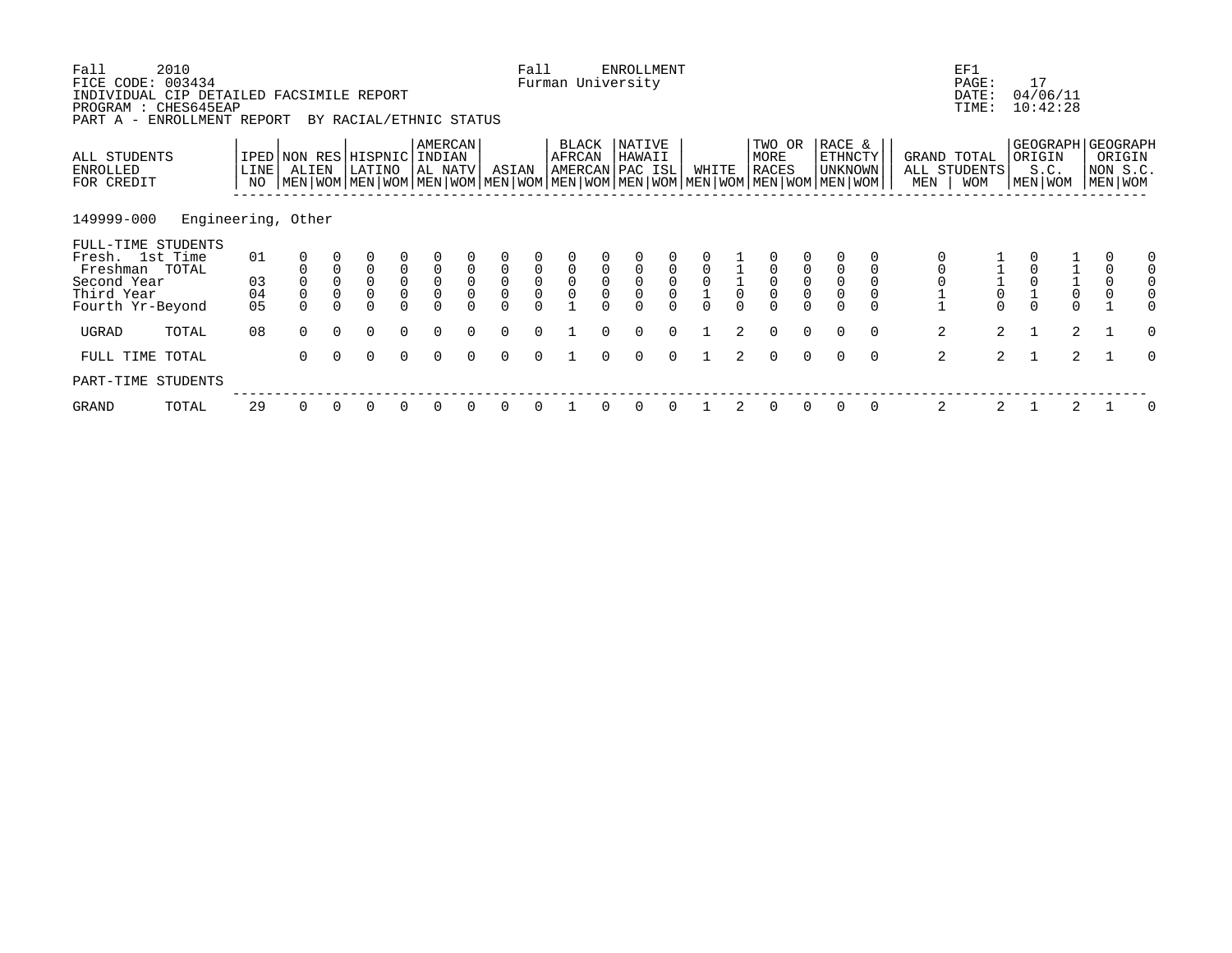| Fall                                               | 2010                           |      |              |          |                                                                                                           |          |                   |          |          | Fall     |                               |        | ENROLLMENT              |          |       |                |          |                          |          |     | EF1          |                                 |          |          |
|----------------------------------------------------|--------------------------------|------|--------------|----------|-----------------------------------------------------------------------------------------------------------|----------|-------------------|----------|----------|----------|-------------------------------|--------|-------------------------|----------|-------|----------------|----------|--------------------------|----------|-----|--------------|---------------------------------|----------|----------|
| FICE CODE: 003434                                  |                                |      |              |          |                                                                                                           |          |                   |          |          |          | Furman University             |        |                         |          |       |                |          |                          |          |     | PAGE:        | 18                              |          |          |
| INDIVIDUAL CIP DETAILED FACSIMILE REPORT           |                                |      |              |          |                                                                                                           |          |                   |          |          |          |                               |        |                         |          |       |                |          |                          |          |     | DATE:        | 04/06/11                        |          |          |
| PROGRAM : CHES645EAP<br>PART A - ENROLLMENT REPORT |                                |      |              |          | BY RACIAL/ETHNIC STATUS                                                                                   |          |                   |          |          |          |                               |        |                         |          |       |                |          |                          |          |     | TIME:        | 10:42:28                        |          |          |
|                                                    |                                |      |              |          |                                                                                                           |          |                   |          |          |          |                               |        |                         |          |       |                |          |                          |          |     |              |                                 |          |          |
| ALL STUDENTS                                       |                                |      | IPED NON RES |          | HISPNIC                                                                                                   |          | AMERCAN<br>INDIAN |          |          |          | <b>BLACK</b><br><b>AFRCAN</b> |        | <b>NATIVE</b><br>HAWAII |          |       | TWO OR<br>MORE |          | RACE &<br><b>ETHNCTY</b> |          |     | GRAND TOTAL  | GEOGRAPH   GEOGRAPH<br>  ORIGIN | ORIGIN   |          |
| ENROLLED                                           |                                | LINE | ALIEN        |          | LATINO                                                                                                    |          | AL NATV           |          | ASIAN    |          | AMERCAN PAC ISL               |        |                         |          | WHITE | RACES          |          | UNKNOWN                  |          |     | ALL STUDENTS | S.C.                            | NON S.C. |          |
| FOR CREDIT                                         |                                | NO.  |              |          | MEN   WOM   MEN   WOM   MEN   WOM   MEN   WOM   MEN   WOM   MEN   WOM   MEN   WOM   MEN   WOM   MEN   WOM |          |                   |          |          |          |                               |        |                         |          |       |                |          |                          |          | MEN | <b>WOM</b>   | MEN   WOM                       | MEN WOM  |          |
|                                                    |                                |      |              |          |                                                                                                           |          |                   |          |          |          |                               |        |                         |          |       |                |          |                          |          |     |              |                                 |          |          |
| 160501-000                                         | German Language and Literature |      |              |          |                                                                                                           |          |                   |          |          |          |                               |        |                         |          |       |                |          |                          |          |     |              |                                 |          |          |
| FULL-TIME STUDENTS                                 |                                |      |              |          |                                                                                                           |          |                   |          |          |          |                               |        |                         |          |       |                |          |                          |          |     |              |                                 |          |          |
| Third Year                                         |                                | 04   | $\Omega$     | $\Omega$ | $\Omega$                                                                                                  | $\Omega$ | $\Omega$          | $\cap$   | $\Omega$ | $\Omega$ | $\Omega$                      | $\cap$ | $\Omega$                | $\Omega$ |       | $\Omega$       | $\Omega$ | $\Omega$                 | $\Omega$ |     |              | $\Omega$                        |          | $\Omega$ |
|                                                    |                                |      |              |          |                                                                                                           |          |                   |          |          |          |                               |        |                         |          |       |                |          |                          |          |     |              |                                 |          |          |
| UGRAD                                              | TOTAL                          | 08   | $\Omega$     | $\Omega$ | $\Omega$                                                                                                  | $\Omega$ | $\Omega$          | $\Omega$ | $\Omega$ | $\Omega$ | 0                             | $\cap$ | $\Omega$                | $\Omega$ |       | $\Omega$       | $\Omega$ | $\Omega$                 | $\Omega$ |     |              | $\Omega$                        |          | $\Omega$ |
| FULL TIME TOTAL                                    |                                |      | $\Omega$     | $\Omega$ | $\Omega$                                                                                                  | $\Omega$ | $\Omega$          | $\cap$   | $\Omega$ | $\cap$   | $\cap$                        | $\cap$ | $\Omega$                | $\cap$   |       | $\Omega$       | $\cap$   | $\Omega$                 | $\Omega$ |     |              | $\Omega$                        |          | $\Omega$ |
| PART-TIME STUDENTS                                 |                                |      |              |          |                                                                                                           |          |                   |          |          |          |                               |        |                         |          |       |                |          |                          |          |     |              |                                 |          |          |
| <b>GRAND</b>                                       | TOTAL                          | 29   |              |          |                                                                                                           |          |                   |          |          |          |                               |        |                         |          |       |                | $\Omega$ |                          | $\Omega$ |     |              | 0                               |          |          |
|                                                    |                                |      |              |          |                                                                                                           |          |                   |          |          |          |                               |        |                         |          |       |                |          |                          |          |     |              |                                 |          |          |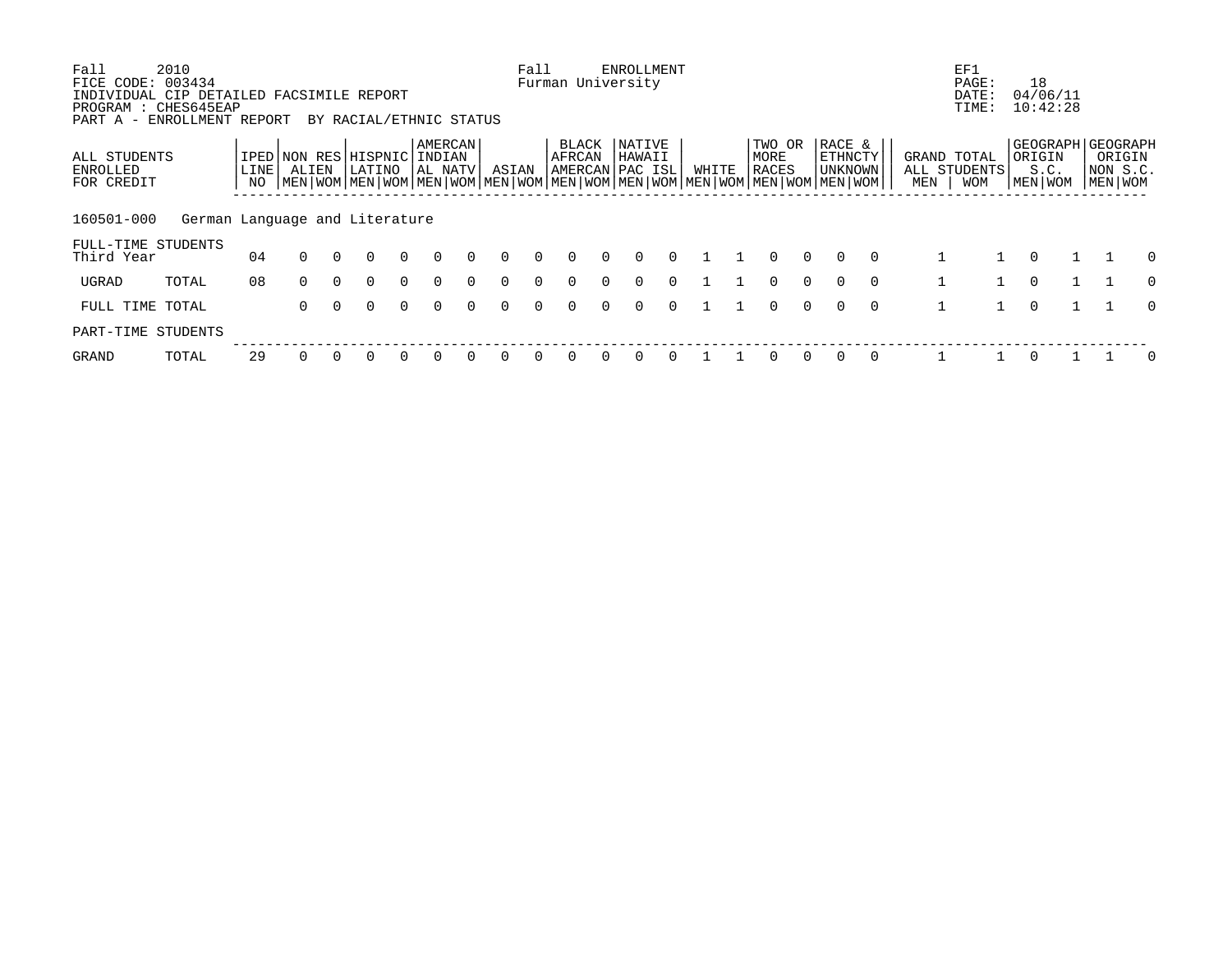| Fall<br>FICE CODE:<br>INDIVIDUAL CIP DETAILED FACSIMILE REPORT | 2010<br>003434                 |                   |                |                |                                       |               |                    |               |                | Fall          |                 |               | <b>ENROLLMENT</b><br>Furman University |                                           |               |               |                                           |                                           |                                                                                                                                             |     | EF1<br>PAGE:<br>DATE:                     |   | 19<br>04/06/11                                   |                                      |                               |   |
|----------------------------------------------------------------|--------------------------------|-------------------|----------------|----------------|---------------------------------------|---------------|--------------------|---------------|----------------|---------------|-----------------|---------------|----------------------------------------|-------------------------------------------|---------------|---------------|-------------------------------------------|-------------------------------------------|---------------------------------------------------------------------------------------------------------------------------------------------|-----|-------------------------------------------|---|--------------------------------------------------|--------------------------------------|-------------------------------|---|
| PROGRAM : CHES645EAP<br>PART A - ENROLLMENT REPORT             |                                |                   |                |                | BY RACIAL/ETHNIC STATUS               |               |                    |               |                |               |                 |               |                                        |                                           |               |               |                                           |                                           |                                                                                                                                             |     | TIME:                                     |   | 10:42:28                                         |                                      |                               |   |
| ALL STUDENTS<br>ENROLLED<br>FOR CREDIT                         |                                | <b>LINE</b><br>NO | ALIEN          |                | IPED NON RES HISPNIC INDIAN<br>LATINO |               | AMERCAN<br>AL NATV |               | ASIAN          |               | BLACK<br>AFRCAN |               | NATIVE<br>HAWAII<br>AMERCAN PAC ISL    |                                           | WHITE         |               | TWO OR<br>MORE<br>RACES                   |                                           | RACE &<br>ETHNCTY<br>UNKNOWN<br>  MEN   WOM   MEN   WOM   MEN   WOM   MEN   WOM   MEN   WOM   MEN   WOM   MEN   WOM   MEN   WOM   MEN   WOM | MEN | GRAND TOTAL<br>ALL STUDENTS<br><b>WOM</b> |   | GEOGRAPH   GEOGRAPH<br>ORIGIN<br>S.C.<br>MEN WOM |                                      | ORIGIN<br>NON S.C.<br>MEN WOM |   |
| 160901-000                                                     | French Language and Literature |                   |                |                |                                       |               |                    |               |                |               |                 |               |                                        |                                           |               |               |                                           |                                           |                                                                                                                                             |     |                                           |   |                                                  |                                      |                               |   |
| FULL-TIME STUDENTS<br>Second Year<br>Third Year                |                                | 03<br>04          | $\overline{0}$ | $\overline{0}$ | $\frac{0}{0}$                         | $\frac{0}{0}$ | $\frac{0}{0}$      | $\frac{0}{0}$ | $\overline{0}$ | $\frac{0}{0}$ | $\overline{0}$  | $\frac{0}{0}$ | $\overline{0}$                         | $\begin{matrix} 0 \\ 0 \\ 0 \end{matrix}$ | $\frac{1}{3}$ | $\frac{2}{3}$ | $\begin{matrix} 0 \\ 0 \\ 0 \end{matrix}$ | $\begin{matrix} 0 \\ 0 \\ 0 \end{matrix}$ | $\overline{0}$<br>$\mathbf 0$                                                                                                               |     | $\frac{2}{4}$                             |   | $\frac{1}{3}$                                    | $\begin{matrix} 0 \\ 0 \end{matrix}$ | $\frac{0}{0}$                 |   |
| Fourth Yr-Beyond                                               |                                | 05                |                |                | $\Omega$                              | $\Omega$      |                    | $\cap$        | $\Omega$       | $\Omega$      |                 |               | $\cap$                                 |                                           |               |               |                                           |                                           |                                                                                                                                             |     |                                           |   |                                                  | $\overline{a}$                       |                               |   |
| UGRAD                                                          | TOTAL                          | 08                | $\cap$         |                | $\Omega$                              | $\Omega$      | $\Omega$           | $\cap$        | $\Omega$       | $\Omega$      | $\Omega$        | $\cap$        | $\Omega$                               | $\Omega$                                  | 6             |               | $\Omega$                                  | $\Omega$                                  | $\cap$<br>$\Omega$                                                                                                                          |     | 6                                         | 8 | 5                                                | 2                                    |                               | 6 |
| FULL TIME                                                      | TOTAL                          |                   | $\Omega$       |                | $\Omega$                              | $\Omega$      | $\Omega$           | $\Omega$      | $\Omega$       | $\Omega$      | $\Omega$        | $\Omega$      | $\Omega$                               | $\Omega$                                  | 6             |               | $\Omega$                                  | $\Omega$                                  | $\Omega$<br>$\Omega$                                                                                                                        |     | 6<br>8                                    |   | 5                                                | $\overline{2}$                       |                               | 6 |
| PART-TIME STUDENTS                                             |                                |                   |                |                |                                       |               |                    |               |                |               |                 |               |                                        |                                           |               |               |                                           |                                           |                                                                                                                                             |     |                                           |   |                                                  |                                      |                               |   |
| GRAND                                                          | TOTAL                          | 29                |                |                |                                       |               |                    |               |                |               |                 |               |                                        |                                           | 6             |               |                                           |                                           |                                                                                                                                             |     | 6<br>8                                    |   |                                                  |                                      |                               | 6 |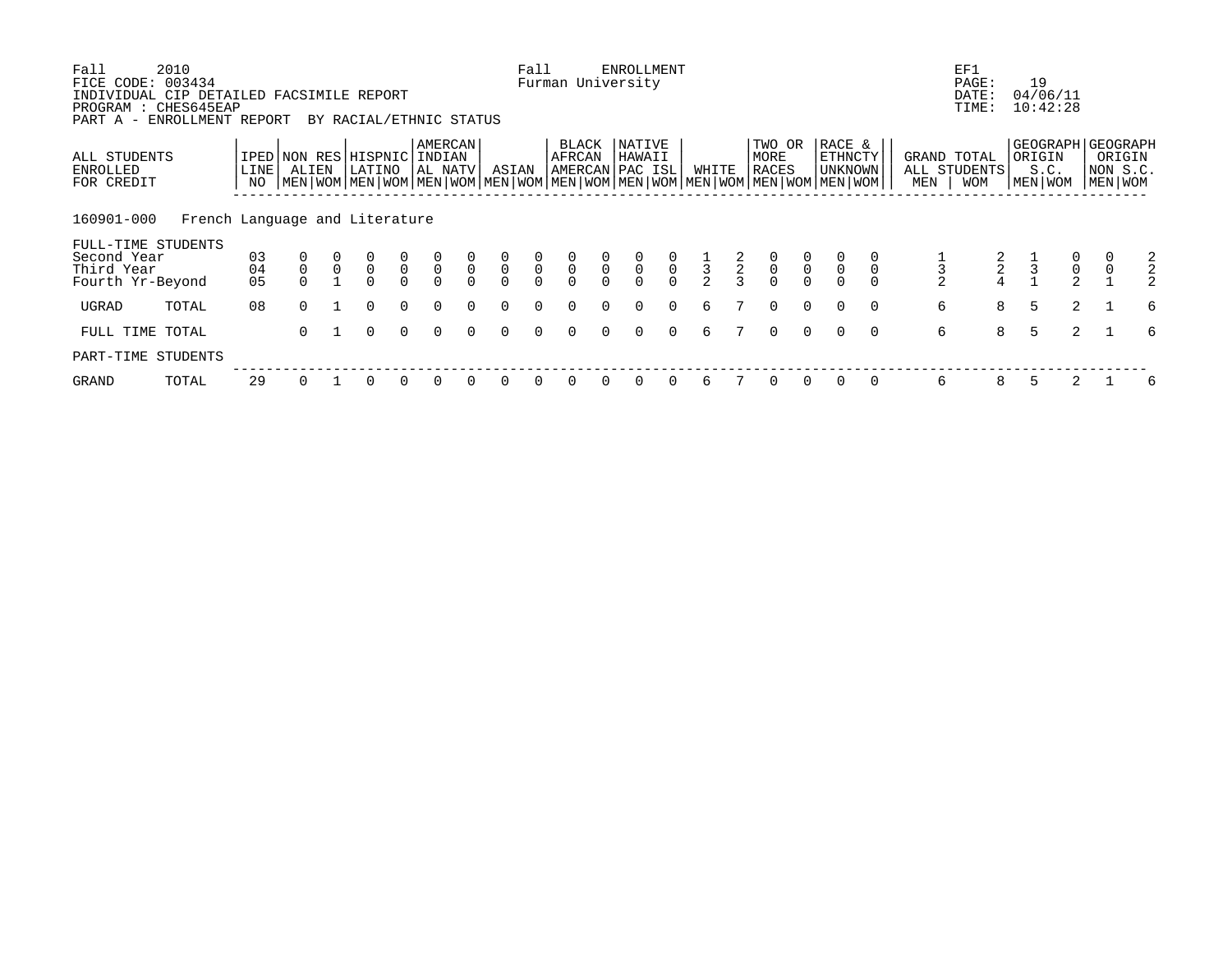| Fall<br>FICE CODE: 003434<br>INDIVIDUAL CIP DETAILED FACSIMILE REPORT | 2010                            |                |             |              |                                                                                                                                                      |               |                                      |                            |                           | Fall                                      |                                           |               | <b>ENROLLMENT</b><br>Furman University    |                                           |               |                                            |                                           |                                           |                              |             |                    | EF1<br>PAGE:<br>DATE:      | 20                | 04/06/11                |                                                      |
|-----------------------------------------------------------------------|---------------------------------|----------------|-------------|--------------|------------------------------------------------------------------------------------------------------------------------------------------------------|---------------|--------------------------------------|----------------------------|---------------------------|-------------------------------------------|-------------------------------------------|---------------|-------------------------------------------|-------------------------------------------|---------------|--------------------------------------------|-------------------------------------------|-------------------------------------------|------------------------------|-------------|--------------------|----------------------------|-------------------|-------------------------|------------------------------------------------------|
| PROGRAM : CHES645EAP<br>PART A - ENROLLMENT REPORT                    |                                 |                |             |              | BY RACIAL/ETHNIC STATUS                                                                                                                              |               |                                      |                            |                           |                                           |                                           |               |                                           |                                           |               |                                            |                                           |                                           |                              |             |                    | TIME:                      |                   | 10:42:28                |                                                      |
| ALL STUDENTS<br>ENROLLED<br>FOR CREDIT                                |                                 | LINE<br>NO     | ALIEN       |              | IPED NON RES HISPNIC INDIAN<br>LATINO<br>  MEN   WOM   MEN   WOM   MEN   WOM   MEN   WOM   MEN   WOM   MEN   WOM   MEN   WOM   MEN   WOM   MEN   WOM |               | AMERCAN<br>AL NATV                   |                            | ASIAN                     |                                           | BLACK<br>AFRCAN                           |               | NATIVE<br>HAWAII<br>AMERCAN PAC ISL       |                                           | WHITE         |                                            | TWO OR<br>MORE<br>RACES                   |                                           | RACE &<br>ETHNCTY<br>UNKNOWN |             | GRAND TOTAL<br>MEN | ALL STUDENTS<br><b>WOM</b> | ORIGIN<br>MEN WOM | S.C.                    | GEOGRAPH   GEOGRAPH<br>ORIGIN<br>NON S.C.<br>MEN WOM |
| 160905-000                                                            | Spanish Language and Literature |                |             |              |                                                                                                                                                      |               |                                      |                            |                           |                                           |                                           |               |                                           |                                           |               |                                            |                                           |                                           |                              |             |                    |                            |                   |                         |                                                      |
| FULL-TIME STUDENTS<br>Second Year<br>Third Year<br>Fourth Yr-Beyond   |                                 | 03<br>04<br>05 | $\mathsf 0$ | $\mathsf{O}$ | $\mathbf 0$                                                                                                                                          | $\frac{1}{0}$ | $\begin{matrix} 0 \\ 0 \end{matrix}$ | $\overline{0}$<br>$\Omega$ | $\frac{0}{0}$<br>$\Omega$ | $\begin{matrix} 0 \\ 0 \\ 0 \end{matrix}$ | $\begin{matrix} 0 \\ 0 \\ 0 \end{matrix}$ | $\frac{1}{0}$ | $\begin{matrix} 0 \\ 0 \\ 0 \end{matrix}$ | $\begin{matrix} 0 \\ 0 \\ 0 \end{matrix}$ | $\frac{2}{3}$ | $\begin{array}{c} 4 \\ 8 \\ 7 \end{array}$ | $\begin{matrix} 0 \\ 0 \\ 0 \end{matrix}$ | $\begin{matrix} 0 \\ 0 \\ 0 \end{matrix}$ | $\overline{0}$               | $\mathbf 0$ | 5                  | 10<br>$\mathsf{Q}$         | 3                 | $\frac{1}{2}$<br>$\cap$ | 4                                                    |
| UGRAD                                                                 | TOTAL                           | 08             | $\cap$      |              |                                                                                                                                                      |               | $\Omega$                             | $\cap$                     | $\Omega$                  | $\Omega$                                  | $\Omega$                                  |               | $\Omega$                                  | $\Omega$                                  | 9             | 19                                         | $\Omega$                                  | $\Omega$                                  |                              |             | 11                 | 24                         | 4                 | 3                       | 21                                                   |
| FULL TIME TOTAL                                                       |                                 |                | $\Omega$    |              |                                                                                                                                                      |               | $\Omega$                             | $\Omega$                   | 0                         | $\Omega$                                  | $\Omega$                                  | 2             | 0                                         | $\mathbf{0}$                              | 9             | 19                                         | $\Omega$                                  | $\Omega$                                  |                              |             | 11                 | 24                         | 4                 | 3                       | 21                                                   |
| PART-TIME STUDENTS                                                    |                                 |                |             |              |                                                                                                                                                      |               |                                      |                            |                           |                                           |                                           |               |                                           |                                           |               |                                            |                                           |                                           |                              |             |                    |                            |                   |                         |                                                      |
| GRAND                                                                 | TOTAL                           | 29             |             |              |                                                                                                                                                      |               | $\Omega$                             |                            | 0                         |                                           |                                           |               | 0                                         | 0                                         | 9             | 19                                         |                                           |                                           |                              |             | 11                 | 24                         |                   |                         | 21                                                   |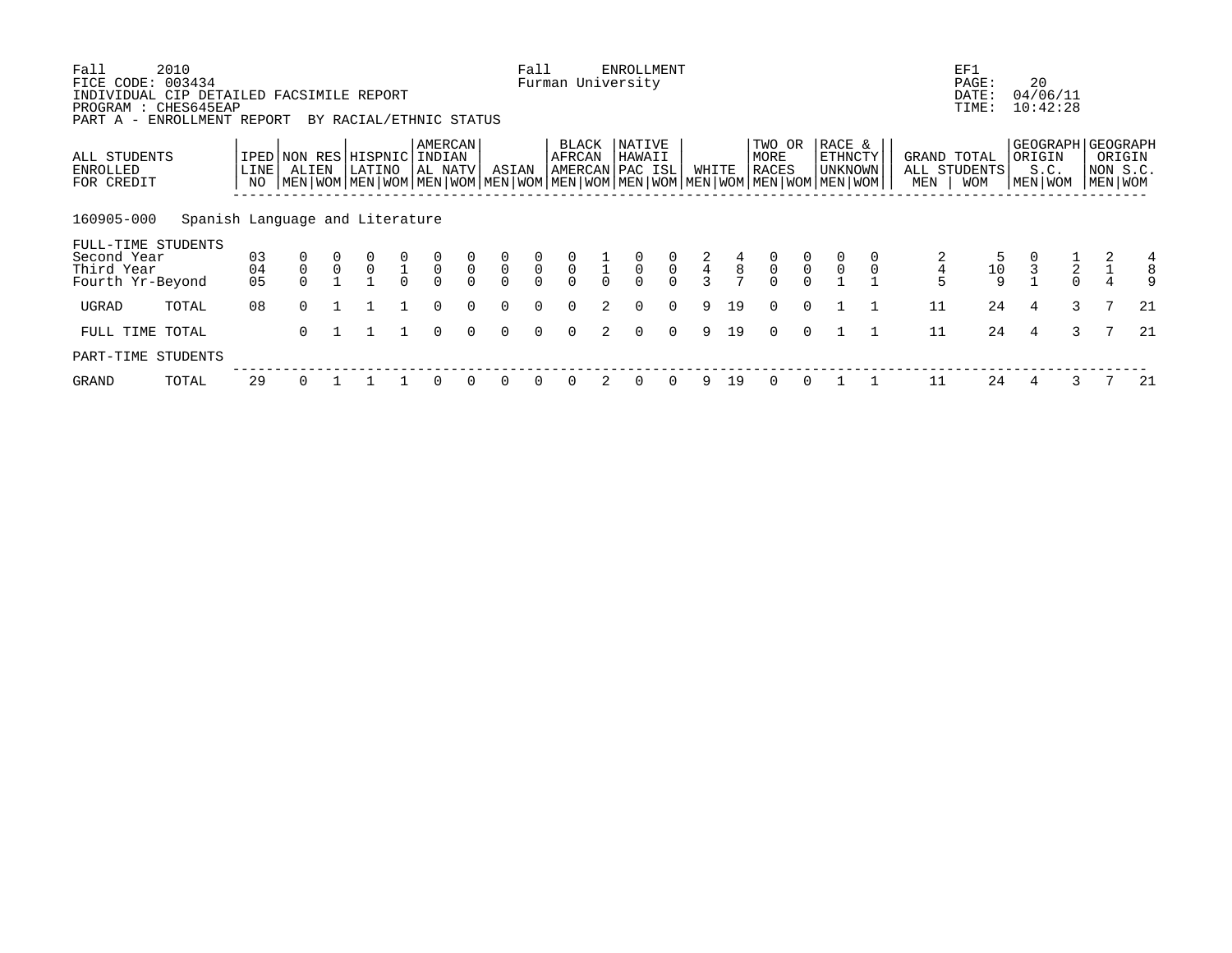| Fall<br>FICE CODE:                                                                             | 2010<br>003434                                     |             |                                      |        |                         |                                      |                    |                |               | Fall           |                                           |               | <b>ENROLLMENT</b><br>Furman University |                                           |                |               |                                                                                                                                        |                |                                       |          |                | EF1<br>PAGE:                              |   | 21                                             |               |                                   |   |
|------------------------------------------------------------------------------------------------|----------------------------------------------------|-------------|--------------------------------------|--------|-------------------------|--------------------------------------|--------------------|----------------|---------------|----------------|-------------------------------------------|---------------|----------------------------------------|-------------------------------------------|----------------|---------------|----------------------------------------------------------------------------------------------------------------------------------------|----------------|---------------------------------------|----------|----------------|-------------------------------------------|---|------------------------------------------------|---------------|-----------------------------------|---|
| INDIVIDUAL CIP DETAILED FACSIMILE REPORT<br>PROGRAM : CHES645EAP<br>PART A - ENROLLMENT REPORT |                                                    |             |                                      |        | BY RACIAL/ETHNIC STATUS |                                      |                    |                |               |                |                                           |               |                                        |                                           |                |               |                                                                                                                                        |                |                                       |          |                | DATE:<br>TIME:                            |   | 04/06/11<br>10:42:28                           |               |                                   |   |
| ALL STUDENTS<br>ENROLLED<br>FOR CREDIT                                                         |                                                    | LINE <br>NO | IPED NON RES HISPNIC INDIAN<br>ALIEN |        | LATINO                  |                                      | AMERCAN<br>AL NATV |                | ASIAN         |                | BLACK<br>AFRCAN                           |               | NATIVE<br>HAWAII<br>AMERCAN PAC ISL    |                                           | WHITE          |               | TWO OR<br>MORE<br>RACES<br>  MEN   WOM   MEN   WOM   MEN   WOM   MEN   WOM   MEN   WOM   MEN   WOM   MEN   WOM   MEN   WOM   MEN   WOM |                | RACE &<br><b>ETHNCTY</b><br>  UNKNOWN |          | MEN            | GRAND TOTAL<br>ALL STUDENTS<br><b>WOM</b> |   | GEOGRAPH GEOGRAPH<br>ORIGIN<br>S.C.<br>MEN WOM |               | ORIGIN<br>NON S.C.<br>  MEN   WOM |   |
| 161200-000<br>FULL-TIME STUDENTS                                                               | Classics and Classical Languages, Literat, & Lingu |             |                                      |        |                         |                                      |                    |                |               |                |                                           |               |                                        |                                           |                |               |                                                                                                                                        |                |                                       |          |                |                                           |   |                                                |               |                                   |   |
| Second Year                                                                                    |                                                    | 03          |                                      |        | $\overline{0}$          | $\begin{matrix} 0 \\ 0 \end{matrix}$ | $\overline{0}$     | $\int_{0}^{0}$ | $\frac{0}{0}$ | $\overline{0}$ |                                           | $\frac{0}{0}$ | $\overline{0}$                         |                                           |                | $\frac{2}{1}$ | $\overline{0}$                                                                                                                         | $\overline{0}$ |                                       |          |                |                                           |   |                                                | $\frac{0}{0}$ |                                   |   |
| Third Year<br>Fourth Yr-Beyond                                                                 |                                                    | 04<br>05    |                                      |        |                         | $\Omega$                             |                    |                | $\Omega$      | $\Omega$       | $\begin{matrix} 0 \\ 0 \\ 0 \end{matrix}$ |               |                                        | $\begin{matrix} 0 \\ 0 \\ 0 \end{matrix}$ | $\frac{0}{2}$  |               |                                                                                                                                        |                |                                       |          |                | $\Omega$                                  |   |                                                | $\Omega$      |                                   |   |
| UGRAD                                                                                          | TOTAL                                              | 08          | $\Omega$                             | $\cap$ | $\Omega$                | $\Omega$                             | $\cap$             | $\cap$         | $\Omega$      | $\Omega$       | $\Omega$                                  | <sup>n</sup>  | $\Omega$                               | $\Omega$                                  | $\overline{4}$ | $\mathcal{L}$ | $\Omega$                                                                                                                               | $\Omega$       | $\Omega$                              | $\Omega$ | $\overline{4}$ | $\mathcal{E}$                             |   | 2                                              | $\Omega$      | 2                                 | 3 |
| FULL TIME TOTAL                                                                                |                                                    |             | 0                                    |        | 0                       | $\Omega$                             | $\Omega$           | $\cap$         | $\Omega$      | $\Omega$       | $\Omega$                                  | $\Omega$      | $\Omega$                               | $\Omega$                                  | 4              |               | $\Omega$                                                                                                                               | $\Omega$       | $\Omega$                              | $\Omega$ | $\overline{4}$ | 3                                         |   | 2                                              | $\Omega$      | 2                                 |   |
| PART-TIME STUDENTS                                                                             |                                                    |             |                                      |        |                         |                                      |                    |                |               |                |                                           |               |                                        |                                           |                |               |                                                                                                                                        |                |                                       |          |                |                                           |   |                                                |               |                                   |   |
| GRAND                                                                                          | TOTAL                                              | 29          |                                      |        |                         |                                      |                    |                |               |                |                                           |               |                                        |                                           |                |               |                                                                                                                                        |                |                                       |          | 4              |                                           | 3 | 2                                              | $\Omega$      | 2                                 |   |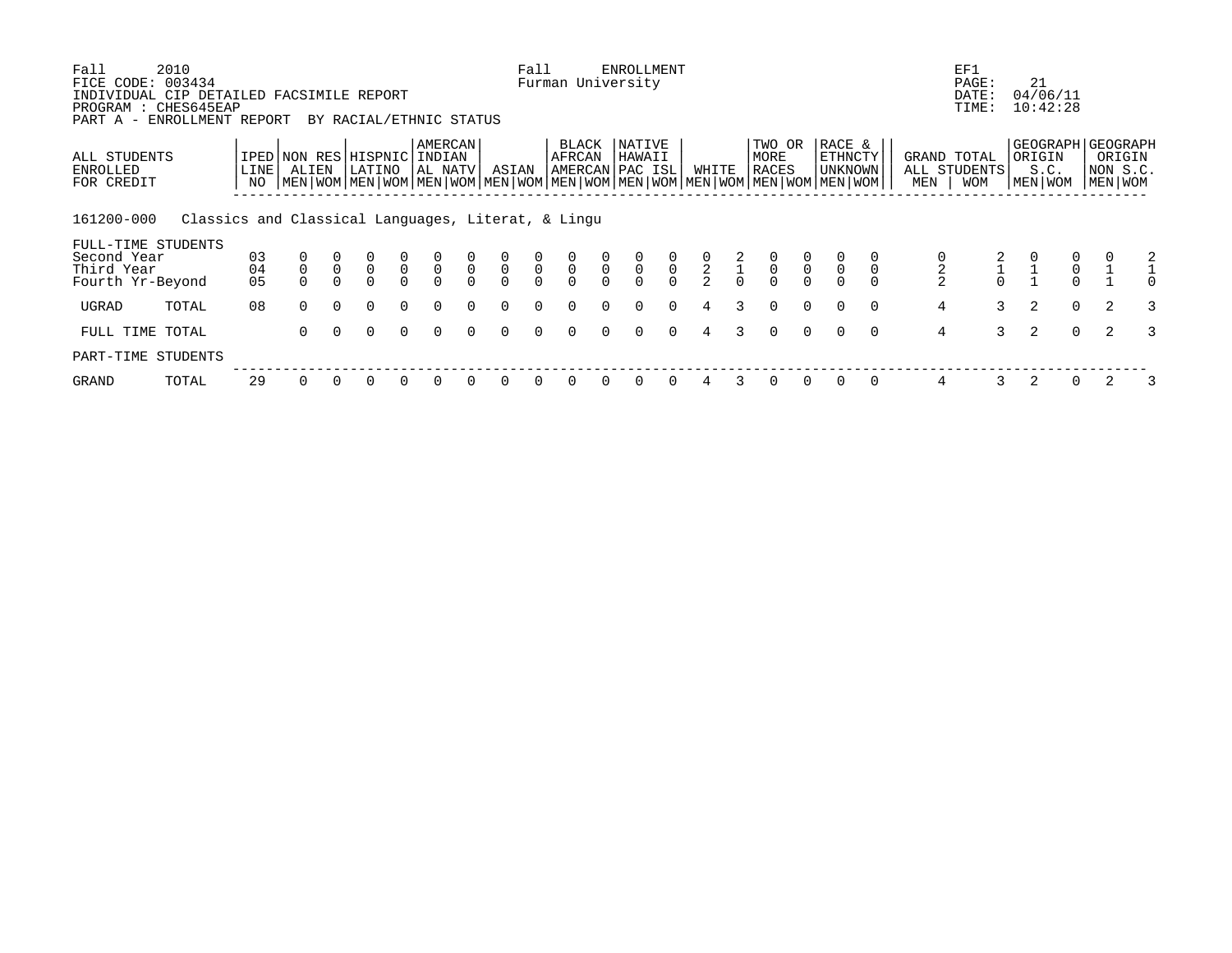| Fall<br>FICE CODE:                                                                             | 2010<br>003434                           |                   |                                      |             |                                      |               |                    |                |               | Fall          |                 |                | <b>ENROLLMENT</b><br>Furman University |                                                |              |                                         |                         |                |                                                                                                                                             |     | EF1<br>PAGE:                              | 22                |                      |                                            |        |
|------------------------------------------------------------------------------------------------|------------------------------------------|-------------------|--------------------------------------|-------------|--------------------------------------|---------------|--------------------|----------------|---------------|---------------|-----------------|----------------|----------------------------------------|------------------------------------------------|--------------|-----------------------------------------|-------------------------|----------------|---------------------------------------------------------------------------------------------------------------------------------------------|-----|-------------------------------------------|-------------------|----------------------|--------------------------------------------|--------|
| INDIVIDUAL CIP DETAILED FACSIMILE REPORT<br>PROGRAM : CHES645EAP<br>PART A - ENROLLMENT REPORT |                                          |                   |                                      |             | BY RACIAL/ETHNIC STATUS              |               |                    |                |               |               |                 |                |                                        |                                                |              |                                         |                         |                |                                                                                                                                             |     | DATE:<br>TIME:                            |                   | 04/06/11<br>10:42:28 |                                            |        |
| ALL STUDENTS<br>ENROLLED<br>FOR CREDIT                                                         |                                          | <b>LINE</b><br>NO | IPED NON RES HISPNIC INDIAN<br>ALIEN |             | LATINO                               |               | AMERCAN<br>AL NATV |                | ASIAN         |               | BLACK<br>AFRCAN |                | NATIVE<br>HAWAII<br>AMERCAN PAC ISL    |                                                | WHITE        |                                         | TWO OR<br>MORE<br>RACES |                | RACE &<br>ETHNCTY<br>UNKNOWN<br>  MEN   WOM   MEN   WOM   MEN   WOM   MEN   WOM   MEN   WOM   MEN   WOM   MEN   WOM   MEN   WOM   MEN   WOM | MEN | GRAND TOTAL<br>ALL STUDENTS<br><b>WOM</b> | ORIGIN<br>MEN WOM | S.C.                 | GEOGRAPH   GEOGRAPH<br>NON S.C.<br>MEN WOM | ORIGIN |
| 230101-000                                                                                     | English Language and Literature, General |                   |                                      |             |                                      |               |                    |                |               |               |                 |                |                                        |                                                |              |                                         |                         |                |                                                                                                                                             |     |                                           |                   |                      |                                            |        |
| FULL-TIME STUDENTS<br>Second Year<br>Third Year                                                |                                          | 03<br>04          | $\mathsf 0$                          | $\mathbf 0$ | $\begin{matrix} 0 \\ 0 \end{matrix}$ | $\frac{0}{0}$ | $\overline{0}$     | $\overline{0}$ | $\frac{0}{0}$ | $\frac{0}{0}$ | $\overline{0}$  | $\overline{0}$ | $\overline{0}$                         | $\begin{smallmatrix} 0 \\ 0 \end{smallmatrix}$ | $rac{2}{3}$  | $\begin{array}{c} 14 \\ 26 \end{array}$ | $\frac{0}{0}$           | $\overline{0}$ |                                                                                                                                             | 3   | 16                                        | $\overline{0}$    | $\frac{2}{9}$        | $\frac{2}{3}$                              | 5      |
| Fourth Yr-Beyond                                                                               |                                          | 05                |                                      |             |                                      | $\Omega$      |                    | $\cap$         | $\Omega$      | $\Omega$      |                 |                |                                        | $\Omega$                                       | $\mathsf{R}$ |                                         | $\cap$                  | $\cap$         |                                                                                                                                             | 9   | 26                                        |                   | $\mathsf{Q}$         | $\overline{5}$                             |        |
| UGRAD                                                                                          | TOTAL                                    | 08                | $\Omega$                             | $\cap$      | $\Omega$                             | $\Omega$      | $\Omega$           | $\cap$         | $\Omega$      | $\Omega$      |                 | $\cap$         | $\Omega$                               | $\Omega$                                       | 13           | 47                                      | $\Omega$                | $\Omega$       | $\overline{2}$                                                                                                                              | 15  | 49                                        | 5                 | 20                   | 10                                         | 29     |
| FULL TIME                                                                                      | TOTAL                                    |                   | 0                                    | $\Omega$    | $\Omega$                             | $\Omega$      | $\Omega$           | $\Omega$       | $\Omega$      | $\Omega$      |                 | $\Omega$       | $\Omega$                               | $\Omega$                                       | 13           | 47                                      | $\Omega$                | $\Omega$       | 2                                                                                                                                           | 15  | 49                                        | 5                 | 20                   | 10                                         | 29     |
| PART-TIME STUDENTS                                                                             |                                          |                   |                                      |             |                                      |               |                    |                |               |               |                 |                |                                        |                                                |              |                                         |                         |                |                                                                                                                                             |     |                                           |                   |                      |                                            |        |
| GRAND                                                                                          | TOTAL                                    | 29                |                                      |             |                                      |               |                    |                |               |               |                 |                |                                        |                                                | 13           | 47                                      |                         |                |                                                                                                                                             | 15  | 49                                        |                   | 20                   | 10                                         | 29     |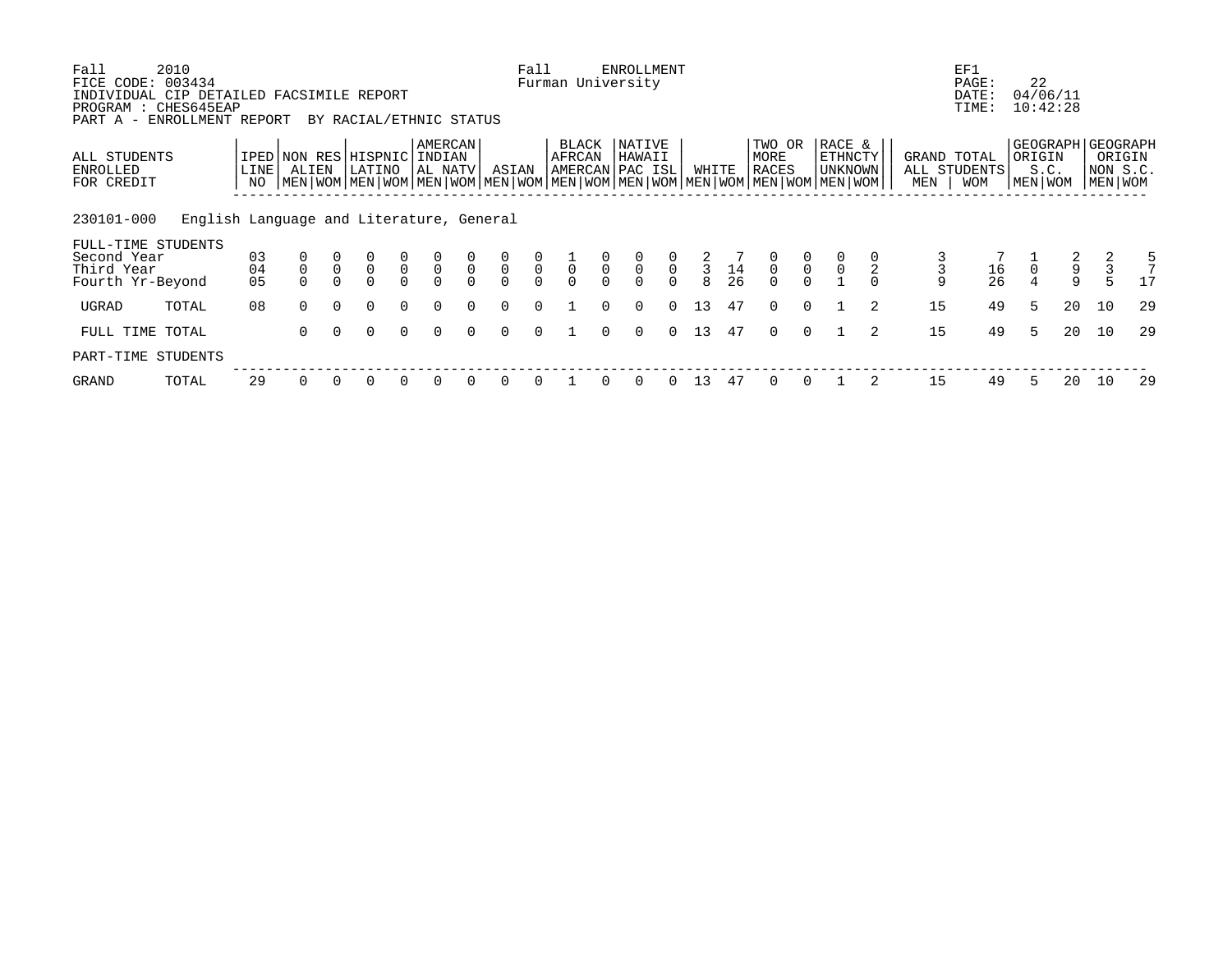| Fall<br>FICE CODE: 003434<br>INDIVIDUAL CIP DETAILED FACSIMILE REPORT<br>PROGRAM : CHES645EAP<br>PART A - ENROLLMENT REPORT | 2010                                 |                |                                                                                                                                      |              |                       |                                      | BY RACIAL/ETHNIC STATUS          |                       |                                      | Fall          |                 |               | <b>ENROLLMENT</b><br>Furman University |                                                  |          |                |                                           |                                           |                                            |          |              | EF1<br>PAGE:<br>DATE:<br>TIME:                | 23                              | 04/06/11<br>10:42:28 |                                  |                                                    |
|-----------------------------------------------------------------------------------------------------------------------------|--------------------------------------|----------------|--------------------------------------------------------------------------------------------------------------------------------------|--------------|-----------------------|--------------------------------------|----------------------------------|-----------------------|--------------------------------------|---------------|-----------------|---------------|----------------------------------------|--------------------------------------------------|----------|----------------|-------------------------------------------|-------------------------------------------|--------------------------------------------|----------|--------------|-----------------------------------------------|---------------------------------|----------------------|----------------------------------|----------------------------------------------------|
| ALL STUDENTS<br><b>ENROLLED</b><br>FOR CREDIT                                                                               |                                      | LINE<br>NO.    | IPED NON RES<br>ALIEN<br>  MEN   WOM   MEN   WOM   MEN   WOM   MEN   WOM   MEN   WOM   MEN   WOM   MEN   WOM   MEN   WOM   MEN   WOM |              | HISPNIC<br>LATINO     |                                      | AMERCAN<br>INDIAN<br> AL NATV    |                       | ASIAN                                |               | BLACK<br>AFRCAN |               | NATIVE<br>HAWAII<br>AMERCAN PAC ISL    |                                                  | WHITE    |                | TWO OR<br>MORE<br><b>RACES</b>            |                                           | RACE &<br><b>ETHNCTY</b><br><b>UNKNOWN</b> |          | MEN          | GRAND TOTAL<br>ALL STUDENTS<br><b>WOM</b>     | ORIGIN                          | S.C.<br>MEN WOM      |                                  | GEOGRAPH GEOGRAPH<br>ORIGIN<br>NON S.C.<br>MEN WOM |
| 260101-000                                                                                                                  | Biology/Biological Sciences, General |                |                                                                                                                                      |              |                       |                                      |                                  |                       |                                      |               |                 |               |                                        |                                                  |          |                |                                           |                                           |                                            |          |              |                                               |                                 |                      |                                  |                                                    |
| FULL-TIME STUDENTS<br>Second Year<br>Third Year<br>Fourth Yr-Beyond                                                         |                                      | 03<br>04<br>05 | 0<br>$\mathsf 0$<br>$\Omega$                                                                                                         | $\mathsf{O}$ | $\mathsf 0$<br>$\cap$ | $\begin{matrix} 1 \\ 0 \end{matrix}$ | $\begin{matrix}0\\0\end{matrix}$ | $\mathsf 0$<br>$\cap$ | $\begin{matrix} 1 \\ 0 \end{matrix}$ | $\frac{0}{2}$ | $\frac{0}{3}$   | $\frac{1}{3}$ | $\mathsf 0$<br>$\Omega$                | $\begin{matrix} 0 \\ 0 \end{matrix}$<br>$\Omega$ | 9<br>11  | 10<br>25<br>33 | $\begin{matrix} 0 \\ 0 \\ 0 \end{matrix}$ | $\begin{matrix} 0 \\ 0 \\ 2 \end{matrix}$ |                                            |          | 11<br>15     | $\begin{array}{c} 13 \\ 31 \\ 39 \end{array}$ | $7\phantom{.0}$<br>$\mathsf{R}$ | 8<br>12              | $\overline{4}$<br>$\overline{ }$ | 7<br>23<br>27                                      |
| UGRAD                                                                                                                       | TOTAL                                | 08             | $\Omega$                                                                                                                             | $\Omega$     | $\Omega$              |                                      | $\Omega$                         | $\Omega$              | $\mathfrak{D}$                       | 4             | ζ               | 5.            | $\Omega$                               | $\Omega$                                         | 22       | 68             | $\Omega$                                  | 2                                         |                                            |          | 29           | 83                                            | 17                              | 26                   | 12                               | 57                                                 |
| FULL TIME TOTAL                                                                                                             |                                      |                | 0                                                                                                                                    |              | 0                     |                                      | $\Omega$                         | $\Omega$              | $\mathcal{L}$                        | 4             | 3               | 5.            | $\Omega$                               | $\Omega$                                         | 22       | 68             | $\Omega$                                  | 2                                         |                                            | 3        | 29           | 83                                            | 17                              | 26                   | 12                               | 57                                                 |
| PART-TIME STUDENTS<br>Fourth Yr-Beyond                                                                                      |                                      | 19             | <sup>n</sup>                                                                                                                         |              |                       |                                      |                                  |                       |                                      |               |                 |               |                                        | $\Omega$                                         | $\Omega$ |                | ∩                                         | 0                                         | $\Omega$                                   | $\Omega$ | 1            | $\Omega$                                      | $\Omega$                        | $\Omega$             |                                  |                                                    |
| UGRAD                                                                                                                       | TOTAL                                | 22             | $\Omega$                                                                                                                             | $\Omega$     | $\Omega$              | $\Omega$                             | $\Omega$                         | $\cap$                | $\Omega$                             | $\Omega$      |                 | $\Omega$      | $\Omega$                               | $\Omega$                                         | $\Omega$ | $\Omega$       | $\Omega$                                  | $\Omega$                                  | $\Omega$                                   | $\Omega$ | $\mathbf{1}$ | $\Omega$                                      | $\Omega$                        | $\Omega$             |                                  | $\Omega$                                           |
| PART TIME                                                                                                                   | TOTAL                                |                |                                                                                                                                      |              |                       |                                      |                                  |                       |                                      |               |                 |               |                                        |                                                  |          |                |                                           |                                           |                                            | $\Omega$ |              | $\Omega$                                      |                                 |                      |                                  |                                                    |
|                                                                                                                             |                                      |                |                                                                                                                                      |              |                       |                                      |                                  |                       |                                      |               |                 |               |                                        |                                                  |          |                |                                           |                                           |                                            |          |              |                                               |                                 |                      |                                  |                                                    |

GRAND TOTAL 29 0 0 0 1 0 0 2 4 4 5 0 0 22 68 0 2 2 3 30 83 17 26 13 57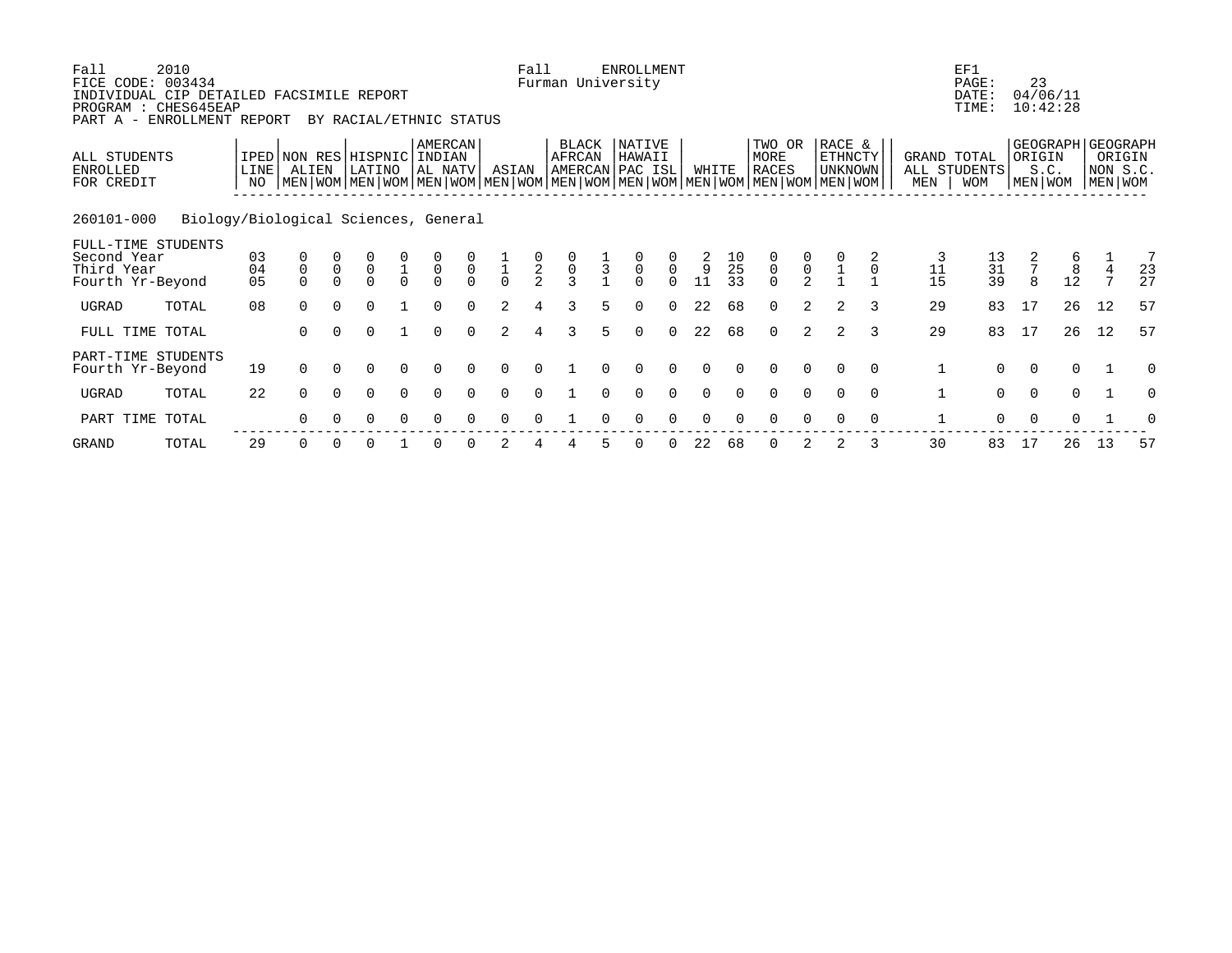| Fall<br>FICE CODE: 003434<br>INDIVIDUAL CIP DETAILED FACSIMILE REPORT<br>PROGRAM : CHES645EAP<br>PART A - ENROLLMENT REPORT | 2010         |                |                                                           |                                         | BY RACIAL/ETHNIC STATUS              |                                             |                                                       |                            |                                 | Fall                                      |                                           |                | <b>ENROLLMENT</b><br>Furman University |                                           |               |               |                                           |                                           |                                                                                                                                             |   |                    | EF1<br>PAGE:<br>DATE:<br>TIME:                    | 24                | 04/06/11<br>10:42:28 |               |                                                      |
|-----------------------------------------------------------------------------------------------------------------------------|--------------|----------------|-----------------------------------------------------------|-----------------------------------------|--------------------------------------|---------------------------------------------|-------------------------------------------------------|----------------------------|---------------------------------|-------------------------------------------|-------------------------------------------|----------------|----------------------------------------|-------------------------------------------|---------------|---------------|-------------------------------------------|-------------------------------------------|---------------------------------------------------------------------------------------------------------------------------------------------|---|--------------------|---------------------------------------------------|-------------------|----------------------|---------------|------------------------------------------------------|
| ALL STUDENTS<br>ENROLLED<br>FOR CREDIT                                                                                      |              | LINE<br>NO     | ALIEN                                                     |                                         | IPED NON RES HISPNIC<br>LATINO       |                                             | AMERCAN<br>INDIAN<br>AL NATV                          |                            | ASIAN                           |                                           | BLACK<br>AFRCAN                           |                | NATIVE<br>HAWAII<br>AMERCAN PAC ISL    |                                           | WHITE         |               | TWO OR<br>MORE<br>RACES                   |                                           | RACE &<br>ETHNCTY<br>UNKNOWN<br>  MEN   WOM   MEN   WOM   MEN   WOM   MEN   WOM   MEN   WOM   MEN   WOM   MEN   WOM   MEN   WOM   MEN   WOM |   | GRAND TOTAL<br>MEN | ALL STUDENTS<br><b>WOM</b>                        | ORIGIN<br>MEN WOM | S.C.                 |               | GEOGRAPH   GEOGRAPH<br>ORIGIN<br>NON S.C.<br>MEN WOM |
| 261501-000                                                                                                                  | Neuroscience |                |                                                           |                                         |                                      |                                             |                                                       |                            |                                 |                                           |                                           |                |                                        |                                           |               |               |                                           |                                           |                                                                                                                                             |   |                    |                                                   |                   |                      |               |                                                      |
| FULL-TIME STUDENTS<br>Fresh. 1st Time<br>Freshman TOTAL                                                                     |              | 01             |                                                           |                                         | 0                                    | $\begin{bmatrix} 0 \\ 0 \\ 0 \end{bmatrix}$ |                                                       | $\mathbf 0$                | $\mathsf{O}\xspace$             |                                           |                                           | $\overline{0}$ |                                        |                                           |               |               |                                           |                                           |                                                                                                                                             |   |                    |                                                   |                   |                      |               |                                                      |
| Second Year<br>Third Year<br>Fourth Yr-Beyond                                                                               |              | 03<br>04<br>05 | $\begin{smallmatrix} 0\\ 1 \end{smallmatrix}$<br>$\Omega$ | $\mathsf{O}$<br>$\mathsf 0$<br>$\Omega$ | $\mathsf{O}\xspace$<br>0<br>$\Omega$ | $\Omega$                                    | $\begin{matrix} 0 \\ 0 \\ 0 \end{matrix}$<br>$\Omega$ | $\mathsf 0$<br>$\mathsf 0$ | $\overline{0}$<br>0<br>$\Omega$ | $\begin{matrix} 0 \\ 0 \\ 0 \end{matrix}$ | $\begin{matrix} 0 \\ 0 \\ 0 \end{matrix}$ | $\mathbf 0$    | $\mathsf{O}\xspace$                    | $\begin{matrix} 0 \\ 0 \\ 0 \end{matrix}$ | $\frac{1}{2}$ | $\frac{1}{2}$ | $\begin{matrix} 0 \\ 0 \\ 0 \end{matrix}$ | $\begin{matrix} 0 \\ 0 \\ 0 \end{matrix}$ | $\frac{0}{1}$                                                                                                                               |   |                    | $\begin{array}{c}\n2 \\ 3 \\ 9 \\ 9\n\end{array}$ |                   | $\frac{1}{2}$        | $\frac{1}{3}$ |                                                      |
| UGRAD                                                                                                                       | TOTAL        | 08             |                                                           | $\Omega$                                | $\Omega$                             | $\Omega$                                    | $\Omega$                                              | $\Omega$                   | $\Omega$                        | $\Omega$                                  | $\Omega$                                  |                | $\Omega$                               | $\Omega$                                  | 5             | 19            | $\Omega$                                  | $\Omega$                                  |                                                                                                                                             | 3 | 7                  | 23                                                | 3                 | 9                    | 4             | 14                                                   |
| FULL TIME TOTAL                                                                                                             |              |                |                                                           | $\cap$                                  | $\Omega$                             | $\Omega$                                    | $\Omega$                                              | $\Omega$                   | $\Omega$                        | $\Omega$                                  | $\Omega$                                  |                | $\Omega$                               | $\Omega$                                  |               | 19            | $\Omega$                                  | $\Omega$                                  |                                                                                                                                             | 3 | 7                  | 23                                                | 3                 | 9                    |               | 14                                                   |
| PART-TIME STUDENTS                                                                                                          |              |                |                                                           |                                         |                                      |                                             |                                                       |                            |                                 |                                           |                                           |                |                                        |                                           |               |               |                                           |                                           |                                                                                                                                             |   |                    |                                                   |                   |                      |               |                                                      |
| GRAND                                                                                                                       | TOTAL        | 29             |                                                           |                                         |                                      |                                             | 0                                                     |                            | 0                               |                                           |                                           |                | 0                                      | 0                                         |               | 19            | $\Omega$                                  |                                           |                                                                                                                                             |   |                    | 23                                                | 3                 | 9                    |               | 14                                                   |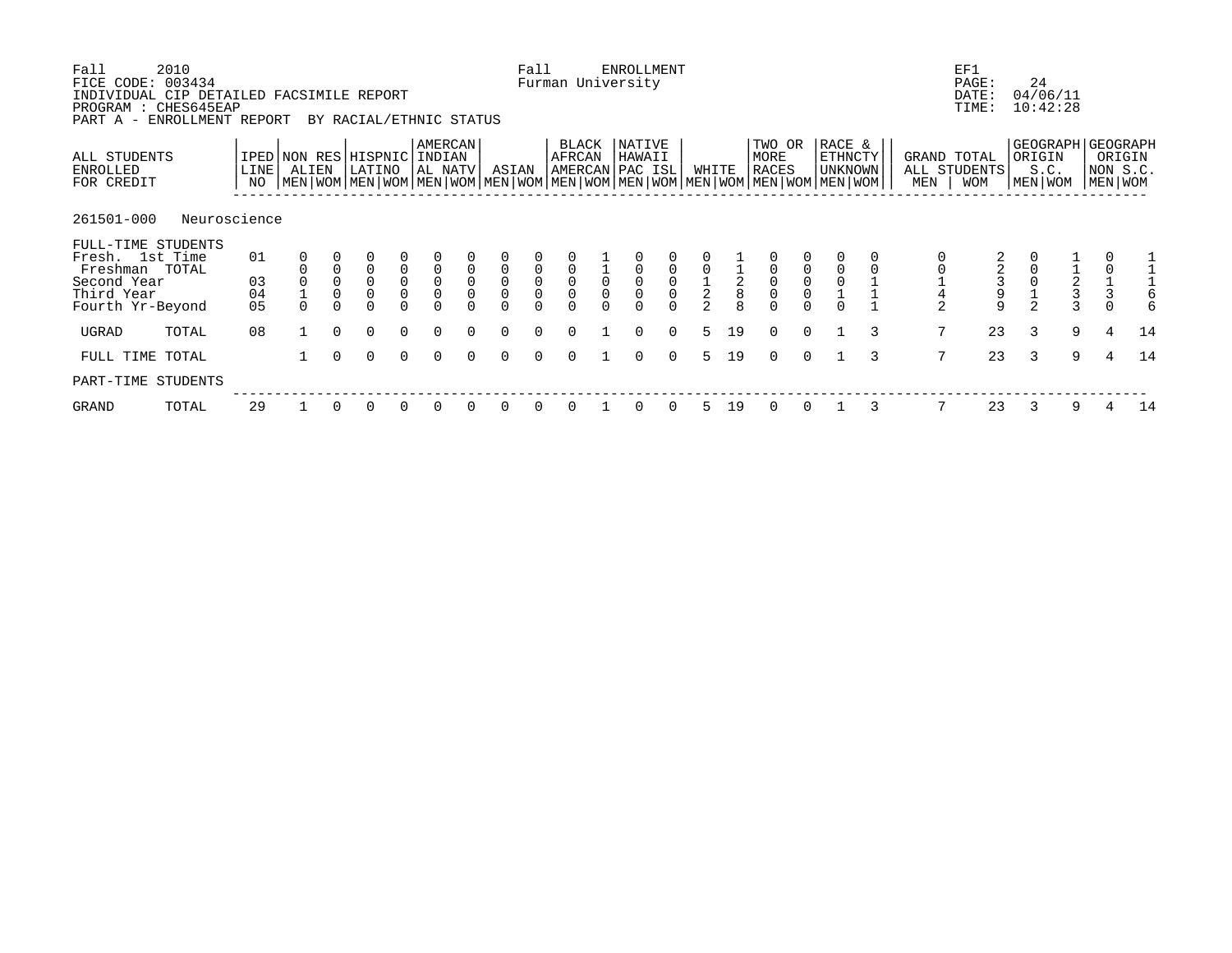| Fall<br>FICE CODE: 003434<br>INDIVIDUAL CIP DETAILED FACSIMILE REPORT<br>PROGRAM : CHES645EAP<br>PART A - ENROLLMENT REPORT | 2010                 |                |             |                | BY RACIAL/ETHNIC STATUS               |                                           |                                           |                            |                                           | Fall                                      | Furman University                         |               | <b>ENROLLMENT</b>         |                                           |               |               |                                           |                                           |                                                                                                                                             |     | EF1<br>PAGE:<br>DATE:<br>TIME:            |                | 25<br>04/06/11<br>10:42:28                       |                                      |                               |  |
|-----------------------------------------------------------------------------------------------------------------------------|----------------------|----------------|-------------|----------------|---------------------------------------|-------------------------------------------|-------------------------------------------|----------------------------|-------------------------------------------|-------------------------------------------|-------------------------------------------|---------------|---------------------------|-------------------------------------------|---------------|---------------|-------------------------------------------|-------------------------------------------|---------------------------------------------------------------------------------------------------------------------------------------------|-----|-------------------------------------------|----------------|--------------------------------------------------|--------------------------------------|-------------------------------|--|
| ALL STUDENTS<br>ENROLLED<br>FOR CREDIT                                                                                      |                      | LINE<br>NO     | ALIEN       |                | IPED NON RES HISPNIC INDIAN<br>LATINO |                                           | AMERCAN<br>AL NATV                        |                            | ASIAN                                     |                                           | BLACK<br>AFRCAN<br>AMERCAN PAC ISL        |               | NATIVE<br>HAWAII          |                                           | WHITE         |               | TWO OR<br>MORE<br>RACES                   |                                           | RACE &<br>ETHNCTY<br>UNKNOWN<br>  MEN   WOM   MEN   WOM   MEN   WOM   MEN   WOM   MEN   WOM   MEN   WOM   MEN   WOM   MEN   WOM   MEN   WOM | MEN | GRAND TOTAL<br>ALL STUDENTS<br><b>WOM</b> |                | GEOGRAPH   GEOGRAPH<br>ORIGIN<br>S.C.<br>MEN WOM |                                      | ORIGIN<br>NON S.C.<br>MEN WOM |  |
| 270101-000<br>FULL-TIME STUDENTS<br>Second Year<br>Third Year<br>Fourth Yr-Beyond                                           | Mathematics, General | 03<br>04<br>05 | $\mathsf 0$ | $\overline{0}$ | $\overline{0}$<br>$\Omega$            | $\begin{matrix} 0 \\ 0 \\ 0 \end{matrix}$ | $\begin{matrix} 0 \\ 0 \\ 0 \end{matrix}$ | $\overline{0}$<br>$\Omega$ | $\begin{matrix} 0 \\ 0 \\ 0 \end{matrix}$ | $\begin{matrix} 0 \\ 0 \\ 1 \end{matrix}$ | $\begin{matrix} 0 \\ 0 \\ 0 \end{matrix}$ | $\frac{0}{0}$ | $\frac{0}{0}$<br>$\Omega$ | $\begin{matrix} 0 \\ 0 \\ 0 \end{matrix}$ | $\frac{2}{3}$ | $\frac{1}{3}$ | $\begin{matrix} 0 \\ 0 \\ 0 \end{matrix}$ | $\begin{matrix} 0 \\ 0 \\ 0 \end{matrix}$ | $\overline{0}$<br>$\mathsf 0$                                                                                                               |     |                                           |                | $\begin{array}{c} 0 \\ 2 \\ 2 \end{array}$       | $\begin{matrix} 0 \\ 0 \end{matrix}$ | $\frac{1}{2}$                 |  |
| UGRAD                                                                                                                       | TOTAL                | 08             | $\Omega$    | $\Omega$       | $\Omega$                              | $\Omega$                                  | $\Omega$                                  | $\Omega$                   | $\Omega$                                  |                                           | $\Omega$                                  | $\cap$        | $\Omega$                  | $\Omega$                                  | 9             | 5.            | $\Omega$                                  | $\Omega$                                  | $\Omega$                                                                                                                                    |     | 9                                         | 7 <sup>7</sup> | $\overline{4}$                                   | 4                                    | 5                             |  |
| FULL TIME TOTAL                                                                                                             |                      |                | $\Omega$    | $\Omega$       | $\Omega$                              | $\Omega$                                  | $\Omega$                                  | $\Omega$                   | $\Omega$                                  |                                           | $\Omega$                                  | $\Omega$      | 0                         | $\Omega$                                  | 9             | 5             | $\Omega$                                  | $\Omega$                                  | $\Omega$                                                                                                                                    |     | 9                                         | 7              | $\overline{4}$                                   | 4                                    | 5                             |  |
| PART-TIME STUDENTS                                                                                                          |                      |                |             |                |                                       |                                           |                                           |                            |                                           |                                           |                                           |               |                           |                                           |               |               |                                           |                                           |                                                                                                                                             |     |                                           |                |                                                  |                                      |                               |  |
| GRAND                                                                                                                       | TOTAL                | 29             |             |                |                                       |                                           | $\Omega$                                  |                            | 0                                         |                                           |                                           |               | 0                         | 0                                         | 9             |               |                                           |                                           |                                                                                                                                             |     | 9                                         |                | 4                                                |                                      |                               |  |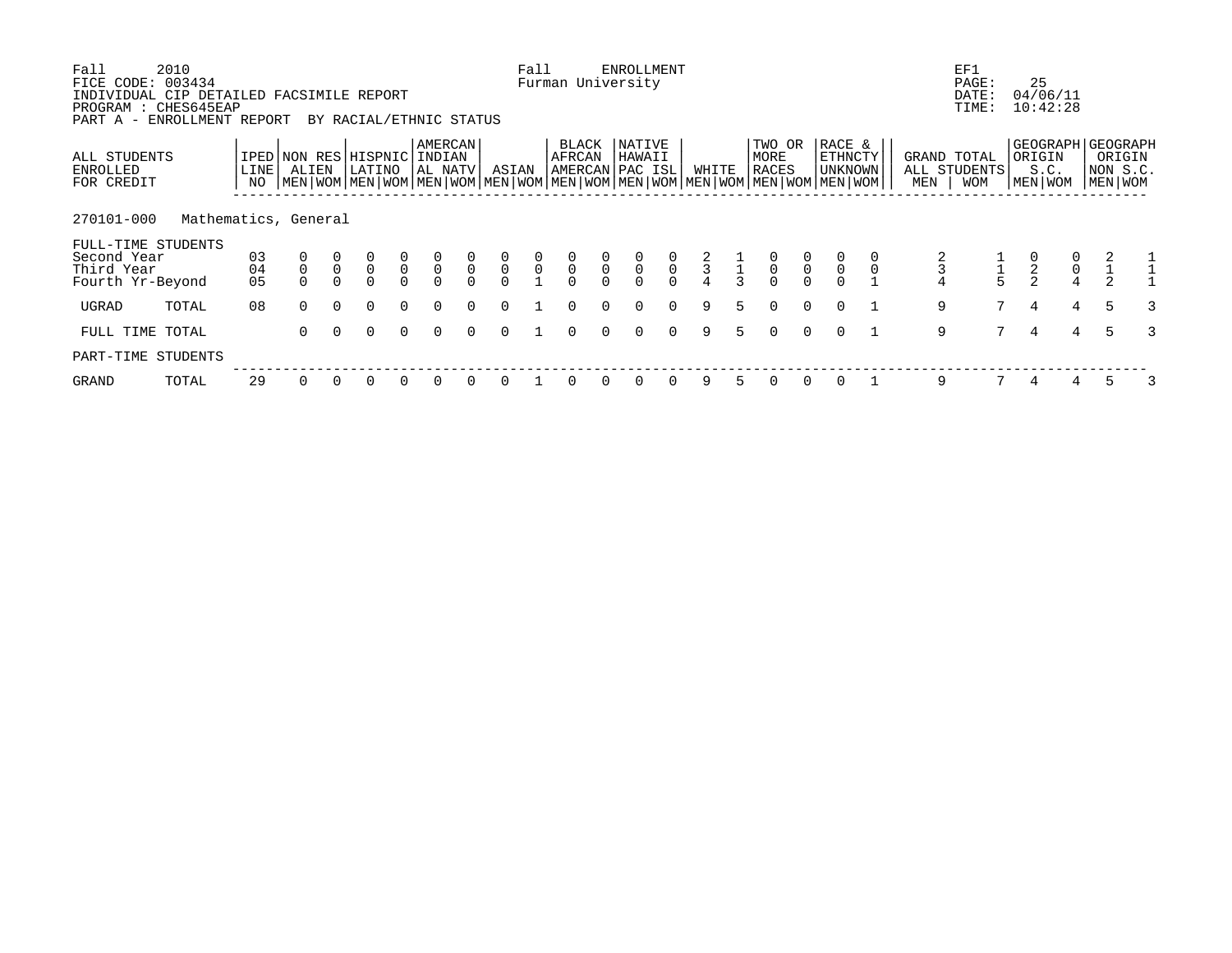| Fall<br>FICE CODE: 003434                                                                      | 2010                             |               |                       |          |                                      |                                      |                                      |                |                                      | Fall                             |                 |               | ENROLLMENT<br>Furman University     |                |       |                |                                                                                                                                      |                |                              |                |     | EF1<br>PAGE:                       | 26                                                     |               |                                    |               |
|------------------------------------------------------------------------------------------------|----------------------------------|---------------|-----------------------|----------|--------------------------------------|--------------------------------------|--------------------------------------|----------------|--------------------------------------|----------------------------------|-----------------|---------------|-------------------------------------|----------------|-------|----------------|--------------------------------------------------------------------------------------------------------------------------------------|----------------|------------------------------|----------------|-----|------------------------------------|--------------------------------------------------------|---------------|------------------------------------|---------------|
| INDIVIDUAL CIP DETAILED FACSIMILE REPORT<br>PROGRAM : CHES645EAP<br>PART A - ENROLLMENT REPORT |                                  |               |                       |          | BY RACIAL/ETHNIC STATUS              |                                      |                                      |                |                                      |                                  |                 |               |                                     |                |       |                |                                                                                                                                      |                |                              |                |     | DATE:<br>TIME:                     | 04/06/11<br>10:42:28                                   |               |                                    |               |
| ALL STUDENTS<br>ENROLLED<br>FOR CREDIT                                                         |                                  | LINE  <br>NO. | IPED NON RES<br>ALIEN |          | HISPNIC <br>LATINO                   |                                      | AMERCAN<br>INDIAN<br>  AL NATV       |                | ASIAN                                |                                  | BLACK<br>AFRCAN |               | NATIVE<br>HAWAII<br>AMERCAN PAC ISL |                | WHITE |                | TWO OR<br>MORE<br>RACES<br>NEN   WOM   MEN   WOM   MEN   WOM   MEN   WOM   MEN   WOM   MEN   WOM   MEN   WOM   MEN   WOM   MEN   WOM |                | RACE &<br>ETHNCTY<br>UNKNOWN |                | MEN | GRAND TOTAL<br>ALL STUDENTS<br>WOM | GEOGRAPH   GEOGRAPH<br>  ORIGIN<br>S.C.<br>  MEN   WOM |               | ORIGIN<br> NON S.C.<br>  MEN   WOM |               |
| 300801-000                                                                                     | Mathematics and Computer Science |               |                       |          |                                      |                                      |                                      |                |                                      |                                  |                 |               |                                     |                |       |                |                                                                                                                                      |                |                              |                |     |                                    |                                                        |               |                                    |               |
| FULL-TIME STUDENTS<br>Third Year<br>Fourth Yr-Beyond                                           |                                  | 04<br>05      | 0                     |          | $\begin{matrix} 0 \\ 0 \end{matrix}$ | $\begin{matrix} 0 \\ 0 \end{matrix}$ | $\begin{matrix} 0 \\ 0 \end{matrix}$ | $\int_{0}^{0}$ | $\begin{matrix} 0 \\ 0 \end{matrix}$ | $\begin{matrix}0\\0\end{matrix}$ | $\frac{0}{0}$   | $\frac{1}{1}$ | $\frac{0}{0}$                       | $\int_{0}^{0}$ |       | $\int_{0}^{0}$ | $\begin{matrix} 0 \\ 0 \end{matrix}$                                                                                                 | $\int_{0}^{0}$ | $\frac{0}{0}$                | $\int_{0}^{0}$ |     | $\frac{1}{0}$                      | $\frac{0}{0}$                                          | $\frac{1}{0}$ |                                    | 0<br>$\Omega$ |
| UGRAD                                                                                          | TOTAL                            | 08            | $\Omega$              | $\Omega$ | $\Omega$                             | $\Omega$                             | $\Omega$                             | $\Omega$       | $\Omega$                             | $\Omega$                         | $\Omega$        |               | $\Omega$                            | $\Omega$       |       | $\Omega$       | $\Omega$                                                                                                                             | $\Omega$       | $\Omega$                     | $\Omega$       |     |                                    | $\Omega$                                               |               |                                    | $\Omega$      |
| FULL TIME TOTAL                                                                                |                                  |               | $\Omega$              | $\Omega$ | $\Omega$                             | $\Omega$                             | $\Omega$                             | $\Omega$       | $\Omega$                             | $\Omega$                         | 0               |               | $\Omega$                            | $\Omega$       |       | $\Omega$       | $\Omega$                                                                                                                             | $\Omega$       | $\Omega$                     | $\Omega$       |     |                                    | $\Omega$                                               |               |                                    | $\Omega$      |
| PART-TIME STUDENTS                                                                             |                                  |               |                       |          |                                      |                                      |                                      |                |                                      |                                  |                 |               |                                     |                |       |                |                                                                                                                                      |                |                              |                |     |                                    |                                                        |               |                                    |               |
| GRAND                                                                                          | TOTAL                            | 29            |                       |          |                                      | $\Omega$                             | $\Omega$                             |                |                                      | $\Omega$                         |                 |               | 0                                   | $\Omega$       |       | $\Omega$       | $\Omega$                                                                                                                             | $\Omega$       | $\Omega$                     | $\Omega$       |     |                                    | $\Omega$                                               |               |                                    | $\Omega$      |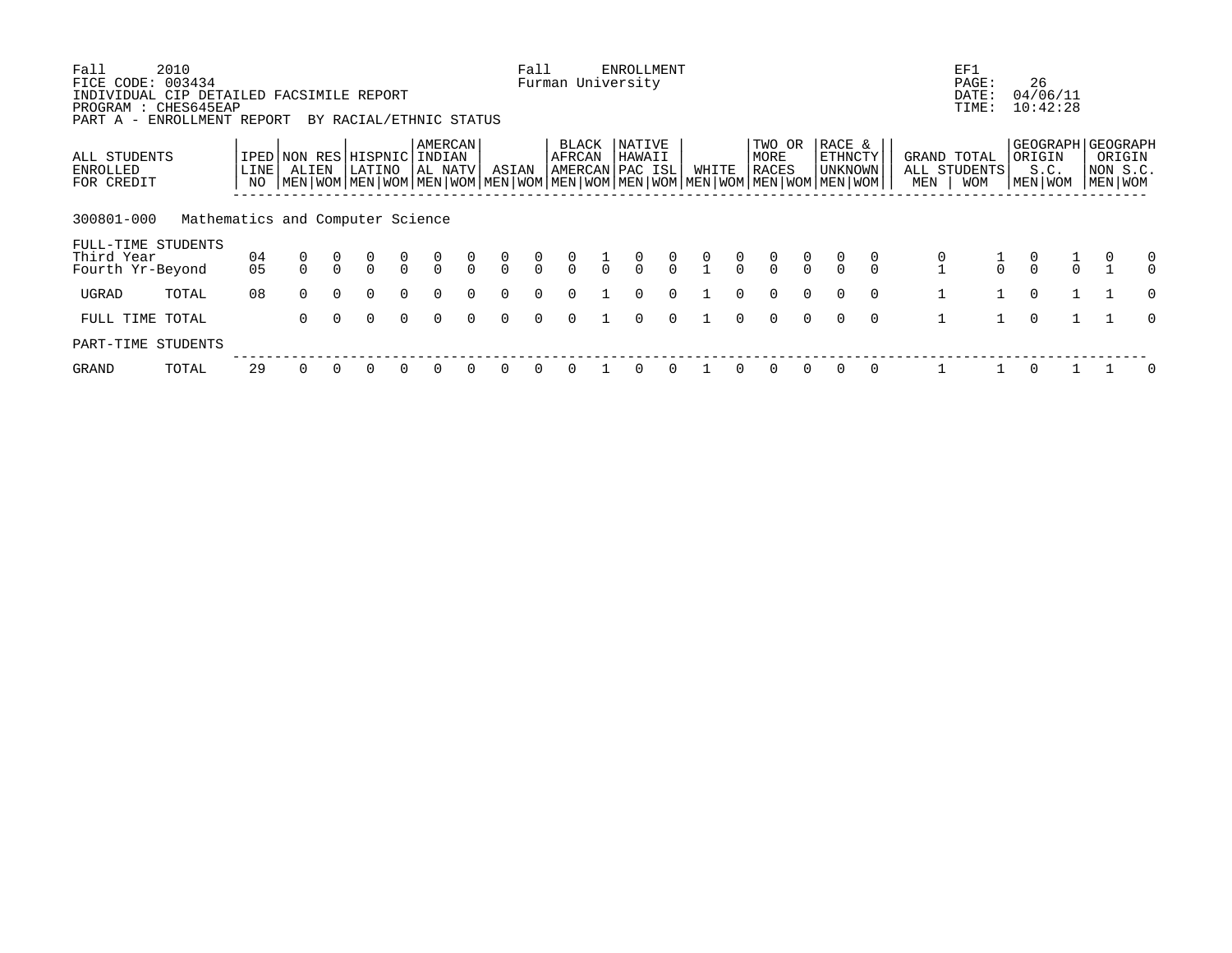| Fall<br>FICE CODE:<br>INDIVIDUAL CIP DETAILED FACSIMILE REPORT | 2010<br>003434                          |            |                                                                                                                                                     |          |                         |               |                                           |               |                                                            | Fall                                      |                                           |                                           | <b>ENROLLMENT</b><br>Furman University |                                           |                                            |               |                                                |                                           |                                       |          |                    | EF1<br>PAGE:<br>DATE:                                 | 27            | 04/06/11                                  |   |                                                          |
|----------------------------------------------------------------|-----------------------------------------|------------|-----------------------------------------------------------------------------------------------------------------------------------------------------|----------|-------------------------|---------------|-------------------------------------------|---------------|------------------------------------------------------------|-------------------------------------------|-------------------------------------------|-------------------------------------------|----------------------------------------|-------------------------------------------|--------------------------------------------|---------------|------------------------------------------------|-------------------------------------------|---------------------------------------|----------|--------------------|-------------------------------------------------------|---------------|-------------------------------------------|---|----------------------------------------------------------|
| PROGRAM<br>PART A - ENROLLMENT REPORT                          | : CHES645EAP                            |            |                                                                                                                                                     |          | BY RACIAL/ETHNIC STATUS |               |                                           |               |                                                            |                                           |                                           |                                           |                                        |                                           |                                            |               |                                                |                                           |                                       |          |                    | TIME:                                                 |               | 10:42:28                                  |   |                                                          |
| ALL STUDENTS<br>ENROLLED<br>FOR CREDIT                         |                                         | LINE<br>NO | IPED NON RES HISPNIC INDIAN<br>ALIEN<br>  MEN   WOM   MEN   WOM   MEN   WOM   MEN   WOM   MEN   WOM   MEN   WOM   MEN   WOM   MEN   WOM   MEN   WOM |          | LATINO                  |               | AMERCAN<br>AL NATV                        |               | ASIAN                                                      |                                           | BLACK<br>AFRCAN                           |                                           | NATIVE<br>HAWAII<br> AMERCAN PAC ISL   |                                           | WHITE                                      |               | TWO OR<br>MORE<br>RACES                        |                                           | RACE &<br><b>ETHNCTY</b><br>  UNKNOWN |          | GRAND TOTAL<br>MEN | ALL STUDENTS<br><b>WOM</b>                            | ORIGIN        | S.C.<br>MEN WOM                           |   | GEOGRAPH   GEOGRAPH<br>ORIGIN<br>NON S.C.<br>  MEN   WOM |
| 309999-000                                                     | Multi-/Interdisciplinary Studies, Other |            |                                                                                                                                                     |          |                         |               |                                           |               |                                                            |                                           |                                           |                                           |                                        |                                           |                                            |               |                                                |                                           |                                       |          |                    |                                                       |               |                                           |   |                                                          |
| FULL-TIME STUDENTS<br>Second Year<br>Third Year                |                                         | 03<br>04   |                                                                                                                                                     |          | U<br>0                  | $\frac{0}{0}$ | $\begin{matrix} 0 \\ 0 \\ 0 \end{matrix}$ | $\frac{0}{0}$ | $\begin{smallmatrix} 0 \\ 0 \end{smallmatrix}$<br>$\Omega$ | $\begin{matrix} 0 \\ 0 \\ 0 \end{matrix}$ | $\begin{matrix} 0 \\ 1 \\ 0 \end{matrix}$ | $\begin{matrix} 0 \\ 1 \\ 0 \end{matrix}$ | $\overline{0}$<br>$\cap$               | $\begin{matrix} 0 \\ 0 \\ 0 \end{matrix}$ | $\begin{array}{c} 0 \\ 4 \\ 5 \end{array}$ | $\frac{0}{4}$ | $\begin{smallmatrix} 0 \\ 0 \end{smallmatrix}$ | $\begin{matrix} 0 \\ 0 \\ 0 \end{matrix}$ |                                       |          | б                  | $\begin{array}{c} 0 \\ 5 \end{array}$<br>$\mathsf{Q}$ | $\frac{0}{2}$ | $\begin{matrix} 0 \\ 2 \\ 2 \end{matrix}$ |   | 0                                                        |
| Fourth Yr-Beyond                                               |                                         | 05         |                                                                                                                                                     |          |                         |               |                                           |               |                                                            |                                           |                                           |                                           |                                        |                                           |                                            |               |                                                |                                           |                                       |          |                    |                                                       |               |                                           |   |                                                          |
| UGRAD                                                          | TOTAL                                   | 08         | $\overline{a}$                                                                                                                                      | $\Omega$ | $\Omega$                |               | <sup>n</sup>                              | $\cap$        | $\cap$                                                     | $\cap$                                    |                                           |                                           | 0                                      | $\Omega$                                  | 9                                          | 12            | $\Omega$                                       | $\Omega$                                  |                                       | $\cap$   | 13                 | 14                                                    | 4             | $\overline{4}$                            | 9 | 10                                                       |
| FULL TIME TOTAL                                                |                                         |            | 2                                                                                                                                                   |          | 0                       |               | $\Omega$                                  | $\cap$        | $\Omega$                                                   | $\cap$                                    |                                           |                                           | 0                                      | $\Omega$                                  | 9                                          | 12            | $\Omega$                                       | $\Omega$                                  |                                       | $\Omega$ | 13                 | 14                                                    | 4             | 4                                         | 9 | 10                                                       |
| PART-TIME STUDENTS                                             |                                         |            |                                                                                                                                                     |          |                         |               |                                           |               |                                                            |                                           |                                           |                                           |                                        |                                           |                                            |               |                                                |                                           |                                       |          |                    |                                                       |               |                                           |   |                                                          |
| GRAND                                                          | TOTAL                                   | 29         |                                                                                                                                                     |          |                         |               |                                           |               |                                                            |                                           |                                           |                                           |                                        |                                           | 9                                          | 12            |                                                |                                           |                                       |          | 13                 | 14                                                    | 4             |                                           | 9 | 10                                                       |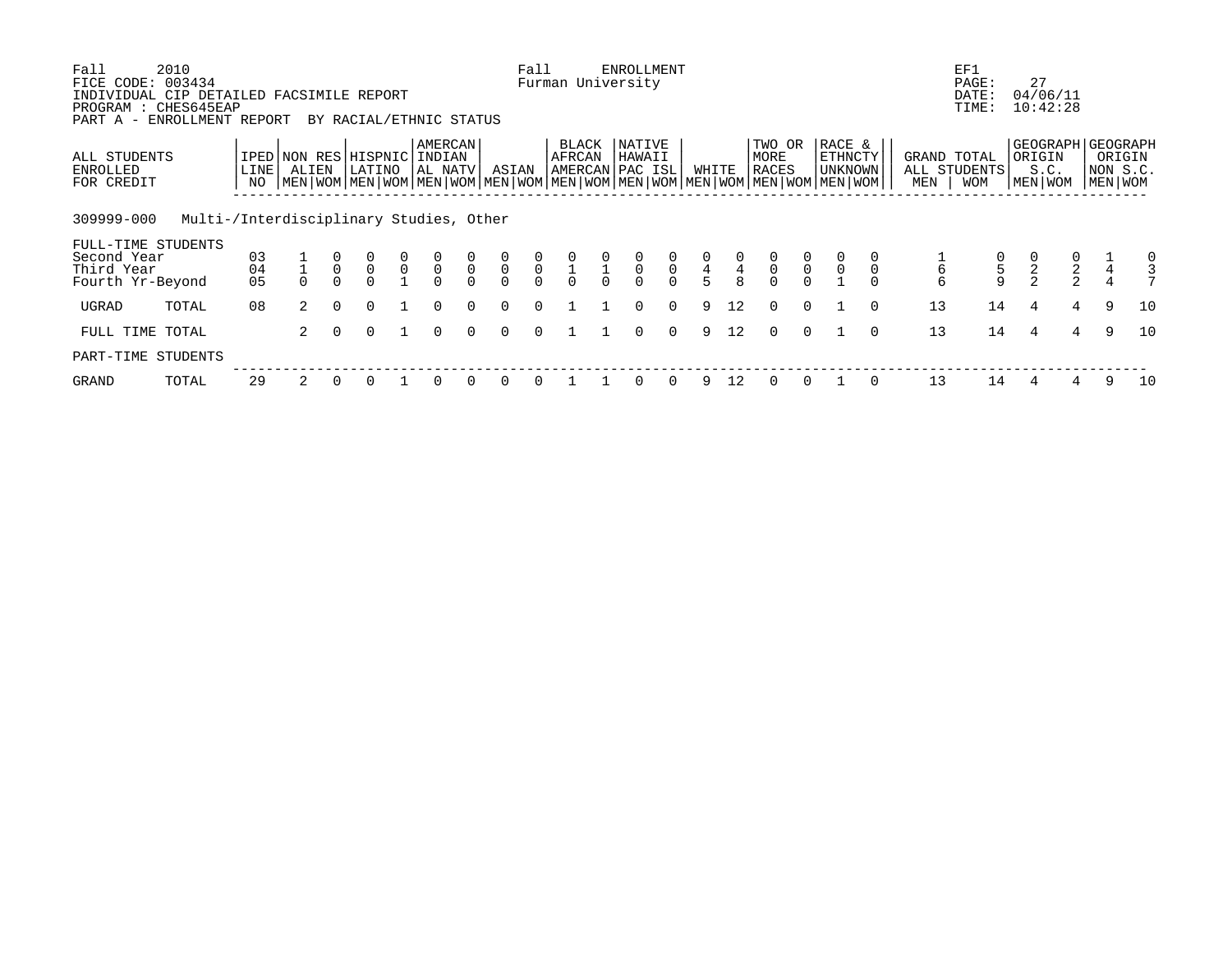| Fall<br>FICE CODE: 003434<br>INDIVIDUAL CIP DETAILED FACSIMILE REPORT | 2010                             |            |             |              |                                 |                            |                              |                            |               | Fall                                       | Furman University                  |                                            | <b>ENROLLMENT</b>     |                         |                       |                |                                                                                                                                        |                                                |                              |                                    | EF1<br>PAGE:<br>DATE: | 28                | 04/06/11 |                                            |          |
|-----------------------------------------------------------------------|----------------------------------|------------|-------------|--------------|---------------------------------|----------------------------|------------------------------|----------------------------|---------------|--------------------------------------------|------------------------------------|--------------------------------------------|-----------------------|-------------------------|-----------------------|----------------|----------------------------------------------------------------------------------------------------------------------------------------|------------------------------------------------|------------------------------|------------------------------------|-----------------------|-------------------|----------|--------------------------------------------|----------|
| PROGRAM : CHES645EAP<br>PART A - ENROLLMENT REPORT                    |                                  |            |             |              | BY RACIAL/ETHNIC STATUS         |                            |                              |                            |               |                                            |                                    |                                            |                       |                         |                       |                |                                                                                                                                        |                                                |                              |                                    | TIME:                 |                   | 10:42:28 |                                            |          |
| ALL STUDENTS<br>ENROLLED<br>FOR CREDIT                                |                                  | LINE<br>NO | ALIEN       |              | IPED NON RES HISPNIC<br>LATINO  |                            | AMERCAN<br>INDIAN<br>AL NATV |                            | ASIAN         |                                            | BLACK<br>AFRCAN<br>AMERCAN PAC ISL |                                            | NATIVE<br>HAWAII      |                         | WHITE                 |                | TWO OR<br>MORE<br>RACES<br>  MEN   WOM   MEN   WOM   MEN   WOM   MEN   WOM   MEN   WOM   MEN   WOM   MEN   WOM   MEN   WOM   MEN   WOM |                                                | RACE &<br>ETHNCTY<br>UNKNOWN | GRAND TOTAL<br>ALL STUDENTS<br>MEN | <b>WOM</b>            | ORIGIN<br>MEN WOM | S.C.     | GEOGRAPH   GEOGRAPH<br>NON S.C.<br>MEN WOM | ORIGIN   |
| 310505-000                                                            | Kinesiology and Exercise Science |            |             |              |                                 |                            |                              |                            |               |                                            |                                    |                                            |                       |                         |                       |                |                                                                                                                                        |                                                |                              |                                    |                       |                   |          |                                            |          |
| FULL-TIME STUDENTS<br>Second Year<br>Third Year                       |                                  | 03<br>04   | $\mathbf 0$ | $\mathsf{O}$ | $\mathsf{O}\xspace$<br>$\Omega$ | $\overline{0}$<br>$\Omega$ | $\frac{0}{0}$                | $\overline{0}$<br>$\Omega$ | $\frac{1}{0}$ | $\begin{array}{c} 0 \\ 1 \\ 3 \end{array}$ | $\frac{1}{3}$                      | $\begin{array}{c} 0 \\ 4 \\ 1 \end{array}$ | $\mathsf 0$<br>$\cap$ | $\mathbf 0$<br>$\Omega$ | $\frac{10}{18}$<br>11 | 16<br>23<br>32 | $\frac{0}{0}$                                                                                                                          | $\begin{smallmatrix} 0 \\ 0 \end{smallmatrix}$ | $\mathsf 0$                  | 12<br>22                           | 16<br>28<br>37        | 4<br>$\sqrt{6}$   | 2<br>8   | 8<br>16                                    | 14<br>20 |
| Fourth Yr-Beyond<br>UGRAD                                             | TOTAL                            | 05<br>08   |             | $\cap$       | $\Omega$                        | $\Omega$                   | $\Omega$                     | $\Omega$                   | $\mathcal{L}$ | 4                                          | 8                                  | 5.                                         | $\Omega$              | $\Omega$                | 39                    | 71             | $\Omega$                                                                                                                               | $\Omega$                                       | २                            | 19<br>53                           | 81                    | 15                | 17       | 14<br>38                                   | 30<br>64 |
| FULL TIME TOTAL                                                       |                                  |            |             | $\Omega$     | $\Omega$                        | $\Omega$                   | $\Omega$                     | $\Omega$                   | 2             | 4                                          | 8                                  | 5.                                         | 0                     | $\Omega$                | 39                    | 71             | $\Omega$                                                                                                                               | $\Omega$                                       | 3                            | 53                                 | 81                    | 15                | 17       | 38                                         | 64       |
| PART-TIME STUDENTS                                                    |                                  |            |             |              |                                 |                            |                              |                            |               |                                            |                                    |                                            |                       |                         |                       |                |                                                                                                                                        |                                                |                              |                                    |                       |                   |          |                                            |          |
| GRAND                                                                 | TOTAL                            | 29         |             |              |                                 | $\Omega$                   | $\Omega$                     |                            |               |                                            | 8                                  |                                            |                       | 0                       | 39                    | 71             |                                                                                                                                        |                                                |                              | 53                                 | 81                    | 15                | 17       | 38                                         | 64       |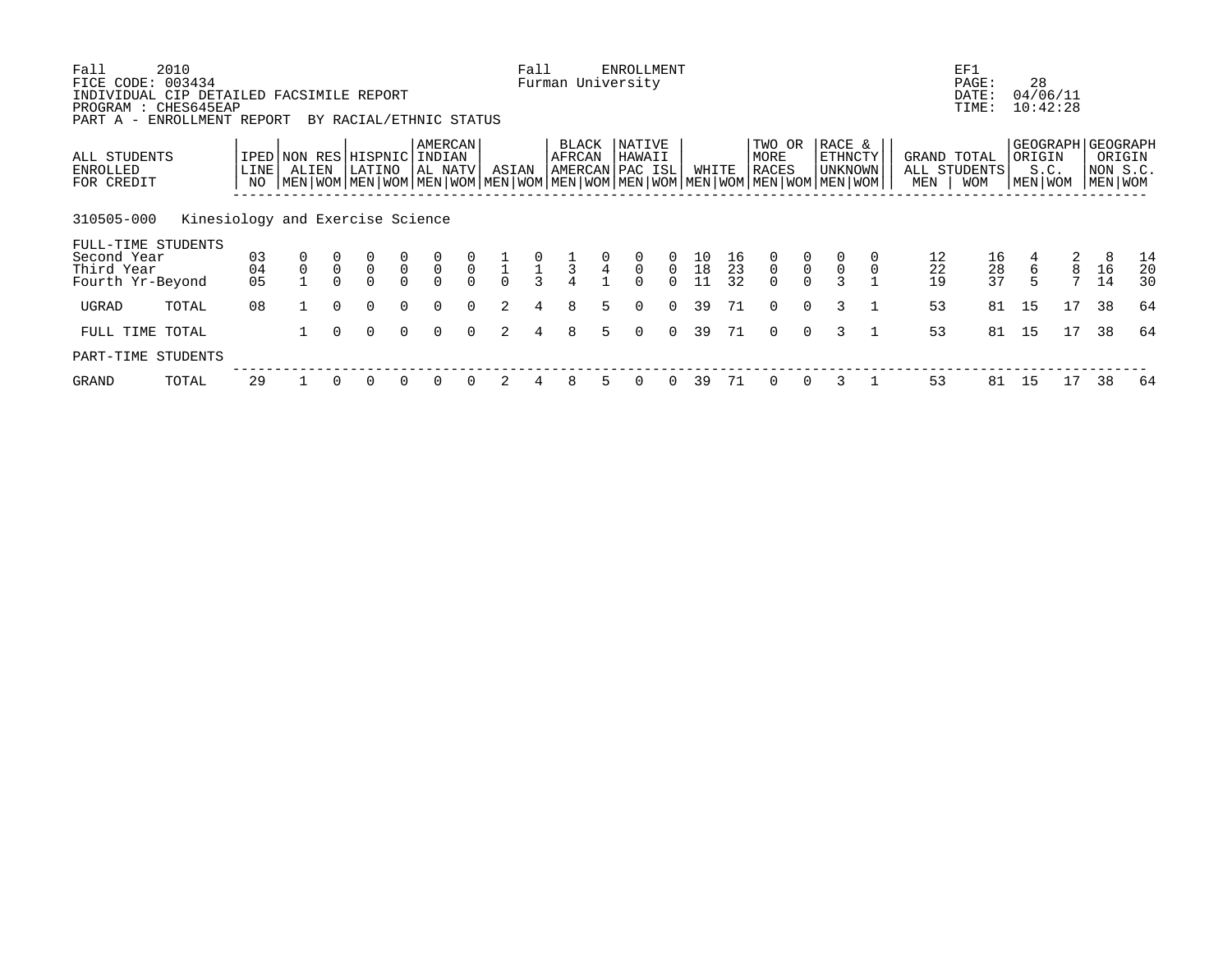| Second Year<br>Third Year<br>Fourth Yr-Beyond<br>UGRAD<br>TOTAL                                                     | $\begin{matrix} 03 \\ 04 \end{matrix}$<br>05<br>08 | $\begin{matrix} 0 \\ 0 \end{matrix}$<br>$\Omega$                                                                                                    | $\mathsf{O}\xspace$ | $\begin{matrix} 0 \\ 0 \end{matrix}$<br>$\Omega$<br>$\Omega$ | $\begin{matrix} 0 \\ 0 \\ 0 \end{matrix}$<br>$\Omega$ | $\begin{matrix} 0 \\ 0 \\ 0 \end{matrix}$<br>$\Omega$ | $\frac{0}{0}$ | $\begin{matrix} 0 \\ 0 \\ 0 \end{matrix}$<br>$\Omega$ | $\begin{matrix} 0 \\ 0 \\ 1 \end{matrix}$ | $\begin{matrix} 0 \\ 1 \\ 1 \end{matrix}$ | $\begin{matrix} 0 \\ 0 \\ 0 \end{matrix}$ | $\begin{matrix} 0 \\ 0 \\ 0 \end{matrix}$<br>$\begin{matrix} 0 \\ 0 \\ 0 \end{matrix}$<br>$\Omega$<br>$\Omega$ | $\begin{array}{c} 0 \\ 5 \\ 4 \end{array}$<br>9 | $\frac{1}{2}$ | $\begin{matrix} 0 \\ 0 \\ 0 \end{matrix}$<br>$\Omega$ | $\begin{matrix} 0 \\ 0 \\ 0 \end{matrix}$<br>$\Omega$ | $\Omega$                            | 6<br>11                            | $\begin{matrix} 1 \\ 0 \\ 3 \end{matrix}$<br>$4\overline{ }$ | $\begin{matrix} 0 \\ 3 \\ 0 \end{matrix}$<br>3 | $\mathsf{O}\xspace$  | 8                                          |                |
|---------------------------------------------------------------------------------------------------------------------|----------------------------------------------------|-----------------------------------------------------------------------------------------------------------------------------------------------------|---------------------|--------------------------------------------------------------|-------------------------------------------------------|-------------------------------------------------------|---------------|-------------------------------------------------------|-------------------------------------------|-------------------------------------------|-------------------------------------------|----------------------------------------------------------------------------------------------------------------|-------------------------------------------------|---------------|-------------------------------------------------------|-------------------------------------------------------|-------------------------------------|------------------------------------|--------------------------------------------------------------|------------------------------------------------|----------------------|--------------------------------------------|----------------|
|                                                                                                                     |                                                    |                                                                                                                                                     |                     |                                                              |                                                       |                                                       |               |                                                       |                                           |                                           |                                           |                                                                                                                |                                                 |               |                                                       |                                                       |                                     |                                    |                                                              |                                                |                      |                                            | $\overline{0}$ |
| 380101-000<br>Philosophy<br>FULL-TIME STUDENTS                                                                      |                                                    |                                                                                                                                                     |                     |                                                              |                                                       |                                                       |               |                                                       |                                           |                                           |                                           |                                                                                                                |                                                 |               |                                                       |                                                       |                                     |                                    |                                                              |                                                |                      |                                            |                |
| ALL STUDENTS<br>ENROLLED<br>FOR CREDIT                                                                              | LINE<br>NO                                         | IPED NON RES HISPNIC INDIAN<br>ALIEN<br>  MEN   WOM   MEN   WOM   MEN   WOM   MEN   WOM   MEN   WOM   MEN   WOM   MEN   WOM   MEN   WOM   MEN   WOM |                     | LATINO                                                       |                                                       | AMERCAN<br>AL NATV                                    |               | ASIAN                                                 |                                           | BLACK<br>AFRCAN<br>AMERCAN PAC ISL        |                                           | NATIVE<br>HAWAII                                                                                               |                                                 | WHITE         | TWO OR<br>MORE<br>RACES                               |                                                       | RACE &<br>ETHNCTY<br><b>UNKNOWN</b> | GRAND TOTAL<br>ALL STUDENTS<br>MEN | <b>WOM</b>                                                   | ORIGIN<br>MEN WOM                              | S.C.                 | GEOGRAPH   GEOGRAPH<br>NON S.C.<br>MEN WOM | ORIGIN         |
| FICE CODE: 003434<br>INDIVIDUAL CIP DETAILED FACSIMILE REPORT<br>PROGRAM : CHES645EAP<br>PART A - ENROLLMENT REPORT |                                                    |                                                                                                                                                     |                     | BY RACIAL/ETHNIC STATUS                                      |                                                       |                                                       |               |                                                       | Fall                                      | Furman University                         |                                           | ENROLLMENT                                                                                                     |                                                 |               |                                                       |                                                       |                                     |                                    | EF1<br>PAGE:<br>DATE:<br>TIME:                               | 29                                             | 04/06/11<br>10:42:28 |                                            |                |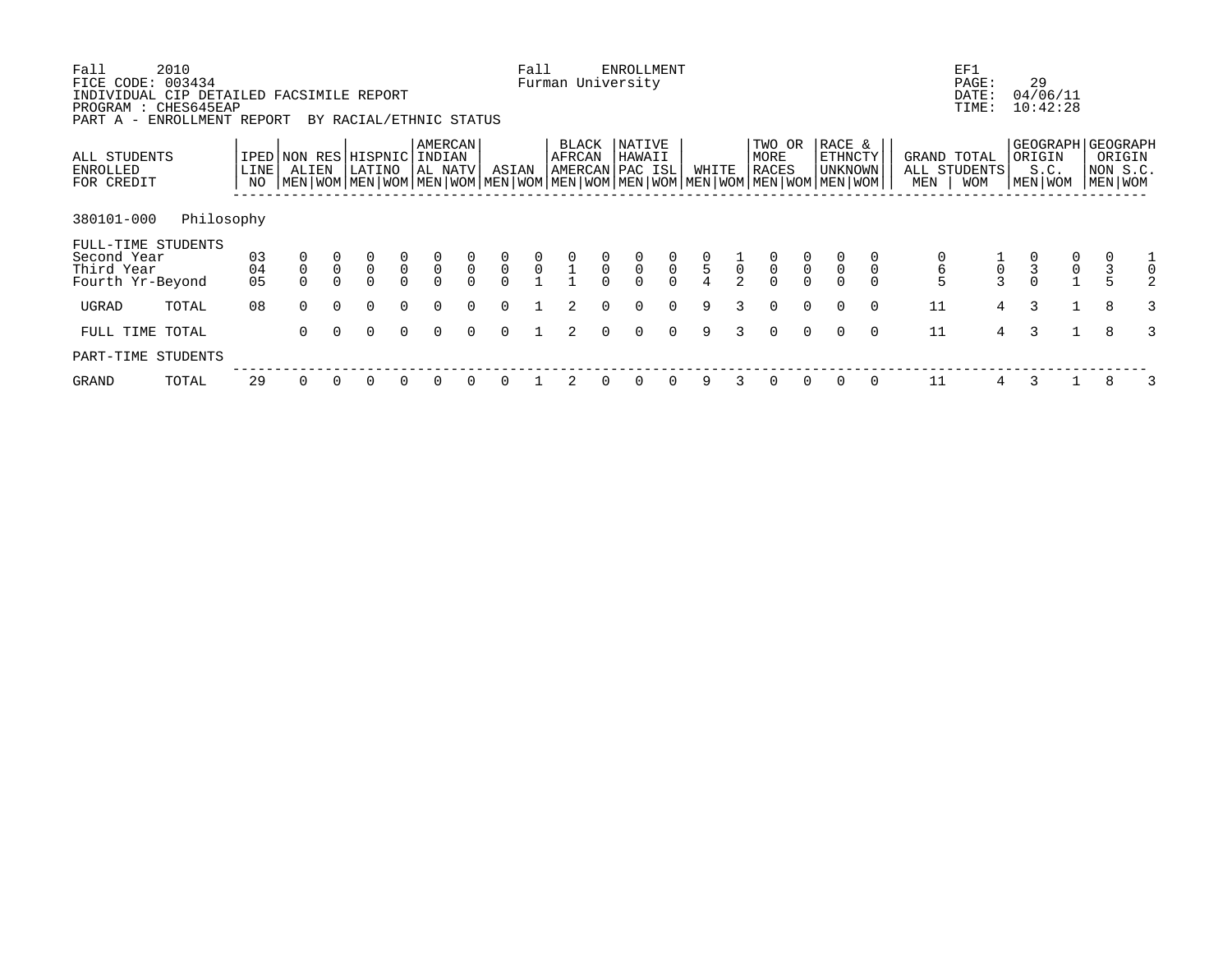| Fall<br>FICE CODE:<br>INDIVIDUAL CIP DETAILED FACSIMILE REPORT<br>PROGRAM : CHES645EAP<br>PART A - ENROLLMENT REPORT | 2010<br>003434             |                |             |                | BY RACIAL/ETHNIC STATUS        |                |                                           |                            |                                     | Fall                                      |                                           |               | <b>ENROLLMENT</b><br>Furman University |                                           |       |                                                         |                                           |                                           |                                                                                                                                             |             |                    | EF1<br>PAGE:<br>DATE:<br>TIME: | 30     | 04/06/11<br>10:42:28                 |                     |                                                      |
|----------------------------------------------------------------------------------------------------------------------|----------------------------|----------------|-------------|----------------|--------------------------------|----------------|-------------------------------------------|----------------------------|-------------------------------------|-------------------------------------------|-------------------------------------------|---------------|----------------------------------------|-------------------------------------------|-------|---------------------------------------------------------|-------------------------------------------|-------------------------------------------|---------------------------------------------------------------------------------------------------------------------------------------------|-------------|--------------------|--------------------------------|--------|--------------------------------------|---------------------|------------------------------------------------------|
| ALL STUDENTS<br><b>ENROLLED</b><br>FOR CREDIT                                                                        |                            | LINE<br>NO     | ALIEN       |                | IPED NON RES HISPNIC<br>LATINO |                | AMERCAN<br>INDIAN<br>AL NATV              |                            | ASIAN                               |                                           | BLACK<br>AFRCAN                           |               | NATIVE<br>HAWAII<br>AMERCAN PAC ISL    |                                           | WHITE |                                                         | TWO OR<br>MORE<br>RACES                   |                                           | RACE &<br>ETHNCTY<br>UNKNOWN<br>  MEN   WOM   MEN   WOM   MEN   WOM   MEN   WOM   MEN   WOM   MEN   WOM   MEN   WOM   MEN   WOM   MEN   WOM |             | GRAND TOTAL<br>MEN | ALL STUDENTS<br><b>WOM</b>     | ORIGIN | S.C.<br>MEN WOM                      |                     | GEOGRAPH   GEOGRAPH<br>ORIGIN<br>NON S.C.<br>MEN WOM |
| 380201-000<br>FULL-TIME STUDENTS<br>Second Year<br>Third Year<br>Fourth Yr-Beyond                                    | Religion/Religious Studies | 03<br>04<br>05 | $\mathsf 0$ | $\overline{0}$ | $\overline{0}$<br>$\Omega$     | $\overline{0}$ | $\begin{matrix} 0 \\ 0 \\ 0 \end{matrix}$ | $\overline{0}$<br>$\Omega$ | $\begin{matrix}0\\0\\0\end{matrix}$ | $\begin{matrix} 0 \\ 0 \\ 0 \end{matrix}$ | $\begin{matrix} 0 \\ 0 \\ 0 \end{matrix}$ | $\frac{0}{0}$ | $\overline{0}$                         | $\begin{matrix} 0 \\ 0 \\ 0 \end{matrix}$ |       | $\begin{array}{cc} 3 & 1 \\ 1 & 1 \\ 5 & 7 \end{array}$ | $\begin{matrix} 0 \\ 0 \\ 0 \end{matrix}$ | $\begin{matrix} 0 \\ 0 \\ 0 \end{matrix}$ | $\overline{0}$                                                                                                                              | $\mathsf 0$ | 5                  | $\frac{1}{8}$                  |        | $\begin{matrix} 0 \\ 0 \end{matrix}$ | $\mathsf{O}\xspace$ |                                                      |
| UGRAD                                                                                                                | TOTAL                      | 08             | $\Omega$    | $\Omega$       | $\Omega$                       | $\Omega$       | $\Omega$                                  | $\Omega$                   | $\Omega$                            | $\Omega$                                  | $\Omega$                                  |               | $\Omega$                               | $\Omega$                                  | 9     | 9                                                       | $\Omega$                                  | $\Omega$                                  | $\Omega$                                                                                                                                    |             | 9                  | 10                             | 5      | 4                                    | 4                   | 6                                                    |
| FULL TIME TOTAL                                                                                                      |                            |                | 0           | $\Omega$       | $\Omega$                       | $\Omega$       | $\Omega$                                  | $\Omega$                   | 0                                   | $\Omega$                                  | $\Omega$                                  | $\Omega$      | 0                                      | $\Omega$                                  | 9     | 9                                                       | $\Omega$                                  | $\Omega$                                  | $\Omega$                                                                                                                                    |             | 9                  | 10                             | 5      | 4                                    |                     | 6                                                    |
| PART-TIME STUDENTS                                                                                                   |                            |                |             |                |                                |                |                                           |                            |                                     |                                           |                                           |               |                                        |                                           |       |                                                         |                                           |                                           |                                                                                                                                             |             |                    |                                |        |                                      |                     |                                                      |
| GRAND                                                                                                                | TOTAL                      | 29             |             |                |                                |                | $\Omega$                                  |                            | 0                                   |                                           |                                           |               | $\Omega$                               | 0                                         | 9     |                                                         |                                           |                                           |                                                                                                                                             |             | 9                  | 10                             |        |                                      |                     | 6                                                    |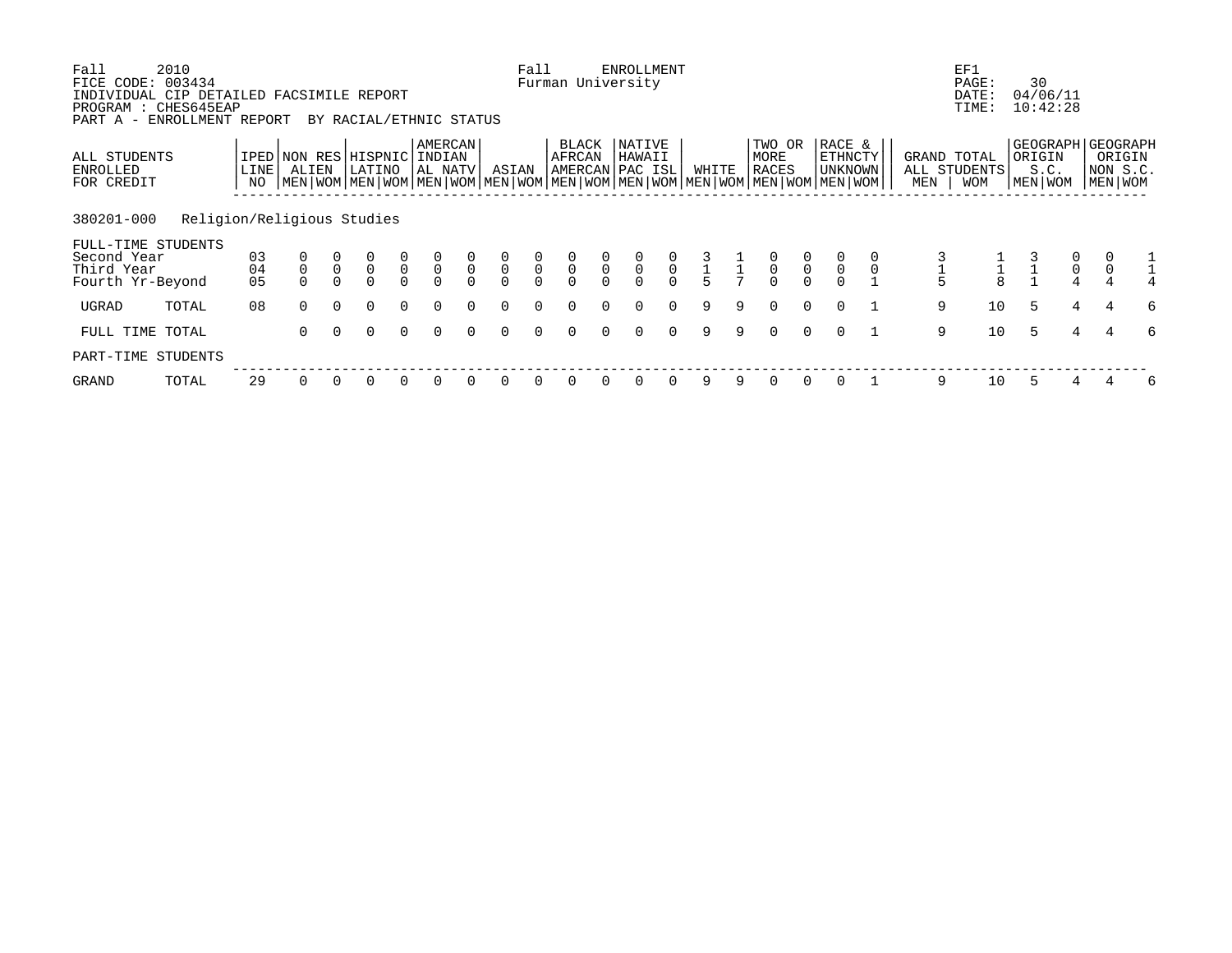| Fall<br>FICE CODE:                                                  | 2010<br>003434<br>INDIVIDUAL CIP DETAILED FACSIMILE REPORT |                |                               |                     |                         |                           |                              |                            |                                          | Fall                      | Furman University                         |                         | <b>ENROLLMENT</b>                                |                         |                      |         |                                                                                                                                        |                                      |                                     |               |                    | EF1<br>PAGE:<br>DATE:      | 31                    | 04/06/11 |                                                        |         |
|---------------------------------------------------------------------|------------------------------------------------------------|----------------|-------------------------------|---------------------|-------------------------|---------------------------|------------------------------|----------------------------|------------------------------------------|---------------------------|-------------------------------------------|-------------------------|--------------------------------------------------|-------------------------|----------------------|---------|----------------------------------------------------------------------------------------------------------------------------------------|--------------------------------------|-------------------------------------|---------------|--------------------|----------------------------|-----------------------|----------|--------------------------------------------------------|---------|
| PROGRAM                                                             | : CHES645EAP<br>PART A - ENROLLMENT REPORT                 |                |                               |                     | BY RACIAL/ETHNIC STATUS |                           |                              |                            |                                          |                           |                                           |                         |                                                  |                         |                      |         |                                                                                                                                        |                                      |                                     |               |                    | TIME:                      |                       | 10:42:28 |                                                        |         |
| ALL STUDENTS<br>ENROLLED<br>FOR CREDIT                              |                                                            | LINE<br>NO     | IPED NON RES HISPNIC<br>ALIEN |                     | LATINO                  |                           | AMERCAN<br>INDIAN<br>AL NATV |                            | ASIAN                                    |                           | <b>BLACK</b><br>AFRCAN<br>AMERCAN PAC ISL |                         | NATIVE<br>HAWAII                                 |                         | WHITE                |         | TWO OR<br>MORE<br>RACES<br>  MEN   WOM   MEN   WOM   MEN   WOM   MEN   WOM   MEN   WOM   MEN   WOM   MEN   WOM   MEN   WOM   MEN   WOM |                                      | RACE &<br><b>ETHNCTY</b><br>UNKNOWN |               | GRAND TOTAL<br>MEN | ALL STUDENTS<br><b>WOM</b> | ORIGIN<br>  MEN   WOM | S.C.     | GEOGRAPH   GEOGRAPH<br>ORIGIN<br>NON S.C.<br>MEN   WOM |         |
| 400501-000                                                          | Chemistry, General                                         |                |                               |                     |                         |                           |                              |                            |                                          |                           |                                           |                         |                                                  |                         |                      |         |                                                                                                                                        |                                      |                                     |               |                    |                            |                       |          |                                                        |         |
| FULL-TIME STUDENTS<br>Second Year<br>Third Year<br>Fourth Yr-Beyond |                                                            | 03<br>04<br>05 | $\mathsf 0$                   | $\mathsf{O}\xspace$ | $\frac{0}{0}$           | $\frac{0}{1}$<br>$\Omega$ | $\overline{0}$<br>$\Omega$   | $\overline{0}$<br>$\Omega$ | $\frac{0}{1}$<br>$\overline{\mathbf{3}}$ | $\frac{0}{1}$<br>$\Omega$ | $\frac{0}{0}$                             | $\frac{0}{2}$<br>$\cap$ | $\begin{matrix} 0 \\ 0 \end{matrix}$<br>$\Omega$ | $\mathbf 0$<br>$\Omega$ | 1 <sup>6</sup><br>13 | 8<br>15 | $\frac{0}{0}$<br>$\Omega$                                                                                                              | $\begin{matrix} 0 \\ 0 \end{matrix}$ | $\frac{1}{2}$                       |               | 15<br>20           | 14<br>19                   | 6<br>11               | 6<br>9   | 9<br>9                                                 | 8<br>10 |
| UGRAD                                                               | TOTAL                                                      | 08             | $\Omega$                      |                     |                         |                           | $\cap$                       | $\cap$                     | 4                                        |                           |                                           | $2^{1}$                 | $\Omega$                                         | $\Omega$                | 31                   | 24      | $\Omega$                                                                                                                               |                                      | 5                                   | $\mathcal{L}$ | 42                 | 34                         | 19                    | 15       | 23                                                     | 19      |
| FULL TIME TOTAL                                                     |                                                            |                | $\Omega$                      | 2                   |                         |                           | $\Omega$                     | $\Omega$                   | 4                                        |                           |                                           | 2                       | $\Omega$                                         | $\Omega$                | 31                   | 24      | $\Omega$                                                                                                                               |                                      | 5                                   | 3             | 42                 | 34                         | 19                    | 15       | 23                                                     | 19      |
| PART-TIME STUDENTS                                                  |                                                            |                |                               |                     |                         |                           |                              |                            |                                          |                           |                                           |                         |                                                  |                         |                      |         |                                                                                                                                        |                                      |                                     |               |                    |                            |                       |          |                                                        |         |
| GRAND                                                               | TOTAL                                                      | 29             |                               |                     |                         |                           |                              |                            |                                          |                           |                                           |                         | 0                                                | $\Omega$                | 31                   | 24      | $\Omega$                                                                                                                               |                                      |                                     |               | 42                 | 34                         | 19                    | 15       | 23                                                     | 19      |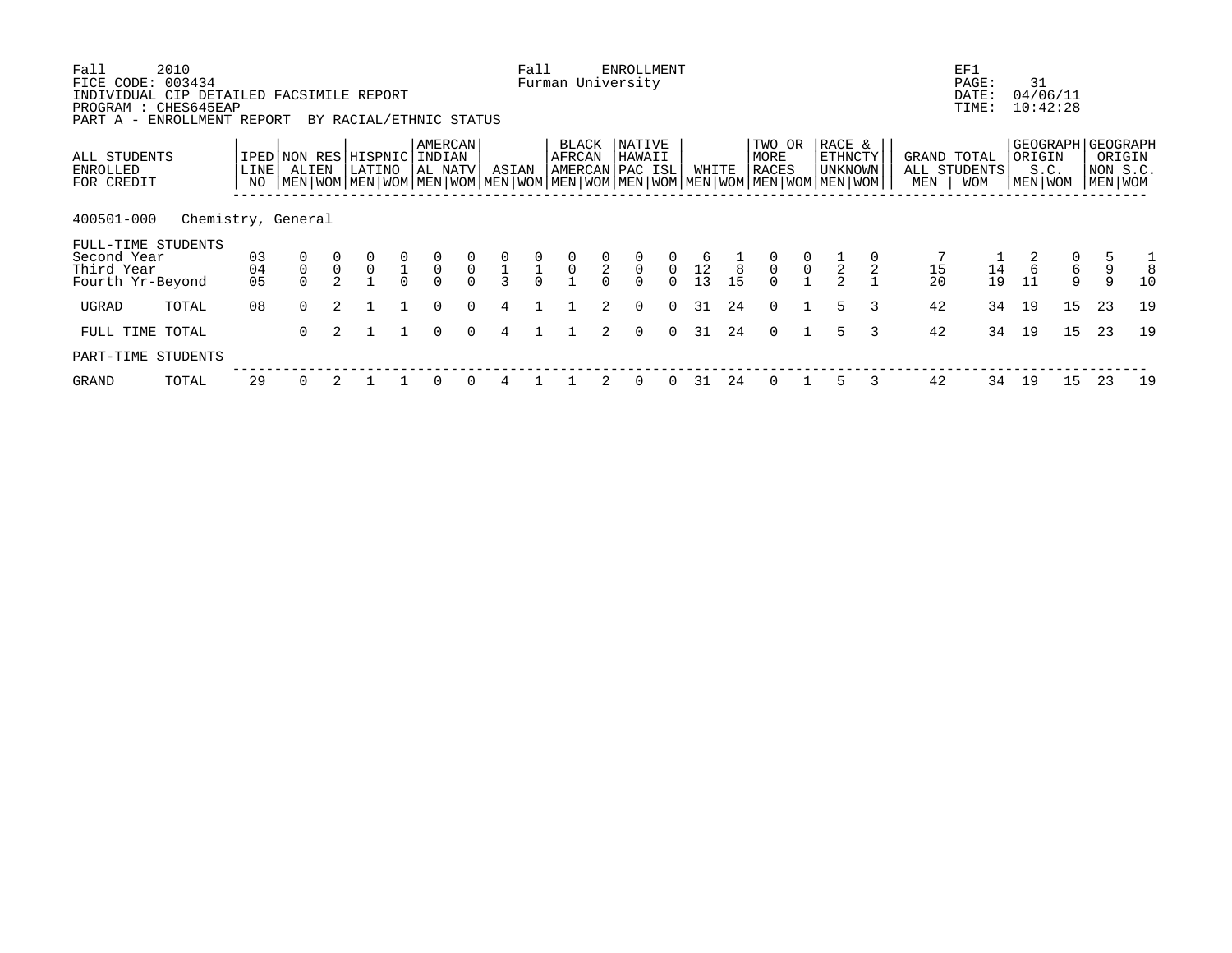| Fall<br>FICE CODE:<br>INDIVIDUAL CIP DETAILED FACSIMILE REPORT | 2010<br>003434                 |            |             |              |                                       |                |                                      |             |                                      | Fall                                      |                                           |               | <b>ENROLLMENT</b><br>Furman University |                |                 |              |                                                                                                                                        |                |                              |          |                                    | EF1<br>PAGE:<br>DATE: | 32                | 04/06/11      |               |                                                      |
|----------------------------------------------------------------|--------------------------------|------------|-------------|--------------|---------------------------------------|----------------|--------------------------------------|-------------|--------------------------------------|-------------------------------------------|-------------------------------------------|---------------|----------------------------------------|----------------|-----------------|--------------|----------------------------------------------------------------------------------------------------------------------------------------|----------------|------------------------------|----------|------------------------------------|-----------------------|-------------------|---------------|---------------|------------------------------------------------------|
| PROGRAM : CHES645EAP<br>PART A - ENROLLMENT REPORT             |                                |            |             |              | BY RACIAL/ETHNIC STATUS               |                |                                      |             |                                      |                                           |                                           |               |                                        |                |                 |              |                                                                                                                                        |                |                              |          |                                    | TIME:                 |                   | 10:42:28      |               |                                                      |
| ALL STUDENTS<br>ENROLLED<br>FOR CREDIT                         |                                | LINE<br>NO | ALIEN       |              | IPED NON RES HISPNIC INDIAN<br>LATINO |                | AMERCAN<br>AL NATV                   |             | ASIAN                                |                                           | BLACK<br>AFRCAN                           |               | NATIVE<br>HAWAII<br>AMERCAN PAC ISL    |                | WHITE           |              | TWO OR<br>MORE<br>RACES<br>  MEN   WOM   MEN   WOM   MEN   WOM   MEN   WOM   MEN   WOM   MEN   WOM   MEN   WOM   MEN   WOM   MEN   WOM |                | RACE &<br>ETHNCTY<br>UNKNOWN |          | GRAND TOTAL<br>ALL STUDENTS<br>MEN | <b>WOM</b>            | ORIGIN<br>MEN WOM | S.C.          |               | GEOGRAPH   GEOGRAPH<br>ORIGIN<br>NON S.C.<br>MEN WOM |
| 400601-000<br>FULL-TIME STUDENTS                               | Geology/Earth Science, General |            |             |              |                                       |                |                                      |             |                                      |                                           |                                           |               |                                        |                |                 |              |                                                                                                                                        |                |                              |          |                                    |                       |                   |               |               |                                                      |
| Second Year<br>Third Year                                      |                                | 03<br>04   | $\mathsf 0$ | $\mathsf{O}$ | $\overline{0}$                        |                | $\begin{matrix} 0 \\ 0 \end{matrix}$ | $\mathbf 0$ | $\begin{matrix} 0 \\ 0 \end{matrix}$ | $\begin{matrix} 0 \\ 0 \\ 0 \end{matrix}$ | $\begin{matrix} 0 \\ 0 \\ 0 \end{matrix}$ | $\frac{0}{0}$ | $\overline{0}$                         |                | $6\overline{6}$ | 10           | $\frac{0}{0}$                                                                                                                          | $\overline{0}$ | $\mathsf 0$                  |          | 6                                  | 6                     | $\mathsf 3$       | $\frac{2}{3}$ |               | 4                                                    |
| Fourth Yr-Beyond                                               |                                | 05         |             |              | $\Omega$                              | $\overline{0}$ |                                      | $\Omega$    | $\Omega$                             |                                           |                                           |               |                                        | $\overline{0}$ |                 | $\mathsf{R}$ |                                                                                                                                        |                |                              |          |                                    | $\frac{10}{9}$        |                   |               | $\frac{3}{3}$ | б                                                    |
| UGRAD                                                          | TOTAL                          | 08         | $\Omega$    |              | $\Omega$                              | $\Omega$       | $\Omega$                             | $\Omega$    | $\Omega$                             | $\Omega$                                  | $\Omega$                                  | $\cap$        | $\Omega$                               | $\Omega$       | -11             | 24           |                                                                                                                                        | $\Omega$       | $\Omega$                     | $\Omega$ | 12                                 | 25                    | 5                 |               |               | 18                                                   |
| FULL TIME TOTAL                                                |                                |            | 0           |              | $\Omega$                              | $\Omega$       | $\Omega$                             | $\Omega$    | 0                                    | $\Omega$                                  | $\Omega$                                  | $\Omega$      | $\Omega$                               | $\Omega$       | 11              | 24           |                                                                                                                                        | $\Omega$       | $\Omega$                     | $\Omega$ | 12                                 | 25                    | 5                 |               |               | 18                                                   |
| PART-TIME STUDENTS                                             |                                |            |             |              |                                       |                |                                      |             |                                      |                                           |                                           |               |                                        |                |                 |              |                                                                                                                                        |                |                              |          |                                    |                       |                   |               |               |                                                      |
| GRAND                                                          | TOTAL                          | 29         |             |              |                                       |                | $\Omega$                             |             |                                      |                                           |                                           |               |                                        |                |                 | 24           |                                                                                                                                        |                |                              |          | 12                                 | 25                    |                   |               |               | 18                                                   |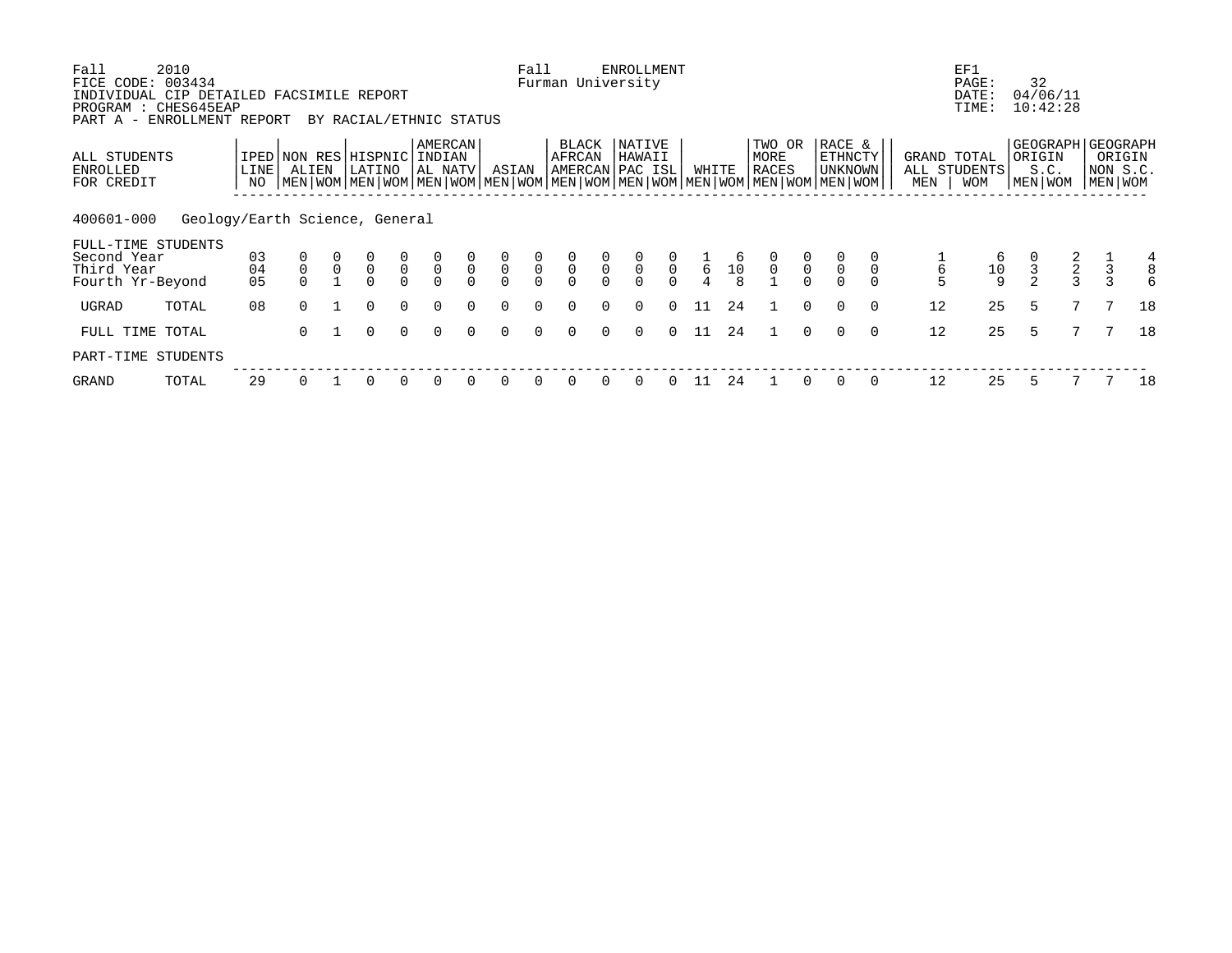| Fall<br>FICE CODE: 003434                         | 2010<br>INDIVIDUAL CIP DETAILED FACSIMILE REPORT<br>PROGRAM : CHES645EAP |                |                                                                                                                                              |                         |                         |                                            |                              |             |                    | Fall                                             |                                                 |                                            | <b>ENROLLMENT</b><br>Furman University |                                 |                    |               |                                       |                                      |                                            |             |                    | EF1<br>PAGE:<br>DATE:<br>TIME: | 33                | 04/06/11<br>10:42:28                       |             |                                                    |
|---------------------------------------------------|--------------------------------------------------------------------------|----------------|----------------------------------------------------------------------------------------------------------------------------------------------|-------------------------|-------------------------|--------------------------------------------|------------------------------|-------------|--------------------|--------------------------------------------------|-------------------------------------------------|--------------------------------------------|----------------------------------------|---------------------------------|--------------------|---------------|---------------------------------------|--------------------------------------|--------------------------------------------|-------------|--------------------|--------------------------------|-------------------|--------------------------------------------|-------------|----------------------------------------------------|
| PART A -                                          | ENROLLMENT REPORT                                                        |                |                                                                                                                                              |                         | BY RACIAL/ETHNIC STATUS |                                            |                              |             |                    |                                                  |                                                 |                                            |                                        |                                 |                    |               |                                       |                                      |                                            |             |                    |                                |                   |                                            |             |                                                    |
| ALL STUDENTS<br>ENROLLED<br>FOR CREDIT            |                                                                          | LINE<br>NO     | IPED NON RES HISPNIC<br>ALIEN<br>  MEN   WOM   MEN   WOM   MEN   WOM   MEN   WOM   MEN   WOM   MEN   WOM   MEN   WOM   MEN   WOM   MEN   WOM |                         | LATINO                  |                                            | AMERCAN<br>INDIAN<br>AL NATV |             | ASIAN              |                                                  | BLACK<br>AFRCAN                                 |                                            | NATIVE<br>HAWAII<br>AMERCAN PAC ISL    |                                 | WHITE              |               | TWO OR<br>MORE<br><b>RACES</b>        |                                      | RACE &<br><b>ETHNCTY</b><br><b>UNKNOWN</b> |             | GRAND TOTAL<br>MEN | ALL STUDENTS<br><b>WOM</b>     | ORIGIN<br>MEN WOM | S.C.                                       |             | GEOGRAPH GEOGRAPH<br>ORIGIN<br>NON S.C.<br>MEN WOM |
| 400801-000                                        | Physics, General                                                         |                |                                                                                                                                              |                         |                         |                                            |                              |             |                    |                                                  |                                                 |                                            |                                        |                                 |                    |               |                                       |                                      |                                            |             |                    |                                |                   |                                            |             |                                                    |
| FULL-TIME STUDENTS<br>Fresh. 1st Time<br>Freshman | TOTAL                                                                    | 01             |                                                                                                                                              |                         | 0                       | $\mathsf 0$                                | $\mathbf 0$                  | $\mathbf 0$ | 0                  | $\mathbf 0$                                      | 0                                               | $\mathsf 0$                                | 0                                      | $\mathbf 0$                     | $\mathsf 0$        |               |                                       | $\mathbf{0}$                         |                                            |             |                    |                                |                   |                                            | 0           | 0<br>$\mathbf 0$                                   |
| Second Year<br>Third Year<br>Fourth Yr-Beyond     |                                                                          | 03<br>04<br>05 | $\Omega$                                                                                                                                     | $\mathsf 0$<br>$\Omega$ | 0<br>0<br>$\Omega$      | $\mathsf{O}\xspace$<br>$\mathsf{O}\xspace$ | $\mathsf 0$                  | $\mathsf 0$ | 0<br>0<br>$\Omega$ | $\begin{matrix} 0 \\ 0 \end{matrix}$<br>$\Omega$ | $\mathsf{O}\xspace$<br>$\mathsf{O}\xspace$<br>U | $\ddot{\mathbf{0}}$<br>$\mathsf{O}\xspace$ | $\mathsf 0$<br>$\Omega$                | $\mathsf{O}\xspace$<br>$\Omega$ | $\frac{2}{5}$<br>6 | $\frac{1}{2}$ | $\mathsf{O}\xspace$<br>$\overline{0}$ | $\begin{matrix} 0 \\ 0 \end{matrix}$ | $\Omega$                                   | $\mathbf 0$ | 6<br>6             | $\frac{1}{2}$                  |                   | $\begin{array}{c} 1 \\ 1 \\ 0 \end{array}$ | $_4^2$<br>5 | $\mathsf{O}$<br>$\overline{2}$<br>3                |
| UGRAD                                             | TOTAL                                                                    | 08             | $\Omega$                                                                                                                                     | $\Omega$                | $\Omega$                | $\Omega$                                   | $\Omega$                     | $\Omega$    | $\Omega$           | $\Omega$                                         | $\Omega$                                        | $\Omega$                                   | $\Omega$                               | $\Omega$                        | 13                 |               | $\Omega$                              | $\Omega$                             |                                            | $\Omega$    | 14                 | 7 <sup>7</sup>                 | 3                 |                                            | $2 \t11$    | 5                                                  |
| FULL TIME TOTAL                                   |                                                                          |                | $\Omega$                                                                                                                                     |                         | $\Omega$                | $\Omega$                                   | $\Omega$                     |             | 0                  | $\Omega$                                         | O                                               | $\Omega$                                   | $\Omega$                               | $\Omega$                        | 13                 |               | $\Omega$                              | $\Omega$                             |                                            | $\Omega$    | 14                 | $7^{\circ}$                    | 3                 | 2                                          | 11          | 5                                                  |
| PART-TIME STUDENTS                                |                                                                          |                |                                                                                                                                              |                         |                         |                                            |                              |             |                    |                                                  |                                                 |                                            |                                        |                                 |                    |               |                                       |                                      |                                            |             |                    |                                |                   |                                            |             |                                                    |
| GRAND                                             | TOTAL                                                                    | 29             | 0                                                                                                                                            | 0                       | 0                       | 0                                          | 0                            | 0           | 0                  | 0                                                | 0                                               | 0                                          | 0                                      | 0                               | 13                 |               | 0                                     | 0                                    |                                            | 0           | 14                 | 7                              | 3                 | $\mathbf{2}$                               | -11         | 5                                                  |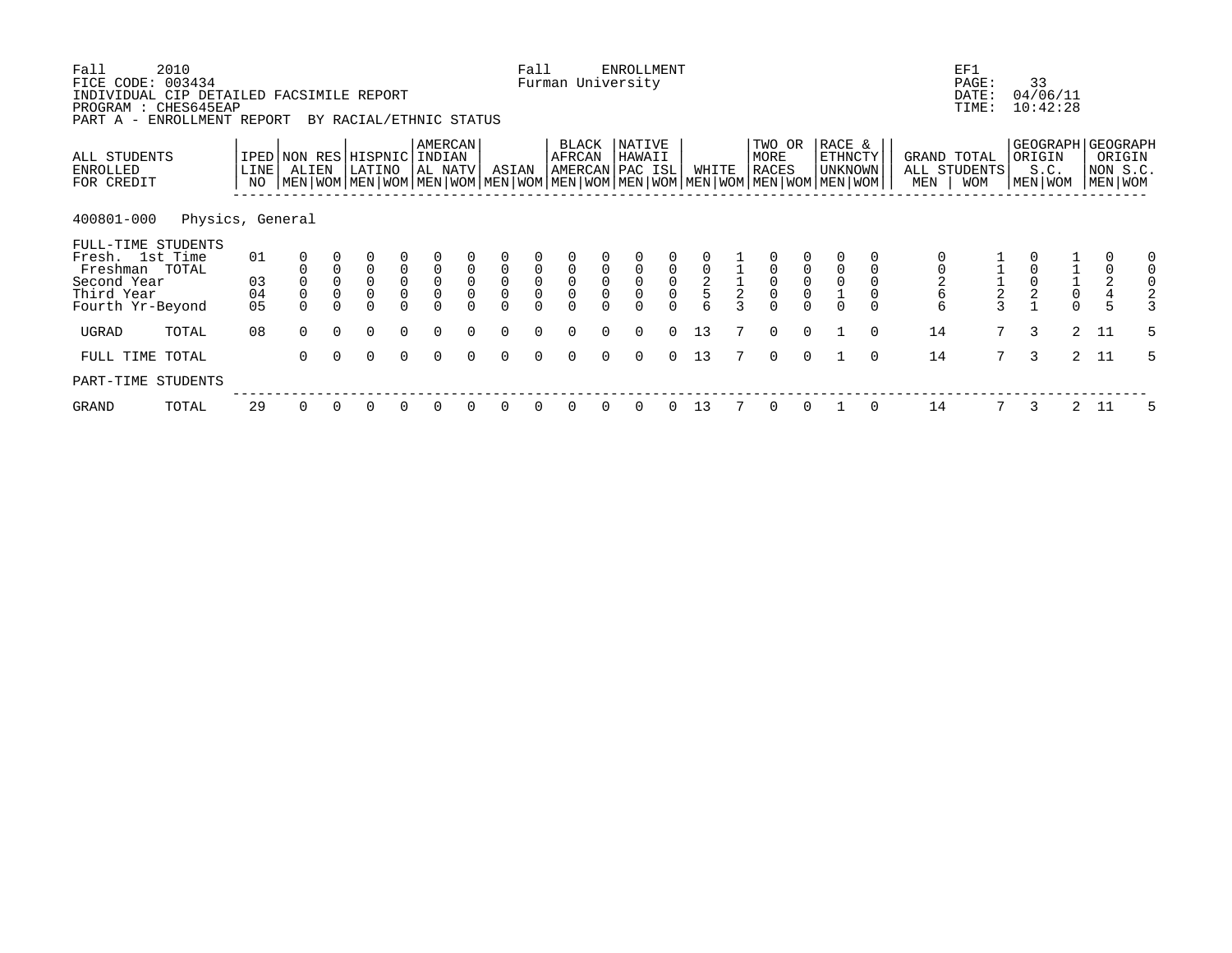| Fall<br>FICE CODE: 003434<br>INDIVIDUAL CIP DETAILED FACSIMILE REPORT<br>PROGRAM : CHES645EAP<br>PART A - ENROLLMENT REPORT | 2010                |                            |                                                                                                                                                     |          | BY RACIAL/ETHNIC STATUS |               |                                           |                                           |                                     | Fall                                      |                                           |               | <b>ENROLLMENT</b><br>Furman University    |                                           |               |                       |                                           |                                           |                                            |               |                                             | EF1<br>PAGE:<br>DATE:<br>TIME:                | 34            | 04/06/11<br>10:42:28                    |                               |               |
|-----------------------------------------------------------------------------------------------------------------------------|---------------------|----------------------------|-----------------------------------------------------------------------------------------------------------------------------------------------------|----------|-------------------------|---------------|-------------------------------------------|-------------------------------------------|-------------------------------------|-------------------------------------------|-------------------------------------------|---------------|-------------------------------------------|-------------------------------------------|---------------|-----------------------|-------------------------------------------|-------------------------------------------|--------------------------------------------|---------------|---------------------------------------------|-----------------------------------------------|---------------|-----------------------------------------|-------------------------------|---------------|
| ALL STUDENTS<br>ENROLLED<br>FOR CREDIT                                                                                      |                     | LINE  <br>NO               | IPED NON RES HISPNIC INDIAN<br>ALIEN<br>  MEN   WOM   MEN   WOM   MEN   WOM   MEN   WOM   MEN   WOM   MEN   WOM   MEN   WOM   MEN   WOM   MEN   WOM |          | LATINO                  |               | AMERCAN<br>AL NATV                        |                                           | ASIAN                               |                                           | BLACK<br>AFRCAN                           |               | NATIVE<br>HAWAII<br>AMERCAN PAC ISL       |                                           | WHITE         |                       | TWO OR<br>MORE<br><b>RACES</b>            |                                           | RACE &<br><b>ETHNCTY</b><br><b>UNKNOWN</b> |               | MEN                                         | GRAND TOTAL<br>ALL STUDENTS<br><b>WOM</b>     | ORIGIN        | GEOGRAPH GEOGRAPH<br>S.C.<br>MEN   WOM  | ORIGIN<br>NON S.C.<br>MEN WOM |               |
| 420101-000                                                                                                                  | Psychology, General |                            |                                                                                                                                                     |          |                         |               |                                           |                                           |                                     |                                           |                                           |               |                                           |                                           |               |                       |                                           |                                           |                                            |               |                                             |                                               |               |                                         |                               |               |
| FULL-TIME STUDENTS<br>Second Year<br>Third Year<br>Fourth Yr-Beyond                                                         |                     | 03<br>04<br>0 <sub>5</sub> | $\begin{matrix} 0 \\ 0 \end{matrix}$                                                                                                                |          |                         | $\frac{1}{2}$ | $\begin{matrix} 0 \\ 0 \\ 0 \end{matrix}$ | $\begin{matrix} 0 \\ 0 \\ 0 \end{matrix}$ | $\begin{matrix}0\\0\\0\end{matrix}$ | $\begin{matrix} 0 \\ 0 \\ 0 \end{matrix}$ | $\begin{matrix} 0 \\ 2 \\ 0 \end{matrix}$ | $\frac{1}{2}$ | $\begin{matrix} 0 \\ 0 \\ 0 \end{matrix}$ | $\begin{matrix} 0 \\ 0 \\ 0 \end{matrix}$ | $\frac{2}{7}$ | $\frac{10}{14}$<br>24 | $\begin{matrix} 0 \\ 0 \\ 0 \end{matrix}$ | $\begin{matrix} 0 \\ 2 \\ 0 \end{matrix}$ | $\begin{matrix}0\\0\end{matrix}$           |               | 2<br>$\begin{array}{c} 10 \\ 8 \end{array}$ | $\begin{array}{c} 12 \\ 21 \\ 31 \end{array}$ | $\frac{6}{5}$ | $\begin{array}{c} 11 \\ 10 \end{array}$ | 2<br>4<br>$\mathbf{3}$        | 9<br>10<br>21 |
| UGRAD                                                                                                                       | TOTAL               | 08                         | $\Omega$                                                                                                                                            |          |                         | 5.            | $\Omega$                                  |                                           | $\Omega$                            | $\Omega$                                  | $\mathfrak{D}$                            |               | $\Omega$                                  | $\cap$                                    | 17            | 48                    | $\Omega$                                  | $\overline{2}$                            | $\cap$                                     | 4             | 20                                          | 64                                            | 11            | 24                                      | 9                             | 40            |
| FULL TIME TOTAL                                                                                                             |                     |                            | $\Omega$                                                                                                                                            |          |                         | 5             | $\Omega$                                  | $\cap$                                    | $\Omega$                            | $\Omega$                                  | 2                                         |               | $\Omega$                                  | $\Omega$                                  | 17            | 48                    | $\Omega$                                  | 2                                         | $\Omega$                                   | 4             | 20                                          | 64                                            | 11            | 24                                      | 9                             | 40            |
| PART-TIME STUDENTS<br>Second Year<br>Third Year                                                                             |                     | 17<br>18                   | $\begin{matrix} 0 \\ 0 \end{matrix}$                                                                                                                |          | $\frac{0}{0}$           | $\frac{0}{0}$ | $\frac{0}{0}$                             | $\frac{0}{0}$                             | $\frac{0}{0}$                       | $\frac{0}{0}$                             | $\frac{1}{0}$                             | $\frac{0}{0}$ | $\frac{0}{0}$                             | $\frac{0}{0}$                             |               |                       | $\frac{0}{0}$                             | $\frac{0}{0}$                             |                                            | $\frac{0}{0}$ | $\frac{2}{1}$                               |                                               |               | $\frac{1}{0}$                           | $\frac{2}{0}$                 | 0             |
| UGRAD                                                                                                                       | TOTAL               | 22                         | $\Omega$                                                                                                                                            | $\Omega$ | $\Omega$                | $\Omega$      | $\Omega$                                  | $\Omega$                                  | $\Omega$                            | $\Omega$                                  |                                           |               | $\Omega$                                  | $\Omega$                                  | 2             |                       | $\Omega$                                  | $\Omega$                                  | $\Omega$                                   | $\Omega$      | 3                                           |                                               | $\mathbf{1}$  | $\mathbf{1}$                            | 2                             | $\Omega$      |
| PART TIME                                                                                                                   | TOTAL               |                            |                                                                                                                                                     |          | O                       | 0             |                                           |                                           |                                     |                                           |                                           |               |                                           |                                           |               |                       |                                           |                                           |                                            | 0             | 3                                           |                                               |               |                                         |                               |               |
|                                                                                                                             |                     |                            |                                                                                                                                                     |          |                         |               |                                           |                                           |                                     |                                           |                                           |               |                                           |                                           |               |                       |                                           |                                           |                                            |               |                                             |                                               |               |                                         |                               |               |

GRAND TOTAL 29 0 1 1 5 0 0 0 0 3 4 0 0 19 49 0 2 0 4 23 65 12 25 11 40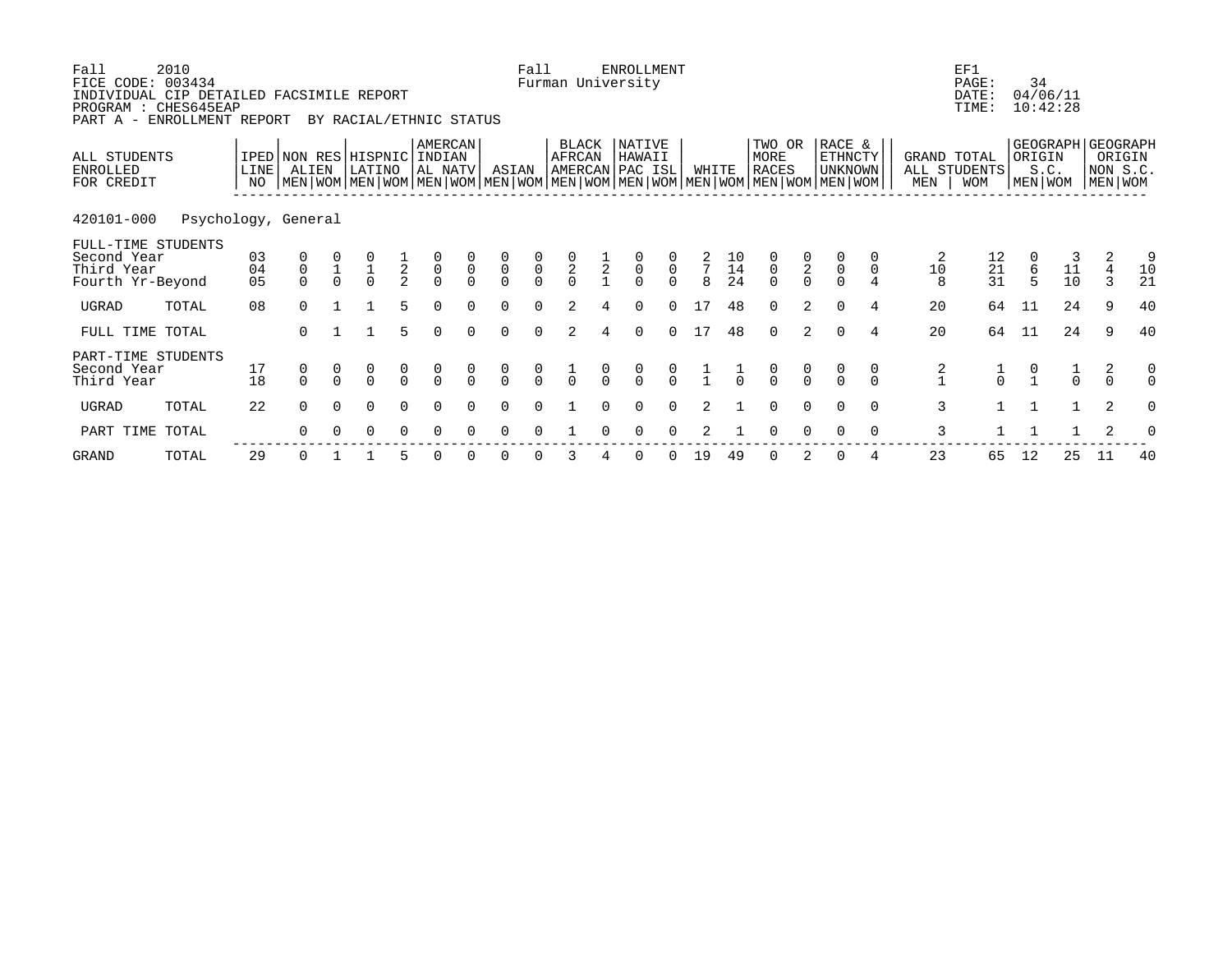| Fall<br>FICE CODE: 003434<br>PROGRAM                                              | 2010<br>INDIVIDUAL CIP DETAILED FACSIMILE REPORT<br>: CHES645EAP<br>PART A - ENROLLMENT REPORT |                |                | BY RACIAL/ETHNIC STATUS                                                                                                                              |                                           |                    |                                           |                                      | Fall           |                 |                                            | <b>ENROLLMENT</b><br>Furman University |                |                                                        |                     |                         |                                           |                                       |          |                    | EF1<br>PAGE:<br>DATE:<br>TIME: | 35                | 04/06/11<br>10:42:28 |          |                                                        |
|-----------------------------------------------------------------------------------|------------------------------------------------------------------------------------------------|----------------|----------------|------------------------------------------------------------------------------------------------------------------------------------------------------|-------------------------------------------|--------------------|-------------------------------------------|--------------------------------------|----------------|-----------------|--------------------------------------------|----------------------------------------|----------------|--------------------------------------------------------|---------------------|-------------------------|-------------------------------------------|---------------------------------------|----------|--------------------|--------------------------------|-------------------|----------------------|----------|--------------------------------------------------------|
| ALL STUDENTS<br>ENROLLED<br>FOR CREDIT                                            |                                                                                                | LINE  <br>NO   | ALIEN          | IPED NON RES HISPNIC INDIAN<br>LATINO<br>  MEN   WOM   MEN   WOM   MEN   WOM   MEN   WOM   MEN   WOM   MEN   WOM   MEN   WOM   MEN   WOM   MEN   WOM |                                           | AMERCAN<br>AL NATV |                                           | ASIAN                                |                | BLACK<br>AFRCAN |                                            | NATIVE<br>HAWAII<br>AMERCAN PAC ISL    |                | WHITE                                                  |                     | TWO OR<br>MORE<br>RACES |                                           | RACE &<br><b>ETHNCTY</b><br>  UNKNOWN |          | GRAND TOTAL<br>MEN | ALL STUDENTS<br><b>WOM</b>     | ORIGIN<br>MEN WOM | S.C.                 |          | GEOGRAPH GEOGRAPH<br>ORIGIN<br>NON S.C.<br>  MEN   WOM |
| 450601-000<br>FULL-TIME STUDENTS<br>Second Year<br>Third Year<br>Fourth Yr-Beyond | Economics, General                                                                             | 03<br>04<br>05 |                |                                                                                                                                                      | $\begin{matrix} 0 \\ 1 \\ 0 \end{matrix}$ | $\overline{0}$     | $\begin{matrix} 0 \\ 0 \\ 0 \end{matrix}$ | $\begin{matrix} 0 \\ 0 \end{matrix}$ | $\frac{0}{1}$  | $\frac{0}{1}$   | $\begin{matrix} 0 \\ 0 \\ -1 \end{matrix}$ | $\int_{0}^{0}$                         | $\overline{0}$ | $\begin{array}{c} 0 \\ 16 \end{array}$<br>$\mathsf{Q}$ | $\frac{2}{6}$<br>10 | $\frac{0}{0}$           | $\begin{matrix} 0 \\ 0 \\ 0 \end{matrix}$ | $\mathsf 0$                           |          | 18<br>12           | $\,8\,$<br>13                  | $\mathfrak{D}$    | 2<br>$\overline{7}$  | 11<br>10 | 2<br>6<br>$6\overline{6}$                              |
| UGRAD                                                                             | TOTAL                                                                                          | 08             | $\overline{a}$ | $\Omega$                                                                                                                                             |                                           | $\Omega$           | $\Omega$                                  |                                      | $\overline{2}$ | 2               |                                            | $\Omega$                               | $\Omega$       | 25                                                     | 18                  | $\Omega$                | $\Omega$                                  |                                       | $\cap$   | 31                 | 23                             | 9                 | 9                    | 22       | 14                                                     |
| FULL TIME TOTAL                                                                   |                                                                                                |                | 2              | <sup>n</sup>                                                                                                                                         |                                           | $\Omega$           | $\cap$                                    |                                      | 2              | 2               |                                            | $\Omega$                               | $\Omega$       | 25                                                     | 18                  | $\Omega$                | $\Omega$                                  |                                       | $\Omega$ | 31                 | 23                             | 9                 | 9                    | 22       | 14                                                     |
| PART-TIME STUDENTS                                                                |                                                                                                |                |                |                                                                                                                                                      |                                           |                    |                                           |                                      |                |                 |                                            |                                        |                |                                                        |                     |                         |                                           |                                       |          |                    |                                |                   |                      |          |                                                        |
| GRAND                                                                             | TOTAL                                                                                          | 29             |                |                                                                                                                                                      |                                           |                    |                                           |                                      |                |                 |                                            |                                        |                | 25                                                     | 18                  |                         |                                           |                                       |          | 31                 | 23                             | 9                 | 9                    | 22       | 14                                                     |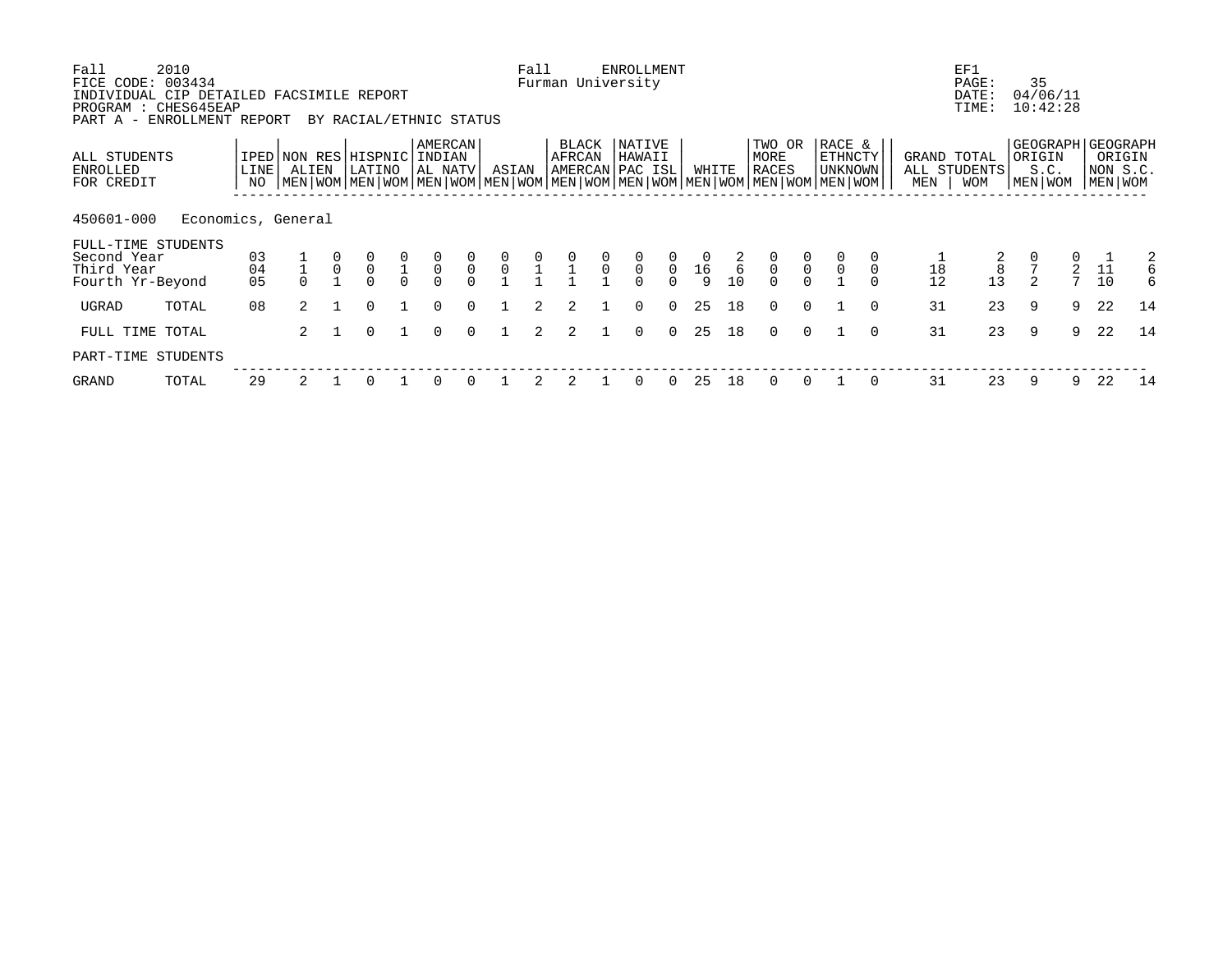| Fall<br>FICE CODE:                                                           | 2010<br>003434                            |              |                                      |                         |               |                    |             |          | Fall           |                                            |                                       | <b>ENROLLMENT</b><br>Furman University |              |                 |    |                                                                                                                                               |             |                                     |   |                    | EF1<br>PAGE:                     | 36                |                      |                                                        |                               |
|------------------------------------------------------------------------------|-------------------------------------------|--------------|--------------------------------------|-------------------------|---------------|--------------------|-------------|----------|----------------|--------------------------------------------|---------------------------------------|----------------------------------------|--------------|-----------------|----|-----------------------------------------------------------------------------------------------------------------------------------------------|-------------|-------------------------------------|---|--------------------|----------------------------------|-------------------|----------------------|--------------------------------------------------------|-------------------------------|
| INDIVIDUAL CIP DETAILED FACSIMILE REPORT<br>PROGRAM : CHES645EAP<br>PART A - | ENROLLMENT REPORT                         |              |                                      | BY RACIAL/ETHNIC STATUS |               |                    |             |          |                |                                            |                                       |                                        |              |                 |    |                                                                                                                                               |             |                                     |   |                    | DATE:<br>TIME:                   |                   | 04/06/11<br>10:42:28 |                                                        |                               |
| ALL STUDENTS<br>ENROLLED<br>FOR CREDIT                                       |                                           | LINE  <br>NO | IPED NON RES HISPNIC INDIAN<br>ALIEN | LATINO                  |               | AMERCAN<br>AL NATV |             | ASIAN    |                | BLACK<br>AFRCAN                            |                                       | NATIVE<br>HAWAII<br>AMERCAN PAC ISL    |              | WHITE           |    | TWO OR<br>MORE<br><b>RACES</b><br>  MEN   WOM   MEN   WOM   MEN   WOM   MEN   WOM   MEN   WOM   MEN   WOM   MEN   WOM   MEN   WOM   MEN   WOM |             | RACE &<br><b>ETHNCTY</b><br>UNKNOWN |   | GRAND TOTAL<br>MEN | ALL STUDENTS<br><b>WOM</b>       | ORIGIN<br>MEN WOM | S.C.                 | GEOGRAPH GEOGRAPH<br>ORIGIN<br>NON S.C.<br>  MEN   WOM |                               |
| 451001-000                                                                   | Political Science and Government, General |              |                                      |                         |               |                    |             |          |                |                                            |                                       |                                        |              |                 |    |                                                                                                                                               |             |                                     |   |                    |                                  |                   |                      |                                                        |                               |
| FULL-TIME STUDENTS<br>Freshman Other<br>Freshman                             | TOTAL                                     | 02           |                                      | $\Omega$                | $\mathbf 0$   | $\mathbf 0$        | $\Omega$    | $\Omega$ | $\mathbf 0$    | $\Omega$                                   |                                       | 0                                      | $\mathbf 0$  | $\Omega$        |    | $\Omega$                                                                                                                                      | $\mathbf 0$ | $\Omega$                            |   |                    |                                  |                   |                      | 0                                                      | $\overline{0}$<br>$\mathbf 0$ |
| Second Year<br>Third Year                                                    |                                           | 03<br>04     |                                      | 0                       | $\frac{1}{2}$ | $\overline{0}$     | $\mathsf 0$ | 0        | $\overline{0}$ | $\begin{array}{c} 0 \\ 2 \\ 2 \end{array}$ | $\mathsf{O}\xspace$<br>$\overline{2}$ | 0                                      | $\mathsf{O}$ |                 | 13 | $\overline{0}$                                                                                                                                |             |                                     |   | 8<br>22            | $\frac{1}{8}$<br>$\frac{20}{45}$ | 6                 | $\,8\,$              | $\frac{5}{16}$                                         | 12                            |
| Fourth Yr-Beyond                                                             |                                           | 05           |                                      |                         |               |                    |             |          |                |                                            |                                       |                                        | $\Omega$     | $\frac{19}{27}$ | 39 | $\Omega$                                                                                                                                      |             |                                     |   | 35                 |                                  | 9                 | 18                   |                                                        | 27                            |
| UGRAD                                                                        | TOTAL                                     | 08           | 4                                    |                         | 3             | $\Omega$           | $\Omega$    |          | $\Omega$       | 4                                          | 8                                     | 0                                      | $\Omega$     | 53              | 59 | $\Omega$                                                                                                                                      |             | 2                                   | 2 | 65                 | 74                               | 18                | 28                   | 47                                                     | 46                            |
| FULL TIME TOTAL                                                              |                                           |              | 4                                    |                         | 3             | $\Omega$           |             |          |                |                                            |                                       |                                        | $\Omega$     | 53              | 59 | $\Omega$                                                                                                                                      |             | 2                                   | 2 | 65                 | 74                               | 18                | 28                   | 47                                                     | 46                            |
| PART-TIME STUDENTS                                                           |                                           |              |                                      |                         |               |                    |             |          |                |                                            |                                       |                                        |              |                 |    |                                                                                                                                               |             |                                     |   |                    |                                  |                   |                      |                                                        |                               |
| GRAND                                                                        | TOTAL                                     | 29           | 4                                    |                         | 3             | 0                  | 0           |          |                | 4                                          | 8                                     | 0                                      | 0            | 53              | 59 | 0                                                                                                                                             |             | 2                                   |   | 65                 | 74                               | 18                | 28                   | 47                                                     | 46                            |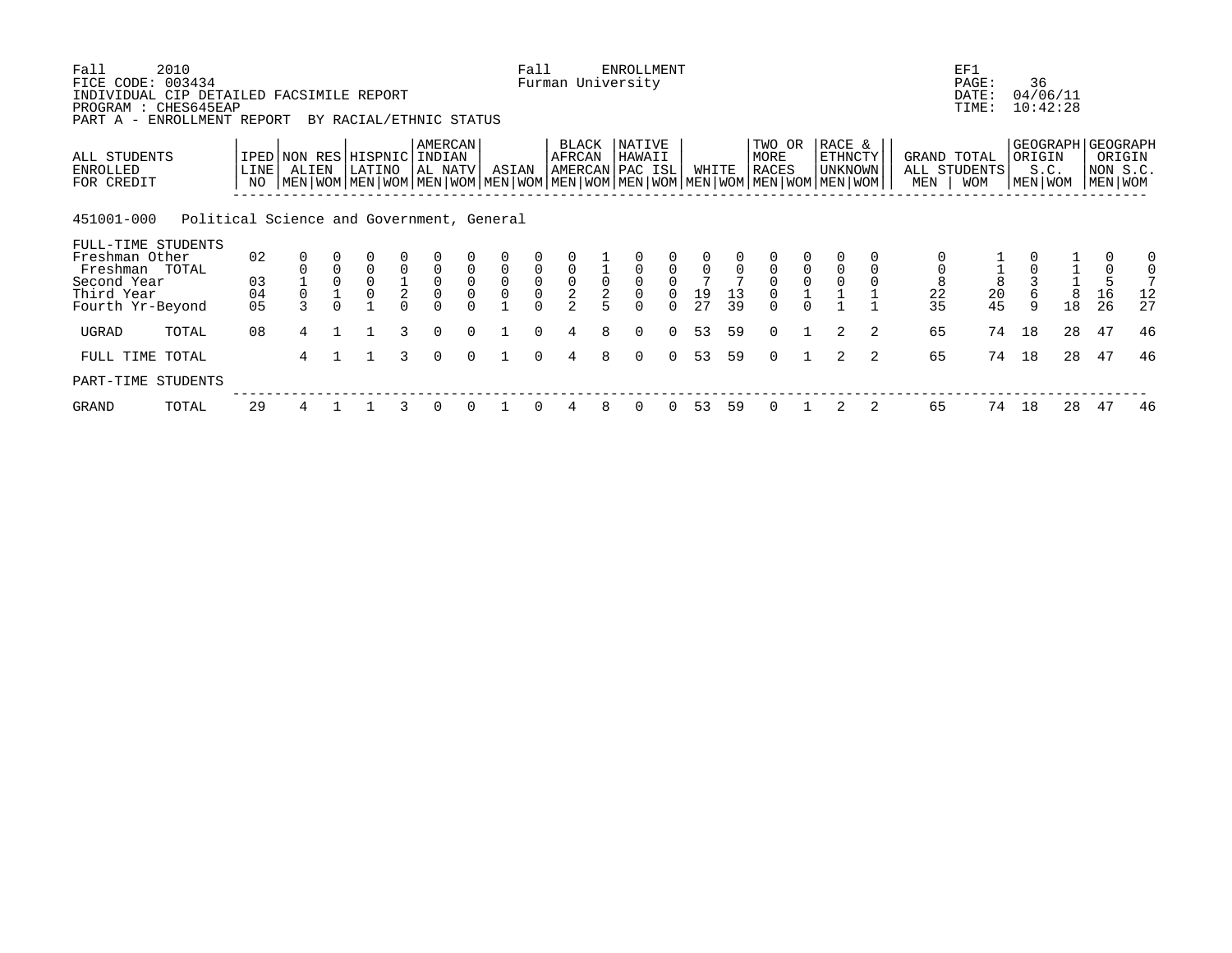| Fall<br>2010<br>FICE CODE: 003434<br>INDIVIDUAL CIP DETAILED FACSIMILE REPORT<br>PROGRAM : CHES645EAP<br>ENROLLMENT REPORT<br>PART A - |                   |       |          | BY RACIAL/ETHNIC STATUS                                                                                                                            |                                           |                                           |                                           |                                           | Fall                                      | Furman University                   |               | <b>ENROLLMENT</b> |                                           |                 |          |                                |                                           |                                |   |                    | EF1<br>PAGE:<br>DATE:<br>TIME: | 37<br>04/06/11<br>10:42:28 |                                            |                                                        |              |
|----------------------------------------------------------------------------------------------------------------------------------------|-------------------|-------|----------|----------------------------------------------------------------------------------------------------------------------------------------------------|-------------------------------------------|-------------------------------------------|-------------------------------------------|-------------------------------------------|-------------------------------------------|-------------------------------------|---------------|-------------------|-------------------------------------------|-----------------|----------|--------------------------------|-------------------------------------------|--------------------------------|---|--------------------|--------------------------------|----------------------------|--------------------------------------------|--------------------------------------------------------|--------------|
| ALL STUDENTS<br>ENROLLED<br>FOR CREDIT                                                                                                 | <b>LINE</b><br>NO | ALIEN |          | IPED NON RES HISPNIC INDIAN<br>LATINO<br>NEN   WOM   MEN   WOM   MEN   WOM   MEN   WOM   MEN   WOM   MEN   WOM   MEN   WOM   MEN   WOM   MEN   WOM |                                           | AMERCAN<br>  AL NATV                      |                                           | ASIAN                                     |                                           | BLACK<br>AFRCAN<br> AMERCAN PAC ISL |               | NATIVE<br>HAWAII  |                                           | WHITE           |          | TWO OR<br>MORE<br><b>RACES</b> |                                           | RACE &<br>ETHNCTY<br>  UNKNOWN |   | GRAND TOTAL<br>MEN | ALL STUDENTS<br><b>WOM</b>     | ORIGIN<br>S.C.<br>MEN WOM  |                                            | GEOGRAPH GEOGRAPH<br>ORIGIN<br>NON S.C.<br>  MEN   WOM |              |
| 451101-000                                                                                                                             | Sociology         |       |          |                                                                                                                                                    |                                           |                                           |                                           |                                           |                                           |                                     |               |                   |                                           |                 |          |                                |                                           |                                |   |                    |                                |                            |                                            |                                                        |              |
| FULL-TIME STUDENTS<br>Second Year<br>Third Year<br>Fourth Yr-Beyond                                                                    | 03<br>04<br>05    |       |          |                                                                                                                                                    | $\begin{matrix} 0 \\ 0 \\ 0 \end{matrix}$ | $\begin{matrix} 0 \\ 0 \\ 0 \end{matrix}$ | $\begin{matrix} 0 \\ 0 \\ 0 \end{matrix}$ | $\begin{matrix} 0 \\ 0 \\ 0 \end{matrix}$ | $\begin{matrix} 0 \\ 0 \\ 1 \end{matrix}$ |                                     | $\frac{1}{5}$ | $\overline{0}$    | $\begin{matrix} 0 \\ 0 \\ 0 \end{matrix}$ | $\frac{2}{4}$   | $10^{8}$ | $\frac{0}{0}$                  | $\begin{matrix} 0 \\ 0 \\ 2 \end{matrix}$ | $\frac{0}{0}$                  |   | 5                  | $\frac{12}{23}$                | $\frac{0}{2}$              | $\begin{array}{c} 5 \\ 3 \\ 4 \end{array}$ |                                                        | 4<br>9<br>19 |
| UGRAD<br>TOTAL                                                                                                                         | 08                |       | $\Omega$ | $\overline{a}$                                                                                                                                     | $\Omega$                                  | $\Omega$                                  |                                           | $\Omega$                                  |                                           |                                     |               | 0                 | $\Omega$                                  | 7               | 32       | $\Omega$                       | 2                                         | $\Omega$                       | 2 | 13                 | 44                             | 3                          | 12                                         | 10                                                     | 32           |
| FULL TIME TOTAL                                                                                                                        |                   |       | $\Omega$ | $\mathcal{L}$                                                                                                                                      | $\Omega$                                  | $\Omega$                                  | $\cap$                                    | $\Omega$                                  |                                           | ς                                   |               | $\Omega$          | $\Omega$                                  | $7\overline{ }$ | 32       | $\Omega$                       | 2                                         | $\Omega$                       | 2 | 13                 | 44                             | 3                          | 12 <sup>°</sup>                            | 10                                                     | 32           |
| PART-TIME STUDENTS                                                                                                                     |                   |       |          |                                                                                                                                                    |                                           |                                           |                                           |                                           |                                           |                                     |               |                   |                                           |                 |          |                                |                                           |                                |   |                    |                                |                            |                                            |                                                        |              |
| GRAND<br>TOTAL                                                                                                                         | 29                |       |          |                                                                                                                                                    |                                           |                                           |                                           |                                           |                                           |                                     |               |                   |                                           |                 | 32       |                                |                                           |                                |   | 13                 | 44                             |                            | 12                                         | 10                                                     | 32           |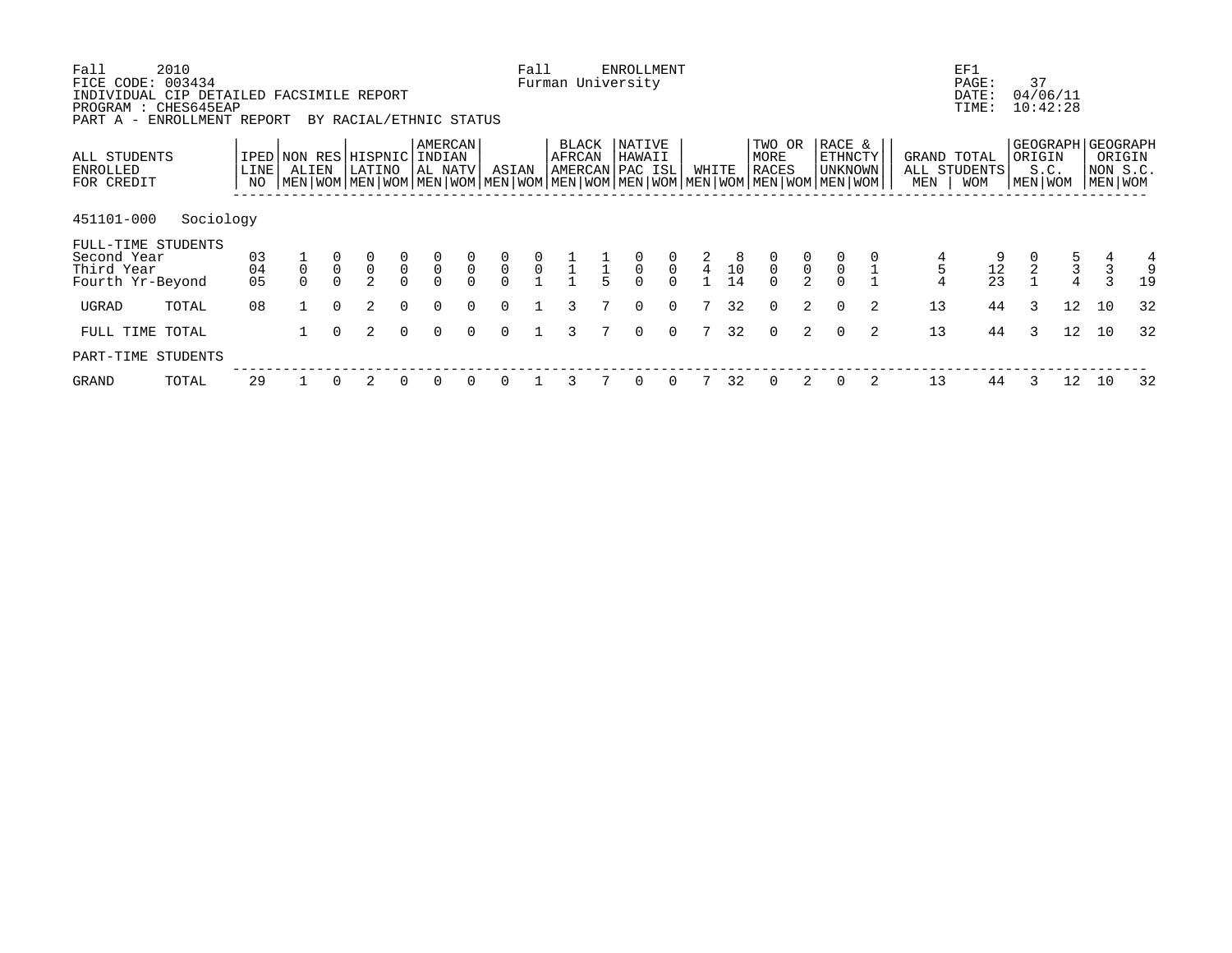| Fall                   | 2010                                               |            |                                                                                                                      |          |                         |          |                          |          |          | Fall     |                   |          | <b>ENROLLMENT</b> |          |               |          |                |          |                          |          |     | EF1                        |                |                             |          |                     |          |
|------------------------|----------------------------------------------------|------------|----------------------------------------------------------------------------------------------------------------------|----------|-------------------------|----------|--------------------------|----------|----------|----------|-------------------|----------|-------------------|----------|---------------|----------|----------------|----------|--------------------------|----------|-----|----------------------------|----------------|-----------------------------|----------|---------------------|----------|
| FICE CODE:             | 003434<br>INDIVIDUAL CIP DETAILED FACSIMILE REPORT |            |                                                                                                                      |          |                         |          |                          |          |          |          | Furman University |          |                   |          |               |          |                |          |                          |          |     | PAGE:<br>DATE:             |                | 38<br>04/06/11              |          |                     |          |
| PART A -               | PROGRAM : CHES645EAP<br>ENROLLMENT REPORT          |            |                                                                                                                      |          | BY RACIAL/ETHNIC STATUS |          |                          |          |          |          |                   |          |                   |          |               |          |                |          |                          |          |     | TIME:                      |                | 10:42:28                    |          |                     |          |
| ALL STUDENTS           |                                                    |            | IPED NON RES                                                                                                         |          | 'HISPNIC                |          | <b>AMERCAN</b><br>INDIAN |          |          |          | BLACK<br>AFRCAN   |          | NATIVE<br>HAWAII  |          |               |          | TWO OR<br>MORE |          | RACE &<br><b>ETHNCTY</b> |          |     | GRAND TOTAL                |                | GEOGRAPH GEOGRAPH<br>ORIGIN |          | ORIGIN              |          |
| ENROLLED<br>FOR CREDIT |                                                    | LINE<br>NO | ALIEN<br>  MEN   WOM   MEN   WOM   MEN   WOM   MEN   WOM   MEN   WOM   MEN   WOM   MEN   WOM   MEN   WOM   MEN   WOM |          | LATINO                  |          | AL NATV                  |          | ASIAN    |          | AMERCAN PAC ISL   |          |                   |          | WHITE         |          | <b>RACES</b>   |          | UNKNOWN                  |          | MEN | ALL STUDENTS<br><b>WOM</b> |                | S.C.<br>MEN WOM             |          | NON S.C.<br>MEN WOM |          |
| 451201-000             | Urban Studies/Affairs                              |            |                                                                                                                      |          |                         |          |                          |          |          |          |                   |          |                   |          |               |          |                |          |                          |          |     |                            |                |                             |          |                     |          |
| Fourth Yr-Beyond       | FULL-TIME STUDENTS                                 | 05         | $\Omega$                                                                                                             | $\Omega$ | $\Omega$                | $\Omega$ | $\Omega$                 | $\Omega$ | $\Omega$ | $\Omega$ | $\Omega$          | $\Omega$ | $\Omega$          | $\Omega$ | 2             | $\Omega$ | $\Omega$       | $\Omega$ | $\Omega$                 | $\Omega$ |     | 2                          | $\overline{0}$ | $\Omega$                    | $\Omega$ | 2                   | $\Omega$ |
| UGRAD                  | TOTAL                                              | 08         | $\Omega$                                                                                                             | $\Omega$ | $\Omega$                | $\Omega$ | $\Omega$                 | $\Omega$ | $\Omega$ | $\Omega$ | $\Omega$          | $\Omega$ | $\Omega$          | $\Omega$ | $\mathcal{L}$ | $\Omega$ | $\Omega$       | $\Omega$ | $\Omega$                 | $\Omega$ |     | 2                          | $\overline{0}$ | 0                           | $\Omega$ | 2                   | $\Omega$ |
| FULL TIME TOTAL        |                                                    |            | $\Omega$                                                                                                             | $\Omega$ | $\Omega$                | $\Omega$ | $\Omega$                 | $\Omega$ | $\Omega$ | $\Omega$ | $\Omega$          | $\Omega$ | $\Omega$          | $\Omega$ |               | $\Omega$ | $\Omega$       | $\Omega$ | $\Omega$                 | $\Omega$ |     | 2                          | $\overline{0}$ | $\Omega$                    | $\Omega$ | 2                   | $\Omega$ |
|                        | PART-TIME STUDENTS                                 |            |                                                                                                                      |          |                         |          |                          |          |          |          |                   |          |                   |          |               |          |                |          |                          |          |     |                            |                |                             |          |                     |          |
| GRAND                  | TOTAL                                              | 29         |                                                                                                                      |          |                         |          |                          |          |          |          |                   |          | 0                 | $\Omega$ |               |          | O              |          |                          | $\Omega$ |     | 2                          | $\Omega$       | $\Omega$                    |          |                     | $\Omega$ |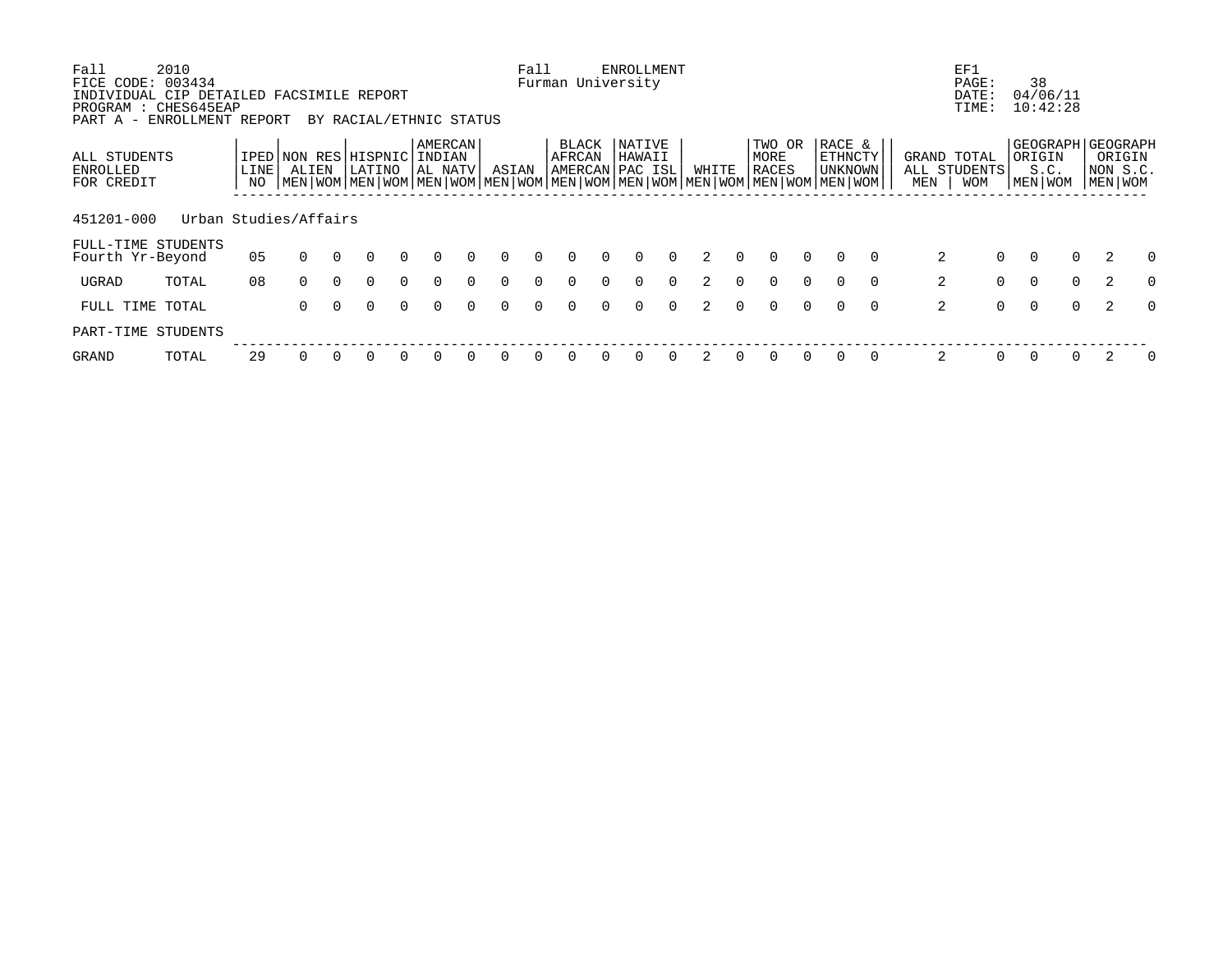| Fall<br>FICE CODE:<br>INDIVIDUAL CIP DETAILED FACSIMILE REPORT<br>PROGRAM : CHES645EAP | 2010<br>003434                            |                |                               |                |                                   |                |                              |                            |                           | Fall                                      |                                           |               | <b>ENROLLMENT</b><br>Furman University |                                           |               |               |                                           |                                           |                                                                                                                                             | EF1                                | PAGE:<br>DATE:<br>TIME: | 39<br>04/06/11<br>10:42:28                       |               |                     |               |
|----------------------------------------------------------------------------------------|-------------------------------------------|----------------|-------------------------------|----------------|-----------------------------------|----------------|------------------------------|----------------------------|---------------------------|-------------------------------------------|-------------------------------------------|---------------|----------------------------------------|-------------------------------------------|---------------|---------------|-------------------------------------------|-------------------------------------------|---------------------------------------------------------------------------------------------------------------------------------------------|------------------------------------|-------------------------|--------------------------------------------------|---------------|---------------------|---------------|
| PART A - ENROLLMENT REPORT<br>ALL STUDENTS<br>ENROLLED<br>FOR CREDIT                   |                                           | LINE<br>NO     | IPED NON RES HISPNIC<br>ALIEN |                | BY RACIAL/ETHNIC STATUS<br>LATINO |                | AMERCAN<br>INDIAN<br>AL NATV |                            | ASIAN                     |                                           | BLACK<br>AFRCAN                           |               | NATIVE<br>HAWAII<br>AMERCAN PAC ISL    |                                           | WHITE         |               | TWO OR<br>MORE<br>RACES                   |                                           | RACE &<br>ETHNCTY<br>UNKNOWN<br>  MEN   WOM   MEN   WOM   MEN   WOM   MEN   WOM   MEN   WOM   MEN   WOM   MEN   WOM   MEN   WOM   MEN   WOM | GRAND TOTAL<br>ALL STUDENTS<br>MEN | <b>WOM</b>              | GEOGRAPH   GEOGRAPH<br>ORIGIN<br>S.C.<br>MEN WOM |               | NON S.C.<br>MEN WOM | ORIGIN        |
| 500501-000<br>FULL-TIME STUDENTS<br>Second Year<br>Third Year<br>Fourth Yr-Beyond      | Drama and Dramatics/Theatre Arts, General | 03<br>04<br>05 | $\mathsf 0$                   | $\overline{0}$ | $\mathsf{O}\xspace$<br>$\Omega$   | $\overline{0}$ | $\overline{0}$               | $\overline{0}$<br>$\Omega$ | $\frac{0}{0}$<br>$\Omega$ | $\begin{matrix} 0 \\ 0 \\ 0 \end{matrix}$ | $\begin{matrix} 0 \\ 1 \\ 0 \end{matrix}$ | $\frac{0}{0}$ | $\frac{0}{0}$<br>$\Omega$              | $\begin{matrix} 0 \\ 0 \\ 0 \end{matrix}$ | $\frac{2}{0}$ | $\frac{2}{2}$ | $\begin{matrix} 0 \\ 0 \\ 0 \end{matrix}$ | $\begin{matrix} 0 \\ 0 \\ 0 \end{matrix}$ | $\mathsf 0$<br>$\mathsf 0$                                                                                                                  |                                    | $\frac{2}{2}$           | $\frac{3}{0}$                                    | $\frac{2}{2}$ |                     | 0<br>$\Omega$ |
| UGRAD                                                                                  | TOTAL                                     | 08             | $\cap$                        | $\cap$         |                                   | $\Omega$       | $\Omega$                     | $\cap$                     | $\Omega$                  | $\Omega$                                  |                                           | $\cap$        | $\Omega$                               | $\Omega$                                  | 3             | б.            | $\Omega$                                  | $\Omega$                                  | $\Omega$<br>$\Omega$                                                                                                                        | 5                                  | 6                       | 4                                                | 5             |                     |               |
| FULL TIME TOTAL                                                                        |                                           |                | $\Omega$                      | $\Omega$       |                                   | $\Omega$       | $\Omega$                     | $\Omega$                   | $\Omega$                  | $\Omega$                                  |                                           | $\Omega$      | 0                                      | $\Omega$                                  | 3             | 6             | $\Omega$                                  | $\Omega$                                  | $\Omega$<br>$\Omega$                                                                                                                        | 5                                  | 6                       | 4                                                | 5             |                     |               |
| PART-TIME STUDENTS                                                                     |                                           |                |                               |                |                                   |                |                              |                            |                           |                                           |                                           |               |                                        |                                           |               |               |                                           |                                           |                                                                                                                                             |                                    |                         |                                                  |               |                     |               |
| GRAND                                                                                  | TOTAL                                     | 29             |                               |                |                                   |                | $\Omega$                     |                            | 0                         |                                           |                                           |               |                                        |                                           |               | 6             |                                           |                                           |                                                                                                                                             | 5                                  | 6                       |                                                  | 5.            |                     |               |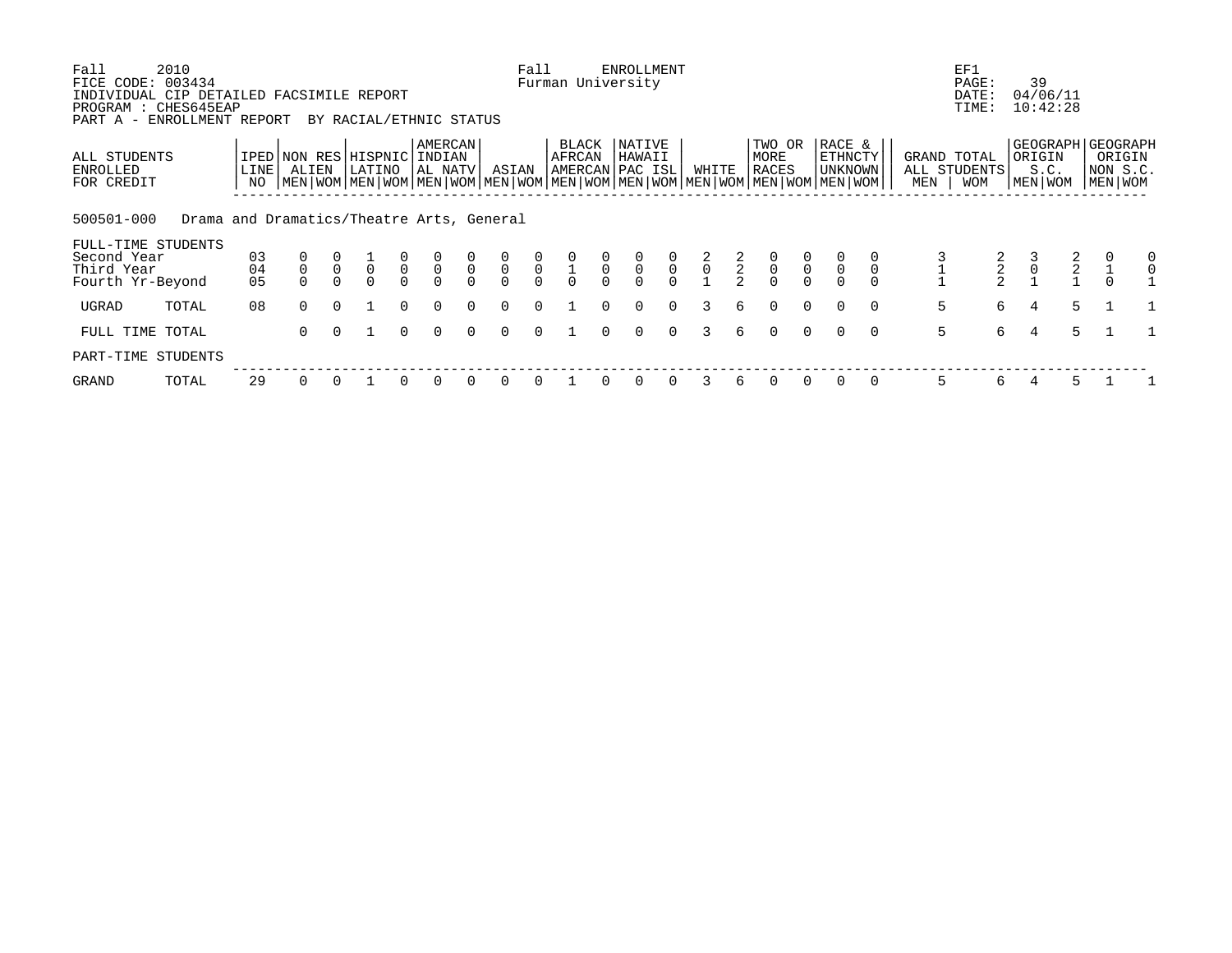| Fall<br>FICE CODE: 003434<br>INDIVIDUAL CIP DETAILED FACSIMILE REPORT<br>PROGRAM : CHES645EAP | 2010                     |                |             |              |                                |                            |                                      |                          |                           | Fall                                      |                                           |               | <b>ENROLLMENT</b><br>Furman University |                                           |               |                                      |                         |                                           |                                                                                                                                             |   |                                    | EF1<br>PAGE:<br>DATE:<br>TIME: | 40                | 04/06/11<br>10:42:28 |   |                                                      |
|-----------------------------------------------------------------------------------------------|--------------------------|----------------|-------------|--------------|--------------------------------|----------------------------|--------------------------------------|--------------------------|---------------------------|-------------------------------------------|-------------------------------------------|---------------|----------------------------------------|-------------------------------------------|---------------|--------------------------------------|-------------------------|-------------------------------------------|---------------------------------------------------------------------------------------------------------------------------------------------|---|------------------------------------|--------------------------------|-------------------|----------------------|---|------------------------------------------------------|
| PART A - ENROLLMENT REPORT                                                                    |                          |                |             |              | BY RACIAL/ETHNIC STATUS        |                            |                                      |                          |                           |                                           |                                           |               |                                        |                                           |               |                                      |                         |                                           |                                                                                                                                             |   |                                    |                                |                   |                      |   |                                                      |
| ALL STUDENTS<br>ENROLLED<br>FOR CREDIT                                                        |                          | LINE<br>NO     | ALIEN       |              | IPED NON RES HISPNIC<br>LATINO |                            | AMERCAN<br>INDIAN<br>AL NATV         |                          | ASIAN                     |                                           | BLACK<br>AFRCAN                           |               | NATIVE<br>HAWAII<br>AMERCAN PAC ISL    |                                           |               | WHITE                                | TWO OR<br>MORE<br>RACES |                                           | RACE &<br>ETHNCTY<br>UNKNOWN<br>  MEN   WOM   MEN   WOM   MEN   WOM   MEN   WOM   MEN   WOM   MEN   WOM   MEN   WOM   MEN   WOM   MEN   WOM |   | GRAND TOTAL<br>ALL STUDENTS<br>MEN | <b>WOM</b>                     | ORIGIN<br>MEN WOM | S.C.                 |   | GEOGRAPH   GEOGRAPH<br>ORIGIN<br>NON S.C.<br>MEN WOM |
| 500701-000                                                                                    | Art/Art Studies, General |                |             |              |                                |                            |                                      |                          |                           |                                           |                                           |               |                                        |                                           |               |                                      |                         |                                           |                                                                                                                                             |   |                                    |                                |                   |                      |   |                                                      |
| FULL-TIME STUDENTS<br>Second Year<br>Third Year<br>Fourth Yr-Beyond                           |                          | 03<br>04<br>05 | $\mathsf 0$ | $\mathsf{O}$ | $\overline{0}$<br>$\Omega$     | $\overline{0}$<br>$\Omega$ | $\begin{matrix} 0 \\ 0 \end{matrix}$ | $\mathsf{O}$<br>$\Omega$ | $\frac{0}{0}$<br>$\Omega$ | $\begin{matrix} 0 \\ 0 \\ 0 \end{matrix}$ | $\begin{matrix} 0 \\ 0 \\ 0 \end{matrix}$ | $\frac{0}{0}$ | $\frac{0}{0}$                          | $\begin{matrix} 0 \\ 0 \\ 0 \end{matrix}$ | $\mathcal{L}$ | $\overline{1}$ $\overline{12}$<br>13 | $\mathsf 0$<br>$\cap$   | $\begin{matrix} 0 \\ 0 \\ 0 \end{matrix}$ | $\overline{0}$                                                                                                                              |   |                                    | 12<br>14                       | $\mathbf 0$       | 5                    |   | $\frac{2}{7}$<br>13                                  |
| UGRAD                                                                                         | TOTAL                    | 08             | $\Omega$    | $\Omega$     | $\Omega$                       | $\Omega$                   | $\Omega$                             | $\Omega$                 | $\Omega$                  | $\Omega$                                  | $\Omega$                                  | $\cap$        | $\Omega$                               | $\Omega$                                  | 3             | 27                                   | $\Omega$                | $\Omega$                                  | $\Omega$                                                                                                                                    | 2 | 3                                  | 29                             |                   |                      | 2 | 22                                                   |
| FULL TIME TOTAL                                                                               |                          |                | $\Omega$    | $\Omega$     | $\Omega$                       | $\Omega$                   | $\Omega$                             | $\Omega$                 | 0                         | $\Omega$                                  | $\Omega$                                  | $\Omega$      | 0                                      | $\Omega$                                  | 3             | 27                                   | $\Omega$                | $\Omega$                                  | $\Omega$                                                                                                                                    | 2 | 3                                  | 29                             |                   | 7                    | 2 | 22                                                   |
| PART-TIME STUDENTS                                                                            |                          |                |             |              |                                |                            |                                      |                          |                           |                                           |                                           |               |                                        |                                           |               |                                      |                         |                                           |                                                                                                                                             |   |                                    |                                |                   |                      |   |                                                      |
| GRAND                                                                                         | TOTAL                    | 29             |             |              |                                |                            | $\Omega$                             |                          | 0                         |                                           |                                           |               | 0                                      |                                           |               | 27                                   |                         |                                           |                                                                                                                                             |   | 3                                  | 29                             |                   |                      |   | 22                                                   |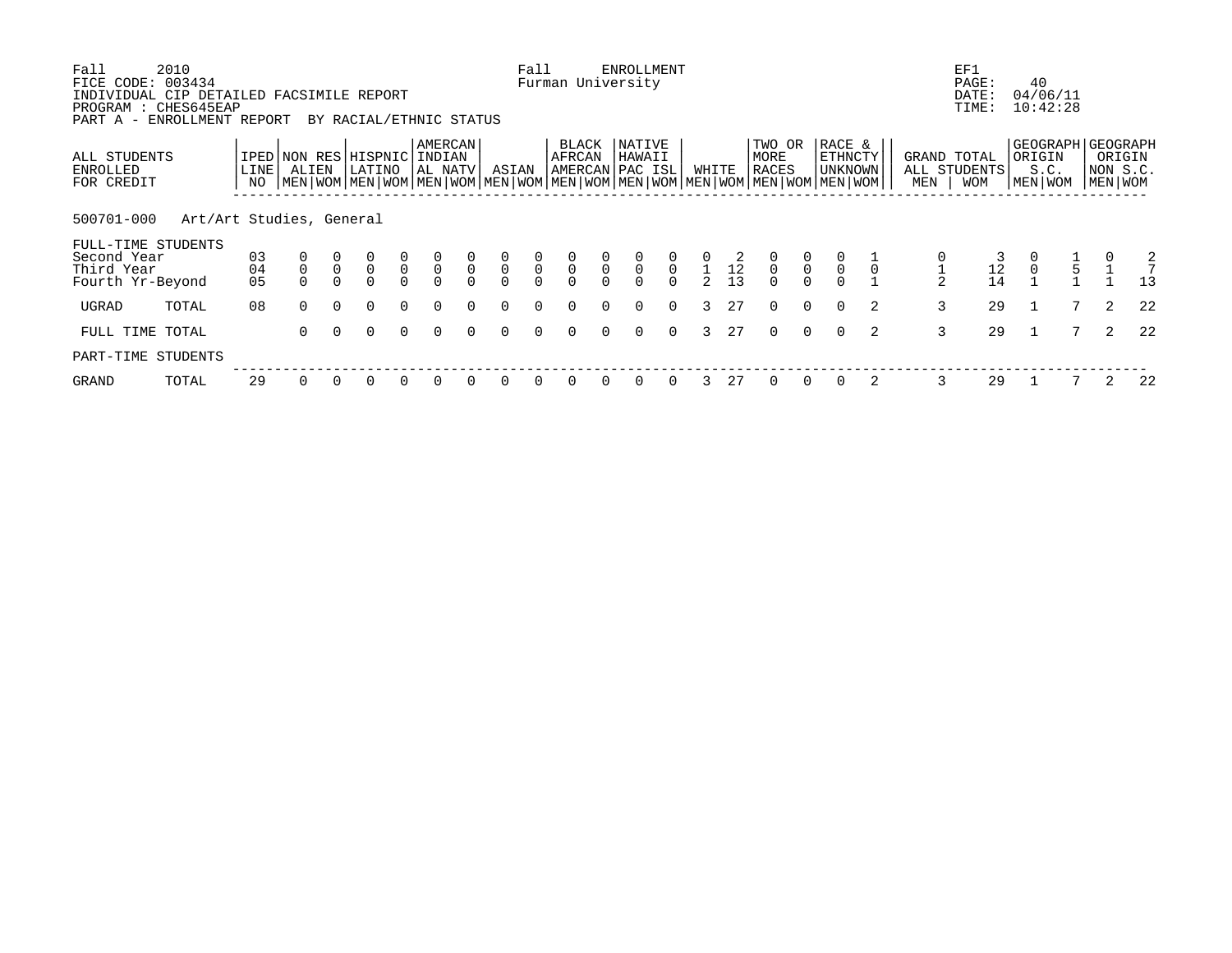| Fall<br>FICE CODE:<br>INDIVIDUAL CIP DETAILED FACSIMILE REPORT<br>PROGRAM : CHES645EAP<br>PART A - ENROLLMENT REPORT | 2010<br>003434 |              |                       |          | BY RACIAL/ETHNIC STATUS |                |                              |               |                                      | Fall                                           |                 |               | <b>ENROLLMENT</b><br>Furman University |               |             |               |                         |          |                                                                                                                                             |          |               | EF1<br>PAGE:<br>DATE:<br>TIME:            | 41                    | 04/06/11<br>10:42:28 |          |                                                      |
|----------------------------------------------------------------------------------------------------------------------|----------------|--------------|-----------------------|----------|-------------------------|----------------|------------------------------|---------------|--------------------------------------|------------------------------------------------|-----------------|---------------|----------------------------------------|---------------|-------------|---------------|-------------------------|----------|---------------------------------------------------------------------------------------------------------------------------------------------|----------|---------------|-------------------------------------------|-----------------------|----------------------|----------|------------------------------------------------------|
| ALL STUDENTS<br><b>ENROLLED</b><br>FOR CREDIT                                                                        |                | LINE  <br>NO | IPED NON RES<br>ALIEN |          | HISPNIC<br>LATINO       |                | AMERCAN<br>INDIAN<br>AL NATV |               | ASIAN                                |                                                | BLACK<br>AFRCAN |               | NATIVE<br>HAWAII<br> AMERCAN PAC ISL   |               | WHITE       |               | TWO OR<br>MORE<br>RACES |          | RACE &<br>ETHNCTY<br>UNKNOWN<br>  MEN   WOM   MEN   WOM   MEN   WOM   MEN   WOM   MEN   WOM   MEN   WOM   MEN   WOM   MEN   WOM   MEN   WOM |          | MEN           | GRAND TOTAL<br>ALL STUDENTS<br><b>WOM</b> | ORIGIN<br>  MEN   WOM | S.C.                 |          | GEOGRAPH   GEOGRAPH<br>ORIGIN<br>NON S.C.<br>MEN WOM |
| 500901-000                                                                                                           | Music, General |              |                       |          |                         |                |                              |               |                                      |                                                |                 |               |                                        |               |             |               |                         |          |                                                                                                                                             |          |               |                                           |                       |                      |          |                                                      |
| FULL-TIME STUDENTS<br>Third Year<br>Fourth Yr-Beyond                                                                 |                | 04<br>05     |                       |          | $\frac{1}{1}$           | $\int_{0}^{0}$ | $\frac{0}{0}$                | $\frac{1}{0}$ | $\begin{matrix} 0 \\ 0 \end{matrix}$ | $\begin{smallmatrix} 0 \\ 1 \end{smallmatrix}$ | $\frac{0}{0}$   | $\frac{0}{0}$ | $\frac{0}{0}$                          | $\frac{0}{0}$ | $rac{1}{2}$ | $\frac{6}{5}$ | $\int_{0}^{0}$          | $\alpha$ |                                                                                                                                             |          | $\frac{2}{2}$ | 7<br>6                                    |                       |                      |          | 6                                                    |
| UGRAD                                                                                                                | TOTAL          | 08           | $\Omega$              | $\Omega$ |                         | $\Omega$       | $\Omega$                     |               | $\Omega$                             |                                                | $\Omega$        | $\Omega$      | $\Omega$                               | $\Omega$      | 3           | - 11          | $\Omega$                | $\Omega$ |                                                                                                                                             | $\Omega$ | 4             | 13                                        | 4                     | 2                    | $\Omega$ | 11                                                   |
| FULL TIME TOTAL                                                                                                      |                |              | $\Omega$              | $\cap$   |                         | $\Omega$       | $\Omega$                     |               | $\Omega$                             |                                                | $\Omega$        | $\cap$        | $\Omega$                               | $\Omega$      | 3           | 11            | $\Omega$                | $\Omega$ |                                                                                                                                             | $\Omega$ | 4             | 13                                        | 4                     | 2                    | $\Omega$ | 11                                                   |
| PART-TIME STUDENTS                                                                                                   |                |              |                       |          |                         |                |                              |               |                                      |                                                |                 |               |                                        |               |             |               |                         |          |                                                                                                                                             |          |               |                                           |                       |                      |          |                                                      |
| GRAND                                                                                                                | TOTAL          | 29           |                       |          |                         | $\Omega$       | $\Omega$                     |               | <sup>0</sup>                         |                                                |                 |               | 0                                      | $\Omega$      |             | 11            |                         | $\Omega$ |                                                                                                                                             | $\Omega$ | 4             | 13                                        |                       | 2                    |          | 11                                                   |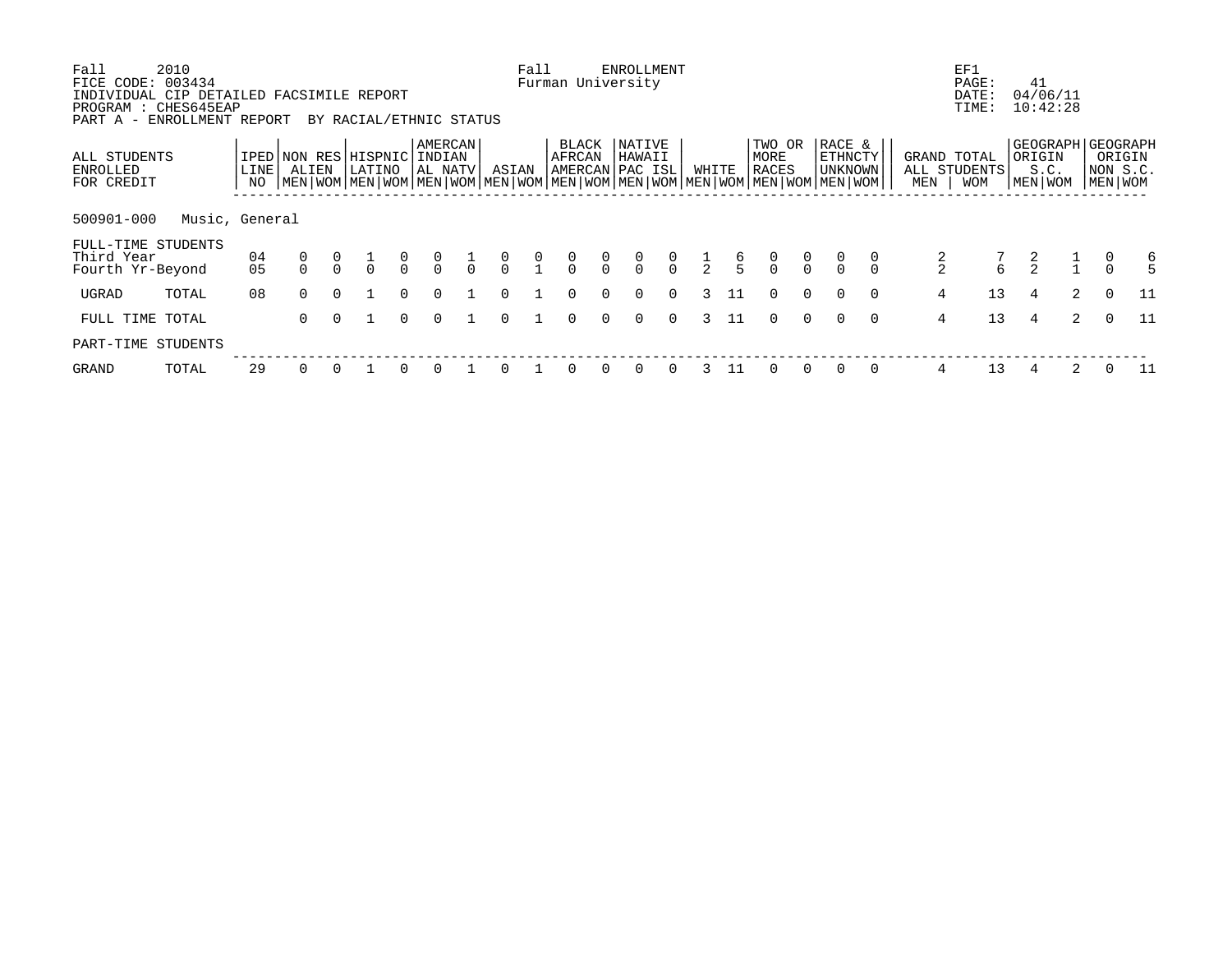| Fall<br>FICE CODE:<br>INDIVIDUAL CIP DETAILED FACSIMILE REPORT<br>PROGRAM : CHES645EAP | 2010<br>003434             |              |                                                                                                                      |                                      |                |                                      |               |                                      | Fall           |                 |               | ENROLLMENT<br>Furman University |                |               |               |                                      |                |                   |               |               | EF1<br>PAGE:<br>DATE:<br>TIME: | 42            | 04/06/11<br>10:42:28 |               |                               |
|----------------------------------------------------------------------------------------|----------------------------|--------------|----------------------------------------------------------------------------------------------------------------------|--------------------------------------|----------------|--------------------------------------|---------------|--------------------------------------|----------------|-----------------|---------------|---------------------------------|----------------|---------------|---------------|--------------------------------------|----------------|-------------------|---------------|---------------|--------------------------------|---------------|----------------------|---------------|-------------------------------|
| PART A - ENROLLMENT REPORT<br>ALL STUDENTS                                             |                            |              | IPED NON RES                                                                                                         | BY RACIAL/ETHNIC STATUS<br>HISPNIC   |                | AMERCAN<br>INDIAN                    |               |                                      |                | BLACK<br>AFRCAN |               | NATIVE<br>HAWAII                |                |               |               | TWO OR<br>MORE                       |                | RACE &<br>ETHNCTY |               |               | GRAND TOTAL                    | ORIGIN        |                      |               | GEOGRAPH   GEOGRAPH<br>ORIGIN |
| <b>ENROLLED</b><br>FOR CREDIT<br>500903-000                                            | Music Performance, General | LINE  <br>NO | ALIEN<br>  MEN   WOM   MEN   WOM   MEN   WOM   MEN   WOM   MEN   WOM   MEN   WOM   MEN   WOM   MEN   WOM   MEN   WOM | LATINO                               |                | AL NATV                              |               | ASIAN                                |                |                 |               | AMERCAN PAC ISL                 |                | WHITE         |               | RACES                                |                | UNKNOWN           |               | MEN           | ALL STUDENTS<br><b>WOM</b>     | MEN   WOM     | S.C.                 |               | NON S.C.<br>  MEN   WOM       |
| FULL-TIME STUDENTS<br>Third Year<br>Fourth Yr-Beyond                                   |                            | 04<br>05     | 0                                                                                                                    | $\begin{matrix} 0 \\ 0 \end{matrix}$ | $\int_{0}^{0}$ | $\begin{matrix} 0 \\ 1 \end{matrix}$ | $\frac{0}{0}$ | $\begin{matrix} 0 \\ 0 \end{matrix}$ | $\int_{0}^{0}$ | $\frac{0}{0}$   | $\frac{1}{1}$ | $\frac{0}{0}$                   | $\int_{0}^{0}$ | $\frac{2}{4}$ | $\frac{4}{9}$ | $\begin{matrix} 0 \\ 0 \end{matrix}$ | $\int_{0}^{0}$ | $\frac{0}{1}$     | $\frac{0}{2}$ | $\frac{2}{6}$ | $\frac{5}{12}$                 | $\frac{2}{3}$ | $\frac{2}{5}$        | $\frac{0}{3}$ | 3                             |
| UGRAD                                                                                  | TOTAL                      | 08           | $\Omega$                                                                                                             | 0                                    | $\Omega$       |                                      | $\Omega$      | $\Omega$                             | $\Omega$       | 0               |               | $\Omega$                        | $\Omega$       | 6             | 13            | $\Omega$                             | $\Omega$       |                   | 2             | 8             | 17                             | 5             | 7                    | 3             | 10                            |
| FULL TIME TOTAL<br>PART-TIME STUDENTS                                                  |                            |              | $\Omega$                                                                                                             | $\Omega$                             | $\Omega$       |                                      | $\Omega$      | $\Omega$                             | $\Omega$       | 0               |               | $\Omega$                        | $\Omega$       | 6             | 13            | $\Omega$                             | $\Omega$       |                   | $\mathcal{L}$ | 8             | 17                             | 5             |                      | 3             | 10                            |
| GRAND                                                                                  | TOTAL                      | 29           | 0                                                                                                                    |                                      | $\Omega$       |                                      | $\Omega$      | $\Omega$                             | 0              | <sup>0</sup>    |               | 0                               | 0              | 6             | 13            | $\Omega$                             | $\Omega$       |                   |               | 8             | 17                             | 5             |                      | 3             | 10                            |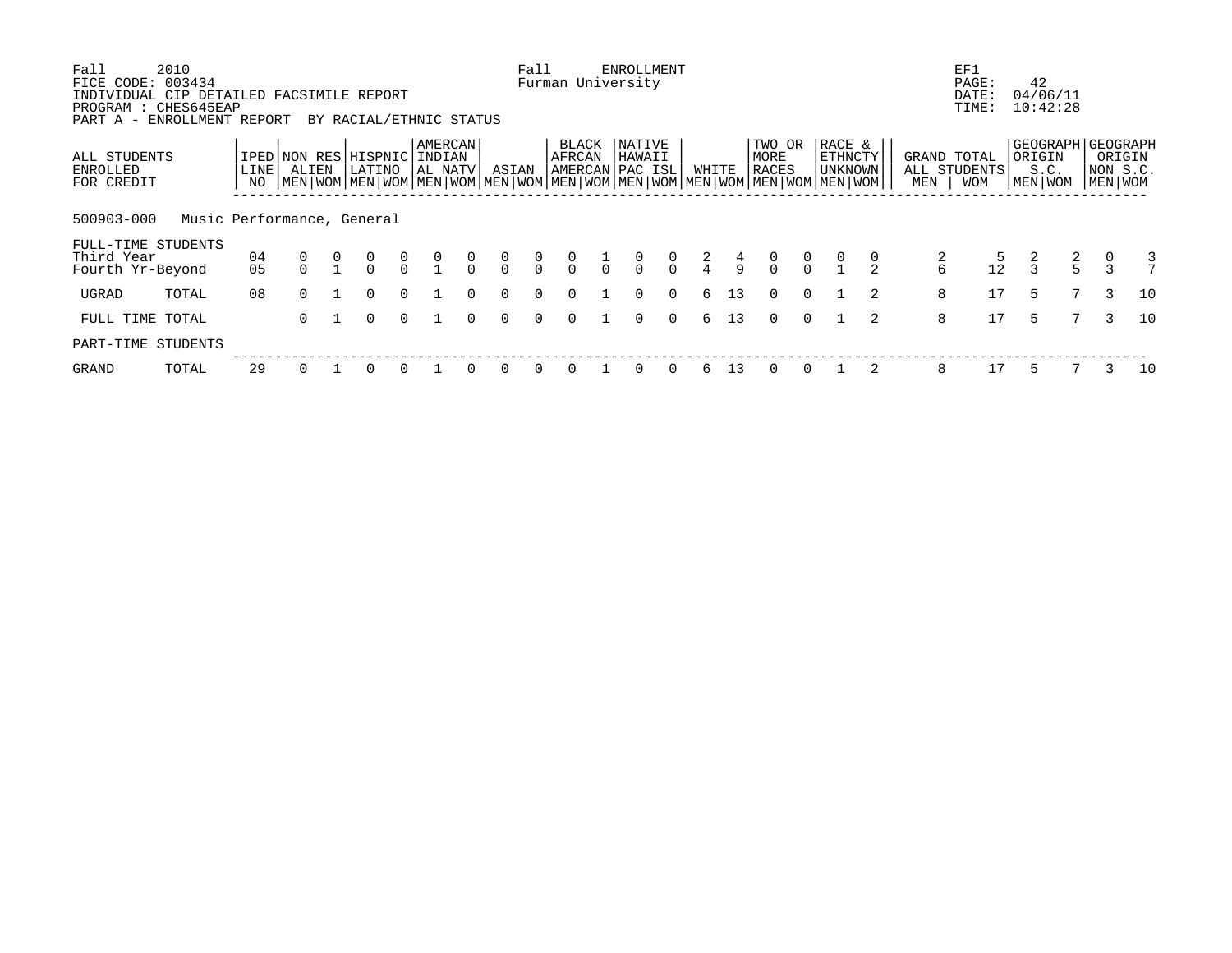| Fall                            | 2010                                      |      |                       |          |                                                                                                           |          |                     |          |          | Fall     |                           |          | <b>ENROLLMENT</b> |          |       |          |               |          |                    |          |     | EF1                         |          |                     |          |                    |          |
|---------------------------------|-------------------------------------------|------|-----------------------|----------|-----------------------------------------------------------------------------------------------------------|----------|---------------------|----------|----------|----------|---------------------------|----------|-------------------|----------|-------|----------|---------------|----------|--------------------|----------|-----|-----------------------------|----------|---------------------|----------|--------------------|----------|
| FICE CODE:                      | 003434                                    |      |                       |          |                                                                                                           |          |                     |          |          |          | Furman University         |          |                   |          |       |          |               |          |                    |          |     | PAGE:                       |          | 43                  |          |                    |          |
|                                 | INDIVIDUAL CIP DETAILED FACSIMILE REPORT  |      |                       |          |                                                                                                           |          |                     |          |          |          |                           |          |                   |          |       |          |               |          |                    |          |     | DATE:                       |          | 04/06/11            |          |                    |          |
| PART A -                        | PROGRAM : CHES645EAP<br>ENROLLMENT REPORT |      |                       |          | BY RACIAL/ETHNIC STATUS                                                                                   |          |                     |          |          |          |                           |          |                   |          |       |          |               |          |                    |          |     | TIME:                       |          | 10:42:28            |          |                    |          |
|                                 |                                           |      |                       |          |                                                                                                           |          |                     |          |          |          |                           |          |                   |          |       |          |               |          |                    |          |     |                             |          |                     |          |                    |          |
|                                 |                                           |      |                       |          |                                                                                                           |          | AMERCAN             |          |          |          | <b>BLACK</b>              |          | NATIVE            |          |       |          | TWO OR        |          | RACE &             |          |     |                             |          | GEOGRAPH   GEOGRAPH |          |                    |          |
| ALL STUDENTS<br><b>ENROLLED</b> |                                           | LINE | IPED NON RES<br>ALIEN |          | HISPNIC <br>LATINO                                                                                        |          | INDIAN<br>  AL NATV |          | ASIAN    |          | AFRCAN<br>AMERCAN PAC ISL |          | HAWAII            |          | WHITE |          | MORE<br>RACES |          | ETHNCTY<br>UNKNOWN |          |     | GRAND TOTAL<br>ALL STUDENTS |          | ORIGIN<br>S.C.      |          | ORIGIN<br>NON S.C. |          |
| FOR CREDIT                      |                                           | NO   |                       |          | MEN   WOM   MEN   WOM   MEN   WOM   MEN   WOM   MEN   WOM   MEN   WOM   MEN   WOM   MEN   WOM   MEN   WOM |          |                     |          |          |          |                           |          |                   |          |       |          |               |          |                    |          | MEN | <b>WOM</b>                  |          | MEN WOM             |          | MEN WOM            |          |
|                                 |                                           |      |                       |          |                                                                                                           |          |                     |          |          |          |                           |          |                   |          |       |          |               |          |                    |          |     |                             |          |                     |          |                    |          |
|                                 |                                           |      |                       |          |                                                                                                           |          |                     |          |          |          |                           |          |                   |          |       |          |               |          |                    |          |     |                             |          |                     |          |                    |          |
| 500904-000                      | Music Theory and Composition              |      |                       |          |                                                                                                           |          |                     |          |          |          |                           |          |                   |          |       |          |               |          |                    |          |     |                             |          |                     |          |                    |          |
| FULL-TIME STUDENTS              |                                           |      |                       |          |                                                                                                           |          |                     |          |          |          |                           |          |                   |          |       |          |               |          |                    |          |     |                             |          |                     |          |                    |          |
| Fourth Yr-Beyond                |                                           | 05   | $\Omega$              | $\cap$   | $\Omega$                                                                                                  | $\Omega$ | $\Omega$            | $\Omega$ | $\Omega$ | $\Omega$ | $\Omega$                  | $\cap$   | $\Omega$          | $\Omega$ |       | $\Omega$ | $\Omega$      | $\Omega$ | $\cap$             | $\Omega$ |     | 2                           | $\Omega$ |                     | $\Omega$ |                    | 0        |
|                                 |                                           |      |                       |          |                                                                                                           |          |                     |          |          |          |                           |          |                   |          |       |          |               |          |                    |          |     |                             |          |                     |          |                    |          |
| UGRAD                           | TOTAL                                     | 08   | $\Omega$              | $\Omega$ | $\Omega$                                                                                                  | $\Omega$ | $\Omega$            | $\Omega$ | $\Omega$ | $\Omega$ | $\Omega$                  | $\Omega$ | $\Omega$          | $\Omega$ |       | $\Omega$ | $\Omega$      | $\Omega$ | $\cap$             | $\Omega$ |     | 2                           | $\Omega$ |                     | $\Omega$ |                    | $\Omega$ |
| FULL TIME                       | TOTAL                                     |      | $\Omega$              | $\cap$   | $\Omega$                                                                                                  | $\Omega$ | $\Omega$            | $\cap$   | $\Omega$ | $\cap$   | $\cap$                    | $\cap$   | $\Omega$          | $\Omega$ |       | $\cap$   | $\cap$        | $\cap$   | $\Omega$           | $\Omega$ |     | 2                           | $\Omega$ |                     | $\cap$   |                    | $\Omega$ |
|                                 |                                           |      |                       |          |                                                                                                           |          |                     |          |          |          |                           |          |                   |          |       |          |               |          |                    |          |     |                             |          |                     |          |                    |          |
| PART-TIME STUDENTS              |                                           |      |                       |          |                                                                                                           |          |                     |          |          |          |                           |          |                   |          |       |          |               |          |                    |          |     |                             |          |                     |          |                    |          |
| <b>GRAND</b>                    | TOTAL                                     | 29   |                       |          |                                                                                                           |          |                     |          |          |          |                           |          |                   |          |       |          |               |          |                    | $\Omega$ |     | 2                           | $\Omega$ |                     |          |                    |          |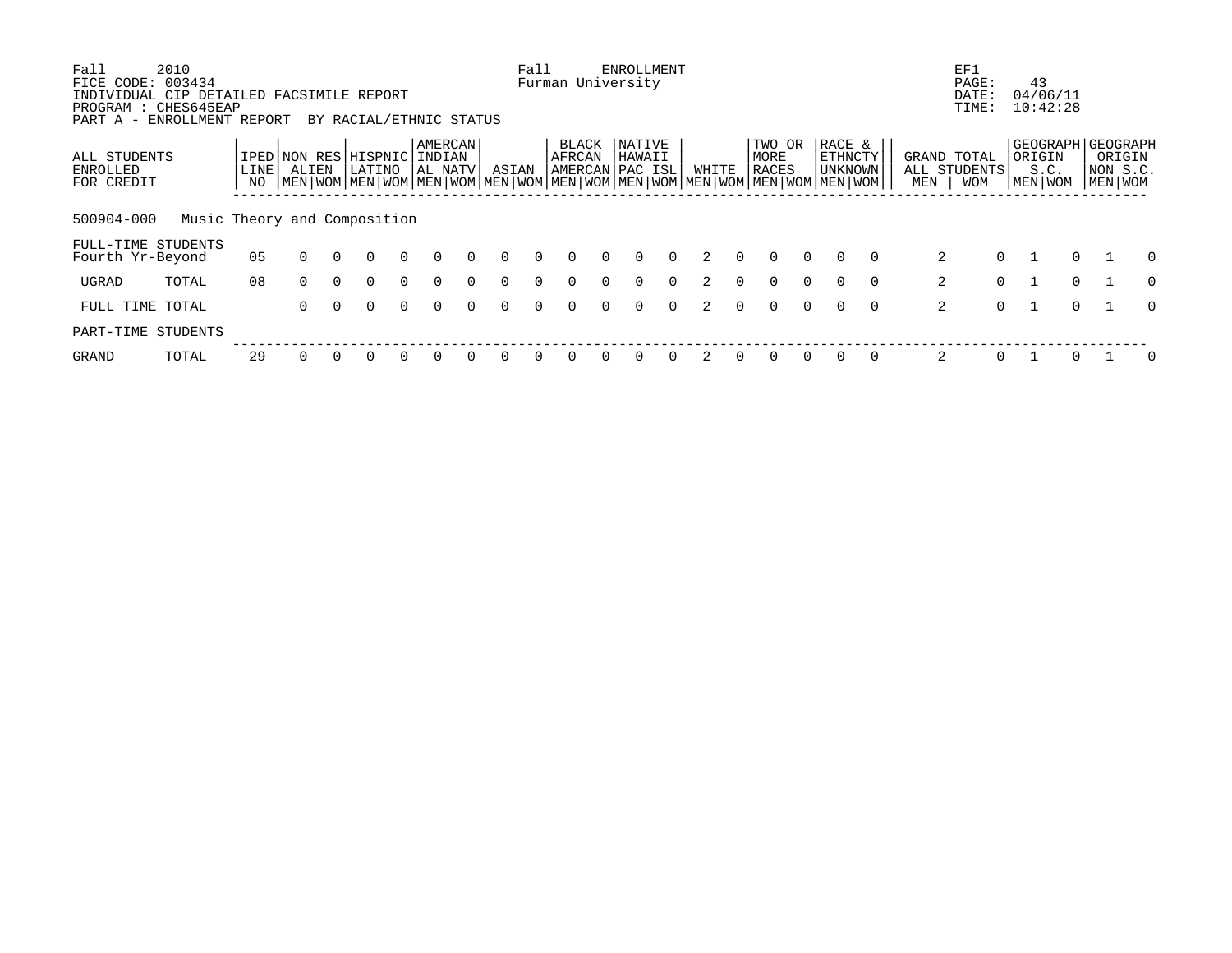| Fall<br>FICE CODE:<br>INDIVIDUAL CIP DETAILED FACSIMILE REPORT<br>PROGRAM : CHES645EAP<br>PART A - ENROLLMENT REPORT | 2010<br>003434 |              |                       |          | BY RACIAL/ETHNIC STATUS |               |                              |                |                                  | Fall                                 |                 |                | <b>ENROLLMENT</b><br>Furman University |                                      |               |               |                         |               |                                                                                                                                             |          |                    | EF1<br>PAGE:<br>DATE:<br>TIME: |                                            | 44<br>04/06/11<br>10:42:28 |                                                      |                                      |
|----------------------------------------------------------------------------------------------------------------------|----------------|--------------|-----------------------|----------|-------------------------|---------------|------------------------------|----------------|----------------------------------|--------------------------------------|-----------------|----------------|----------------------------------------|--------------------------------------|---------------|---------------|-------------------------|---------------|---------------------------------------------------------------------------------------------------------------------------------------------|----------|--------------------|--------------------------------|--------------------------------------------|----------------------------|------------------------------------------------------|--------------------------------------|
| ALL STUDENTS<br><b>ENROLLED</b><br>FOR CREDIT                                                                        |                | LINE  <br>NO | IPED NON RES<br>ALIEN |          | HISPNIC<br>LATINO       |               | AMERCAN<br>INDIAN<br>AL NATV |                | ASIAN                            |                                      | BLACK<br>AFRCAN |                | NATIVE<br>HAWAII<br>AMERCAN PAC ISL    |                                      | WHITE         |               | TWO OR<br>MORE<br>RACES |               | RACE &<br>ETHNCTY<br>UNKNOWN<br>  MEN   WOM   MEN   WOM   MEN   WOM   MEN   WOM   MEN   WOM   MEN   WOM   MEN   WOM   MEN   WOM   MEN   WOM |          | GRAND TOTAL<br>MEN | ALL STUDENTS<br><b>WOM</b>     | ORIGIN                                     | S.C.<br>MEN WOM            | GEOGRAPH   GEOGRAPH<br>ORIGIN<br>NON S.C.<br>MEN WOM |                                      |
| 500999-000                                                                                                           | Music, Other   |              |                       |          |                         |               |                              |                |                                  |                                      |                 |                |                                        |                                      |               |               |                         |               |                                                                                                                                             |          |                    |                                |                                            |                            |                                                      |                                      |
| FULL-TIME STUDENTS<br>Third Year<br>Fourth Yr-Beyond                                                                 |                | 04<br>05     |                       |          | $\frac{0}{0}$           | $\frac{1}{0}$ | $\frac{0}{0}$                | $\int_{0}^{0}$ | $\begin{matrix}0\\0\end{matrix}$ | $\begin{matrix} 0 \\ 0 \end{matrix}$ | $\frac{0}{0}$   | $\int_{0}^{0}$ | $\begin{matrix} 0 \\ 0 \end{matrix}$   | $\begin{matrix} 0 \\ 0 \end{matrix}$ | $\frac{2}{3}$ | $\frac{1}{1}$ | $\frac{0}{0}$           | $\frac{0}{0}$ |                                                                                                                                             |          |                    | $\frac{2}{0}$                  | $\begin{smallmatrix}0\\1\end{smallmatrix}$ | $\frac{0}{0}$              | $\frac{2}{2}$                                        | $\begin{matrix} 2 \\ 0 \end{matrix}$ |
| UGRAD                                                                                                                | TOTAL          | 08           | $\Omega$              | $\Omega$ | $\Omega$                |               | $\Omega$                     | $\Omega$       | $\Omega$                         | $\Omega$                             | $\Omega$        | $\Omega$       | $\Omega$                               | $\Omega$                             | 5             |               | $\Omega$                | $\Omega$      |                                                                                                                                             | $\Omega$ | 5                  | $\overline{2}$                 |                                            | $\Omega$                   |                                                      | $\overline{2}$                       |
| FULL TIME TOTAL                                                                                                      |                |              | $\Omega$              | $\Omega$ | $\Omega$                |               | $\Omega$                     | $\Omega$       | $\Omega$                         | $\Omega$                             | $\Omega$        | $\cap$         | $\Omega$                               | $\Omega$                             | 5             |               | $\Omega$                | $\Omega$      |                                                                                                                                             | $\Omega$ | 5                  | $2^{\circ}$                    |                                            | $\cap$                     |                                                      | $\mathfrak{D}$                       |
| PART-TIME STUDENTS                                                                                                   |                |              |                       |          |                         |               |                              |                |                                  |                                      |                 |                |                                        |                                      |               |               |                         |               |                                                                                                                                             |          |                    |                                |                                            |                            |                                                      |                                      |
| GRAND                                                                                                                | TOTAL          | 29           |                       |          |                         |               | $\Omega$                     | $\Omega$       | $\Omega$                         | $\Omega$                             | O               |                | $\Omega$                               | $\Omega$                             |               |               |                         | $\Omega$      |                                                                                                                                             | $\Omega$ | 5                  |                                |                                            |                            |                                                      | 2                                    |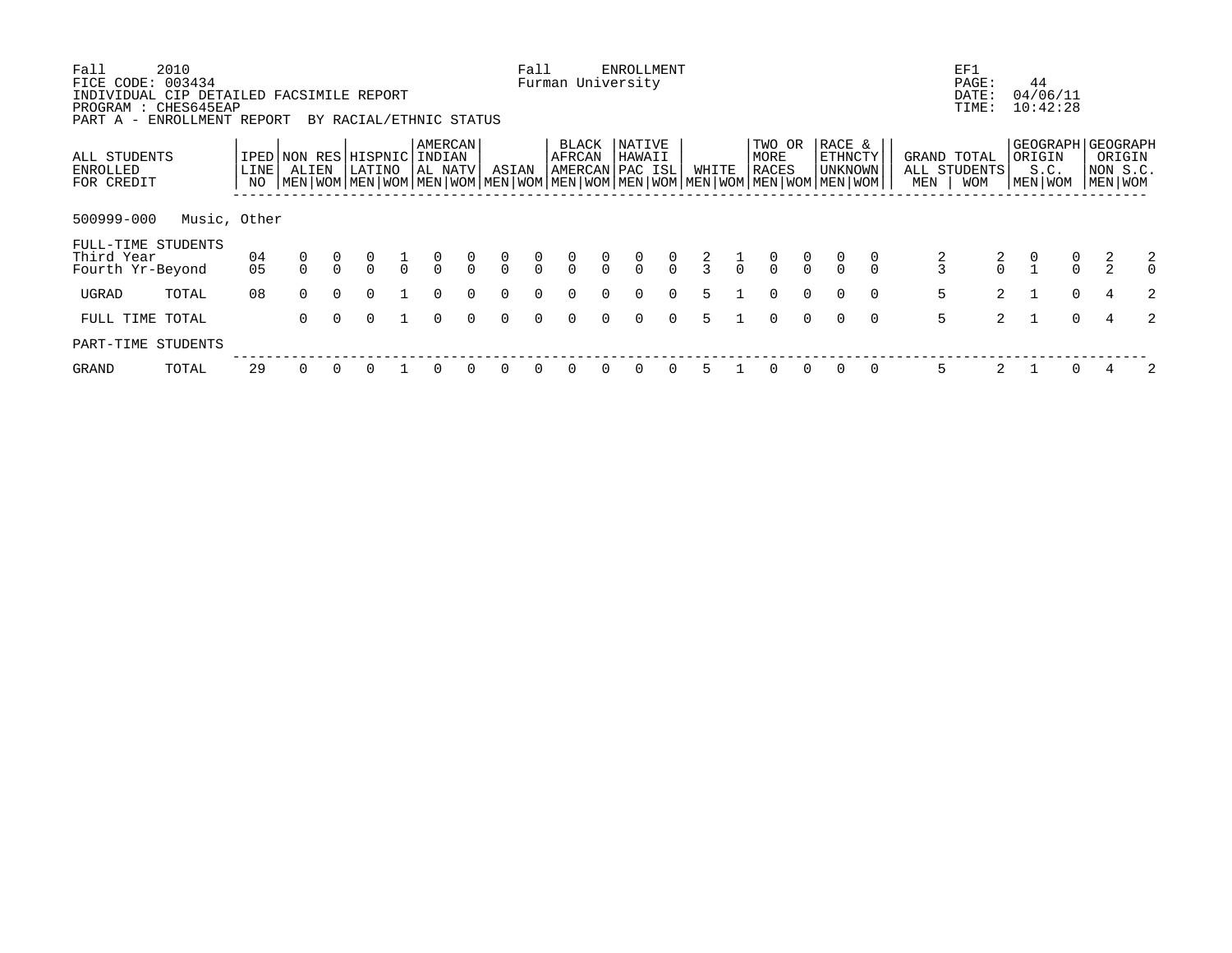| Fall<br>2010<br>FICE CODE: 003434<br>INDIVIDUAL CIP DETAILED FACSIMILE REPORT<br>PROGRAM : CHES645EAP<br>PART A - ENROLLMENT REPORT |                                           |                     |             | BY RACIAL/ETHNIC STATUS |                                                 |                           |             |                                           | Fall                                           | Furman University                         |             | <b>ENROLLMENT</b>       |              |                                            |               |                                                                                                                                               |                                           |                                                  |                  |                                            | EF1<br>PAGE:<br>DATE:<br>TIME: | 45<br>04/06/11<br>10:42:28  |                                                   |                     |        |
|-------------------------------------------------------------------------------------------------------------------------------------|-------------------------------------------|---------------------|-------------|-------------------------|-------------------------------------------------|---------------------------|-------------|-------------------------------------------|------------------------------------------------|-------------------------------------------|-------------|-------------------------|--------------|--------------------------------------------|---------------|-----------------------------------------------------------------------------------------------------------------------------------------------|-------------------------------------------|--------------------------------------------------|------------------|--------------------------------------------|--------------------------------|-----------------------------|---------------------------------------------------|---------------------|--------|
| <b>ALL STUDENTS</b><br><b>ENROLLED</b><br>FOR CREDIT                                                                                | IPED NON RES HISPNIC INDIAN<br>LINE<br>NO | ALIEN               |             | LATINO                  |                                                 | <b>AMERCAN</b><br>AL NATV |             | ASIAN                                     |                                                | <b>BLACK</b><br>AFRCAN<br>AMERCAN PAC ISL |             | <b>NATIVE</b><br>HAWAII |              | WHITE                                      |               | TWO OR<br>MORE<br><b>RACES</b><br>  MEN   WOM   MEN   WOM   MEN   WOM   MEN   WOM   MEN   WOM   MEN   WOM   MEN   WOM   MEN   WOM   MEN   WOM |                                           | RACE &<br><b>ETHNCTY</b><br><b>UNKNOWN</b>       |                  | <b>GRAND TOTAL</b><br>MEN                  | ALL STUDENTS<br><b>WOM</b>     | ORIGIN<br>S.C.<br>MEN   WOM | GEOGRAPH GEOGRAPH                                 | NON S.C.<br>MEN WOM | ORIGIN |
| 520201-000<br>Business Administration and Management, General                                                                       |                                           |                     |             |                         |                                                 |                           |             |                                           |                                                |                                           |             |                         |              |                                            |               |                                                                                                                                               |                                           |                                                  |                  |                                            |                                |                             |                                                   |                     |        |
| FULL-TIME STUDENTS<br>Freshman Other<br>Freshman TOTAL                                                                              | 02                                        | 0<br>0              | 0           | $\overline{0}$          | 0                                               |                           | $\mathbf 0$ | $\mathbf 0$                               |                                                | $\mathsf 0$                               |             |                         |              |                                            |               | $\mathsf{O}\xspace$                                                                                                                           |                                           | 0<br>$\mathsf 0$                                 | 0<br>$\mathbf 0$ |                                            |                                |                             |                                                   | 0<br>$\mathbf 0$    | 0      |
| Second Year                                                                                                                         | 03                                        | $\boldsymbol{0}$    | 0           |                         |                                                 | 0                         | $\mathbf 0$ |                                           |                                                |                                           |             | $\mathbf 0$             | 0            |                                            | 6             |                                                                                                                                               |                                           |                                                  | $\Omega$         | 15                                         |                                | $\epsilon$                  | $\begin{array}{c}\n1 \\ 0 \\ 4 \\ 2\n\end{array}$ | 9                   | 6      |
| Third Year                                                                                                                          | 04                                        | $\mathsf{O}\xspace$ | $\mathsf 0$ | $\frac{1}{0}$           | $_{\rm 0}^{\rm 0}$                              | $_{0}^{0}$                | $\mathsf 0$ | $\begin{matrix} 0 \\ 0 \\ 1 \end{matrix}$ | $\begin{matrix} 0 \\ 0 \\ 1 \end{matrix}$      | $\frac{0}{2}$                             | $\mathsf 0$ | $\mathsf 0$             | $\mathsf{O}$ |                                            | 15            | $\frac{0}{1}$                                                                                                                                 | $\overline{0}$<br>0                       |                                                  |                  | 34                                         | $-6$<br>16                     | $\epsilon$                  |                                                   | 28                  | 12     |
| Fourth Yr-Beyond                                                                                                                    | 0 <sub>5</sub>                            | $\mathbf{1}$        | $\cap$      | $\mathbf{1}$            | $\Omega$                                        | $\Omega$                  | $\cap$      |                                           |                                                |                                           | $\cap$      | $\Omega$                | $\cap$       | $\frac{11}{30}$<br>24                      | 13            |                                                                                                                                               | $\Omega$                                  | $\begin{array}{c} 3 \\ 1 \\ 2 \end{array}$       | $\mathbf{1}$     | 30                                         | 15                             | 10                          |                                                   | 20                  | 13     |
| <b>UGRAD</b><br>TOTAL                                                                                                               | 08                                        | $\mathbf{1}$        | $\Omega$    | $\overline{2}$          | $\Omega$                                        | $\Omega$                  | $\cap$      |                                           |                                                | 3                                         | $\Omega$    | $\Omega$                | $\Omega$     | 66                                         | 35            | $\mathbf{1}$                                                                                                                                  | $\Omega$                                  | $\epsilon$                                       | $\overline{2}$   | 80                                         | 38                             | 23                          | 7                                                 | 57                  | 31     |
| FULL TIME TOTAL                                                                                                                     |                                           |                     | $\Omega$    | $\overline{2}$          | $\Omega$                                        | $\Omega$                  | $\Omega$    |                                           |                                                | 3                                         | $\Omega$    | $\Omega$                | $\Omega$     | 66                                         | 35            | $\mathbf{1}$                                                                                                                                  | $\Omega$                                  | 6                                                | $\overline{2}$   | 80                                         | 38                             | 23                          | 7                                                 | 57                  | 31     |
| PART-TIME STUDENTS                                                                                                                  |                                           |                     |             |                         |                                                 |                           |             |                                           |                                                |                                           |             |                         |              |                                            |               |                                                                                                                                               |                                           |                                                  |                  |                                            |                                |                             |                                                   |                     |        |
| Fresh. 1st Time                                                                                                                     | 15                                        | 0                   |             |                         |                                                 |                           |             |                                           |                                                |                                           |             |                         |              |                                            |               |                                                                                                                                               |                                           |                                                  | 0                | 0                                          |                                |                             |                                                   | 0                   |        |
| Freshman Other                                                                                                                      | 16                                        | 0                   | 0           |                         |                                                 | 0                         |             | 0                                         |                                                |                                           |             | 0                       |              | $\frac{5}{5}$                              | 6             | 0                                                                                                                                             |                                           |                                                  | 0                | $\begin{array}{c} 8 \\ 8 \end{array}$      |                                |                             |                                                   | 0                   |        |
| Freshman TOTAL                                                                                                                      |                                           | $\Omega$            | 0           | $\frac{1}{0}$           |                                                 | $\mathsf 0$               | $\mathbf 0$ |                                           |                                                |                                           |             | $\mathbf 0$             |              |                                            |               |                                                                                                                                               |                                           |                                                  | $\Omega$         |                                            | 8                              | 8                           |                                                   | 0                   |        |
| Second Year                                                                                                                         | 17                                        | $\Omega$            | $\mathbf 0$ |                         |                                                 | $\mathsf 0$               | $\mathbf 0$ | $\begin{matrix} 0 \\ 0 \\ 0 \end{matrix}$ |                                                |                                           | $_1^2$      | $\mathbf 0$             |              |                                            | $\frac{5}{5}$ |                                                                                                                                               |                                           |                                                  | $\Omega$         |                                            | 8                              | $\frac{4}{8}$               | 8<br>8<br>9                                       | $\mathsf 0$         |        |
| Third Year                                                                                                                          | 18                                        | $\mathbf 0$         | $\Omega$    | $\Omega$                | $\begin{array}{c} 1 \\ 1 \\ 2 \\ 1 \end{array}$ | $\overline{0}$            | $\mathbf 0$ |                                           | $\begin{matrix} 0 \\ 0 \\ 0 \\ 0 \end{matrix}$ | $\frac{1}{0}$<br>$\frac{1}{0}$            |             | $\mathsf{O}\xspace$     |              | $\begin{array}{c} 4 \\ 6 \\ 8 \end{array}$ |               | $\begin{matrix} 0 \\ 0 \\ 0 \\ 0 \end{matrix}$                                                                                                | $\begin{matrix} 0 \\ 0 \\ 0 \end{matrix}$ | $\begin{bmatrix} 1 \\ 0 \\ 1 \\ 0 \end{bmatrix}$ |                  | $\begin{array}{c} 4 \\ 8 \\ 8 \end{array}$ | 9                              |                             |                                                   |                     |        |
| Fourth Yr-Beyond                                                                                                                    | 19                                        | $\mathsf 0$         | 0           | 0                       |                                                 | $\mathbf 0$               |             | $\overline{0}$                            |                                                |                                           | $\mathbf 2$ | 0                       | $\mathbf 0$  |                                            | 9             |                                                                                                                                               |                                           |                                                  |                  |                                            | 12                             |                             | 12                                                |                     |        |
| Non-deg Ugrad                                                                                                                       | 21                                        | $\Omega$            | $\Omega$    | $\Omega$                | $\Omega$                                        | $\Omega$                  | $\Omega$    | $\Omega$                                  | $\Omega$                                       | $\Omega$                                  | $\Omega$    | $\cap$                  |              | $\Omega$                                   |               | $\Omega$                                                                                                                                      | $\Omega$                                  | $\Omega$                                         | $\Omega$         | $\Omega$                                   | $\overline{1}$                 |                             | $\mathbf{1}$                                      | $\cap$              |        |
| <b>UGRAD</b><br>TOTAL                                                                                                               | 22                                        | $\Omega$            | $\Omega$    | 1                       | 5                                               | $\Omega$                  | $\Omega$    | $\Omega$                                  | $\Omega$                                       | 2                                         | 5.          | $\Omega$                | $\Omega$     | 23                                         | 27            | $\Omega$                                                                                                                                      | $\Omega$                                  | 2                                                |                  | 28                                         | 38                             | 27                          | 38                                                | 1                   | 0      |
| PART TIME<br>TOTAL                                                                                                                  |                                           | $\Omega$            |             |                         | 5                                               | $\Omega$                  |             | $\Omega$                                  | $\Omega$                                       | 2                                         | 5.          | $\Omega$                | $\Omega$     | 23                                         | 27            | $\mathbf 0$                                                                                                                                   | $\Omega$                                  | 2                                                |                  | 28                                         | 38                             | 27                          | 38                                                | 1                   |        |
| <b>GRAND</b><br>TOTAL                                                                                                               | 29                                        |                     | 0           | 3                       | 5                                               | 0                         | 0           |                                           |                                                | 5                                         | 5           | $\mathbf 0$             | $\Omega$     | 89                                         | 62            |                                                                                                                                               | 0                                         | 8                                                |                  | 108                                        | 76                             | 50                          | 45                                                | 58                  | 31     |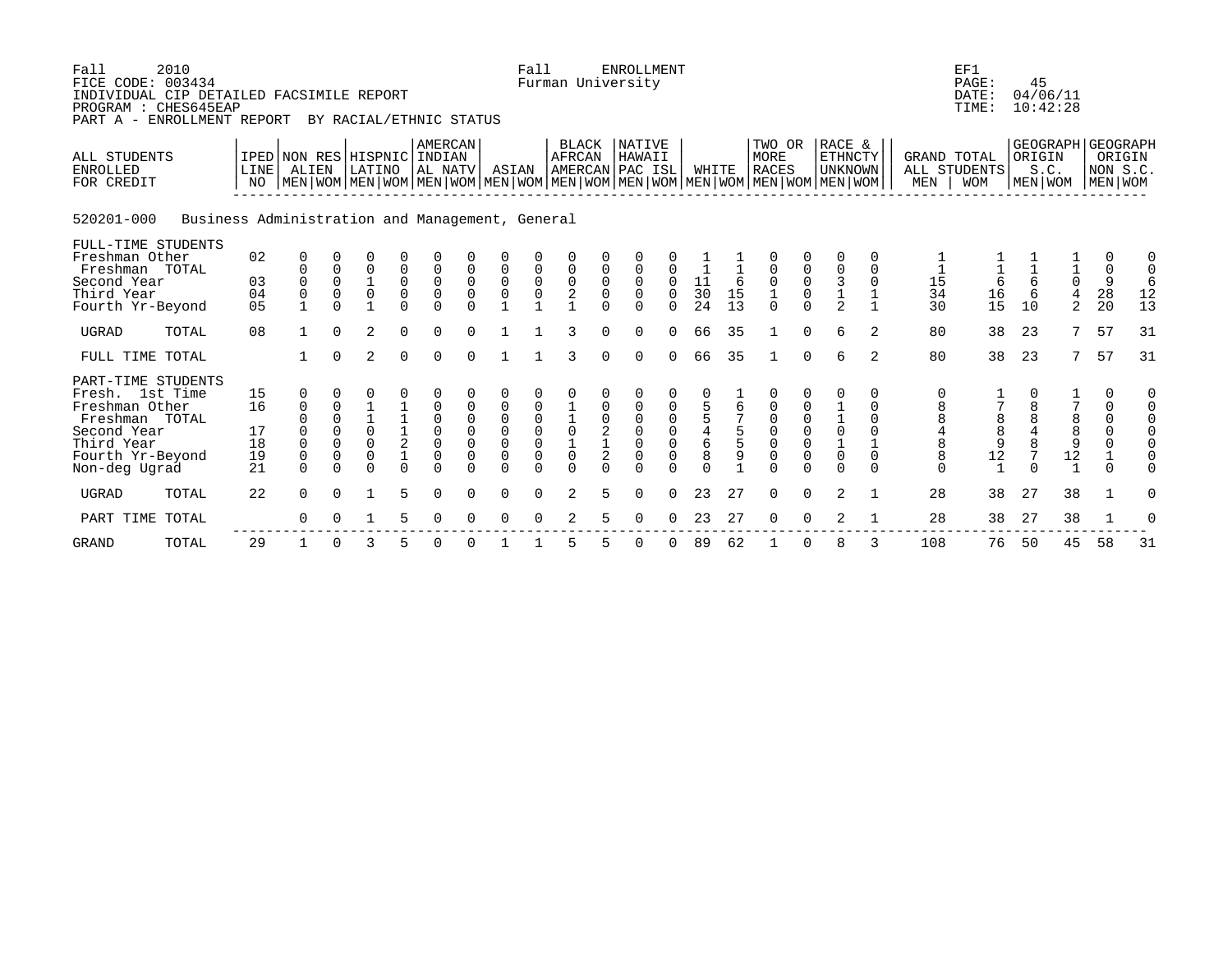| Fall         | 2010<br>FICE CODE: 003434<br>INDIVIDUAL CIP DETAILED FACSIMILE REPORT<br>PROGRAM : CHES645EAP<br>PART A - ENROLLMENT REPORT |                                  |                                                                                                                                                     |                                                                                    | BY RACIAL/ETHNIC STATUS                           |                                                                         |                                                                      |                                                |                                                      | Fall                                                     |                                                            |                                                | <b>ENROLLMENT</b><br>Furman University     |                                                |                                                             |                                  |                                                |                                                |                                                                 |                                                          |                                            | EF1<br>PAGE:<br>DATE:<br>TIME:                       | 46<br>04/06/11<br>10:42:28                        |                                 |                            |                                                                                      |
|--------------|-----------------------------------------------------------------------------------------------------------------------------|----------------------------------|-----------------------------------------------------------------------------------------------------------------------------------------------------|------------------------------------------------------------------------------------|---------------------------------------------------|-------------------------------------------------------------------------|----------------------------------------------------------------------|------------------------------------------------|------------------------------------------------------|----------------------------------------------------------|------------------------------------------------------------|------------------------------------------------|--------------------------------------------|------------------------------------------------|-------------------------------------------------------------|----------------------------------|------------------------------------------------|------------------------------------------------|-----------------------------------------------------------------|----------------------------------------------------------|--------------------------------------------|------------------------------------------------------|---------------------------------------------------|---------------------------------|----------------------------|--------------------------------------------------------------------------------------|
|              | ALL STUDENTS<br><b>ENROLLED</b><br>FOR CREDIT                                                                               | LINE <br>NO                      | IPED NON RES HISPNIC INDIAN<br>ALIEN<br>  MEN   WOM   MEN   WOM   MEN   WOM   MEN   WOM   MEN   WOM   MEN   WOM   MEN   WOM   MEN   WOM   MEN   WOM |                                                                                    | LATINO                                            |                                                                         | AMERCAN<br>AL NATV                                                   |                                                | ASIAN                                                |                                                          | BLACK<br>AFRCAN                                            |                                                | <b>NATIVE</b><br>HAWAII<br>AMERCAN PAC ISL |                                                | WHITE                                                       |                                  | TWO OR<br>MORE<br><b>RACES</b>                 |                                                | RACE &<br><b>ETHNCTY</b><br>  unknown                           |                                                          | GRAND TOTAL<br>MEN                         | ALL STUDENTS<br><b>WOM</b>                           | ORIGIN<br>S.C.<br>MEN WOM                         |                                 | NON S.C.<br>MEN WOM        | GEOGRAPH GEOGRAPH<br>ORIGIN                                                          |
|              | 520301-000<br>Accounting                                                                                                    |                                  |                                                                                                                                                     |                                                                                    |                                                   |                                                                         |                                                                      |                                                |                                                      |                                                          |                                                            |                                                |                                            |                                                |                                                             |                                  |                                                |                                                |                                                                 |                                                          |                                            |                                                      |                                                   |                                 |                            |                                                                                      |
|              | FULL-TIME STUDENTS<br>Freshman Other<br>Freshman TOTAL<br>Second Year<br>Third Year<br>Fourth Yr-Beyond                     | 02<br>03<br>04<br>0 <sub>5</sub> | 0<br>0                                                                                                                                              | $\begin{matrix} 0 \\ 0 \\ 0 \end{matrix}$                                          | $\begin{matrix}0\\0\\0\end{matrix}$               | $\begin{matrix} 0 \\ 0 \\ 0 \\ 0 \end{matrix}$                          | $\begin{matrix} 0 \\ 0 \\ 0 \end{matrix}$                            | $\overline{0}$<br>$\mathsf 0$                  | $\begin{matrix} 0 \\ 0 \\ 0 \end{matrix}$            | $\frac{1}{0}$<br>0<br>$\Omega$                           | $\begin{matrix} 0 \\ 0 \\ 2 \end{matrix}$                  | $\begin{matrix} 0 \\ 0 \\ 0 \end{matrix}$      | $\begin{matrix} 0 \\ 0 \\ 0 \end{matrix}$  | $\begin{matrix} 0 \\ 0 \\ 0 \end{matrix}$      | $\begin{array}{c} 0 \\ 3 \\ 5 \end{array}$                  | $\mathbb O$<br>$\mathsf 0$<br>10 | $\begin{matrix} 0 \\ 0 \\ 0 \end{matrix}$      | $\begin{matrix} 0 \\ 0 \\ 0 \end{matrix}$      | 0<br>00010                                                      | O<br>$\mathbf 0$<br>$\mathbf 0$<br>$\mathbf 0$<br>$\cap$ | $\begin{array}{c} 0 \\ 3 \\ 8 \end{array}$ | $\begin{array}{c} 1 \\ 1 \\ 0 \\ 1 \\ 5 \end{array}$ | $\begin{matrix} 0 \\ 2 \\ 2 \end{matrix}$         | $\frac{1}{10}$<br>$\frac{4}{1}$ | 0<br>$\frac{0}{1}$<br>6    | 0<br>$\mathbf 0$<br>$\mathbf 0$<br>6<br>4                                            |
| UGRAD        | TOTAL                                                                                                                       | 08                               | $\Omega$                                                                                                                                            |                                                                                    | $\Omega$                                          | $\Omega$                                                                | $\Omega$                                                             | $\Omega$                                       | $\Omega$                                             | $\mathbf{1}$                                             | $\overline{a}$                                             | $\Omega$                                       | $\Omega$                                   | $\Omega$                                       | 14                                                          | 14                               | $\Omega$                                       | $\Omega$                                       |                                                                 | $\cap$                                                   | 17                                         | 16                                                   | 4                                                 | 6                               | 13                         | 10                                                                                   |
|              | FULL TIME TOTAL                                                                                                             |                                  | $\Omega$                                                                                                                                            |                                                                                    | $\Omega$                                          | $\mathbf{0}$                                                            | $\Omega$                                                             | $\Omega$                                       | $\Omega$                                             | $\mathbf{1}$                                             | $\overline{a}$                                             | $\Omega$                                       | $\Omega$                                   | $\Omega$                                       | 14                                                          | 14                               | $\Omega$                                       | $\Omega$                                       |                                                                 | $\Omega$                                                 | 17                                         | 16                                                   | $\overline{4}$                                    | 6                               | 13                         | 10                                                                                   |
|              | PART-TIME STUDENTS<br>Freshman Other<br>Freshman TOTAL<br>Second Year<br>Third Year<br>Fourth Yr-Beyond<br>Non-deg Ugrad    | 16<br>17<br>18<br>19<br>21       | 0<br>0<br>$\mathbf 0$<br>$\mathbf 0$<br>$\Omega$                                                                                                    | $\mathsf 0$<br>$\overline{0}$<br>$\ddot{\mathbf{0}}$<br>$\overline{0}$<br>$\Omega$ | 0<br>$\bar{0}$<br>$\overline{0}$<br>0<br>$\Omega$ | $\begin{matrix} 0 \\ 0 \\ 0 \end{matrix}$<br>$\overline{0}$<br>$\Omega$ | $\begin{matrix} 0 \\ 0 \\ 0 \end{matrix}$<br>$\mathbf 0$<br>$\Omega$ | $\mathsf 0$<br>$\overline{0}$<br>$\frac{1}{0}$ | 0<br>$\ddot{\mathbf{0}}$<br>$\overline{0}$<br>0<br>U | $\begin{matrix} 0 \\ 0 \\ 0 \\ 0 \end{matrix}$<br>$\cap$ | $\begin{matrix} 0 \\ 0 \\ 1 \\ 0 \end{matrix}$<br>$\Omega$ | $\begin{matrix} 0 \\ 0 \\ 1 \\ 1 \end{matrix}$ | 0<br>$\overline{0}$<br>0<br>0              | $\begin{matrix} 0 \\ 0 \\ 0 \\ 0 \end{matrix}$ | $\begin{array}{c}\n3 \\ 1 \\ 1 \\ 6\n\end{array}$<br>$\cap$ | $\,4$<br>$\frac{4}{6}$           | 0<br>$\begin{matrix} 0 \\ 0 \end{matrix}$<br>0 | $\begin{matrix} 0 \\ 0 \\ 0 \\ 0 \end{matrix}$ | 0<br>$\begin{matrix} 0 \\ 0 \\ 1 \\ 0 \end{matrix}$<br>$\Omega$ | $\mathbf 0$<br>$\mathbf 0$<br>$\Omega$                   | 6                                          | 444781                                               | $\begin{array}{c}\n3 \\ 1 \\ 3 \\ 6\n\end{array}$ | 44478                           | 0<br>0<br>0<br>0<br>0<br>0 | $\mathbf 0$<br>$\mathbf 0$<br>$\mathbf 0$<br>$\mathbf{0}$<br>$\mathbf 0$<br>$\Omega$ |
| <b>UGRAD</b> | TOTAL                                                                                                                       | 22                               | $\Omega$                                                                                                                                            | $\Omega$                                                                           | 0                                                 | $\mathbf 0$                                                             | $\Omega$                                                             |                                                | $\Omega$                                             | $\Omega$                                                 |                                                            | $\overline{2}$                                 | $\Omega$                                   | $\Omega$                                       | 11                                                          | 19                               | $\Omega$                                       | $\Omega$                                       |                                                                 | 2                                                        | 13                                         | 24                                                   | 13                                                | 24                              | $\Omega$                   | $\Omega$                                                                             |
|              | PART TIME TOTAL                                                                                                             |                                  | 0                                                                                                                                                   |                                                                                    |                                                   |                                                                         | U                                                                    |                                                |                                                      |                                                          |                                                            |                                                | U                                          |                                                | 11                                                          | 19                               | O                                              | U                                              |                                                                 | $\mathfrak{D}$                                           | 13                                         | 24                                                   | 13                                                | 24                              | O                          |                                                                                      |

-------------------------------------------------------------------------------------------------------------

GRAND TOTAL 29 0 1 0 0 0 1 0 1 3 2 0 0 25 33 0 0 2 2 30 40 17 30 13 10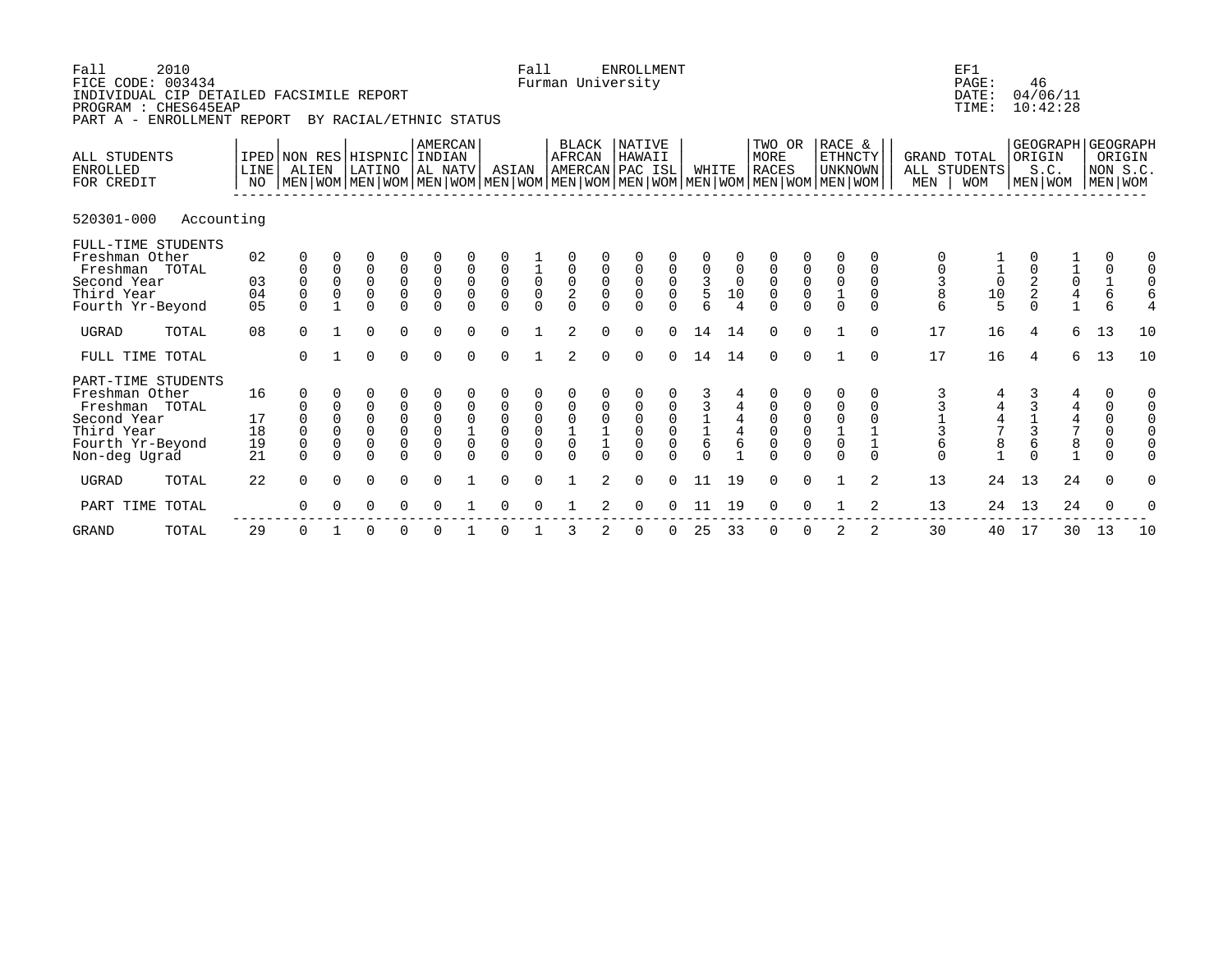| Fall<br>FICE CODE: 003434<br>INDIVIDUAL CIP DETAILED FACSIMILE REPORT<br>PROGRAM : CHES645EAP<br>PART A - | 2010<br>ENROLLMENT REPORT |                            |                     |                | BY RACIAL/ETHNIC STATUS                   |                                           |                                           |                            |                                           | Fall                                      |                 |                     | <b>ENROLLMENT</b><br>Furman University                                                                                                             |                                 |                                              |          |                                           |                                           |                                     |          |                    | EF1<br>PAGE:<br>DATE:<br>TIME: | 47                  | 04/06/11<br>10:42:28                   |                     |              |
|-----------------------------------------------------------------------------------------------------------|---------------------------|----------------------------|---------------------|----------------|-------------------------------------------|-------------------------------------------|-------------------------------------------|----------------------------|-------------------------------------------|-------------------------------------------|-----------------|---------------------|----------------------------------------------------------------------------------------------------------------------------------------------------|---------------------------------|----------------------------------------------|----------|-------------------------------------------|-------------------------------------------|-------------------------------------|----------|--------------------|--------------------------------|---------------------|----------------------------------------|---------------------|--------------|
| ALL STUDENTS<br>ENROLLED<br>FOR CREDIT                                                                    |                           | LINE<br>NO                 | ALIEN               |                | IPED NON RES HISPNIC<br>LATINO            |                                           | AMERCAN<br>INDIAN<br>AL NATV              |                            | ASIAN                                     |                                           | BLACK<br>AFRCAN |                     | NATIVE<br>HAWAII<br>AMERCAN PAC ISL<br>  MEN   WOM   MEN   WOM   MEN   WOM   MEN   WOM   MEN   WOM   MEN   WOM   MEN   WOM   MEN   WOM   MEN   WOM |                                 | WHITE                                        |          | TWO OR<br>MORE<br><b>RACES</b>            |                                           | RACE &<br><b>ETHNCTY</b><br>UNKNOWN |          | GRAND TOTAL<br>MEN | ALL STUDENTS<br><b>WOM</b>     | ORIGIN              | GEOGRAPH GEOGRAPH<br>S.C.<br>MEN   WOM | NON S.C.<br>MEN WOM | ORIGIN       |
| 540101-000                                                                                                | History, General          |                            |                     |                |                                           |                                           |                                           |                            |                                           |                                           |                 |                     |                                                                                                                                                    |                                 |                                              |          |                                           |                                           |                                     |          |                    |                                |                     |                                        |                     |              |
| FULL-TIME STUDENTS<br>Second Year<br>Third Year<br>Fourth Yr-Beyond                                       |                           | 03<br>04<br>0 <sub>5</sub> | 0<br>$\overline{0}$ | $\overline{0}$ | $\begin{matrix} 0 \\ 0 \\ 2 \end{matrix}$ | $\begin{matrix} 0 \\ 0 \\ 0 \end{matrix}$ | $\begin{matrix} 0 \\ 0 \\ 0 \end{matrix}$ | $\overline{0}$<br>$\Omega$ | $\begin{matrix} 0 \\ 0 \\ 0 \end{matrix}$ | $\begin{matrix} 0 \\ 1 \\ 0 \end{matrix}$ | $\overline{0}$  | $\mathsf{O}\xspace$ | $\frac{0}{0}$<br>$\Omega$                                                                                                                          | $\mathsf{O}\xspace$<br>$\Omega$ | $\begin{array}{c} 3 \\ 11 \\ 14 \end{array}$ | 21<br>12 | $\begin{matrix} 0 \\ 0 \\ 0 \end{matrix}$ | $\begin{matrix} 0 \\ 0 \\ 2 \end{matrix}$ | $\frac{3}{3}$                       | 0        | 14<br>20           | 22<br>15                       | $\overline{3}$<br>6 | $\frac{1}{5}$<br>$\overline{7}$        | 11<br>14            | 4<br>17<br>8 |
| UGRAD                                                                                                     | TOTAL                     | 08                         | $\Omega$            | $\Omega$       | $\mathfrak{D}$                            | $\Omega$                                  |                                           |                            | $\Omega$                                  |                                           |                 |                     | $\Omega$                                                                                                                                           | $\Omega$                        | 28                                           | 38       | $\Omega$                                  | 2                                         | 6                                   | $\Omega$ | 38                 | 42                             | 12                  | 13                                     | 26                  | 29           |
| FULL TIME TOTAL                                                                                           |                           |                            | $\Omega$            | $\Omega$       | $\overline{2}$                            | $\Omega$                                  | $\Omega$                                  | $\Omega$                   | $\Omega$                                  |                                           | 2               |                     | $\Omega$                                                                                                                                           | $\Omega$                        | 28                                           | 38       | $\Omega$                                  | $\overline{2}$                            | 6                                   | $\Omega$ | 38                 | 42                             | 12                  | 13                                     | 26                  | 29           |
| PART-TIME STUDENTS<br>Fourth Yr-Beyond                                                                    |                           | 19                         | $\Omega$            |                | 0                                         | $\Omega$                                  | $\Omega$                                  |                            |                                           |                                           |                 |                     |                                                                                                                                                    |                                 |                                              |          |                                           | $\Omega$                                  |                                     | $\Omega$ | $\mathbf 0$        |                                | $\Omega$            |                                        | $\Omega$            | 0            |
| UGRAD                                                                                                     | TOTAL                     | 22                         | $\Omega$            | $\Omega$       | $\Omega$                                  | $\Omega$                                  | $\Omega$                                  | $\cap$                     | $\Omega$                                  | $\Omega$                                  | $\cap$          |                     | $\Omega$                                                                                                                                           | $\Omega$                        | $\cap$                                       |          | $\Omega$                                  | $\Omega$                                  | $\Omega$                            | $\Omega$ | $\mathbf 0$        |                                | $\Omega$            | $\mathbf{1}$                           | $\Omega$            | $\Omega$     |
| PART TIME                                                                                                 | TOTAL                     |                            | ∩                   |                | O                                         |                                           |                                           |                            |                                           |                                           |                 |                     |                                                                                                                                                    |                                 |                                              |          |                                           |                                           |                                     | $\Omega$ | $\mathbf 0$        |                                |                     |                                        |                     |              |
|                                                                                                           |                           |                            |                     |                |                                           |                                           |                                           |                            |                                           |                                           |                 |                     |                                                                                                                                                    |                                 |                                              |          |                                           |                                           |                                     |          |                    |                                |                     |                                        |                     |              |

GRAND TOTAL 29 0 0 2 0 0 0 0 1 2 1 0 0 28 39 0 2 6 0 38 43 12 14 26 29